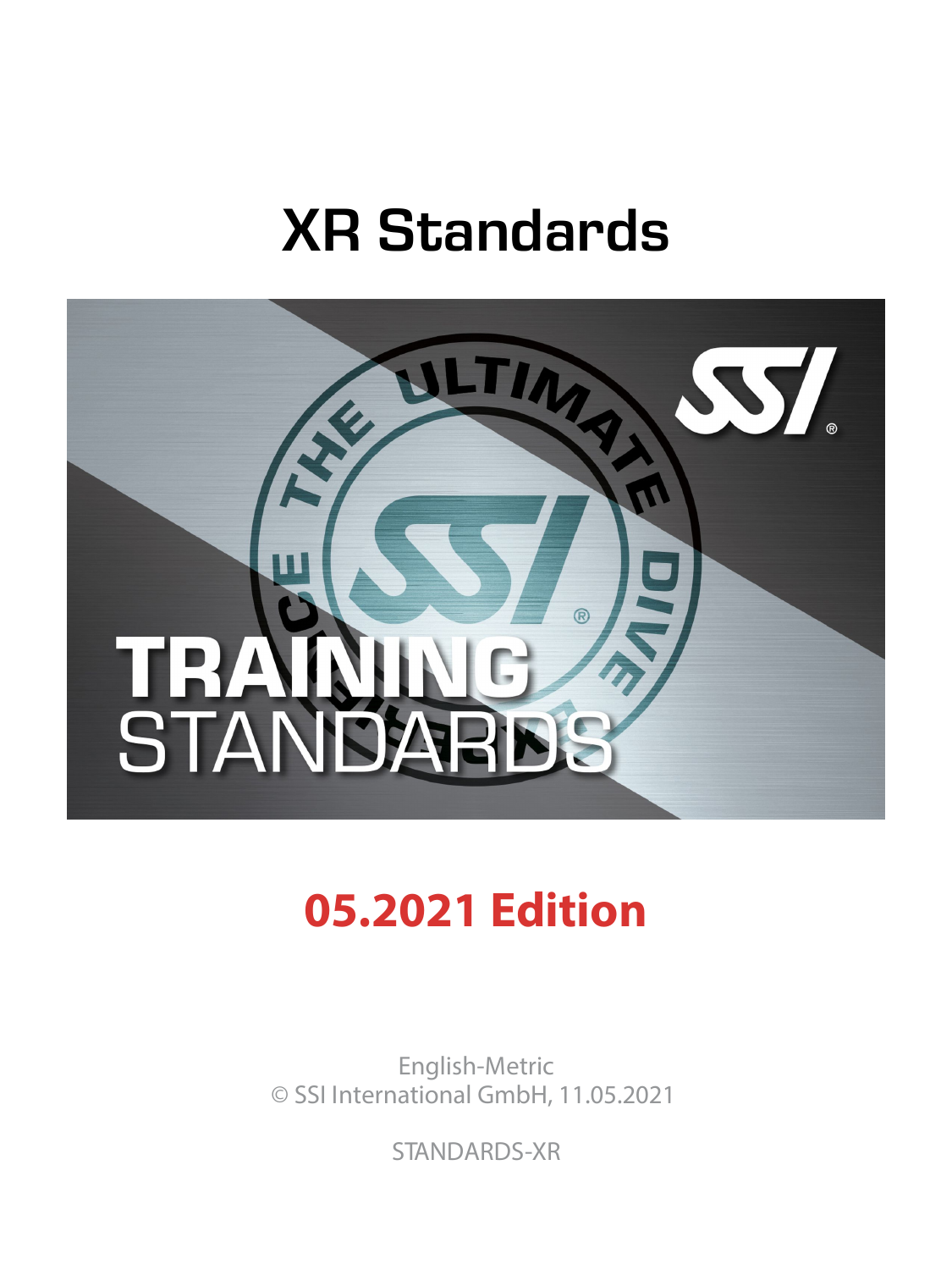# **Table of Contents**

| <b>XR General Training Standards</b>       |    |
|--------------------------------------------|----|
| <b>Overview</b>                            |    |
| How To Use These Standards                 | 8  |
| <b>Program Definitions</b>                 | 10 |
| Administration                             |    |
| Participation Criteria                     | 11 |
| <b>Privacy Forms and Training Records</b>  | 12 |
| <b>Medical History</b>                     | 14 |
| <b>SSI Materials</b>                       | 15 |
| <b>Certification Procedures</b>            | 16 |
| <b>Equivalent Certifications</b>           | 18 |
| <b>SSI Professional Duties</b>             | 19 |
| <b>Professional Liability Requirements</b> | 19 |
| <b>SSI Professional Status</b>             | 20 |
| <b>Returning to Active Status</b>          | 21 |
| <b>Ethical Standards</b>                   | 23 |
| <b>Equipment Definitions</b>               | 25 |
| XR Programs - Breathing Gas                | 25 |
| XR Programs - Dive Professional Equipment  | 26 |
| XR Open-Circuit Equipment Configurations   | 27 |
| XR Rebreather Equipment Configurations     | 30 |
| <b>Conducting SSI Programs</b>             | 33 |
| Assessing Knowledge and Skill              | 33 |
| Program Duration and Time Limits           | 34 |
| <b>Specialized Equipment</b>               | 35 |
| <b>Using Certified Assistants</b>          | 36 |
| Supervision                                | 37 |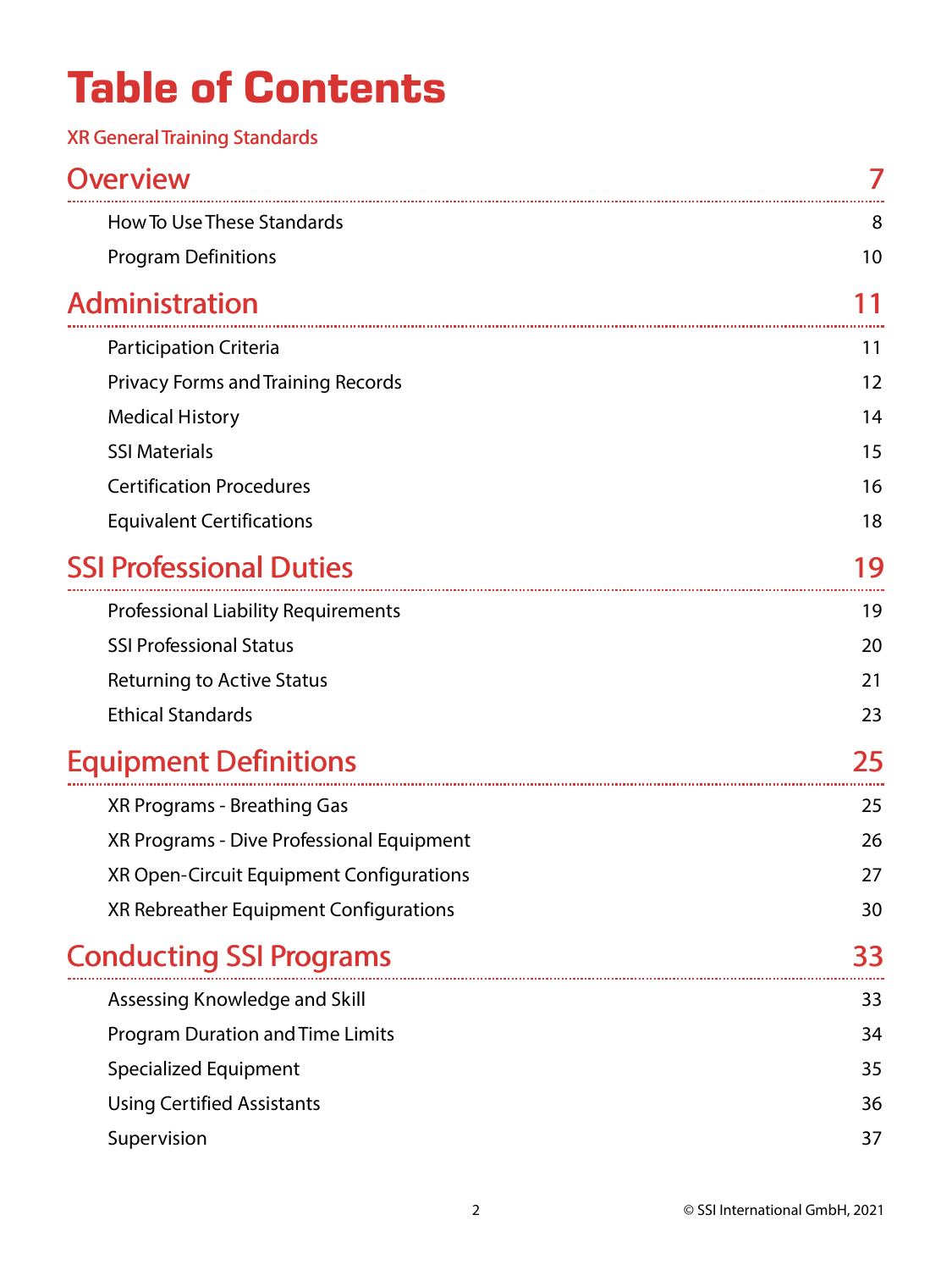| Duty of Care                                  | 38 |
|-----------------------------------------------|----|
| <b>Environmental Definitions</b>              | 39 |
| <b>Training Environments and Depth Limits</b> | 40 |
| <b>Overhead Environments</b>                  | 41 |
| SSI In-Water Training Philosophy              | 42 |
| <b>XR Programs</b>                            |    |
| <b>XR Water Fitness Evaluation</b>            | 44 |
| <b>Extended Range Foundations</b>             | 45 |
| Gas Blender (ISO 13293)                       | 47 |
| <b>Open-Circuit Programs</b>                  | 48 |
| <b>Extended Range Sidemount</b>               | 48 |
| <b>Extended Range Nitrox Diving</b>           | 50 |
| <b>Extended Range</b>                         | 52 |
| <b>Technical Extended Range</b>               | 55 |
| <b>Hypoxic Trimix</b>                         | 58 |
| <b>XR Overhead Programs</b>                   | 60 |
| <b>Extended Range Wreck Diving</b>            | 60 |
| <b>Technical Wreck Diving</b>                 | 63 |
| <b>Extended Range Cavern Diving</b>           | 66 |
| <b>Cave Diving</b>                            | 69 |
| <b>Full Cave Diving</b>                       | 72 |
| <b>XR SCR Programs</b>                        | 75 |
| <b>SCR Diving</b>                             | 75 |
| <b>SCR Extended Range</b>                     | 77 |
| <b>SCR Extended Range Upgrade</b>             | 79 |
| <b>XR CCR Programs</b>                        | 81 |
| <b>CCR Diving</b>                             | 81 |
| <b>CCR Extended Range</b>                     | 83 |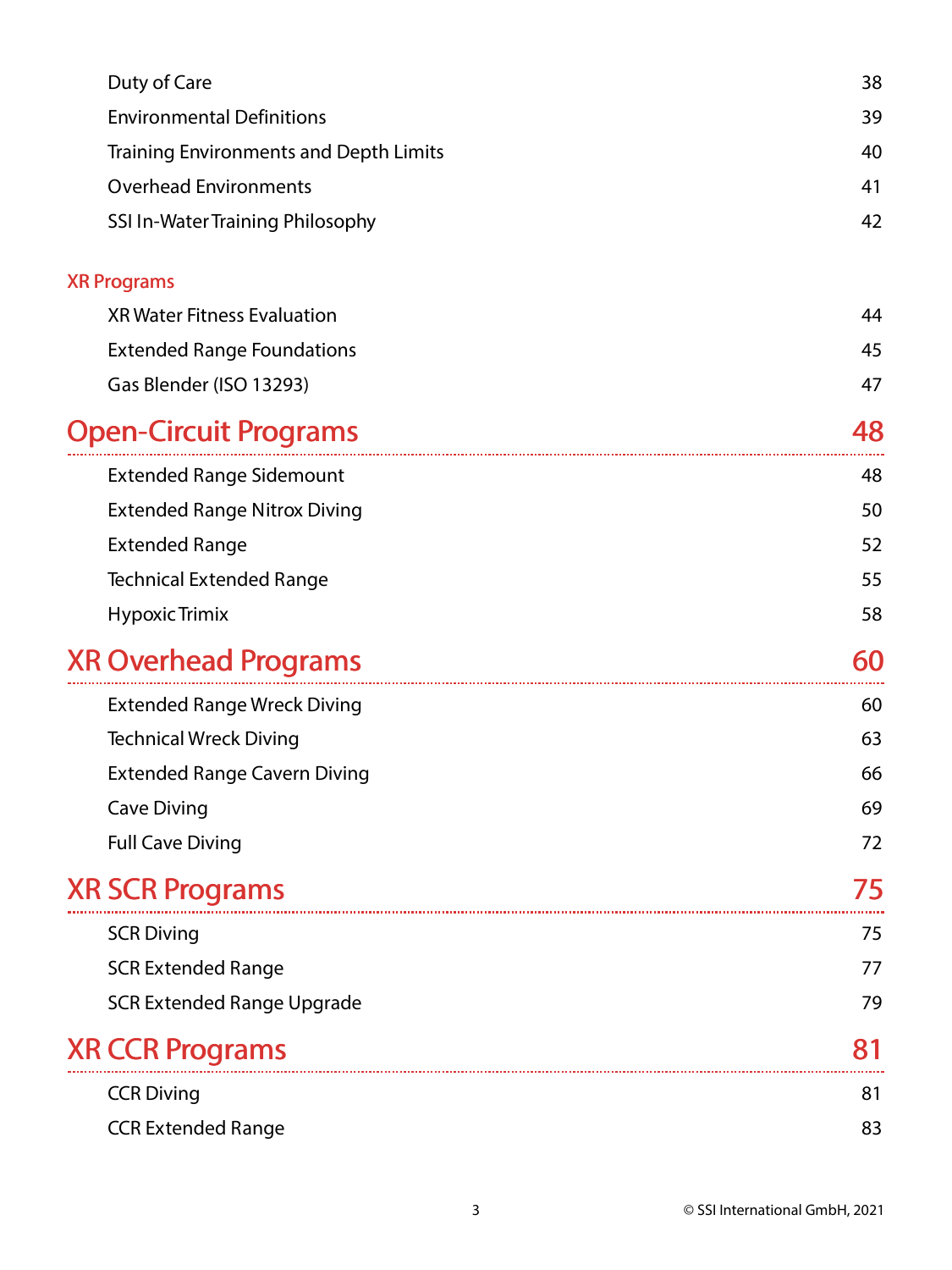| <b>CCR Technical Extended Range</b><br><b>CCR Hypoxic Trimix</b> | 86  |
|------------------------------------------------------------------|-----|
|                                                                  | 89  |
| <b>CCR Unit Crossover</b>                                        | 91  |
| <b>Equivalency Chart</b>                                         | 93  |
| <b>XR Instructor Programs</b>                                    |     |
| XR Candidate Water Fitness Evaluation                            | 94  |
| <b>Extended Range Foundations Instructor</b>                     | 95  |
| <b>Gas Blender Instructor</b>                                    | 97  |
| <b>Open-Circuit Instructor Programs</b>                          | 98  |
| <b>Extended Range Sidemount Instructor</b>                       | 98  |
| <b>Extended Range Nitrox Diving Instructor</b>                   | 100 |
| <b>Extended Range Instructor</b>                                 | 102 |
| Technical Extended Range Instructor                              | 104 |
| Hypoxic Trimix Instructor                                        | 106 |
| <b>XR Overhead Instructor Programs</b>                           | 108 |
| <b>Extended Range Wreck Diving Instructor</b>                    | 108 |
| <b>Technical Wreck Diving Instructor</b>                         | 110 |
| <b>Extended Range Cavern Diving Instructor</b>                   | 112 |
| <b>Cave Diving Instructor</b>                                    | 114 |
| <b>Full Cave Diving Instructor</b>                               | 116 |
| <b>SCR Instructor Programs</b>                                   | 118 |
| <b>SCR Diving Instructor</b>                                     | 118 |
| <b>SCR Diving Instructor Upgrade</b>                             | 120 |
| <b>SCR Extended Range Instructor</b>                             | 121 |
| SCR Extended Range Instructor Upgrade                            | 123 |
| <b>CCR Instructor Programs</b>                                   | 125 |
| <b>CCR Diving Instructor</b>                                     | 125 |
| <b>CCR Extended Range Instructor</b>                             | 128 |
| <b>CCR Technical Extended Range Instructor</b>                   | 131 |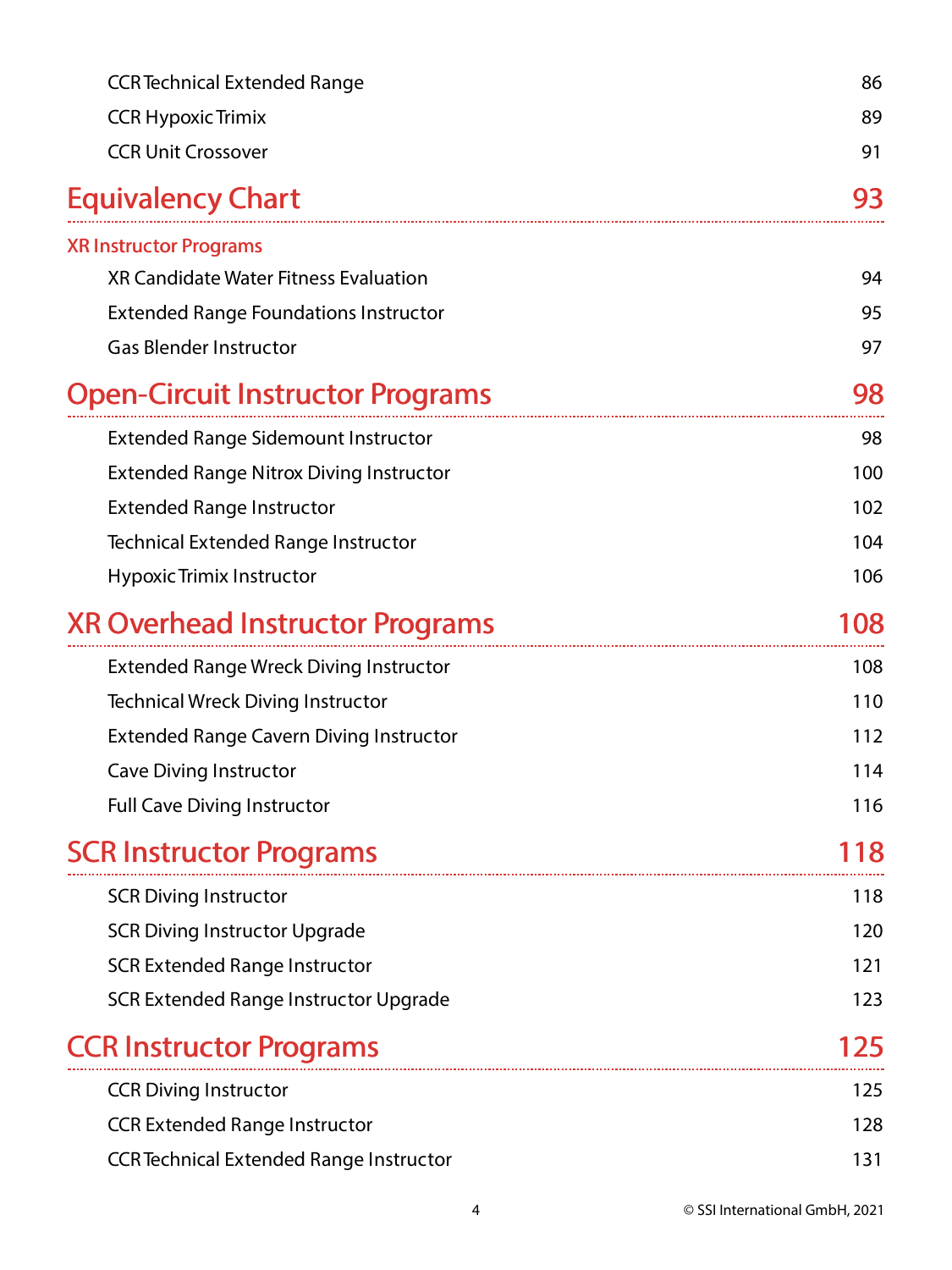| <b>CCR Hypoxic Trimix Instructor</b>               | 133       |
|----------------------------------------------------|-----------|
| <b>XR Professional Crossover</b>                   | 135       |
| <b>Equivalency Chart</b>                           | 137       |
| <b>Professional Recognition Ratings</b>            | 138       |
| <b>XR Instructor Trainer Seminars</b>              |           |
| <b>General Requirements</b>                        | 139       |
| <b>Requirements For Completion</b>                 | 139       |
| <b>Certification</b>                               | 140       |
| <b>Active Status Requirements</b>                  | 140       |
| <b>Upgrade</b>                                     | 140       |
|                                                    |           |
| <b>Program-Specific Requirements</b>               | 141       |
| Instructor Trainer Seminars (Open-Circuit)         | 141       |
| Instructor Trainer Seminars (Overhead Environment) | 143       |
| Instructor Trainer Seminars (SCR and CCR)          | 145       |
| 2021 Change Log                                    |           |
| <b>Changes Effective 1 May, 2021</b>               | <b>47</b> |
| <b>Global Standards Revisions</b>                  | 147       |
| <b>General Training Standards</b>                  | 147       |
| Program Changes                                    | 147       |

## SSI XR Program Standards

| 2020 Change Log               | 150. |
|-------------------------------|------|
| XR General Training Standards | 150. |
| XR Student Programs           | 152. |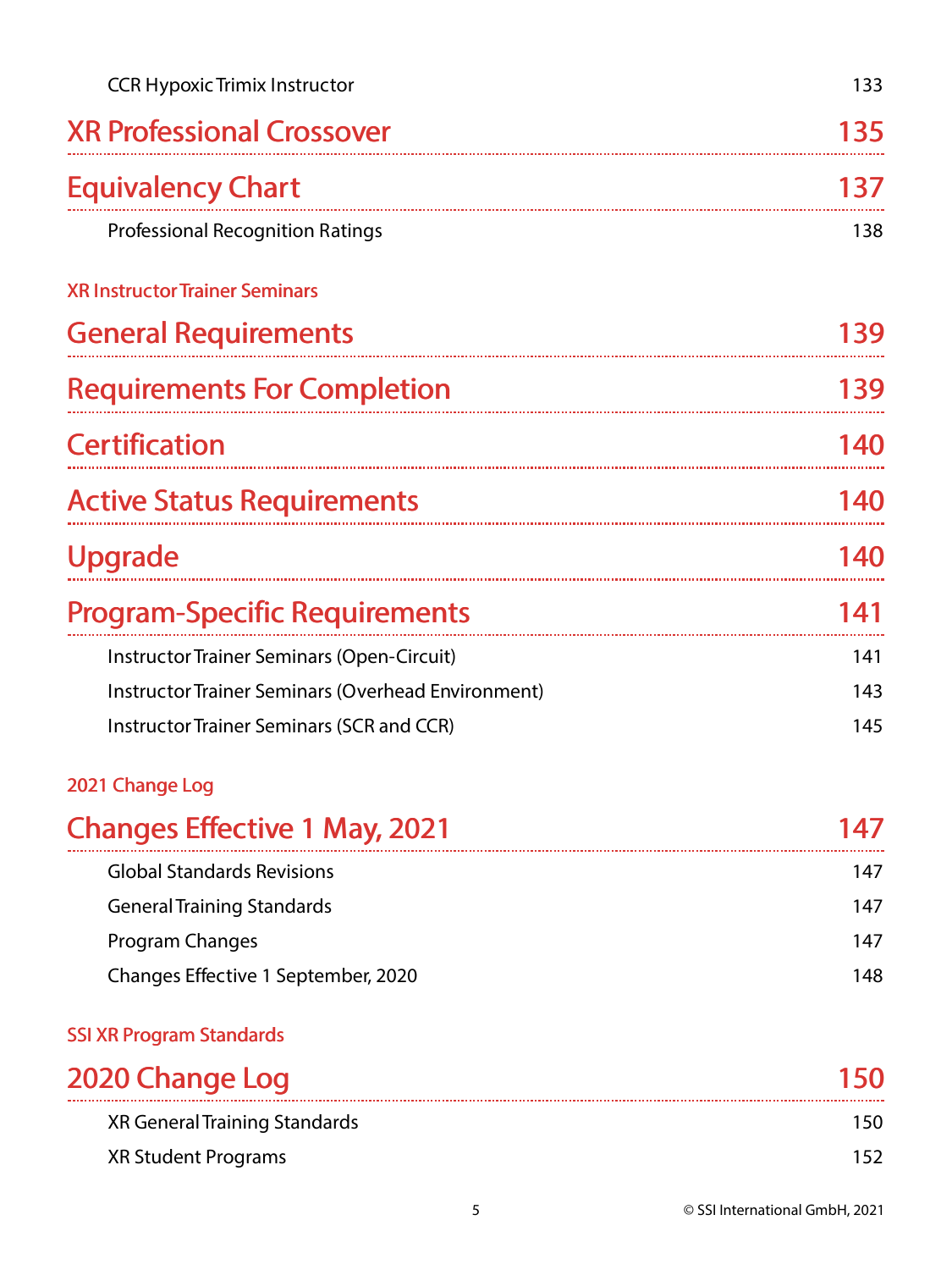| <b>XR Professional Programs</b>  | 153 |
|----------------------------------|-----|
| <b>Training Center Standards</b> | 155 |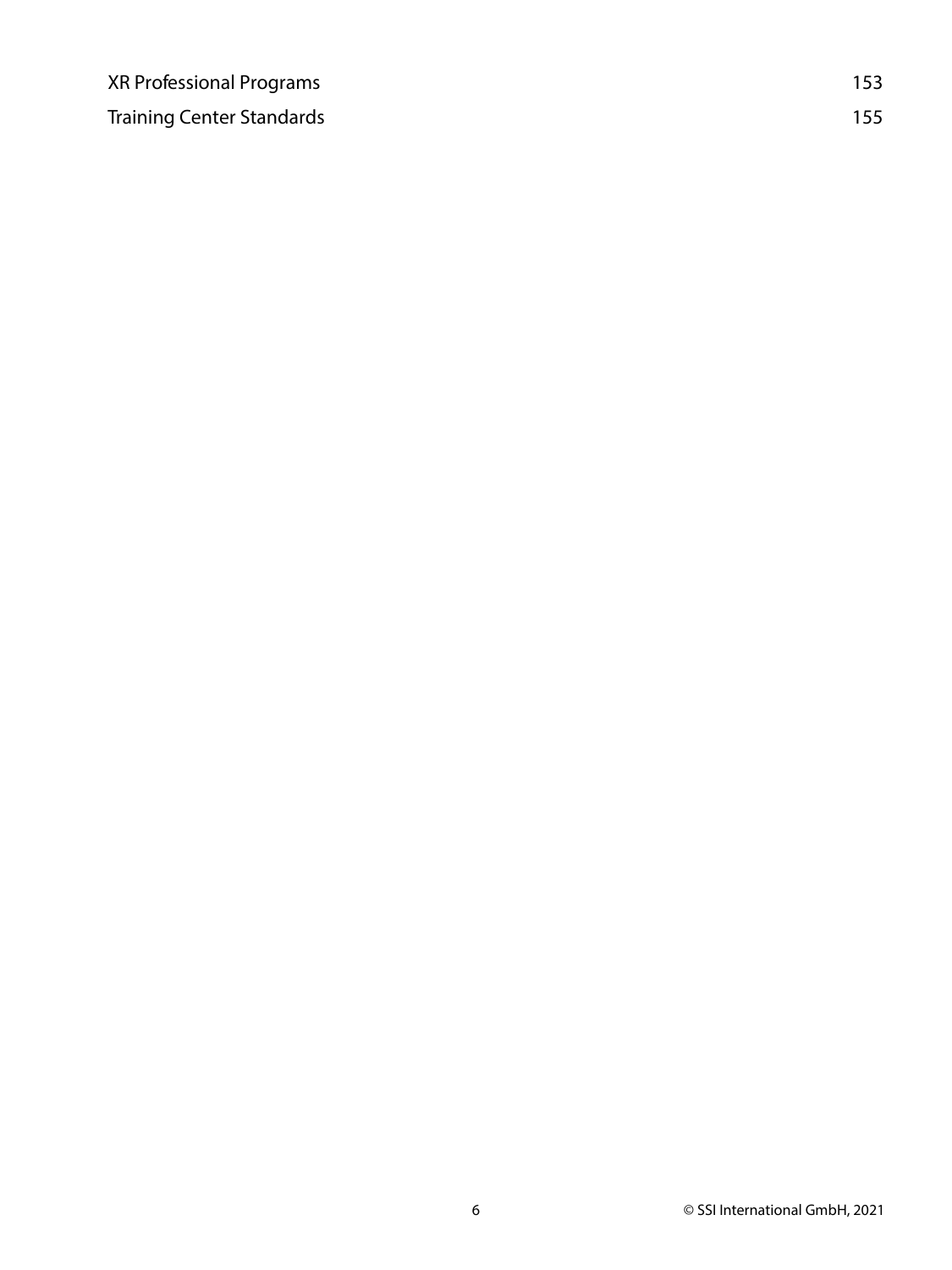## <span id="page-6-0"></span>**XR General Training Standards Overview**

## **I. Governing Standard and Standards Waiver**

The online English-metric version of the SSI Training and Training Center Standards are the default global standards. Statements, written or oral, that are not processed in accordance with SSI Standards will not be considered the official position of SSI.

All waivers or deviations to the SSI Standards must be requested and approved in writing. SSI Standards are updated annually; if a waiver or deviation is approved, it expires with the new Standards year.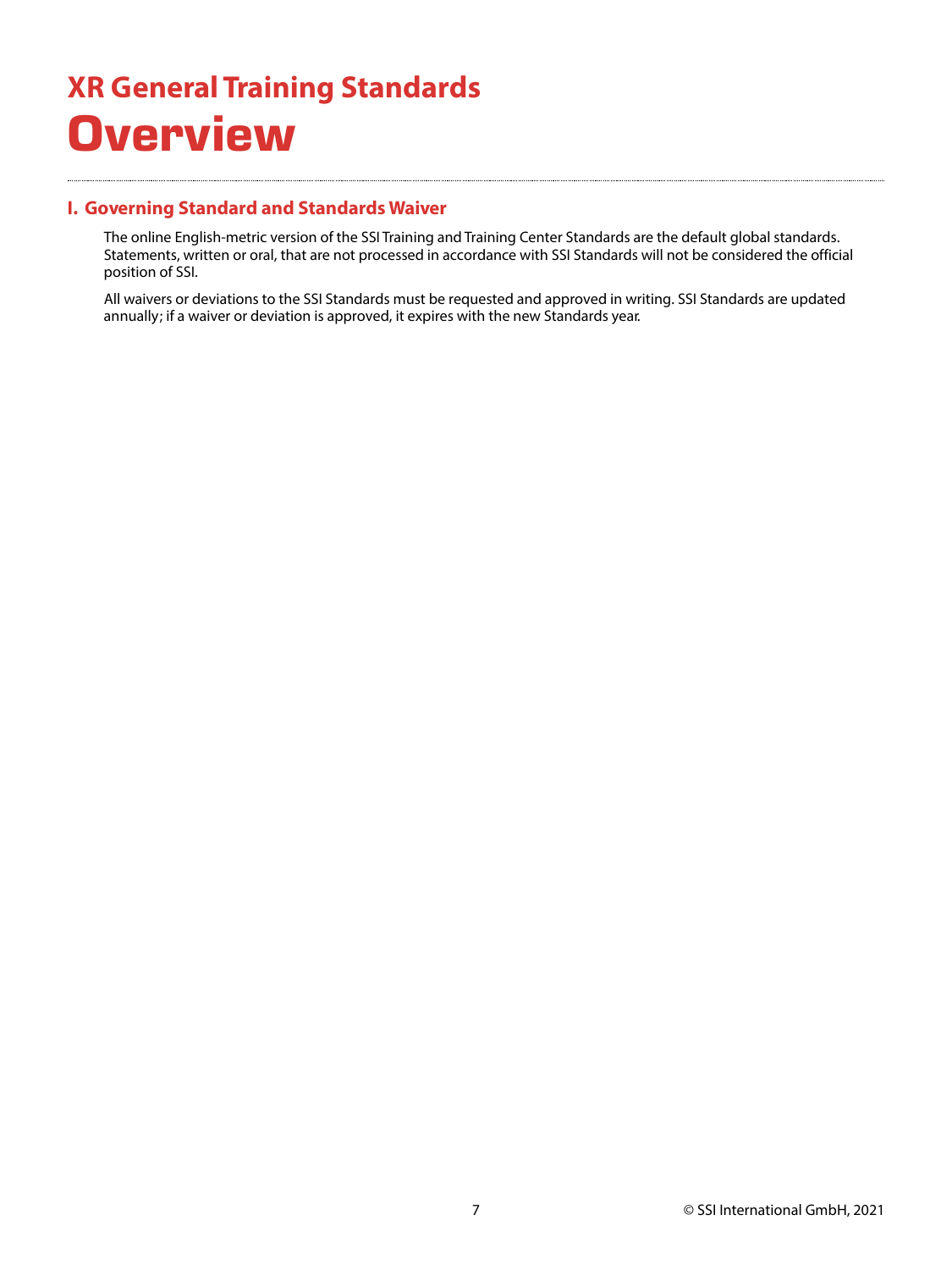## <span id="page-7-0"></span>**Overview How To Use These Standards**

All SSI Training Centers and SSI Professionals, are accountable for following all general and program-specific training standards when conducting SSI approved programs.

For the purpose of these standards, an SSI Professional is defined as a person holding any professional-level rating with SSI, or any staff member of an SSI Training Center.

For the purpose of these standards, an SSI Training Center is defined as any business that conducts SSI training, including but not limited to: Dive Centers, Dive Resorts, Dive Schools, Swim Centers, etc.

## **I. General Training Standards**

These standards apply to all SSI programs unless otherwise specified in program-specific training standards.

## **II. Minimum Instructor Rating**

Any active status SSI Professional with the minimum applicable instructor rating or higher may conduct training as specified in the program-specific standard.

### **III. Recommendations, Notes and Examples**

These Training Standards include recommendations, notes and examples.

- RECOMMENDATIONS provide additional suggestions whenever student needs and abilities, environmental conditions or equipment make it possible to enhance the experience of the training activity.
- NOTES and EXAMPLES help clarify a specific standard or recommendation.

## **IV. Government Laws**

If applicable, local, state and federal laws, bylaws and codes of practice supersede SSI Standards. SSI Training Centers and SSI Professionals are required to be familiar with these laws, and inform the responsible SSI Service Center, in writing, in the event of a conflict.

### **V. Waivers from Standards**

Waivers or deviations to the SSI Standards must be requested, in writing, to the responsible SSI Service Center. The request must explain why the waiver is needed, and what will be done to ensure the quality of SSI training. Standards are updated annually; if a waiver or deviation is approved, it will expire with the new Standards year.

### **VI. SSI Flexibility Rule**

Students participating in SSI programs must complete all training requirements as set forth in the current SSI Training Standards and the applicable instructor manual. SSI Professionals must follow 100% of the SSI Total Teaching System; including all academic, pool/confined water, and open water requirements as outlined in the program-specific instructor manual.

The SSI Flexibility Rule also means that SSI Professionals can develop their own teaching style and program schedules including; the order and number of classroom and pool/confined water sessions, and the order of skills in the pool/confined water sessions and open water training dives.

SSI Professionals are NOT allowed to add skills that SSI does not endorse. Teaching additional skills or skills that "challenge" your students violates SSI Training Standards and can make you liable in the case of an accident. If you have any questions about the SSI Flexibility Rule and what skills are or are not allowed, please contact the responsible SSI Service Center for guidance or interpretation.

EXAMPLE: Skills like ditching and recovering the scuba unit, breathing directly from the cylinder valve, and any ascents without the regulator in the mouth and/or the breathing gas turned off are not endorsed by SSI, and must NOT be taught during SSI training programs.

EXAMPLE: If environmental conditions and student ability permit, SSI Professionals may evaluate any and all required skills during any open water training dive. All required open water training dives must still be completed for all SSI programs.

## **VII. Exceeding Standards**

SSI Professionals may exceed standards, may provide more detailed coverage of the materials, and may provide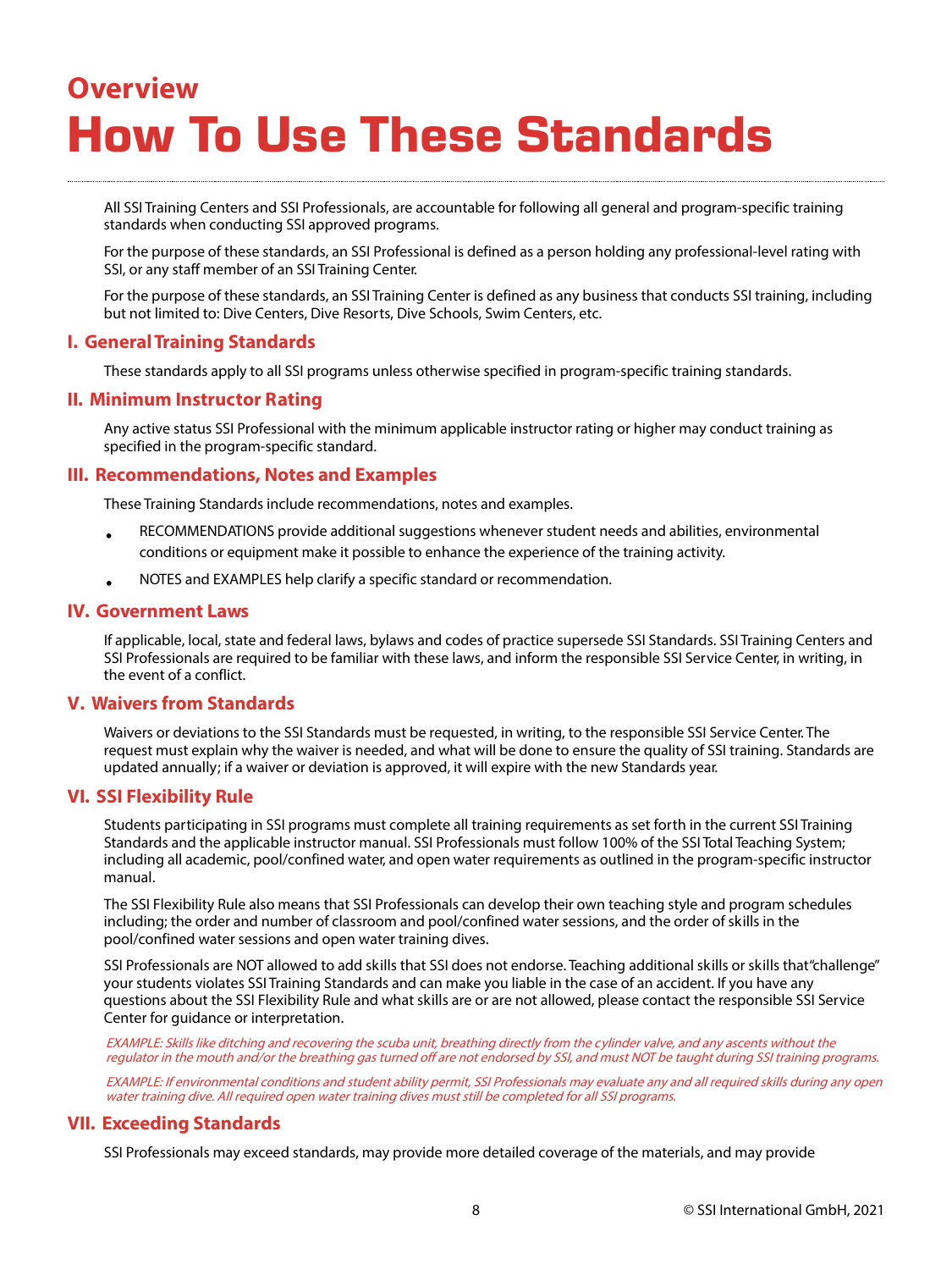additional in-water training sessions. Incorporating newer techniques and equipment is encouraged. Any specific knowledge and skills changes must be approved by the responsible SSI Service Center prior to incorporating the changes.

During XR training programs, SSI Professionals may combine skills to increase complexity and develop the student's problem-solving abilities. They must ensure students are not excessively task-loaded and that safety and control are maintained at all times.

a. Scenarios

Problem-solving scenarios may only be used after the student completes their initial shallow water skills development to test their ability to deal with problems at depth under simulated emergency conditions.

SSI Professionals are encouraged to use bubble guns and flash cards to simulate emergences. They are not permitted to incapacitate, turn off, or disable any diver's equipment at any point during training.

Once a failure is resolved, all systems must be immediately restored to their normal operating condition. The SSI Professional must verify that the all systems are in normal operating condition, and that the student is ready to continue. The problem may only be simulated for the rest of the scenario.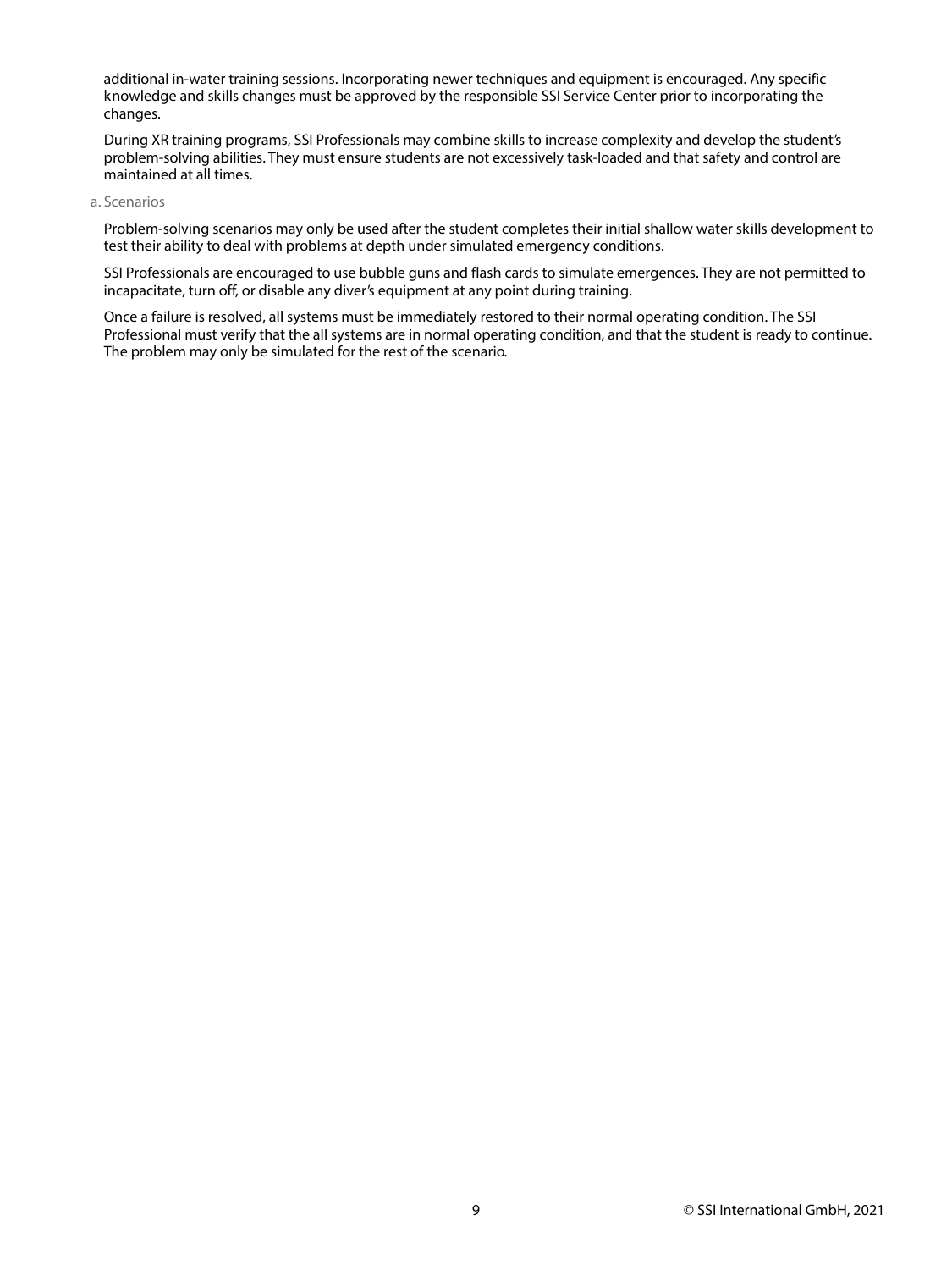## <span id="page-9-0"></span>**Overview Program Definitions**

## **I. Entry-Level Program**

Any SSI program where no prerequisite certifications or experience are needed to participate. Open water training for all entry-level programs must be conducted during daylight hours (between sunrise and sunset) in water that allows direct vertical access to the surface.

## **II. Certification Program**

A digital certification card must be issued once a student completes all requirements of a specific SSI certification program.

SSI issues this verification upon receipt of the SSI Professional's and SSI Training Center's confirmation of satisfactory completion of all program requirements by the student, as documented in the student's training record and logbook.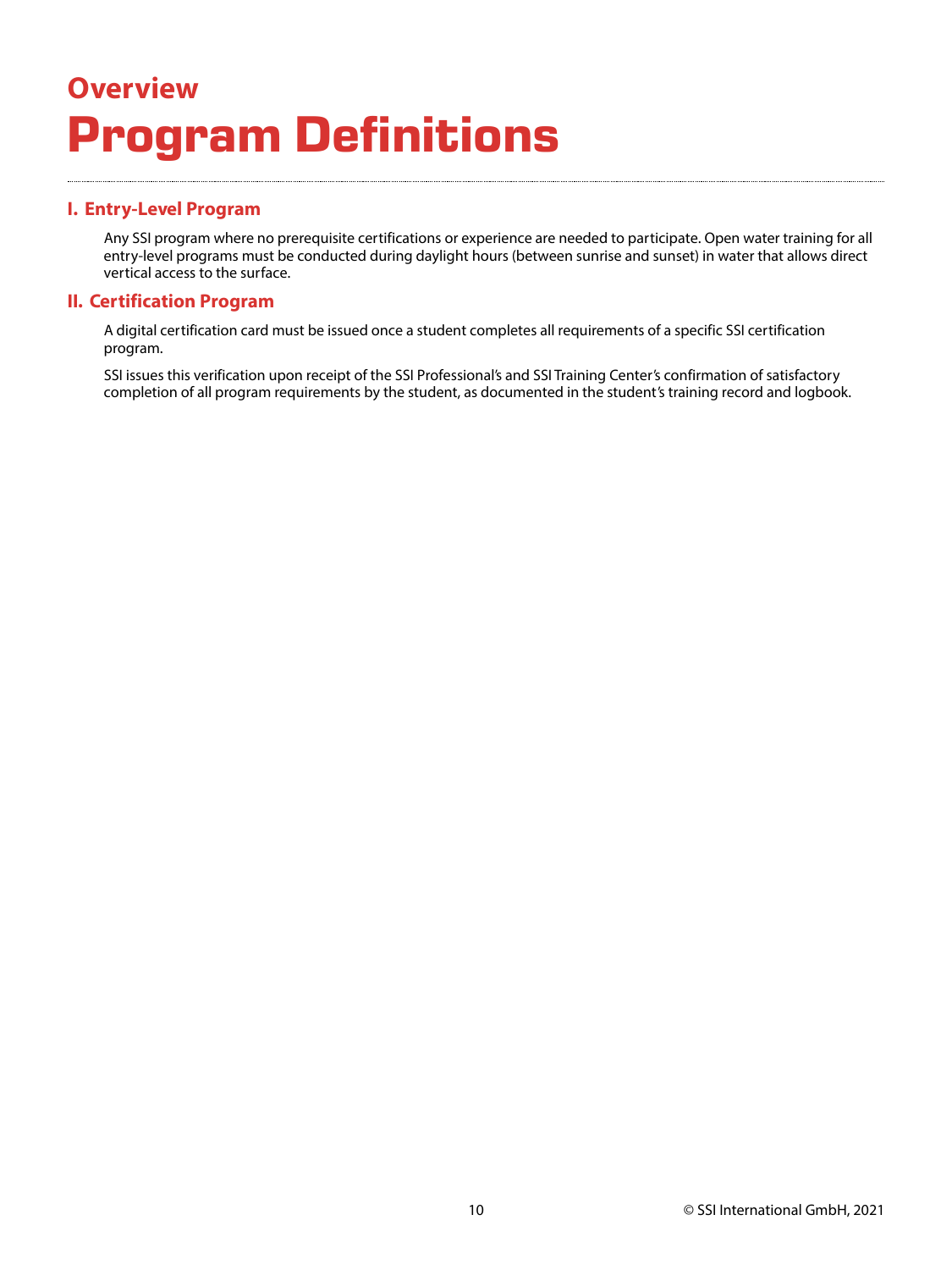## <span id="page-10-1"></span><span id="page-10-0"></span>**Administration Participation Criteria**

## **I. Age**

The minimum age to begin any SSI program is listed in the individual program's training standards.

The student or candidate may register for a program at any point, but they may not begin any SSI training prior to reaching the minimum age requirement.

### **For the following programs the minimum age is 16:**

- Extended Range Nitrox Diving
- Extended Range Foundations
- Extended Range Sidemount
- Extended Range Wreck Diving
- Extended Range Cavern Diving

### **For any other Extended Range (XR) program, the minimum age is 18**.

a. Minors

For the purpose of these standards, a minor is anyone younger than 18 years old who participates in an SSI training program unless local laws or regulations dictate a more-restrictive age (e.g. 15 years old).

### **II. Experience Prerequisites**

The minimum experience prerequisites are listed in the individual program's training standards.

a. Credit for Experience Dives

Issuing credit for any or all portions of the qualifying dives is entirely at the certifying instructor's discretion. If dives are credited, the instructor must have direct and recent knowledge (within 180 days) of the student's skills, equipment configuration and experience.

## **III. Water Fitness Evaluation**

SSI XR programs have required water skills and stamina evaluations. The specific program training standards will specify whether these evaluations must be successfully completed prior to any in-water training, prior to any open water training or prior to certification.

For a detailed description of a program's water fitness evaluation, see the applicable section in the program-specific standards.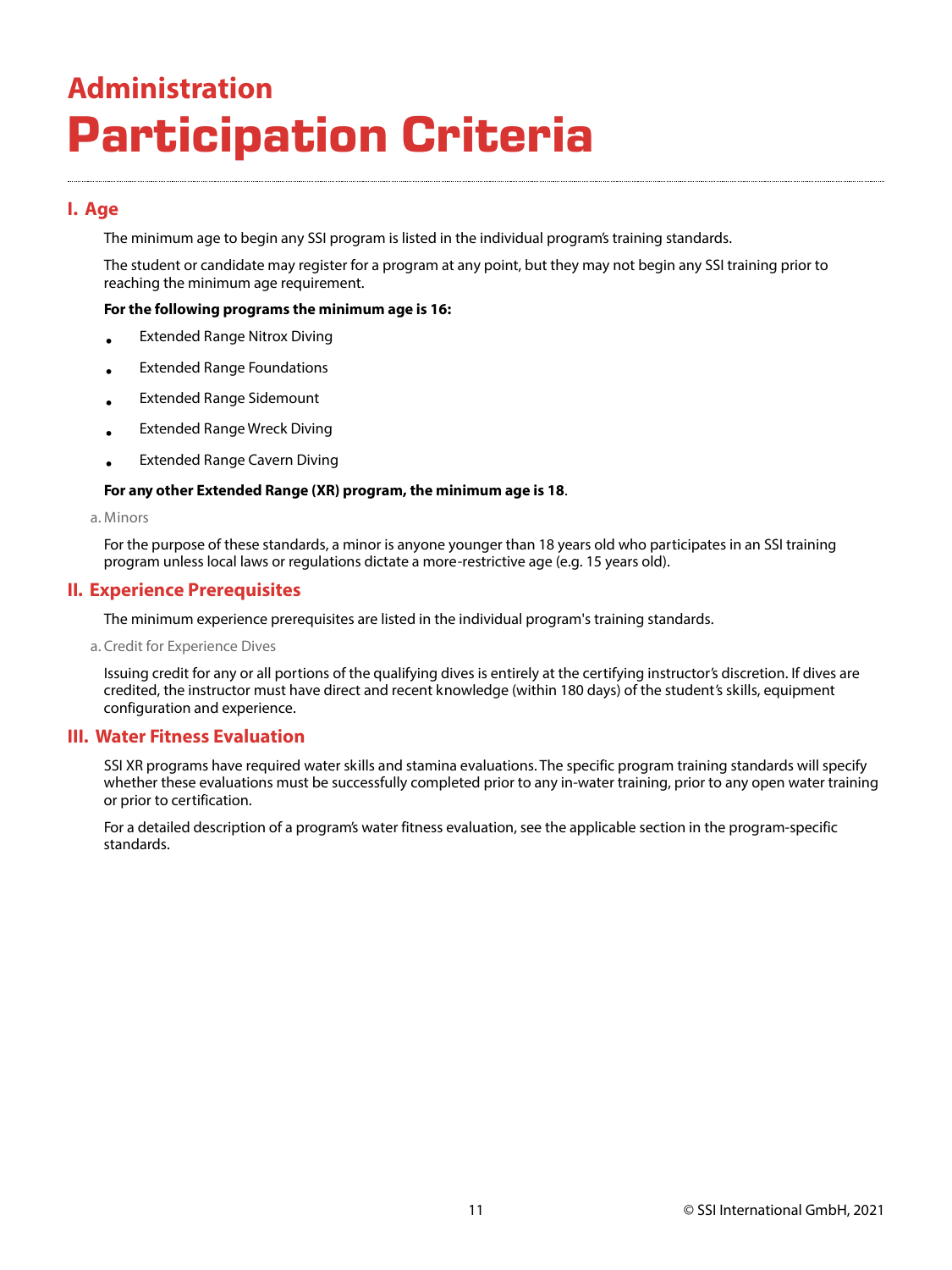## <span id="page-11-0"></span>**Administration Privacy Forms and Training Records**

## **I. Completion Requirements**

#### a. Training with an SSI Training Center

Training Records and required documentation are only valid for training conducted with the initiating SSI Training Center. If the student or candidate affiliates with another SSI Training Center, they must complete the required documentation for the new training center as well.

#### **Duration of Validity**

Some documentation is valid for the duration of the student/candidate's training with a single SSI Training Center. Other forms must be completed for individual training programs as outlined below.

## **II. Training Record Components**

Each student or candidate must complete the required components of the SSI Training Record prior to participating in any SSI training program. The forms of minors must be reviewed and signed by a parent or guardian.

### a. Prior to Training

Prior to beginning training, they must complete the:

#### **Registration Form**

• Permanently valid

#### **Privacy Policy Form**

- Permanently valid unless the students requests to withdraw their consent
- SSI recommends that all SSI Training Centers have individuals complete the SSI Privacy Policy form when they register for a MySSI account or affiliate their existing MySSI account to the training center

#### **SSI Extended Range (XR) Responsible Diver Code**

- Permanently valid within a category (scuba, freediving, XR, swim), and is re-affirmed by signing a completion record for any program in the same category
- Must be re-affirmed prior to starting any new training program in a different category

### **SSI Extended Range (XR) Technical Diving Scuba Training Assumption of Risk, Liability Release, & Hold Harmless Agreement (where required)**

• Valid for one (1) year from the date of signing

NOTE: Signing an Assumption of Risk, Liability Release, & Hold Harmless Agreement is contradictory to liability regulations in some countries of the world.

EXAMPLE: The Assumption of Risk, Liability Release, & Hold Harmless Agreement is not valid in the European Union, so students should not be forced to sign it.

### **Youth Addendum (required for any student younger than 18 years old)**

- Valid for one (1) year from the date of signing
- Must be signed by the responsible parent or guardian

b. Prior to In-Water Training

Prior to beginning any in-water training, they must complete the:

### **Diver Medical Statement & Questionnaire**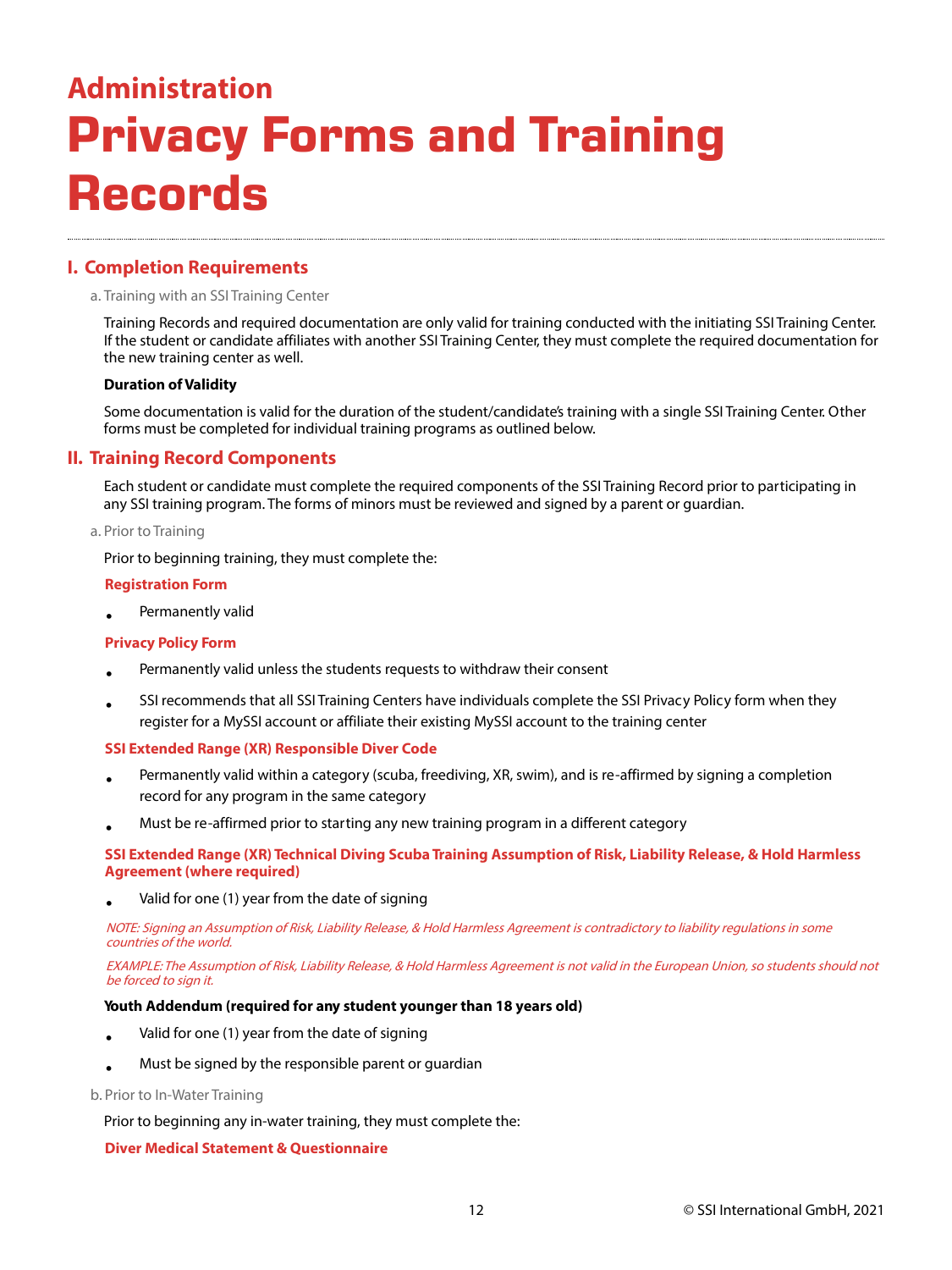- Valid for one (1) year from the date of signing
- Must be updated if their medical condition changes

### **Physician's Approval To Dive**

• Valid for one (1) year from the date of signing

### c. Prior to Certification

Prior to receiving their certification or recognition card, they must complete the:

### **Program-specific Completion Record**

• Must be completed for each training program

### **Online Final Exam Record**

• Must be completed if the program's final exam is completed online

### d. Professional Program Candidates

Prior to beginning training, candidates participating in SSI professional training programs must also complete the:

### **SSI Professional Agreement**

- Permanently valid
- Must be completed for each training program

### **XR Professional Assessment Form**

- Permanently valid
- Must be completed for each training program

### **All candidates participating in professional level training must have digital copies of the following documents uploaded into MySSI before the final certification(s) can be issued:**

- RSTC Medical Statement & Questionnaire signed by a physician within one (1) year
- Proof of CPR training within two (2) years
- Proof of First Aid training within two (2) years
- Proof of Oxygen First Aid training within (2) years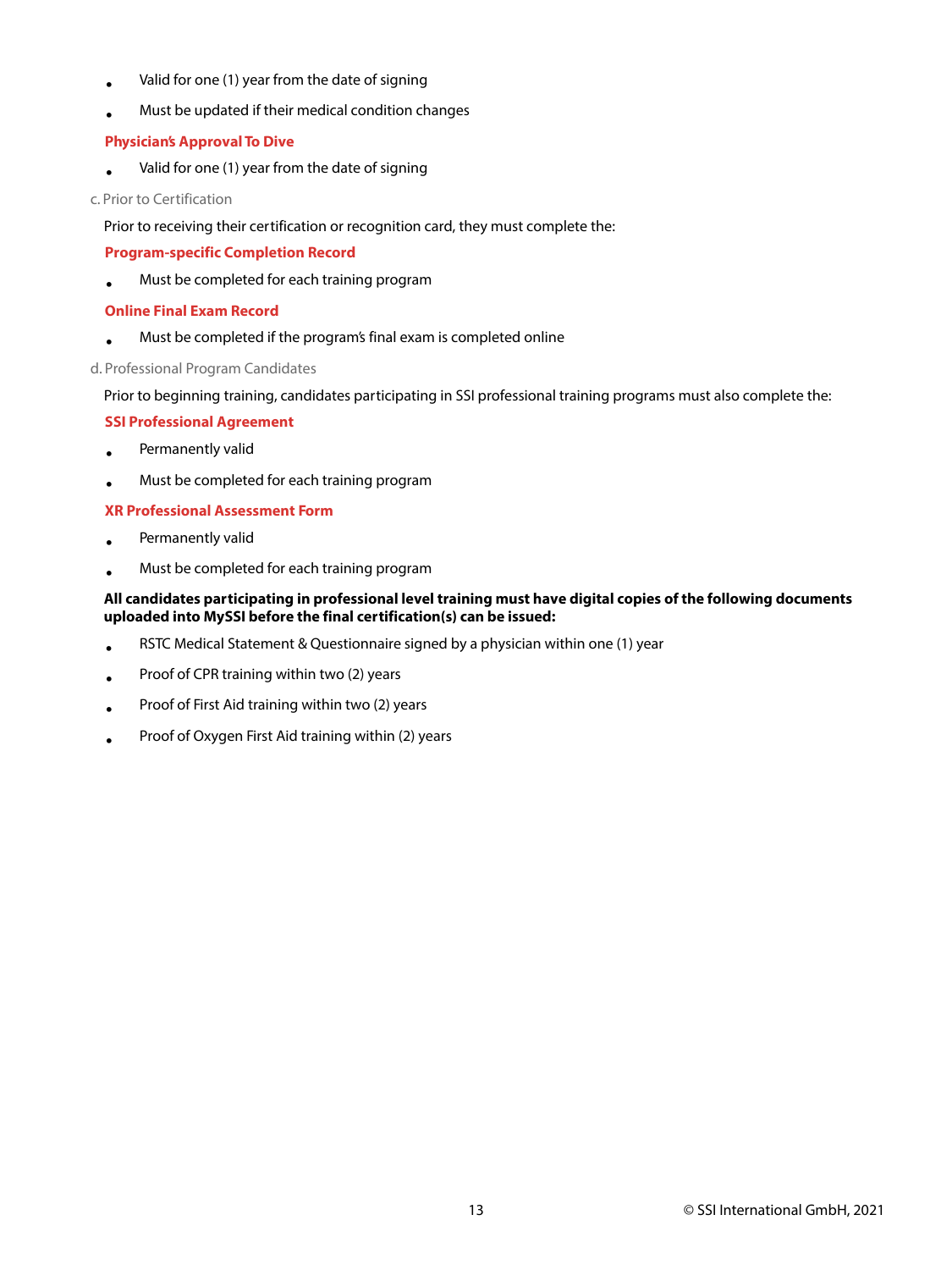## <span id="page-13-0"></span>**Administration Medical History**

## **I. Medical Statement & Questionnaire**

Each student participating in XR-level training must provide a Medical Statement & Questionnaire, approved and signed by a licensed medical practitioner based on a diving medical examination, dated within one year of the training completion date.

If the Medical Statement & Questionnaire or the appearance/behavior of the student indicate any condition contrary to participation in any in-water activities, the student is required to provide the Physician's Approval to Dive form, signed by a licensed medical practitioner and based on a medical examination, prior to any in-water activity.

The Medical Statement & Questionnaires of minors must be reviewed and signed by a parent or guardian prior to any inwater activity.

Medical Statement & Questionnaires and the Physician's Approval to Dive form, or valid medical statements, are valid for 12 months from the date they are signed. Students may participate in multiple SSI training programs within the 12 months without completing another form.

If the student becomes ill or injured within the 12 months, they must complete a new Medical Statement & Questionnaire prior to any in-water activities, following the protocol outlined above.

## **II. Professional Program Candidates**

Each candidate participating in professional-level training must provide to the responsible SSI Service Center a Medical Statement & Questionnaire and Physician's Approval to Dive form—or valid medical statement approved and signed by a licensed medical practitioner—based on a diving medical examination dated within one (1) year of the training completion date. These documents must be uploaded by the candidate via MySSI for approval.

Active status SSI Professionals are required to notify SSI if they develop a medical condition that interferes with their teaching ability. They must submit a new Medical Statement & Questionnaire to the responsible SSI Service Center (by uploading the form into their MySSI account) to maintain their active status.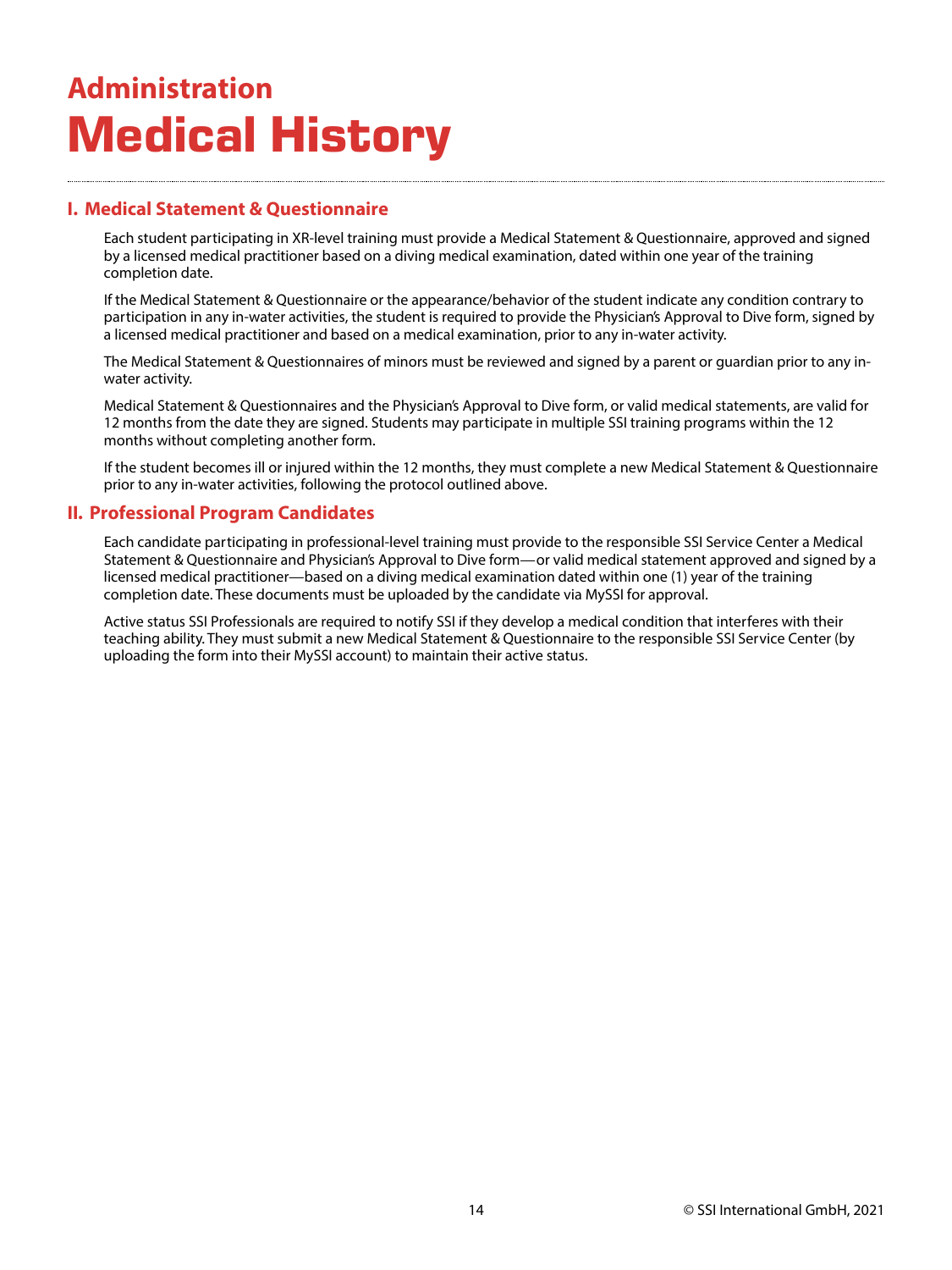## <span id="page-14-0"></span>**Administration SSI Materials**

## **I. Student Materials**

Each student must be issued the appropriate Digital Training Kit (if available) for every program they are participating in.

## **II. Professional Materials**

The SSI Training Standards, SSI Professional Training Materials and SSI Student Materials (digital learning and printable workbooks) form the basis of the SSI Teaching System and must be used for all SSI training programs. Whenever there is a discrepancy between these materials, the SSI Training Standards take precedence. If in doubt, contact the responsible SSI Service Center for guidance or interpretation.

Each SSI Professional has access to the most current Instructor Manual and Student Manual for the program they are conducting, as well as any additional training materials required by SSI or their affiliated Training Center.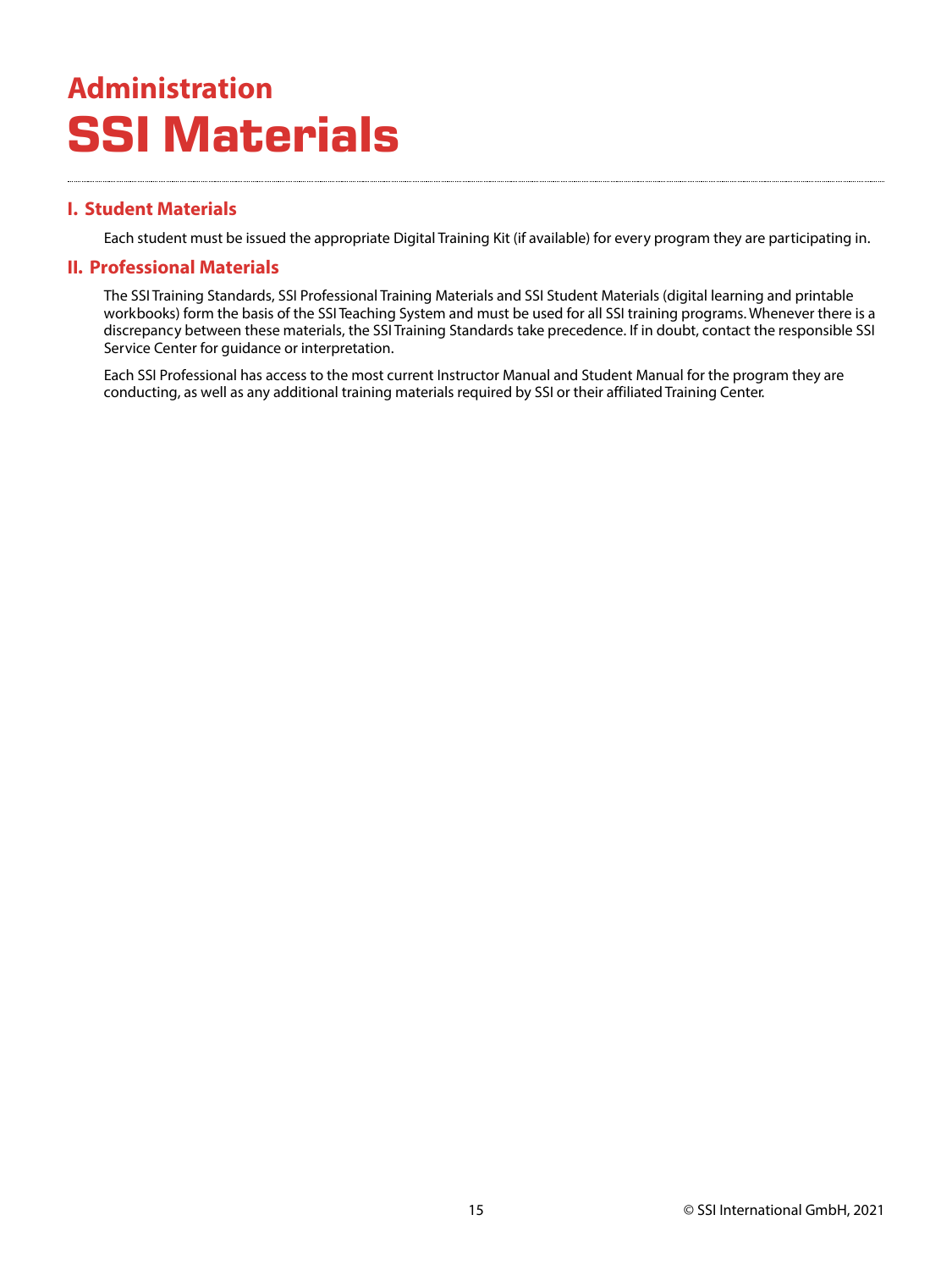## <span id="page-15-0"></span>**Administration Certification Procedures**

## **I. Certifying Instructor**

The certifying instructor is the SSI Professional who completes the final knowledge and skill assessment with the student. They are responsible for ensuring that the training record is properly completed, including all required verification signatures and dates, and will be the instructor-of-record on the student's certification.

## **II. Student Data Entry**

Training Centers and SSI Professionals must confirm that the student or candidate's first and last name, contact data, birthdate, an acceptable photo that clearly shows the student's face, and email address are correctly entered into MySSI.

## **III. Processing Student Certifications and Recognitions**

SSI certifications and recognitions must be issued to all students that successfully complete all SSI training requirements at all levels of training. Digital cards will be produced immediately after the certification or recognition is processed in MySSI. All certifications and recognitions must be processed within seven (7) days of the program's completion.

NOTE: Students are not required to achieve any program progress in the digital learning prior to receiving their certification or recognition card, as long as all requirements from the individual program standard are met.

NOTE: After a certification or recognition is processed in MySSI, the student will be sent an email including a copy of their certification or recognition card. The student can also access all their certification and recognition cards by logging into their MySSI account, or on the MySSI app.

## **IV. Processing Professional Certifications**

Upon completion of all SSI training requirements for all professional programs, the candidate's training records or application form must be completed in full and sent to the responsible SSI Service Center within seven (7) days of the program's completion.

## **V. Issuing a Referral**

If a student only completes a portion of an SSI program and chooses to complete the program with another Training Center, you must provide copies of all appropriate training documentation, as well as a copy of the student's Medical Statement & Questionnaire (or other valid medical document), to the student and/or the receiving Training Center.

All original training documentation and medical forms must stay with the referring Training Center.

## **VI. Replacing Lost Cards**

- 1. If a student has lost their printed card, do a diver search in MySSI to see if they have a digital card in their MySSI profile.
- 1. If a digital card is found, have the student log in to access all their digital cards.
- 1. They can order and purchase a printed card from their Training Center.
- 1. If there is no record of a digital card, contact the responsible SSI Service Center.

RECOMMENDATION: Individuals that have not been diving for five (5) years or longer should be considered inactive. Inactive divers should enroll in a Scuba Skills Update program to be eligible to replace a lost certification card.

## **VII. Training Records and Logbooks**

Training Records and logbooks must be used for monitoring and evaluating each student's progress. The instructor and student must initial and sign the training records and log pages upon completion of the applicable knowledge and skills.

Training records must be maintained and retained for a minimum of ten (10) years by the Training Center. If necessary for quality management or grievance resolution, SSI Training Centers are required to send the training records or legible copies to the responsible SSI Service Center within the given time limit.

RECOMMENDATION: If possible, the appropriate parts of the training completion record should be completed by the student/candidate and the responsible SSI Professional at the end of each session or training day.

NOTE: Local laws may require that training records must be retained for more than ten (10) years.

### **For any CCR training program:**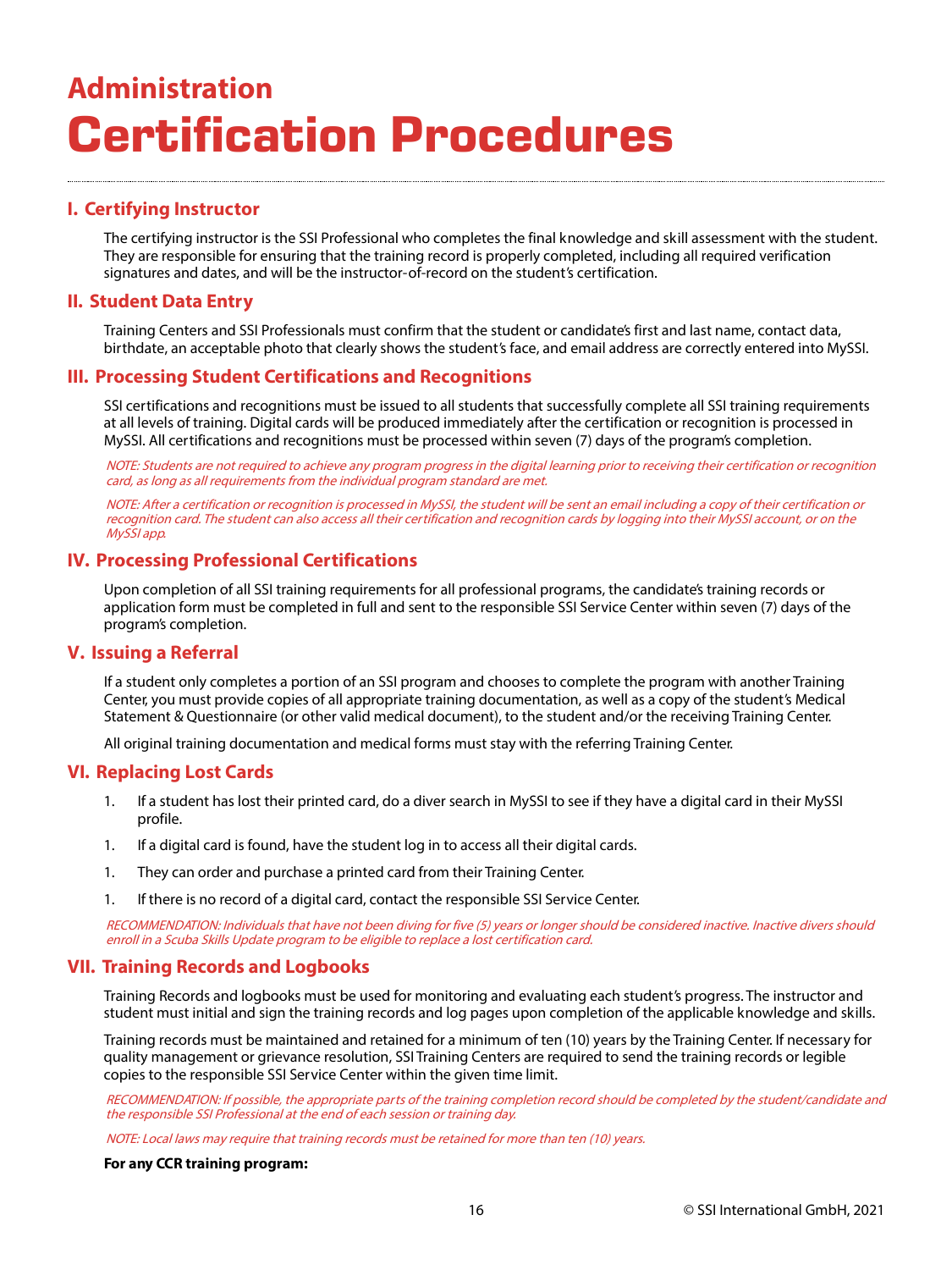- If the feature is available on a rebreather, download the logbooks from the student's dive computer and retain for a minimum of ten (10) years.
- The program-specific logbook and completion form must be submitted to the unit's manufacturer upon request once the student has given consent for the data transfer.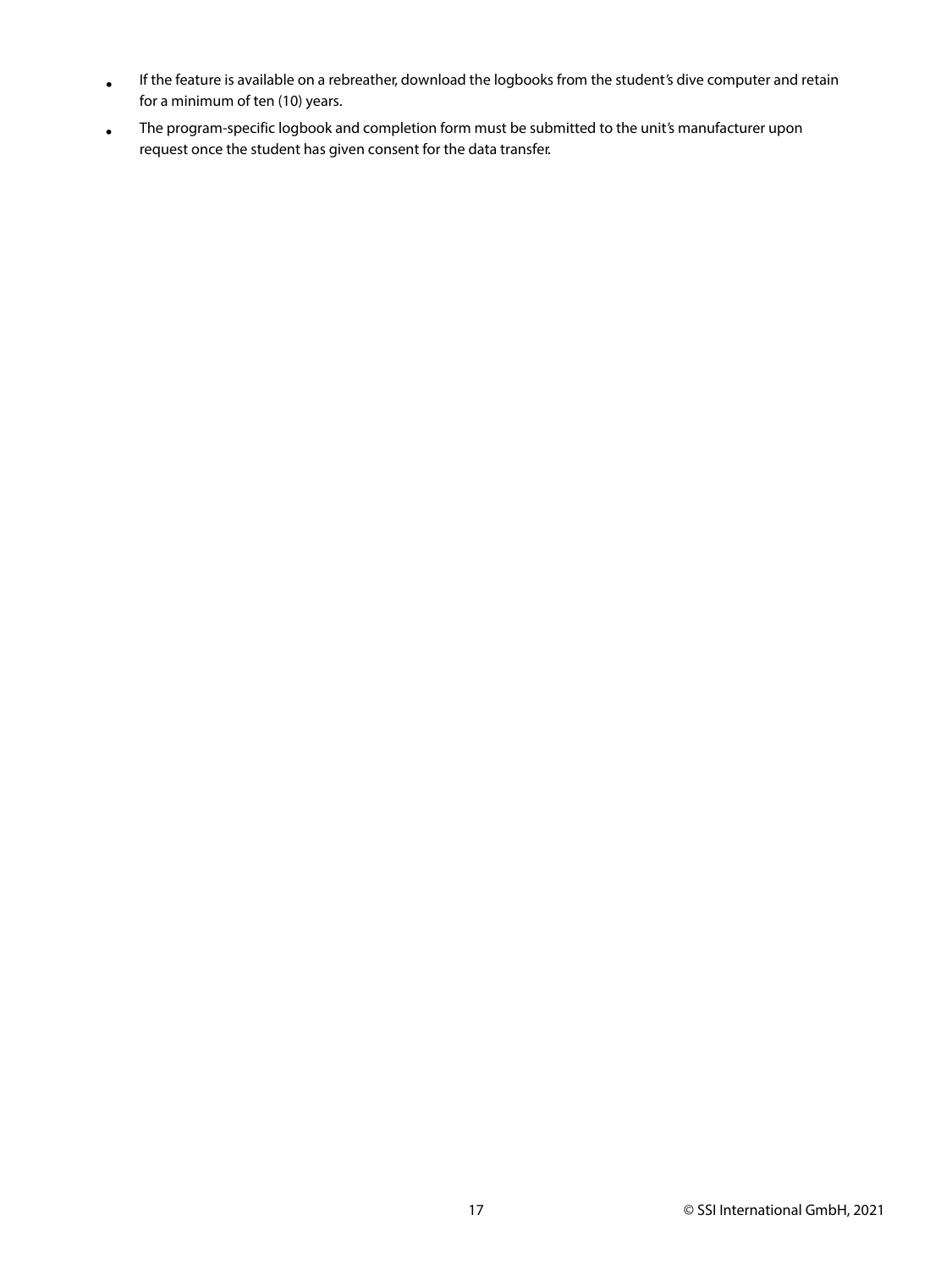## <span id="page-17-0"></span>**Administration Equivalent Certifications**

## **I. Certifications from Recognized Training Agencies**

Certifications issued by an SSI-recognized training agency or federation are considered equivalent SSI certifications. The certification holder may advance to the next level of training in the SSI Education System.

If a customer requests an equivalent SSI rating for a certification they hold from an SSI-recognized training agency or federation, it is at the discretion and liability of the SSI Professional or Training Center to issue that certification.

## **II. Certifications from Non-Recognized Training Agencies**

Students certified by training agencies or federations that are not recognized by SSI cannot be considered equivalent without an additional knowledge and skill evaluation administered by the SSI Professional.

These students must successfully pass the SSI Experienced Diver Test as outlined in the SSI Training Standards. Mastery of all diving skills of the level the diver is qualifying for must be displayed during the open water training dives.

After successful completion of the Experienced Diver Test, these students may be issued an equivalent SSI certification, and are eligible to attend the next higher program in the SSI Education System.

Training Centers may still elect to recognize students certified by non-recognized training agencies or federations as equivalent, but do so at their own risk, taking full responsibility for the student's judgment and the associated liability risk.

EXAMPLE: If an actively diving customer with your Training Center loses their Open Water Diver certification card that was issued by a certification agency that no longer exists, but the diver has other proof of diving experience (e.g. a signed logbook), then you may choose to issue this customer a new SSI certification based on your personal knowledge and verification of their diving experience.

The Training Center must issue a Digital Open Water Diver Kit and assess the diver's knowledge and skills before issuing a new certification. The Training Center must decide what level of assessment is required before issuing an equivalent SSI certification.

RECOMMENDATION: If a customer requests an equivalent SSI certification card, but does not have adequate verification of certification, issue a Digital Open Water Diver Kit and conduct an Experienced Diver Test.

## **III. SSI Recognition Criteria**

#### **To qualify as an SSI-recognized training agency or federation, all of the following requirements must be met:**

- Be in business for at least five (5) years
- Provide a complete range of training materials in at least three (3) languages
- Have at least 250 instructors and 50 authorized training centers globally
- Hold an active global EUF/ISO certification
- Be an active member of at least one RSTC

After proof/fulfillment of these prerequisites, the organization will be added to the current version of the SSI Equivalency Chart, and will be treated as an SSI-recognized training agency or federation.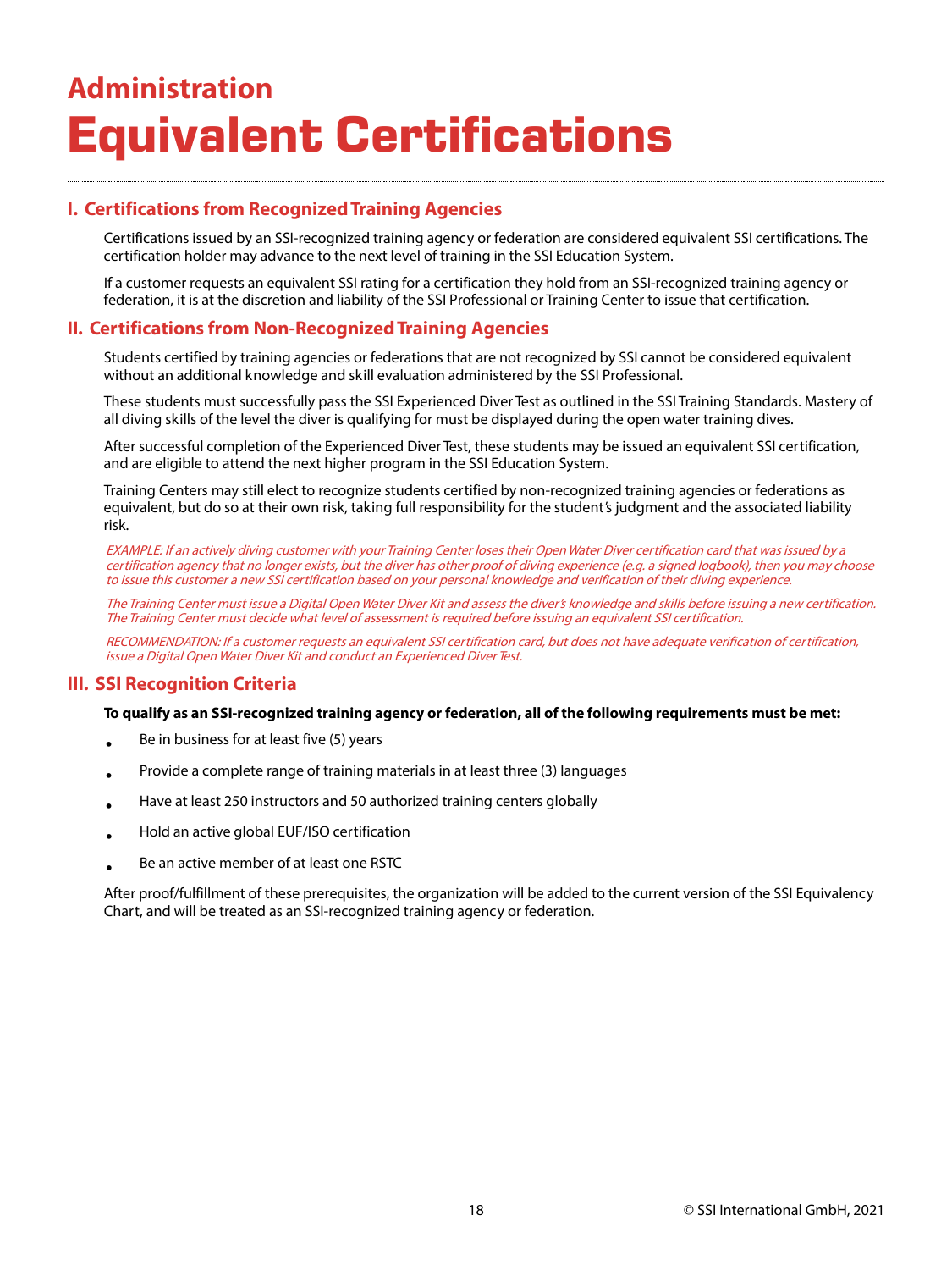## <span id="page-18-1"></span><span id="page-18-0"></span>**SSI Professional Duties Professional Liability Requirements**

## **I. Professional Liability Insurance**

Where required (e.g. the United States), the SSI Professional must maintain professional liability insurance. The SSI Professional must:

- Verify SSI is listed as an Additional Insured on the professional liability policy
- Verify the professional liability insurance covers all SSI programs the SSI Professional is authorized to conduct (e.g. XR Instructors are required to have a Technical Diving insurance endorsement)
- Verify current proof of professional liability insurance is uploaded to the SSI Professional's MySSI profile
- Not provide any professional services in the absence of professional liability insurance
- Comply with all insurance policy terms, conditions, warranties and exclusions

SSI and SSI Service Centers are not responsible for verifying that an SSI Professional complies with professional liability insurance requirements. However, certifications may not be processed in the absence of proof of insurance where required.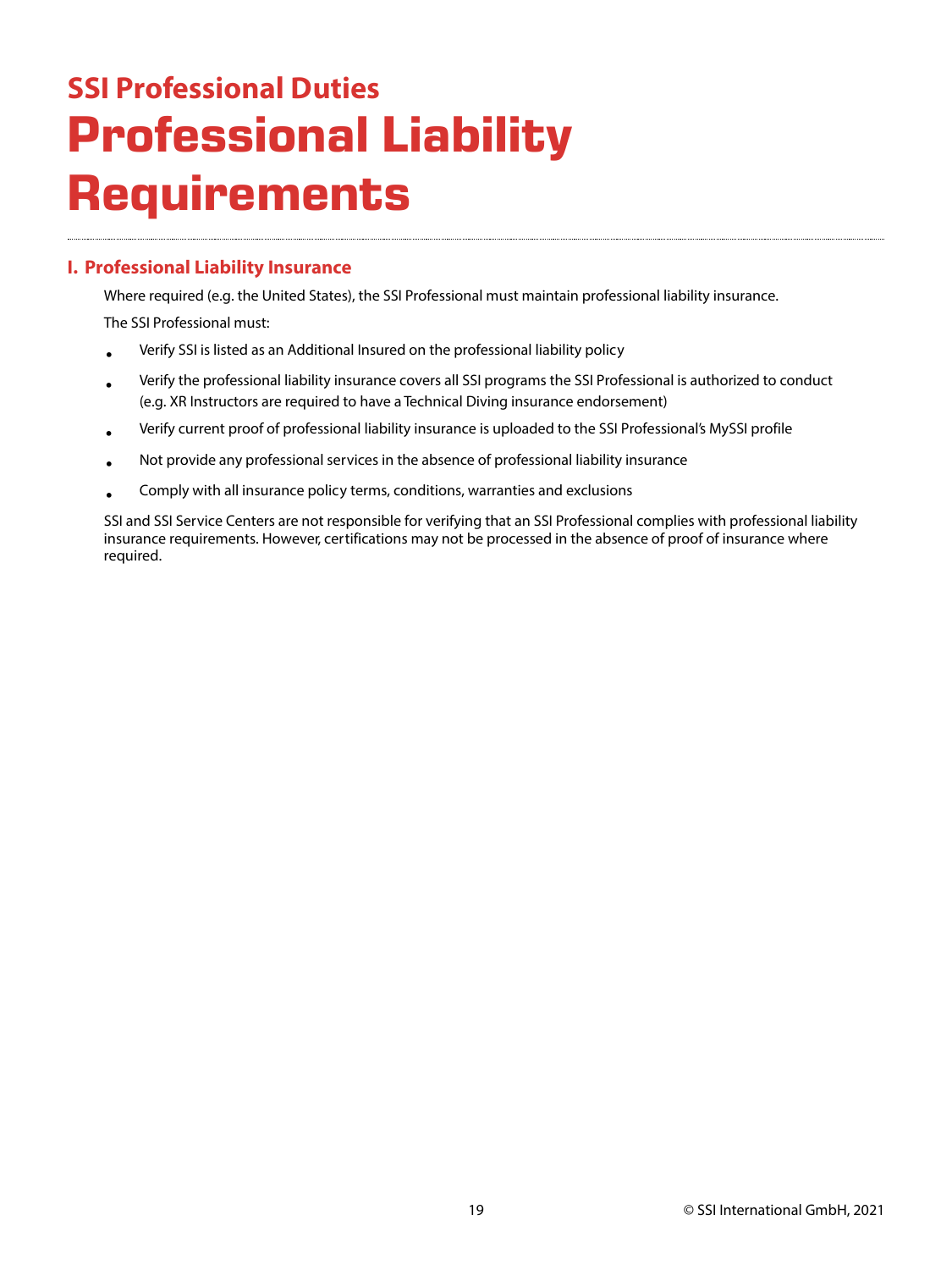## <span id="page-19-0"></span>**SSI Professional Duties SSI Professional Status**

## **I. Active Status**

SSI Professionals must fulfill the following prerequisites to maintain active status:

- Affiliate with an active status Training Center.
- Read and sign (online) the SSI Professional's Agreement and pay the annual membership dues.
- Maintain professional liability insurance (if required legally in the country). The SSI Professional must list SSI as an additional insured in the policy and must provide current proof-of-insurance to the responsible SSI Service Center.

SSI Professionals are responsible for uploading a current (less than two years old) copy of each of the following documents to their MySSI account:

- Medical exam for the applicable professional status, signed by a licensed medical practitioner.
- Proof of certification in First Aid and CPR.
- Proof of certification in emergency administration of oxygen. Training must include knowledge of the medical principles involved, and practical use of, an emergency oxygen unit.

## **II. Inactive Status**

An SSI Professional who has met all the active status requirements but is not affiliated with an active status Training Center, and/or lacks current proof of professional liability insurance (where required).

The SSI Professional in inactive status will pay a reduced renewal fee and will still have access to training materials, but they cannot conduct any SSI programs until they return to active status.

## **III. Canceled Status**

An individual who has been certified as an SSI Professional, but has not paid any annual fees to SSI.

## **IV. Administrative Hold Status**

A temporary status assigned to an SSI Professional as the result of a Verified QMS Complaint, Alert, or Incident Report. The SSI Professional must not conduct SSI programs while in Administrative Hold status. This status is generally communicated to the professional by the International QMS Manager.

An SSI Professional involved in the death of a participant/student/candidate for which they were providing direct supervision is automatically placed on Administrative Hold at the time of the fatal incident.

## **V. Expelled Status**

An individual who has been certified as an SSI Professional, but has been expelled from SSI due to severe breaches of SSI Ethical or Training Standards. A member in expelled status cannot obtain active teaching status again with SSI globally, and the individual's certification data cannot be verified any longer by the SSI Diver Verification system.

#### a. Individuals Expelled From Other Agencies

If a professional is expelled from another agency for any reason, they may be eligible to earn SSI active status. This decision is at the discretion of SSI International, and will be considered on an individual basis. See the SSI Quality Management System Manual for more information.

## **VI. Retired Status**

SSI Professionals with XR Instructor Trainer certifications are placed in "Retired Status" if they do not meet the minimum active status requirements for maintaining their highest professional rating.

Retired status SSI Professionals can still conduct all student-level programs that they are qualified to teach.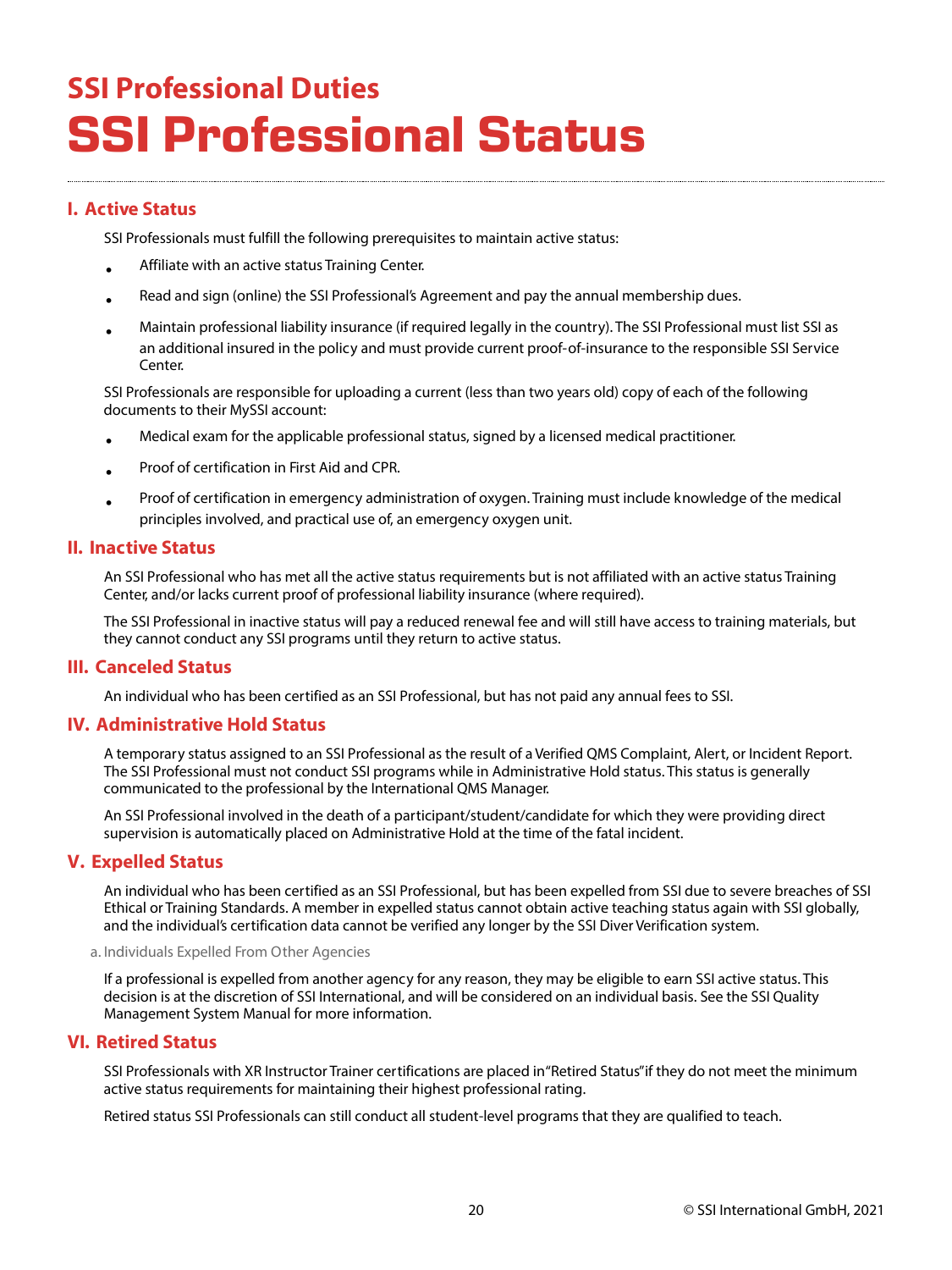## <span id="page-20-0"></span>**Administration Returning to Active Status**

SSI Professionals in canceled status may return to active status by completing the following requirements, which are determined by the length of time the professional has been out of active status.

## **I. Duration of Inactivity**

### **Any duration:**

• If an SSI Professional is in canceled status with SSI for any period of time, but has maintained active status with a recognized training agency, the responsible SSI Service Center may—at their discretion—permit the SSI Professional to complete an SSI Crossover program to return to active status.

### **Less than two (2) years:**

• Complete all components of the online renewal process.

### **Greater than two (2), but less than five (5) years:**

### **Option 1**

• Successfully complete an SSI Professional Crossover program for the applicable certification level.

### **Option 2**

• Successfully complete a Professional Update for the applicable certification level as defined below.

#### **Greater than five (5), but less than ten (10) years:**

• Successfully complete a Professional Update for the applicable certification level as defined below.

#### **Greater than ten (10) years:**

• Complete all program requirements, including any water fitness evaluations, digital learning materials, academic assessments, final exams, and in-water training requirements as outlined in the program-specific instructor manual.

## **II. SSI Professional Update**

#### a. Intent

The intent of the SSI Professional Update program is to update and reactivate SSI Professionals that have been in inactive or canceled status for at least two (2) years.

#### b. Purpose

The SSI Professional Update evaluates a candidate's knowledge of general diving theory, program-specific information, SSI training and teaching philosophies, in-water abilities, and any required teaching and evaluation requirements.

If there is any doubt or concern about a candidate's abilities, the Professional Update should be used to evaluate the candidate before issuing any SSI professional-level certification.

## **III. Requirements For Completion**

• Purchase and complete the Crossover/Update Kit

#### **Attend and successfully complete an SSI Professional Update, including:**

- A review of all SSI General Training Standards, and the standards related to the XR programs the candidate is earning a certification for.
- A review of the program-specific student and instructor materials for the highest applicable professional certification.
- The applicable final exams with a passing score of at least 90%.
- An academic presentation on a topic from the highest applicable professional certification.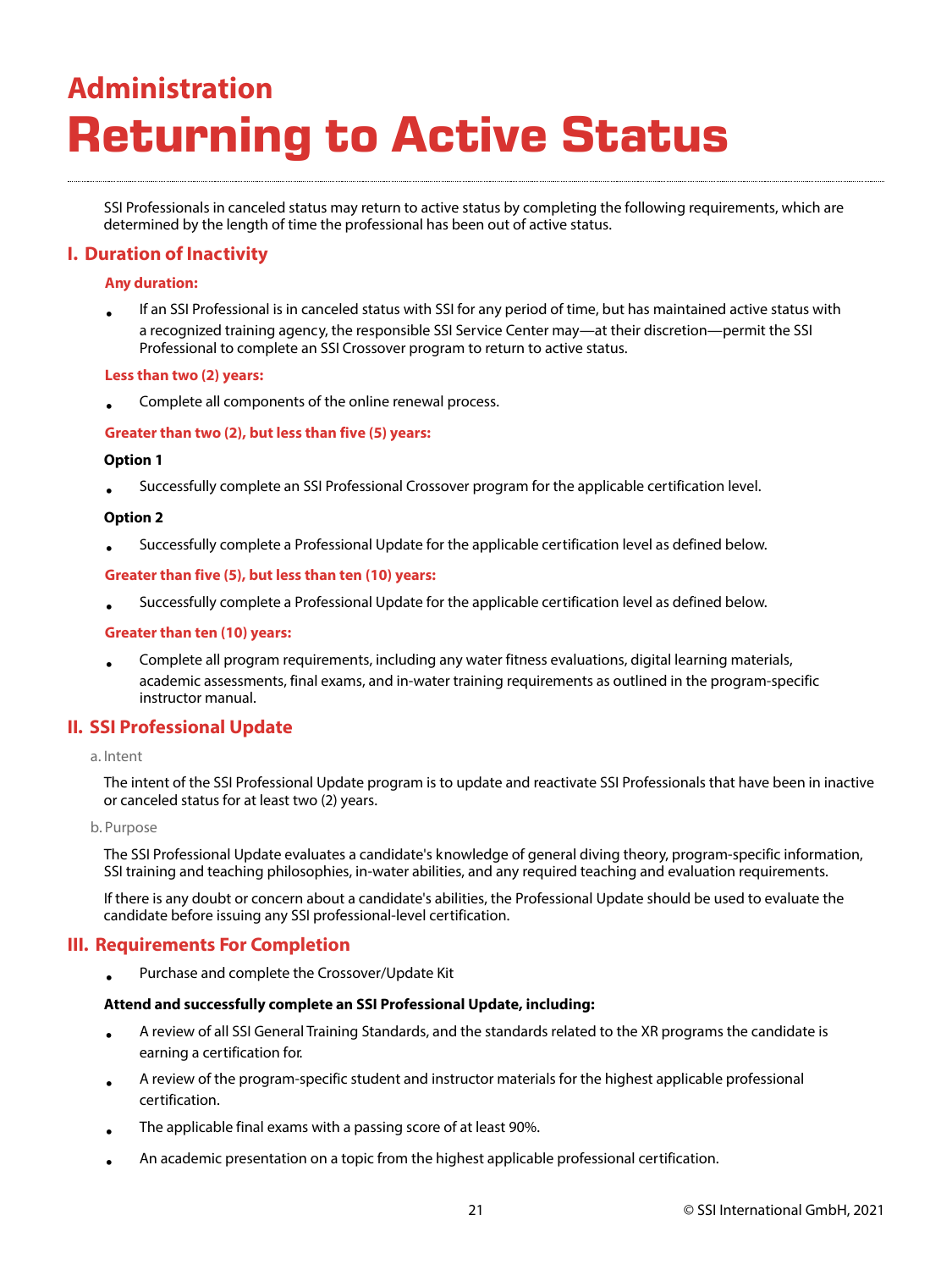- A dive planning session for orientation to the XR Dive Planning Sheets.
- An equipment configuration session for the appropriate Total Diving System.
- The XR Water Fitness Evaluation.
- A pool/confined water session that includes the presentation and evaluation of all required program skills from the highest applicable professional certification. All skills must be done with demonstration quality.
- An in-water teaching presentation on a topic from the highest applicable professional certification.
- While acting as an instructor, plan and conduct at least one (1) full dive from the highest applicable professional certification.
- Demonstrate the ability to rescue an unconscious diver by bringing the diver to the surface from a depth between 5 and 10 meters.

## **IV. Certification**

Upon completion of the Professional Crossover or Update, send the candidate's professional application form with all required documentation to the responsible SSI Service Center.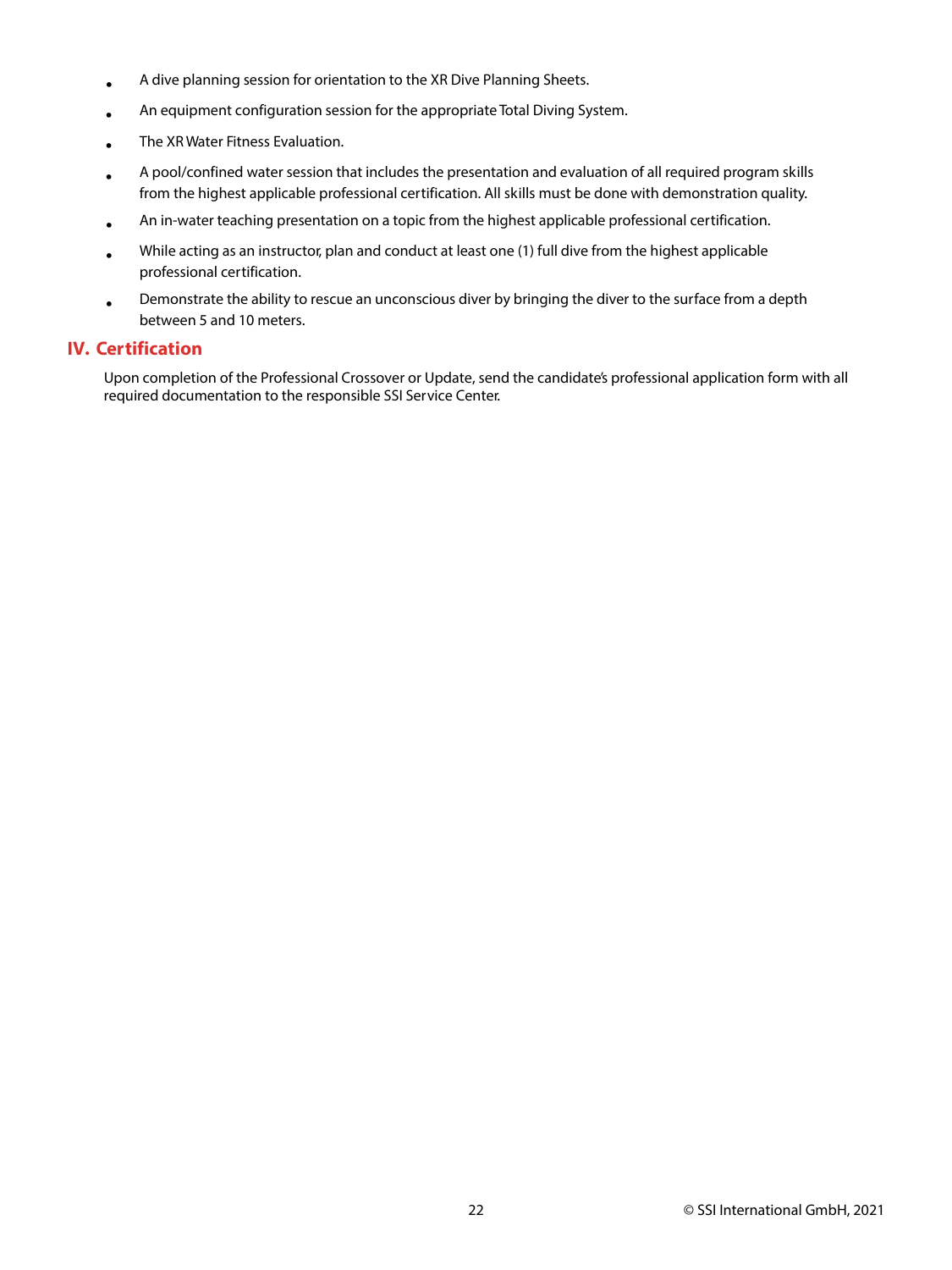## <span id="page-22-0"></span>**SSI Professional Duties Ethical Standards**

As an SSI Professional, you are accountable for your decisions and actions when working with the public. SSI expects you to display appropriate and professional behavior at all times while involved in training or other related activities. Refer to the guidelines listed below:

- Notify SSI prior to renewal or any training if previously convicted of a felony or a crime of moral regret (e.g. honesty, integrity, morals).
- Be a professional role model at all times during training and other business-related activities.
- Be a role model to the public, practicing and promoting safe diving, environmental awareness, and minimal ecological impact.
- Conduct all SSI programs with a high degree of integrity and honesty, and with the goal of providing the best possible customer experience.
- Adhere to SSI Training Standards, and attend SSI Professional updates on a regular basis.
- Do not negatively communicate publicly or otherwise about SSI Training Centers, Instructors or SSI Professionals or any other member of the diving industry.
- Notify SSI if a Training Center, Instructor or SSI Professional has been, or is currently the subject of, any ethical or standards violation, investigation, action or proceeding brought by any recognized training agency or governmental bodies.
- Indemnify and hold harmless SSI, its officers, directors and assignee for any loss, claim or damage resulting from action of the SSI Professional or his/her agents, students or assignees.
- Comply with all quality management and compliance procedures outlined in the SSI Quality Management System Manual.

### **The SSI Professional understands that any breach of these Ethical Standards may make them ineligible for active status or renewal**.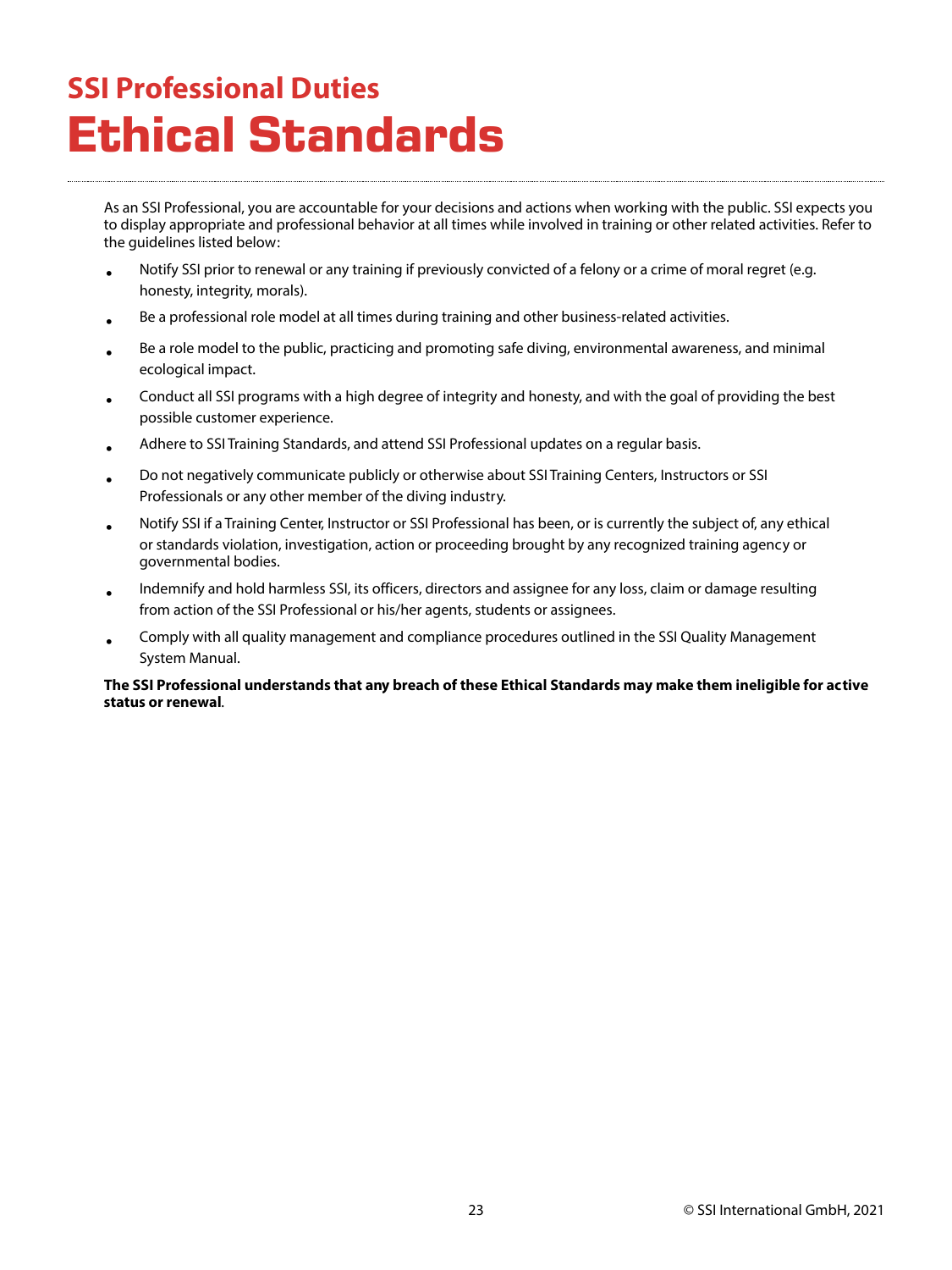# **SSI Quality Management**

Note: SSI has implemented a completely new Quality Management System (QMS). The new Quality Management System (QMS) replaces previous versions of the Monitor Assessment Program (MAP), SSI Grievance Procedure and associated components with immediate effect. For definitions of terminology and a detailed description of SSI Quality Management procedures, please see the SSI Quality Management System Manual.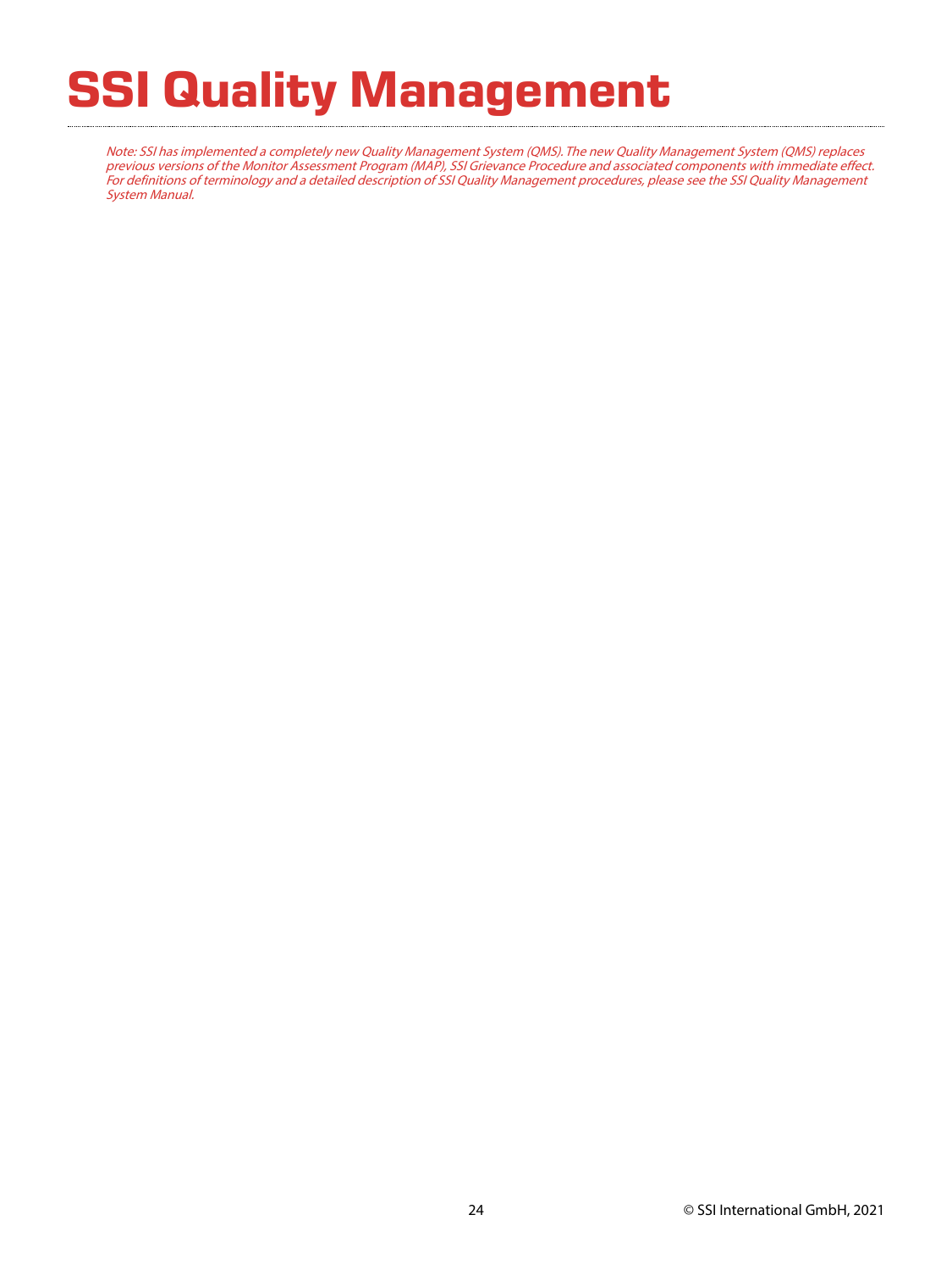## <span id="page-24-1"></span><span id="page-24-0"></span>**Equipment Definitions XR Programs - Breathing Gas**

## **I. Open-Circuit Breathing Gas**

Extended Range Nitrox Diving students may breathe air or optimized nitrox for bottom gases at a maximum ppO<sub>2</sub> of 1.4 bar and hyperoxic nitrox stage gases up to 50%  ${\rm O}_2$  with a maximum pp ${\rm O}_2$  of 1.6 bar when the program allows staged decompression.

For all other XR programs, divers may breathe air or optimized nitrox for bottom gases at a maximum ppO<sub>2</sub> of 1.4 bar and hyperoxic nitrox stage gases up to and including 100% oxygen with a maximum ppO $_2$  of 1.6 bar when the program allows staged decompression.

Trimix divers have the same restrictions as all other XR programs, but they may add a helium-based trimix for bottom gases. The minimum oxygen content for the Extended Range Trimix program is 21%, and 18% for the Technical Extended Range Trimix program. The maximum END (Equivalent Narcotic Depth) for all trimix programs is 30 meters. The recommended END for colder water, poor visibility or strenuous conditions is 24 meters.

In addition to all other limits during XR program training dives, both the primary and contingency dive plans must expose divers to no more than 80% of the limits for CNS toxicity as calculated using the SSI Extended Range/Technical Extended Range materials and the pertinent NOAA tables for both single dive and multiple dive exposures. Where environmental or dive conditions are less than ideal, the instructor must choose more conservative limits.

## **II. Closed-Circuit (CCR) Breathing Gas**

The minimum oxygen content for the CCR Extended Range Trimix program is 20% with a maximum helium content of 35%.

The minimum oxygen content for the CCR Technical Extended Range program is 16% with no limit for helium content.

The maximum gas density limit is 6.0 grams/liter. The recommended gas density limit is 5.2 grams/liter.

The maximum Equivalent Narcotic Depth (END) for all trimix training is 30 meters. The recommended END for colder water, poor visibility, or strenuous conditions is 24 meters.

Divers should not carry an onboard diluent gas with a ppO2 higher than 1.1 bar at the bottom.

Divers using an mCCR should not carry an onboard diluent with a ppO<sub>2</sub> higher than 1.3 at the bottom

The maximum loop set point is 1.3 bar.

For CCR divers, both the primary and contingency dive plans must expose divers to no more than 80% for a single dive, or 80% in 24 hours.

## **III. Semi-Closed Circuit (SCR) Breathing Gas**

The minimum oxygen content for SCR training programs is 30%.

Divers must not carry a bottom gas with a ppO<sub>2</sub> higher than 1.6 at the bottom.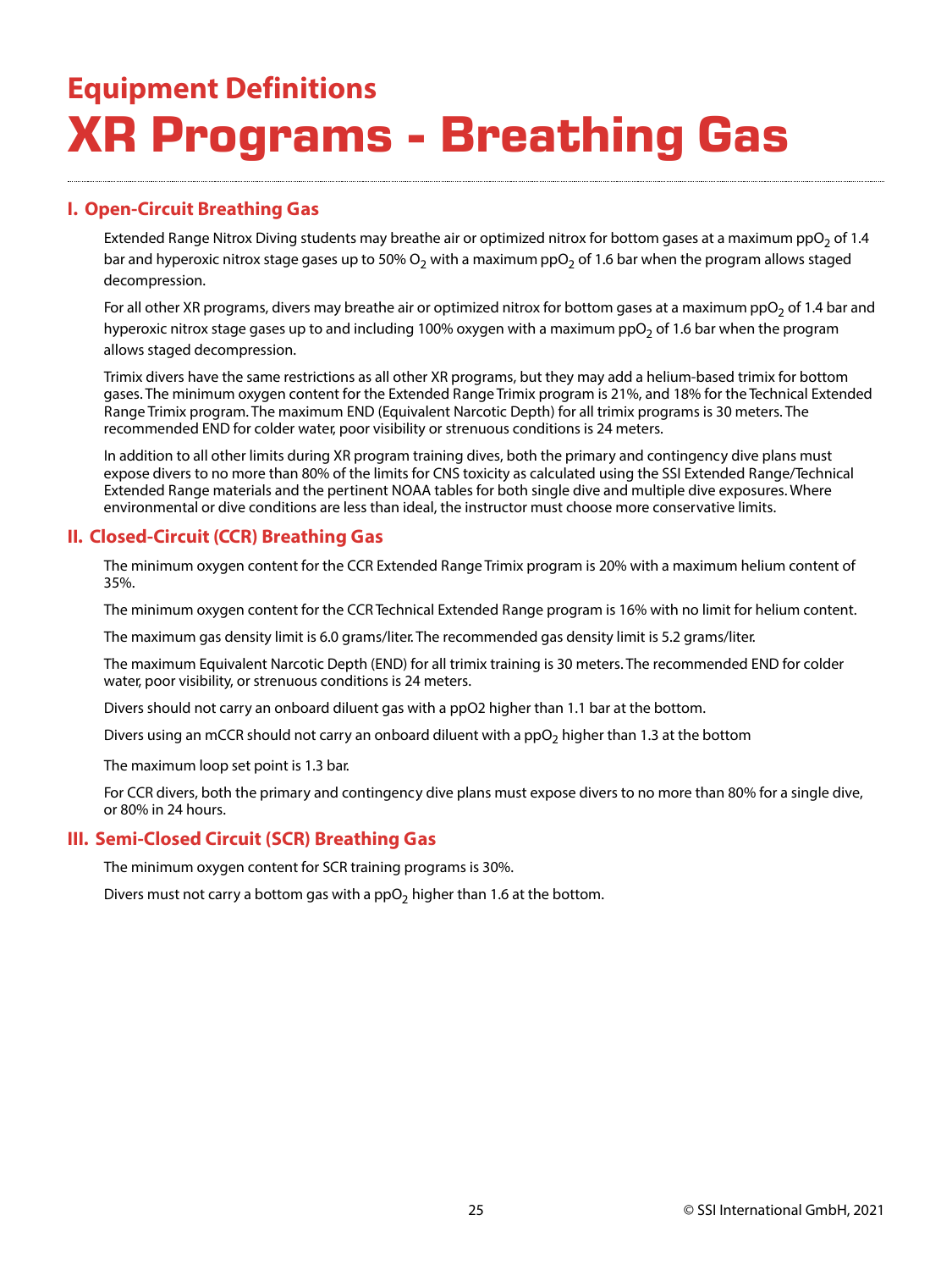## <span id="page-25-0"></span>**Equipment Definitions XR Programs - Dive Professional Equipment**

## **I. Minimum XR Professional Equipment**

### **During all in-water training, each SSI XR Professional must be equipped with at least all student equipment**.

During the open water training dives, the instructor may supervise students in open-circuit, non-overhead environment programs up to Hypoxic Trimix using an XR CCR Total Diving System if they have at least the following certifications:

- CCR Technical Extended Range Instructor
- The student-level CCR certification for the program being conducted

Example: An active status CCR Technical Extended Range Instructor with the CCR Hypoxic Trimix student certification may supervise the open water training dives from the open-circuit Hypoxic Trimix program while using their XR CCR Total Diving System.

During the open water training dives, the instructor may supervise students in open-circuit, non-overhead environment programs up to Extended Range using an XR SCR Total Diving System if they have at least the following certifications:

• SCR Extended Range Instructor

Example: An active status SCR Extended Range Instructor may supervise the open water training dives from the open-circuit Extended Range program while using their XR SCR Total Diving System.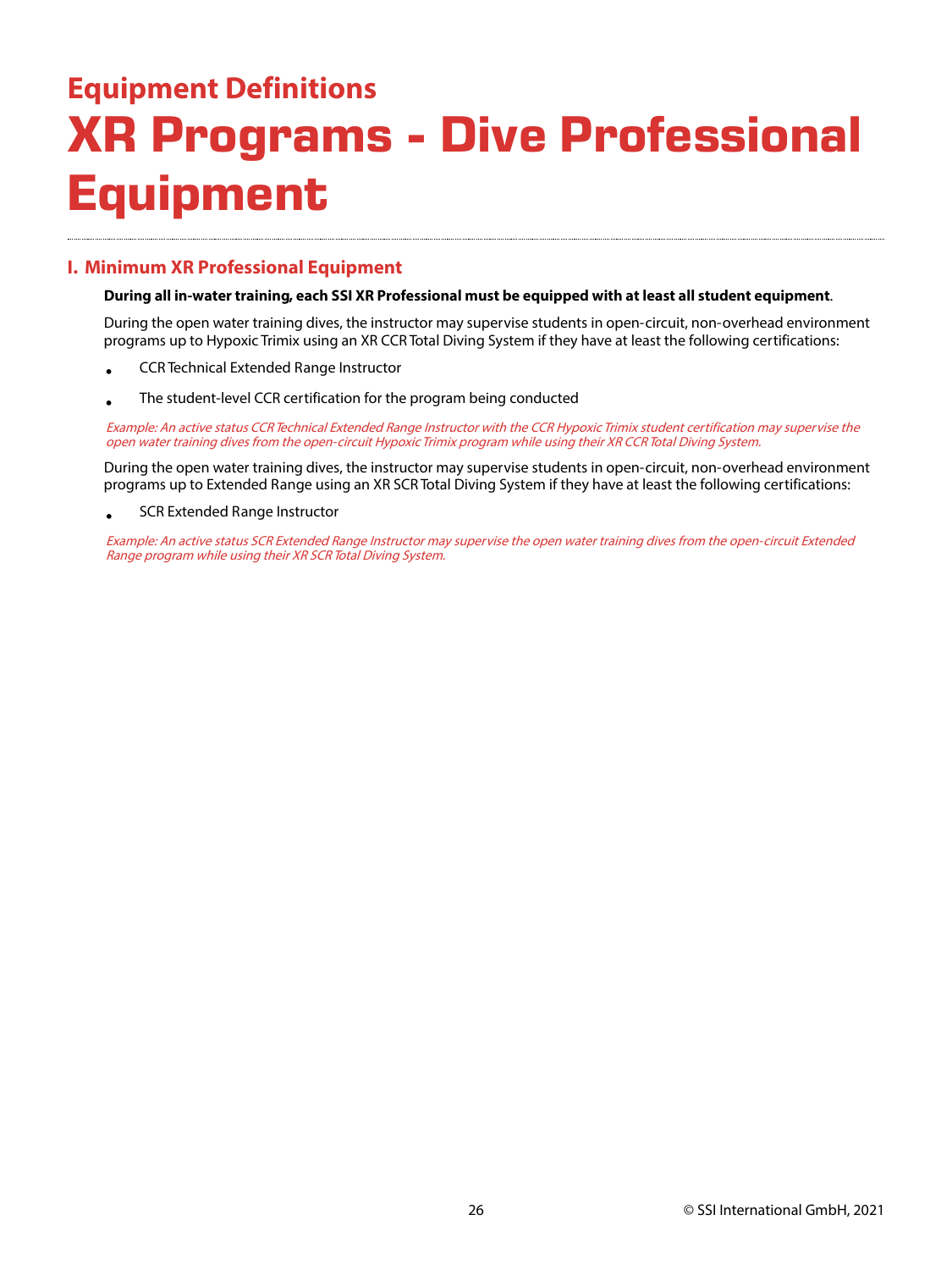## <span id="page-26-0"></span>**Equipment Definitions XR Open-Circuit Equipment Configurations**

## **I. Backmount Configurations**

a. Minimum Single-Cylinder Total Diving System

- Buoyancy compensator including power inflator and D-rings appropriate for stage cylinders
- Delivery system with a primary (1.8- to 2.1-meter hose is recommended) and an alternate air source
- Primary cylinder (high capacity is recommended if using a single cylinder)
- Submersible pressure gauge (all cylinders must have an attached SPG)
- Integrated depth gauge and timing device or dive computer
- Single-stage cylinder with a delivery system and submersible pressure gauge

NOTE: A stage cylinder is not required if the primary cylinder had a dual-outlet valve (H or Y )

#### **And**

- Mask
- Fins
- Exposure suit appropriate for the environment
- A cutting device
- One signaling device for deploying from depth (red surface marker buoy is recommended, but follow local guidelines)
- A reel or spool (appropriate for the maximum planned depth)
- One surface signaling device (whistle or similar)
- Logbook

b. Minimum Twinset Total Diving System

- A backplate or soft pack with a harness
- A buoyancy wing with appropriate lifting capacity for the planned dive
- A backup buoyancy device: dry suit, double-bladder wing, or lift bag
- One delivery system that has a regulator with a 1.8- to 2.1-meter hose
- One delivery system that has a regulator with a 50- to 75-centimeter hose, neck retainer, and an attached SPG
- One set of double cylinders with an isolation manifold
- Two integrated depth and timing devices
- Stage cylinder(s) with delivery systems that each have a 15- to 25-centimeter hose and attached SPG

#### **And**

- Two masks
- Fins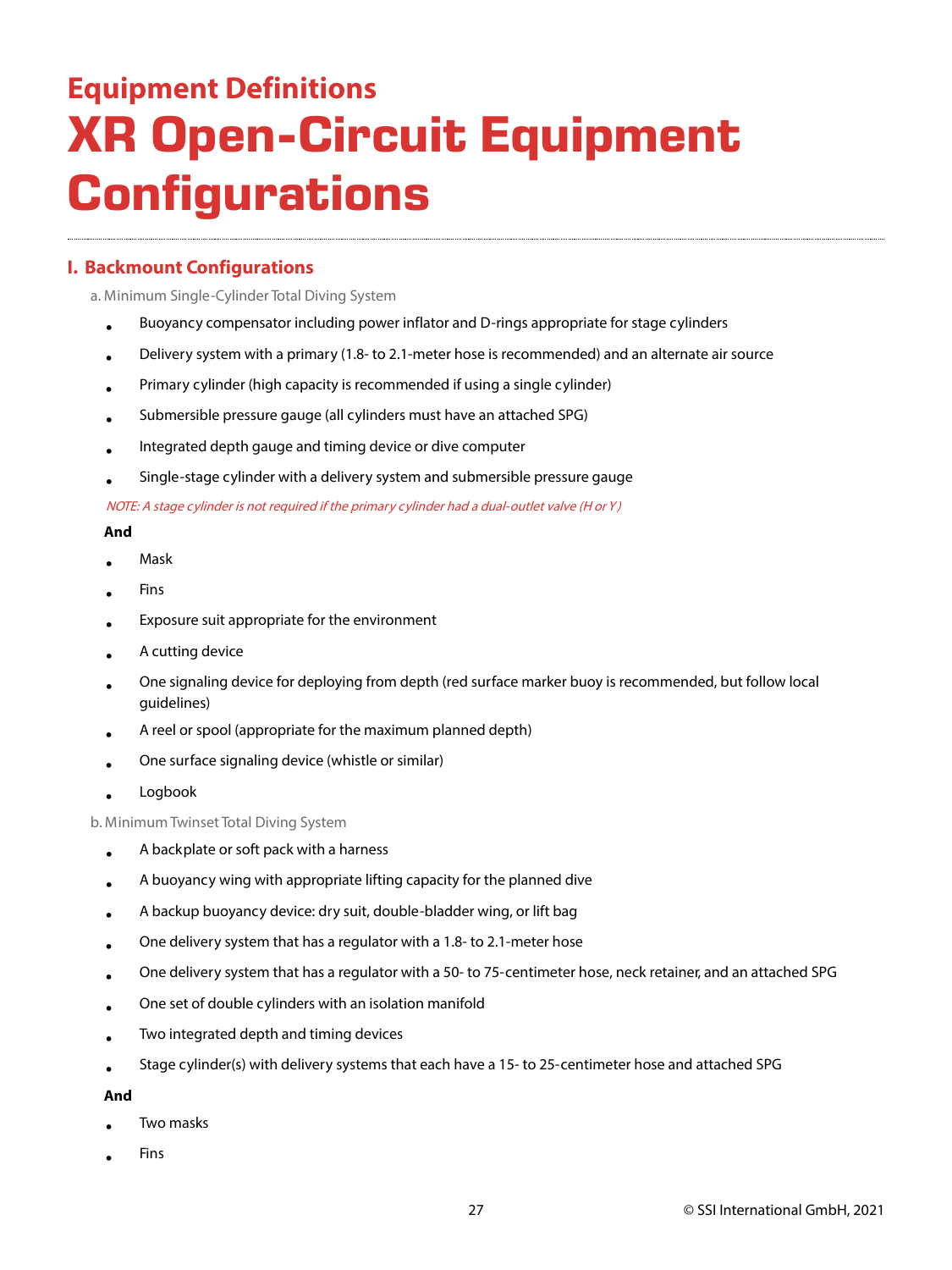- Exposure suit appropriate for the environment
- Two cutting devices
- A compass
- Two signaling devices for deploying from depth (red and yellow surface marker buoys are recommended, but follow local guidelines)
- A reel or spool (appropriate for the maximum planned depth)
- One surface signaling device (whistle or similar)
- Extended Range Dive Planning Sheets, and either wet notes or slate for dive plans
- Logbook

NOTE: The second signaling device for deploying from depth is only required to be carried when the dive plan requires an open water decompression obligation.

## **II. Sidemount Configurations**

a. Minimum Sidemount Total Diving System

- Buoyancy compensator with sufficient lift capacity for the planned dive
- An industry-approved sidemount harness
- One delivery system that has a regulator with a 1.8- to 2.1-meter hose
- One delivery system that has a regulator with a 50- to 75-centimeter hose and neck retainer
- Two cylinders with independent valves
- Submersible pressure gauge with a 15- to 25-centimeter high-pressure hose (all cylinders must have an SPG attached)
- Integrated depth gauge and timing device or dive computer

### **And**

- Mask
- Fins
- Exposure suit appropriate for the environment
- A cutting device
- One signaling device for deploying from depth (red surface marker buoy is recommended, but follow local guidelines)
- A reel or spool (appropriate for the maximum planned depth)
- One surface signaling device (whistle or similar)
- Logbook

### b. Minimum Extended Range Sidemount Total Diving System

- Buoyancy compensator with sufficient lift capacity for the planned dive
- A backup buoyancy device: dry suit, double-bladder wing, or lift bag
- An industry-approved sidemount harness
- One delivery system that has a regulator with a 1.8- to 2.1-meter hose
- One delivery system that has a regulator with a 50- to 75-centimeter hose and neck retainer
- Two cylinders with independent valves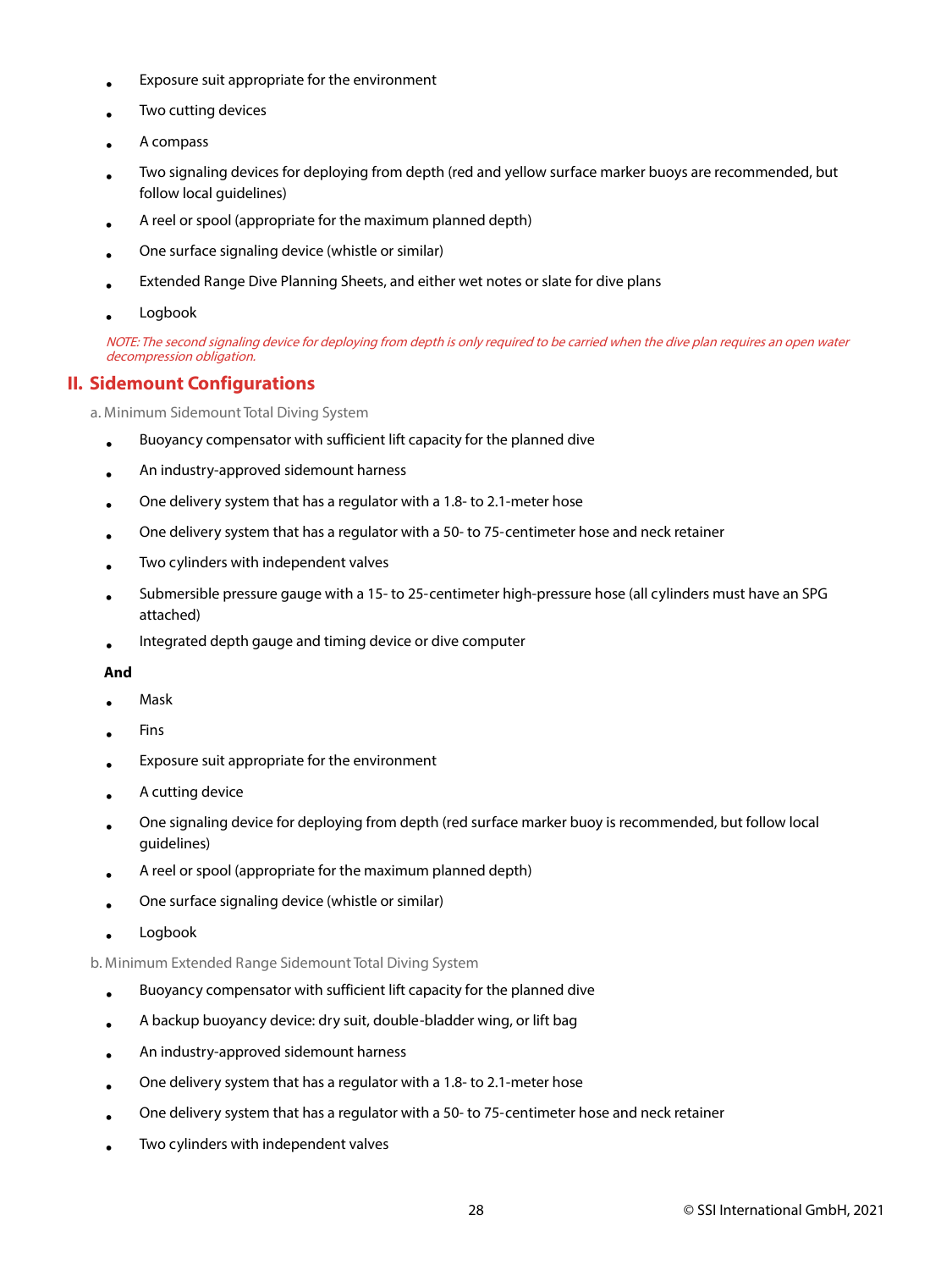- Submersible pressure gauge with a 15- to 25-centimeter high-pressure hose (all cylinders must have an SPG attached)
- Two integrated depth and timing devices
- Stage cylinder(s) with delivery systems that each have a 15- to 25-centimeter hose and attached SPG

### **And**

- Two masks
- Fins
- Exposure suit appropriate for the environment
- Two cutting devices
- A compass
- Two signaling devices for deploying from depth (red and yellow surface marker buoys are recommended, but follow local guidelines)
- A reel or spool (appropriate for the maximum planned depth)
- One surface signaling device (whistle or similar)
- Extended Range Dive Planning Sheets, and either wet notes or slate for dive plans
- Logbook

NOTE: The second signaling device for deploying from depth is only required to be carried when the dive plan requires an open water decompression obligation.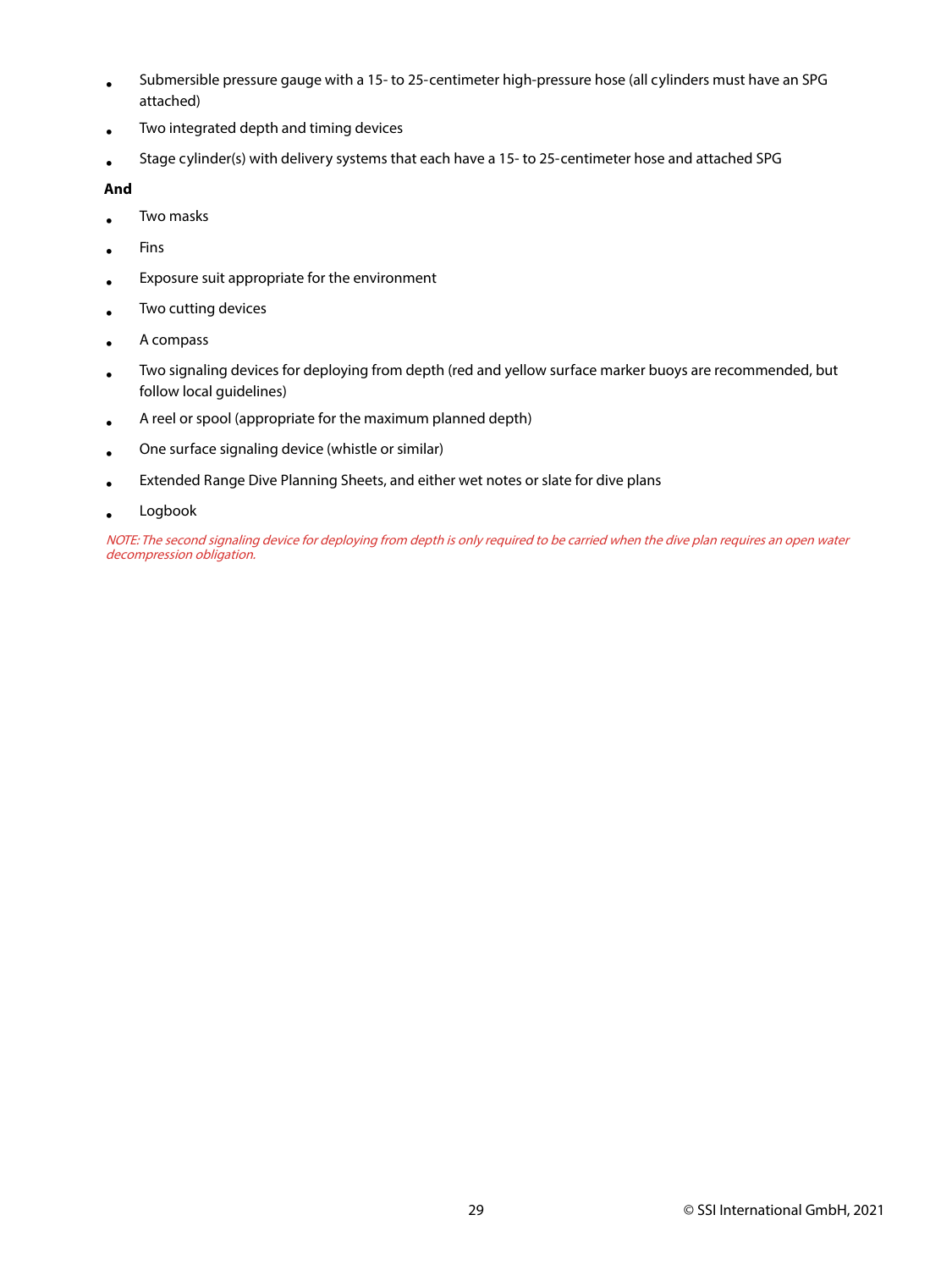## <span id="page-29-0"></span>**Equipment Definitions XR Rebreather Equipment Configurations**

## **I. Closed-Circuit Rebreather (CCR) Configurations**

a. Minimum CCR Total Diving System

• A closed-circuit rebreather that has CE-type and SSI approval

A single bailout cylinder (minimum volume: 5.7 liters) and bailout regulator with:

- Second stage with 1- to 2-meter hose and attached SPG
- Low-pressure inflator hose or quick-connect compatible with the unit
- Oxygen cleaned as required

#### **And**

- Mask
- Fins
- Exposure suit appropriate for the environment
- A cutting device
- One signaling device for deploying from depth (red surface marker buoy is recommended, but follow local guidelines)
- A reel or spool (appropriate for the maximum planned depth)
- One surface signaling device (whistle or similar)
- Logbook
- Manufacturer and/or SSI Pre-Dive Checklist

#### b. Minimum XR CCR Total Diving System

• A closed-circuit rebreather that has CE-type and SSI approval

A single bailout cylinder (minimum volume: 5.7 liters) and bailout regulator with:

- Second stage with 1- to 2-meter hose and attached SPG
- Low-pressure inflator hose or quick-connect compatible with the unit
- Oxygen cleaned as required
- Backup OC/CCR computer for bailout in the event of a system failure

#### **And**

- Two masks
- Fins
- Exposure suit appropriate for the environment
- A backup buoyancy device: dry suit or lift bag
- Two cutting devices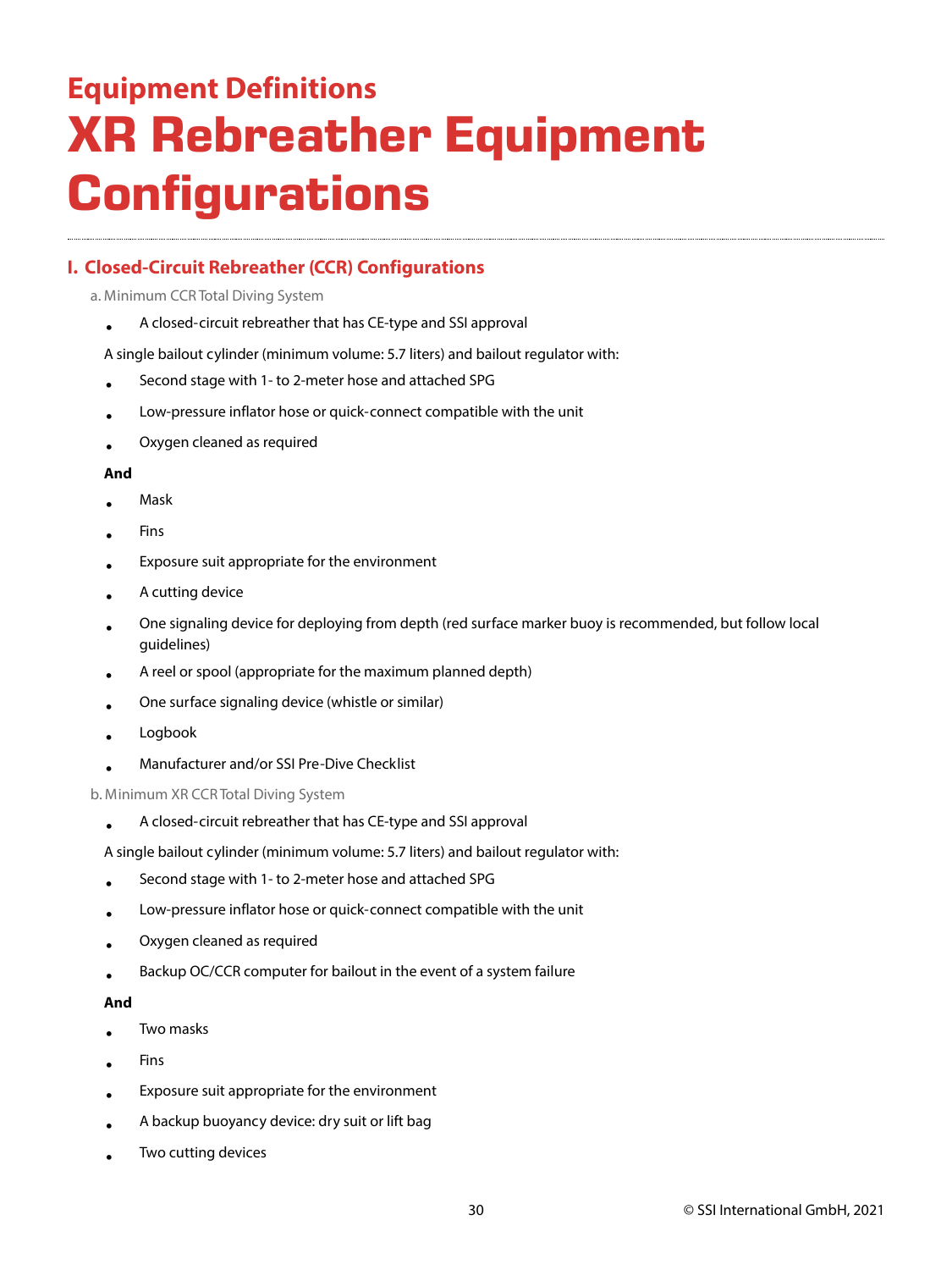- A compass
- Two signaling devices for deploying from depth (red and yellow surface marker buoys are recommended, but follow local guidelines)
- A reel or spool (appropriate for the maximum planned depth)
- One surface signaling device (whistle or similar)
- Extended Range Dive Planning Sheets, and either wet notes or slate for dive plans
- Logbook
- Manufacturer and/or SSI Pre-Dive Checklist

NOTE: The second signaling device for deploying from depth is only required to be carried when the dive plan requires an open water decompression obligation.

## **II. Semi-Closed Circuit Rebreather (SCR) Configurations**

a. SCR Total Diving System

• A semi-closed rebreather that has CE-type and SSI approval

A single bottom gas cylinder (minimum volume: 5.7 liters) and bailout regulator with:

- Second stage with 1- to 2-meter hose and SPG
- Low-pressure inflator hose or quick-connect compatible with the unit
- Oxygen cleaned as required

### **And**

- Mask
- Fins
- Exposure suit appropriate for the environment
- A backup buoyancy device: dry suit or lift bag
- A cutting device
- One signaling device for deploying from depth (red surface marker buoy is recommended, but follow local guidelines)
- A reel or spool (appropriate for the maximum planned depth)
- One surface signaling device (whistle or similar)
- Logbook
- Manufacturer and/or SSI Pre-Dive Checklist

#### b. XR SCR Total Diving System

- A semi-closed rebreather that has CE-type and SSI approval
- A single bottom gas cylinder (minimum volume: 5.7 liters) and bailout regulator with:
- Second stage with 1- to 2-meter hose and SPG
- Low-pressure inflator hose or quick-connect compatible with the unit
- Oxygen cleaned as required

A single decompression gas cylinder (minimum volume: 5.7 liters) and bailout regulator with:

- Second stage with 1- to 2-meter hose and SPG
- Low-pressure inflator hose or quick-connect compatible with the unit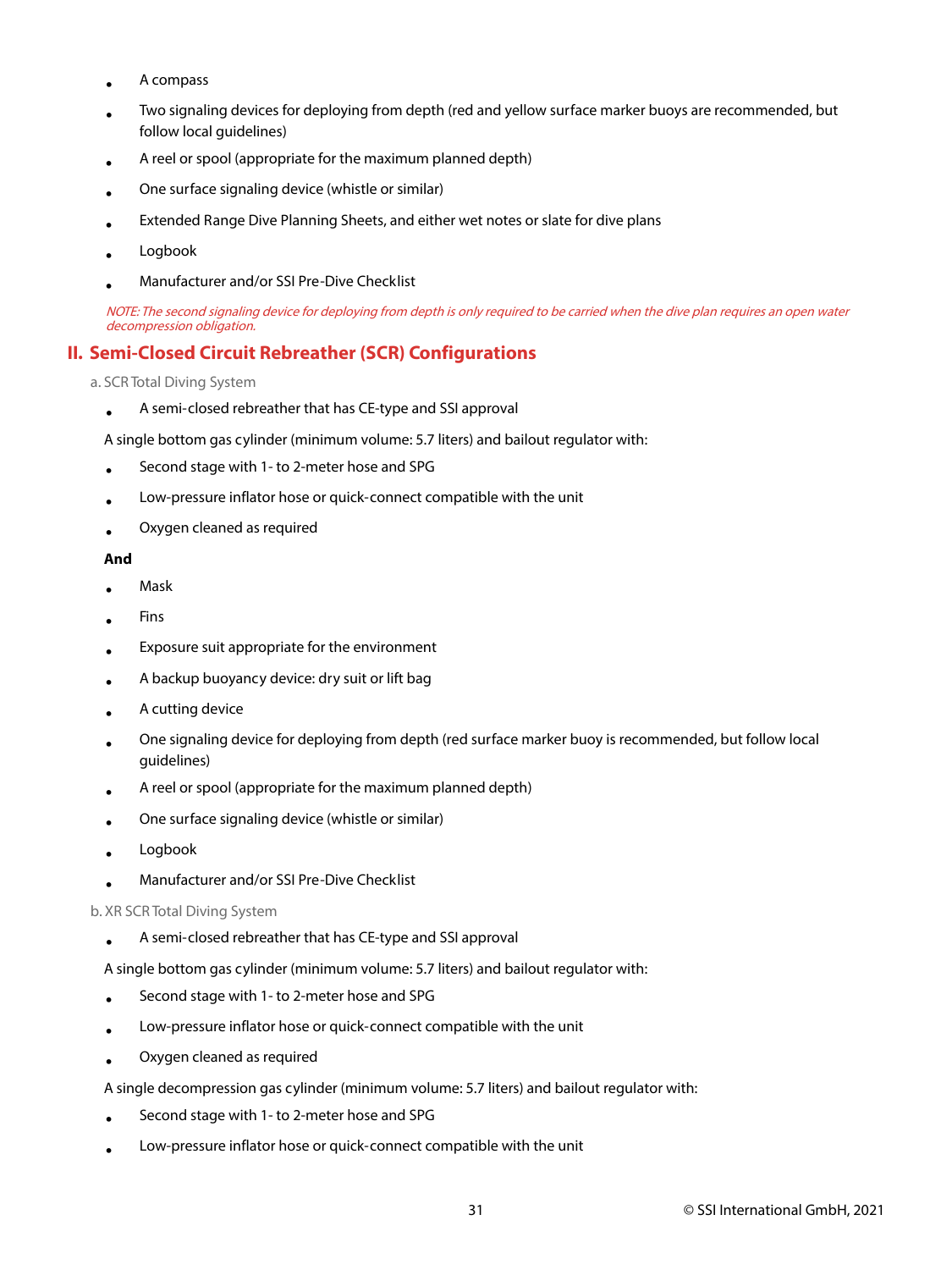- Oxygen cleaned as required
- Backup OC computer for bailout in the event of a system failure

### **And**

- Two masks
- Fins
- Exposure suit appropriate for the environment
- A backup buoyancy device: dry suit or lift bag
- Two cutting devices
- A compass
- Two signaling devices for deploying from depth (red and yellow surface marker buoys are recommended, but follow local guidelines)
- A reel or spool (appropriate for the maximum planned depth)
- One surface signaling device (whistle or similar)
- Extended Range Dive Planning Sheets, and either wet notes or slate for dive plans
- Logbook
- Manufacturer and/or SSI Pre-Dive Checklist

NOTE: The second signaling device for deploying from depth is only required to be carried when the dive plan requires an open water decompression obligation.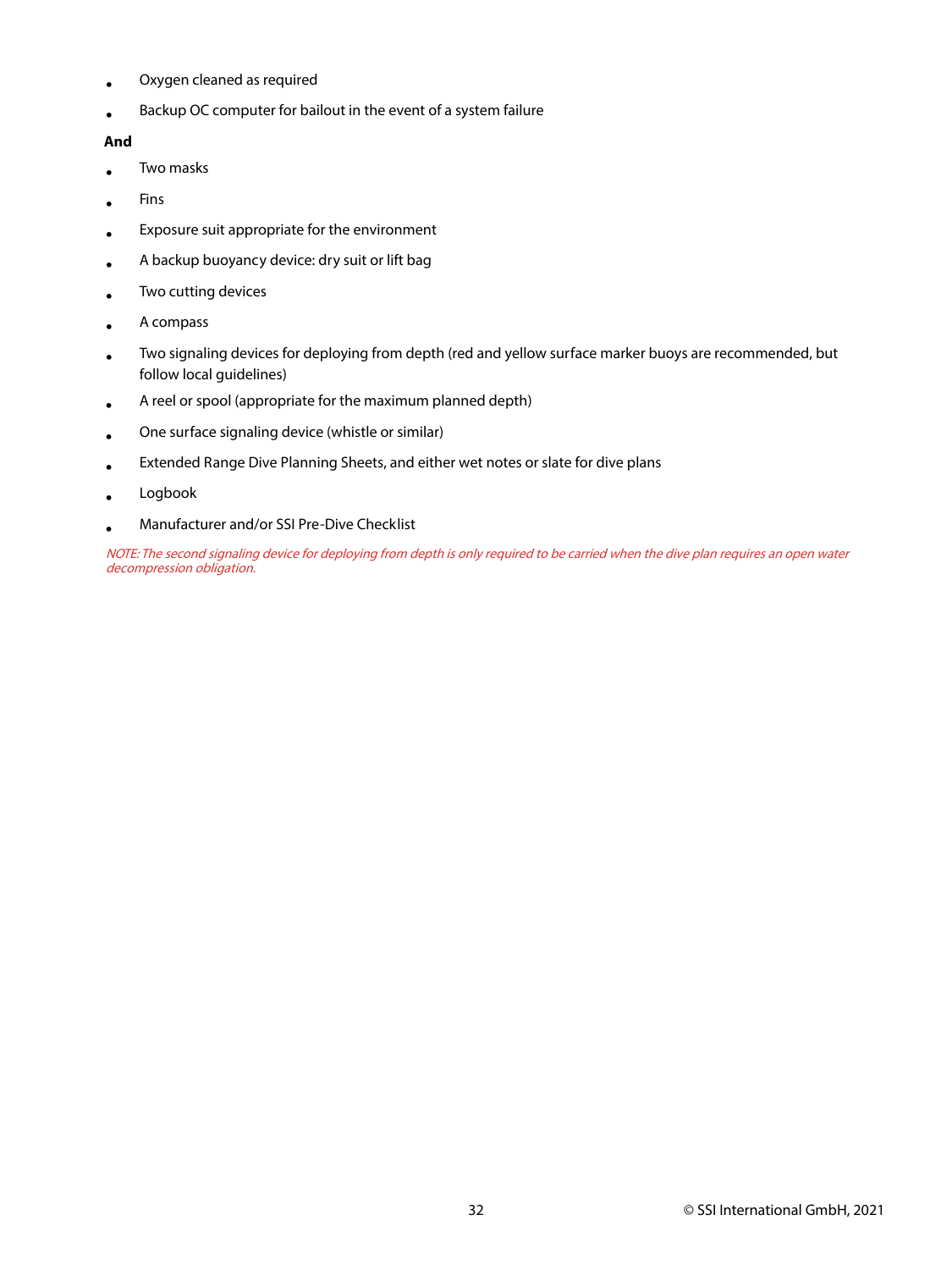## <span id="page-32-1"></span><span id="page-32-0"></span>**Conducting SSI Programs Assessing Knowledge and Skill**

SSI Training Centers and SSI Professionals must ensure that each student receives the required knowledge, skills and experience to comfortably and confidently dive at the specified level of training before conducting open water training dives.

It is the SSI Professional's duty to ensure that all students achieve mastery of all required skills before issuing a certification. To achieve mastery the student must be able to comfortably repeat the skill in diverse and adverse conditions.

## **I. Skill Mastery Definitions**

### **Expert-Level Quality**

• The skill is completed without pauses or mistakes, and can be repeated without noticeable effort.

### **Demonstration-Level Quality**

- The skill is completed without hesitation or mistakes, and can be repeated without noticeable effort.
- Each key point of the skill is clearly identified and demonstrated during the exercise with pauses for emphasis.

## **II. Final Exam**

### **If a final exam is required for certification, the following requirements must be met:**

- The student/candidate must complete the exam without outside assistance or personal notes
- A qualified SSI Professional must directly supervise written final exams
- The professional administering the exam may only provide clarification to help explain the question
- Minimum passing score for student-level programs (written exam): 80%
- Minimum passing score for student-level programs (when an online exam is available): 100%
- Minimum passing score for professional-level programs: 90%

### a. Approved Materials

### **Students and candidates may use the following materials to complete the final exam:**

- SSI Training Standards
- Calculator
- Air/Nitrox tables (if applicable)

### b. Instructor Assistance

If the final exam is not available in the student's native language, or the student has a documented learning disability, the SSI Professional conducting training may administer the exam orally. The answer sheet must still be completed by the student and signed by both the student and SSI Professional.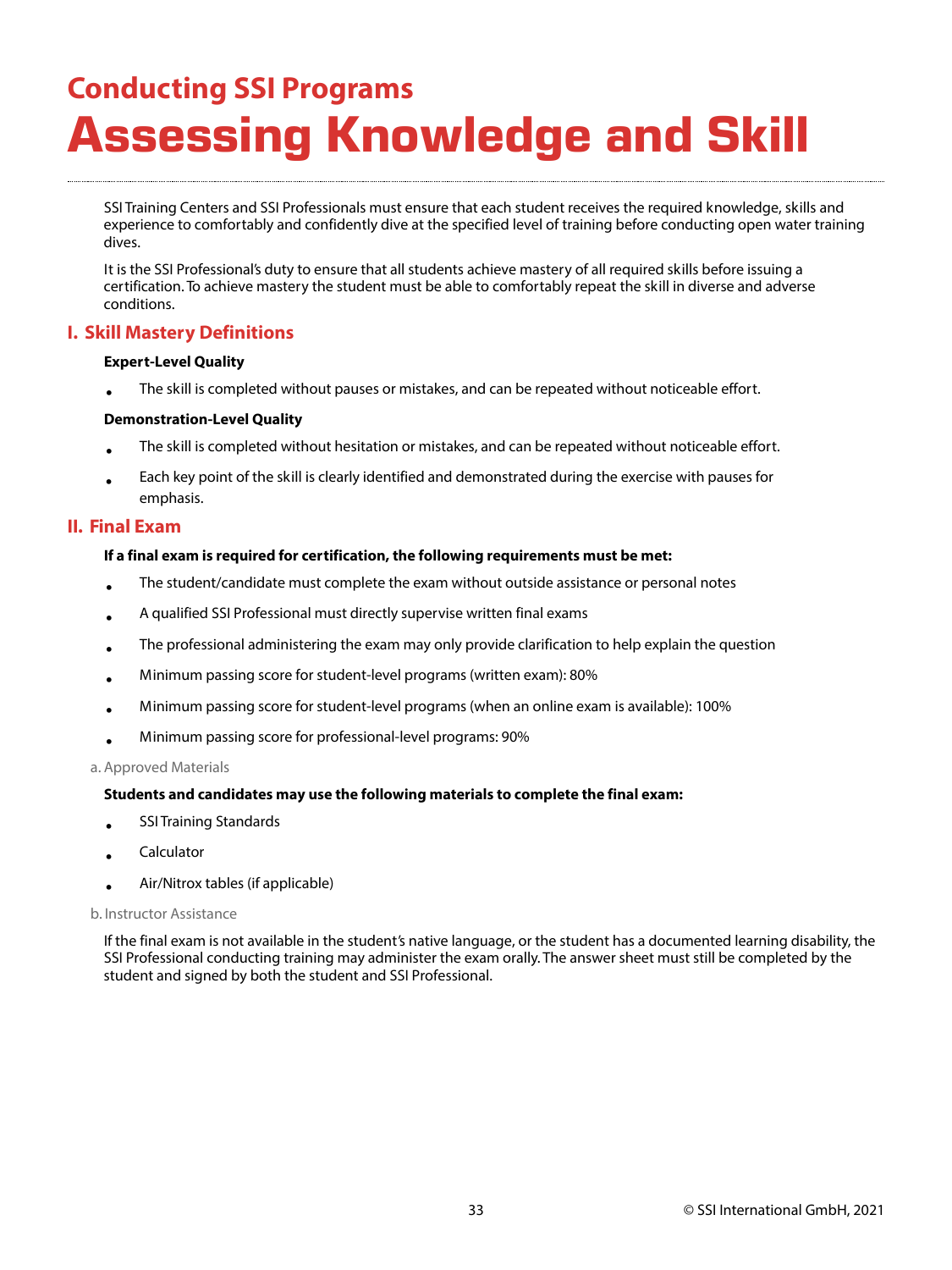## <span id="page-33-0"></span>**Conducting SSI Programs Program Duration and Time Limits**

## **I. Program Duration**

There is no maximum time limit for the duration of any SSI program. Some SSI programs may have minimum program hours listed in their standards.

## **II. Time Limit to Complete a Program**

Open water training for all SSI programs must be completed within six (6) months of the last academic or in-water training session. If it has been more than six (6) months, an SSI Professional must conduct a reevaluation (both knowledge and skill review) to determine if the student is sufficiently proficient to continue to the open water training.

## **III. Dives per Day**

The maximum number of XR training dives is three (3) per day if none of the dives require the completion of staged decompression stops.

The maximum number of XR training dives is two (2) per day if any dive on a given day is planned to, or actually requires staged decompression stops. An optional third shallow training dive may be performed.

## **IV. Duration of a Dive**

Dive durations are specified in each program's individual standard.

XR training dives must have a minimum duration of 30 minutes of in-water time.

CCR open water training dives must include putting on the CCR unit, entering the water, exiting the water, and removing the CCR unit.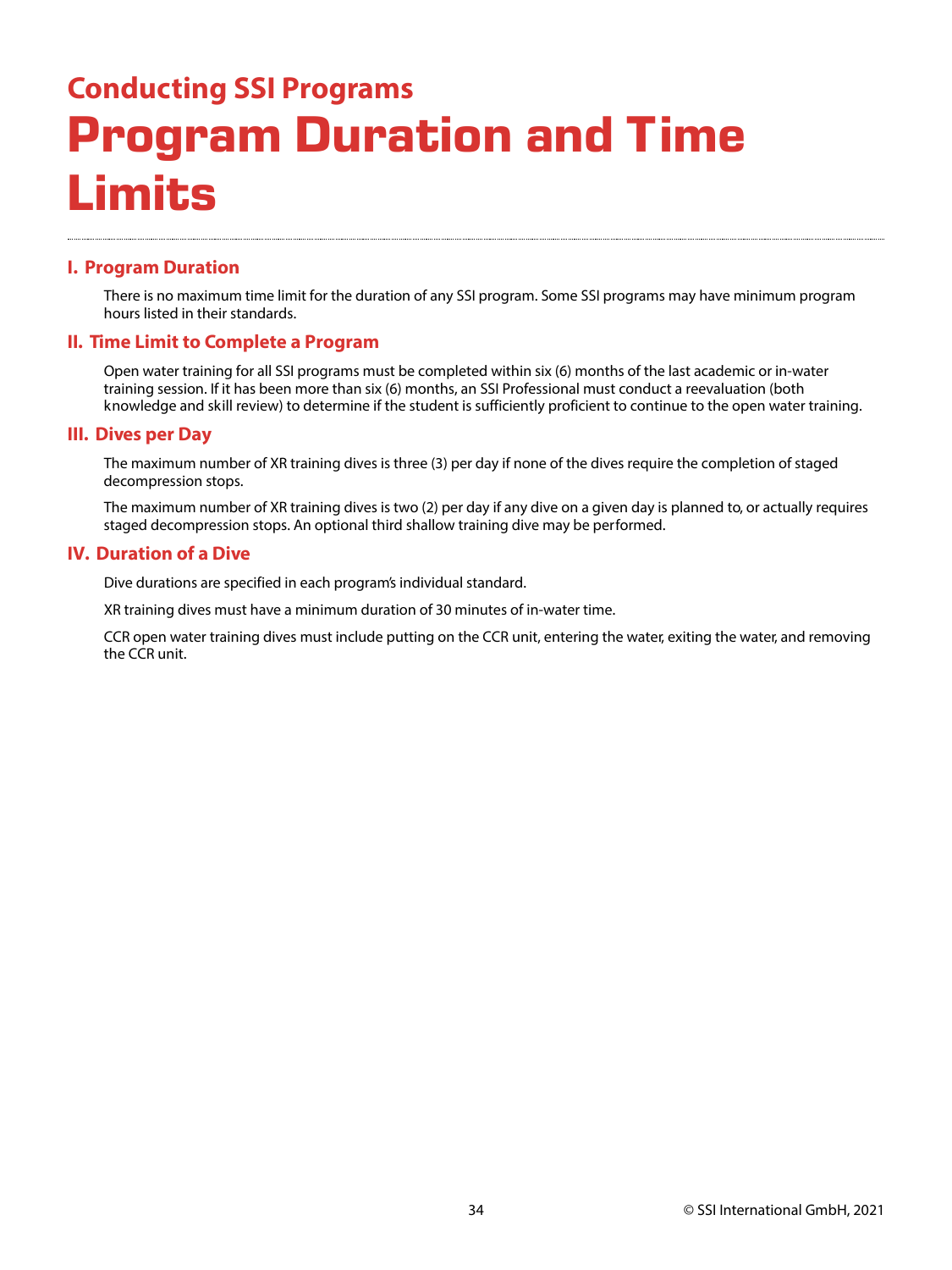## <span id="page-34-0"></span>**Conducting SSI Programs Specialized Equipment**

## **I. Guidelines for Specialized Diving Equipment**

If specialized equipment or additional equipment is incorporated into SSI training programs, you must conduct an equipment orientation prior to taking students into the open water. Additional training is intended to provide practice and basic proficiency with the equipment, and should include a review of specialty materials, academic sessions, and pool/confined water training sessions.

NOTE: Additional cylinders and buoyancy systems or specialized configurations like full face masks and dry suits must be introduced to students in pool/confined water prior to taking students into open water.

## **II. Use of Surface Floats and Flags**

Follow the local requirements for using surface floats or diver down buoys whenever open water training is conducted.

### **III. Staged Decompression**

A guideline, physical structure or a reel and surface marker buoy must be used for ascents on dives where staged decompression is simulated or conducted.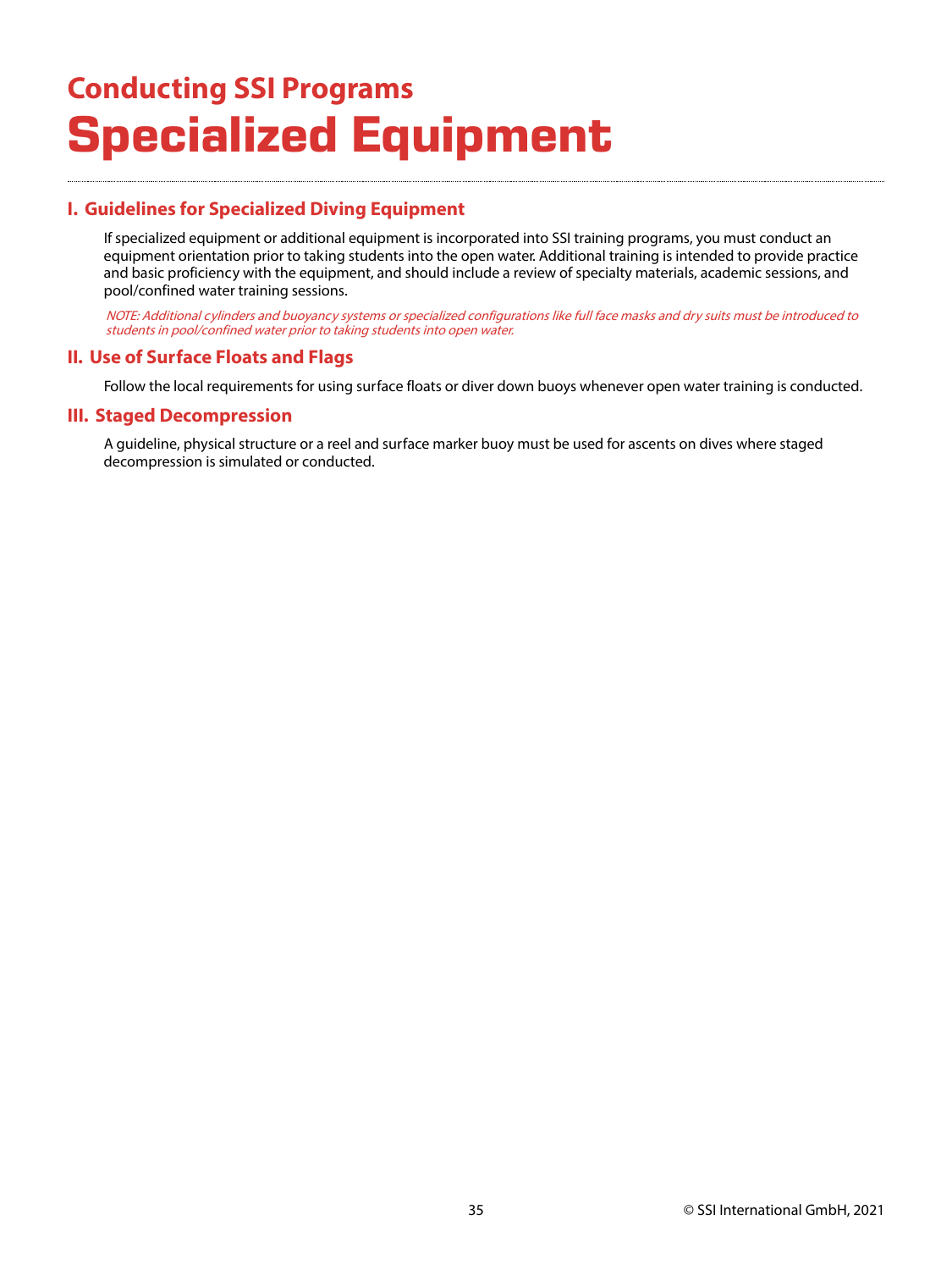## <span id="page-35-0"></span>**Conducting SSI Programs Using Certified Assistants**

- An active status SSI Professional certified in the applicable program may act as a certified assistant for some XR training programs.
- Using certified assistants is recommended, but they cannot not be used to increase student-to-instructor ratios.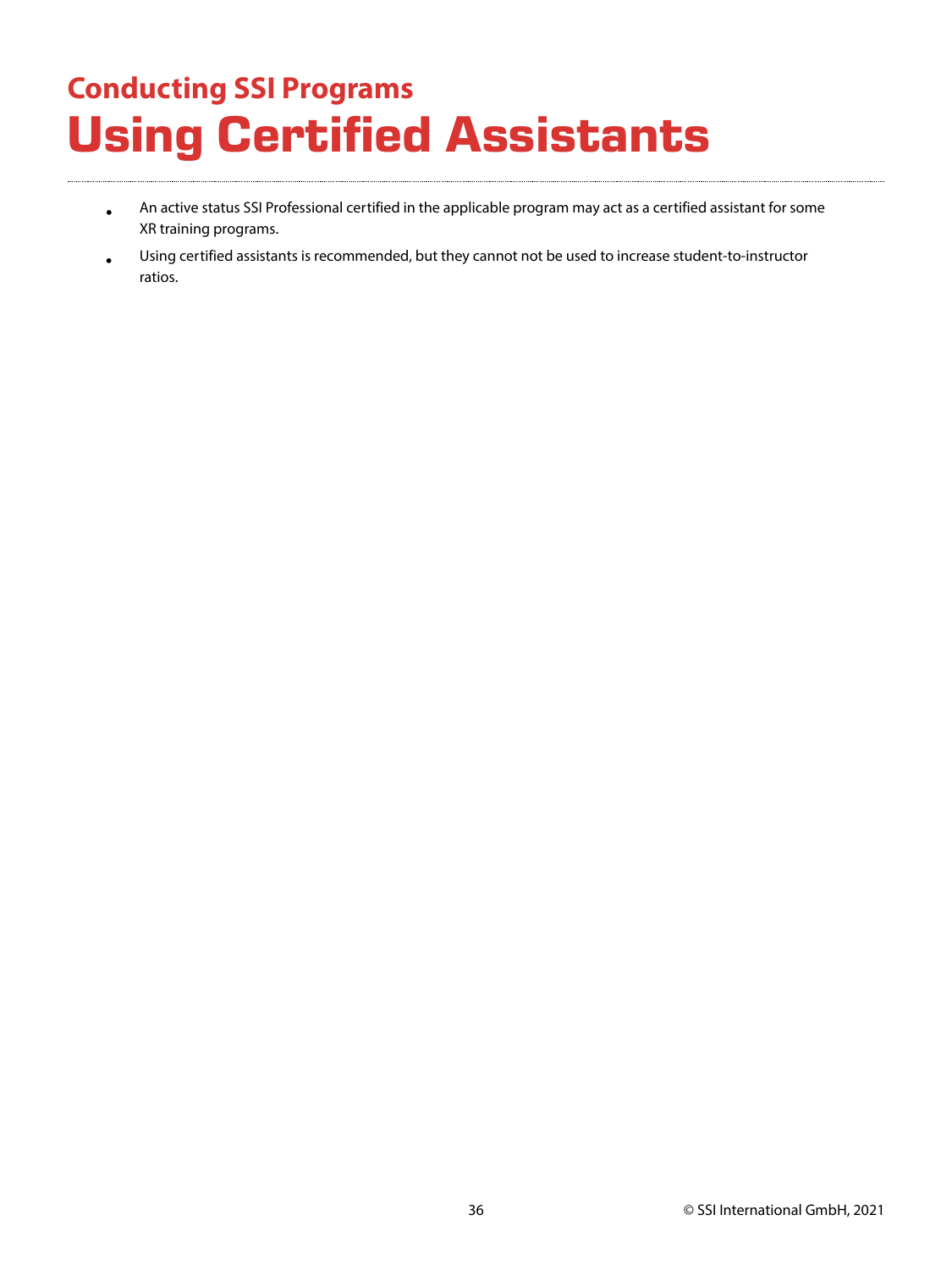# **Conducting SSI Programs Supervision**

#### **SSI Professionals must not engage in any activities other than supervision during in-water training for all entrylevel programs**.

Activities that do not affect the SSI Professional's ability to supervise and assist their students (e.g. taking a class photo with a pocket-sized camera) are permitted.

### **I. Direct Supervision**

An active SSI Professional certified to conduct the applicable SSI program must personally supervise and evaluate all students during any training. They may not delegate the supervision to a certified assistant.

#### **II. Indirect Supervision**

An active SSI Professional certified to conduct the applicable SSI program is not required to personally observe all student knowledge and skills, but they must manage all program activities and be present at the training location.

In some SSI programs, an active status SSI Professional may delegate some supervision to a certified assistant, but the instructor must still be present at the location, and managing all program activities.

### **III. Distance Learning**

With distance learning, the academic portion of the program is conducted by correspondence or over the internet, without the student's physical presence at the SSI Training Center.

#### **All academic sessions for all SSI programs can be conducted using distance learning**.

#### **IV. Proximity**

Some program-specific standards require a minimum proximity (physical distance) between the SSI Professional and their students during in-water training.

## **V. Student-To-Instructor Ratios**

The student-to-instructor ratio for academic sessions is set by the individual instructor, based on the ability of the instructor to deal effectively with all student needs.

The maximum student-to-instructor ratio for in-water training is provided in each specific program standard. Any certified divers that dive with a class during open water training dives must be counted towards the student-toinstructor ratios.

If conditions dictate, decrease the student-to-instructor ratio.

RECOMMENDATION: Whenever possible, additional certified assistants should be used during training.

#### **VI. Emergency Ascent Skills**

An SSI Open Water Instructor must directly conduct all simulated emergency ascent skills during in-water training.

Any ascent training done during open water scuba training dives that simulates any emergency condition must be done from depths of ten (10) meters or less.

During simulated emergency ascents, the Open Water Instructor must establish physical contact with the student or buddy team before the ascent begins, and maintain direct physical contact during the entire ascent.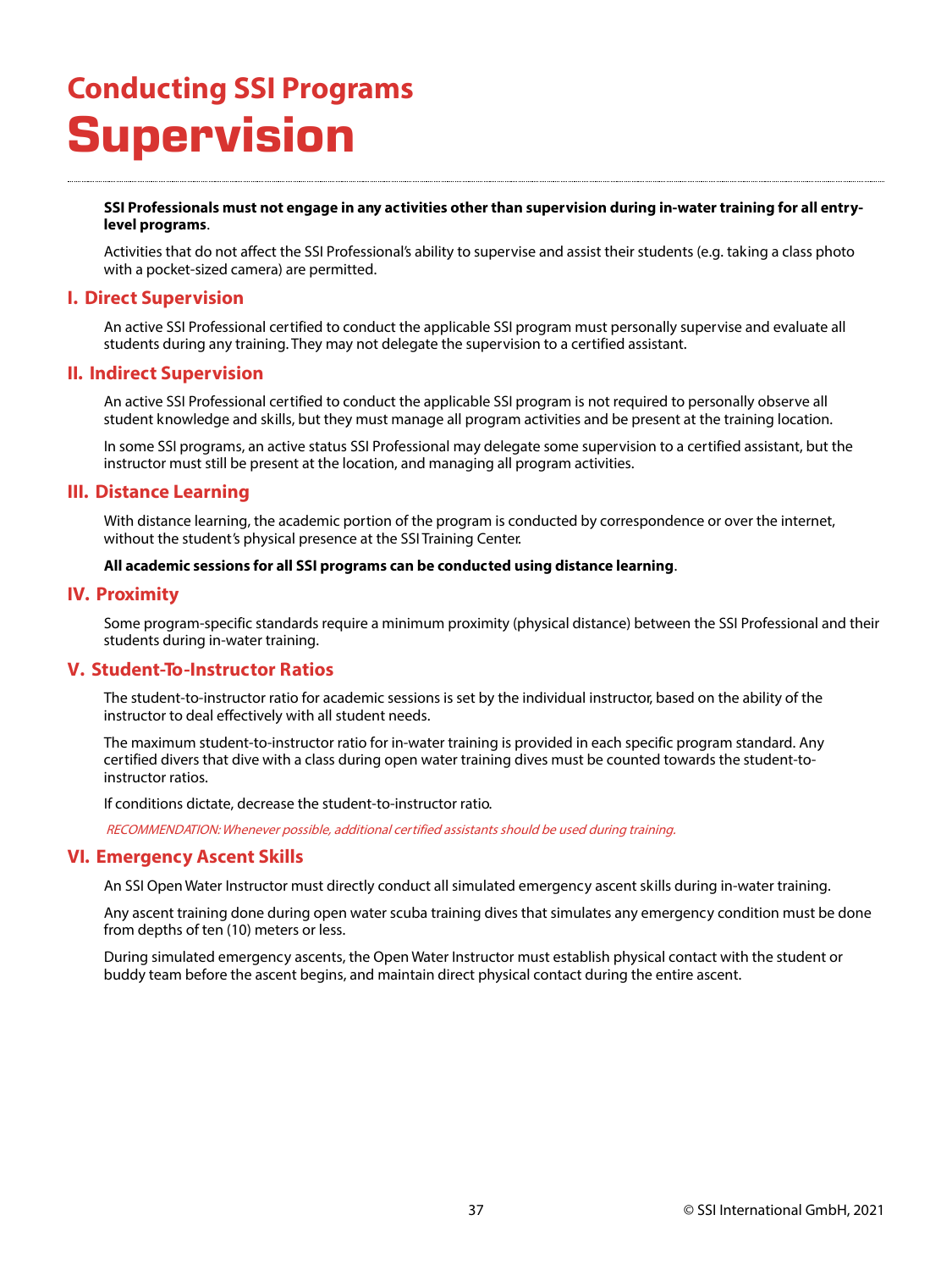# **Conducting SSI Programs Duty of Care**

# **I. Obligation of Care**

All SSI Professionals must inform students that if they become excessively cold or tired, are under undue stress, are low on gas, injured, not feeling well, or have recently been sick, they must not dive, or must not continue the dive, as is appropriate.

# **II. Environmental Conditions**

Instructors have an obligation to cancel or modify open water training dives when environmental conditions, a student's physical or mental condition or equipment difficulties make it advisable.

NOTE: This judgment can only be made by the SSI Professional at the time and place of the open water training dive. Students who do not successfully complete the required skills during a training dive may complete those skills during a later training dive.

### **III. Skill Level**

Only realistic skills may be presented when students reach a level of SSI training where they are capable of dealing with underwater problems. The students should solve these problems as they would in real-world diving situations.

## **IV. Forcing Students**

SSI Professionals must never force students to perform skills if the student indicates (verbally or physically) that they do not want to perform the skill.

### **V. Emergency Plan**

Any SSI Professional conducting in-water training must have a written emergency plan for accidents for each location where training is conducted.

## **VI. First Aid Equipment**

Emergency equipment must be available in the vicinity of the dive site, including a first aid kit, oxygen unit and communications equipment. This equipment must be accessible at all times while training is being conducted.

## **VII. Reporting Procedures**

In the event that an SSI Professional is involved in, or is witness to an incident or accident, or if a claim or suit is filed against them or their Training Center, they must immediately notify the responsible SSI Service Center, their Insurance Agent and their affiliated Training Center's Insurance Agent.

RECOMMENDATION: Use the SSI Accident Incident Report form found in the MySSI download section.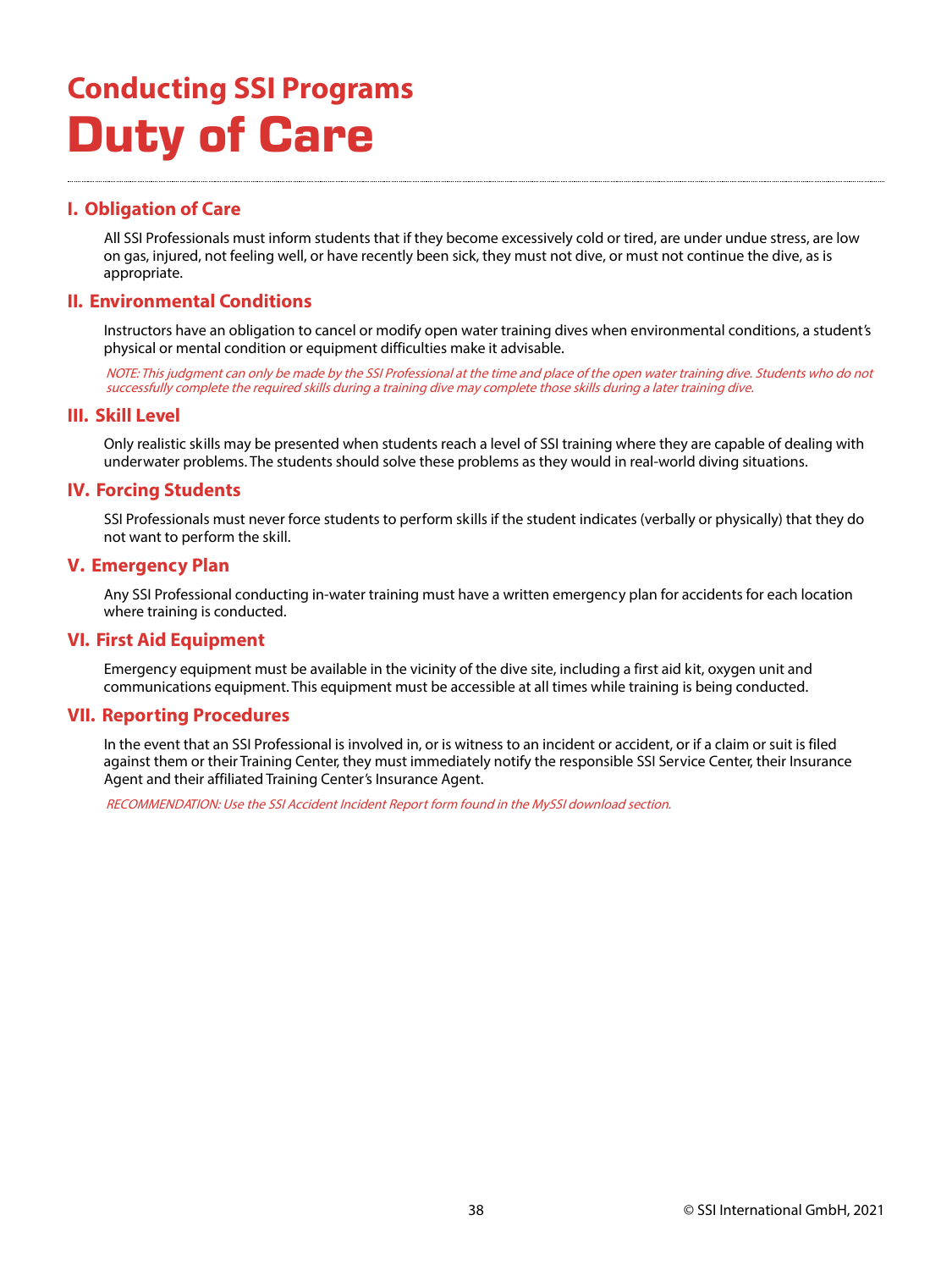# **Conducting SSI Programs Environmental Definitions**

# **I. Shallow Water**

Water shallow enough to stand with the head out of the water.

#### **II. Deep Water**

Water too deep to stand in with the head out of the water.

### **III. Deep Diving**

Defined as any dive deeper than 18 meters.

### **IV. Diving At Altitude**

SSI Professionals must plan all dives conducted above 300 meters in elevation using specific altitude tables/software or altitude-compatible dive computers.

## **V. Diving in Cold Water**

SSI Professionals must ensure that proper exposure protection is available to all students before conducting training in cold water. If dry suits are being used during open water training dives, the student must have an SSI Dry Suit Diving Specialty certification (or equivalent) or proof of dry suit diving experience. If the student does not have previous dry suit experience, then they must complete a pool/confined water dry suit orientation session before any open water training dives.

NOTE: When training in cold water, always adhere to the equipment manufacturer's guidelines.

### **VI. Excursion Dive**

A dive without formal performance requirements made prior to completion of all open water training dives. Entry-level students must be directly supervised during excursion dives.

## **VII. Night Diving**

Any dive conducted after sunset and before sunrise. SSI Professionals must make underwater dive lights available to all students when conducting training at night.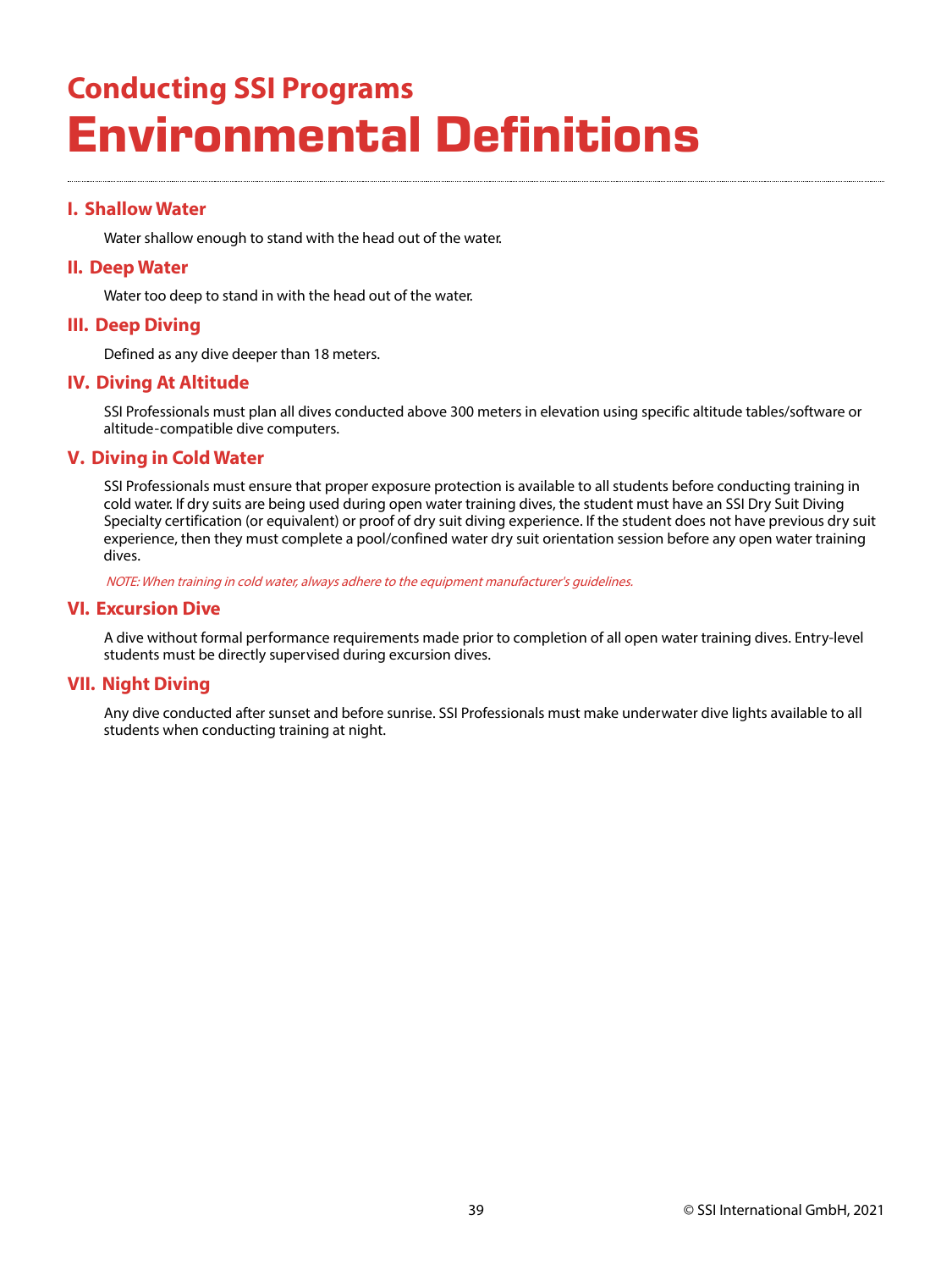# **Conducting SSI Programs Training Environments and Depth Limits**

## **I. Pool**

An enclosed artificial structure filled with water that is used for swimming and dive skills development. It must have adequate visibility to ensure an instructor can observe their students at all times.

• The maximum depth for all pool/confined water training is 12 meters unless specified in the program-specific standard.

### **II. Confined Water**

Any body of water with a depth appropriate to the activity that offers conditions similar to those of a pool including visibility, depth, water movement, and access.

• The maximum depth for all pool/confined water training is 12 meters unless specified in the program-specific standard.

The instructor may conduct XR program water skills evaluations and pool/confined water practice sessions in open water environments, as long as conditions give the instructor adequate visibility and control.

There must be a minimum of five (5) meters of horizontal visibility, and the bottom composition must not compromise visibility.

The training area must have an ascent line attached to a solid structure on the bottom, and no surface traffic is allowed in the training area during class.

For all SCR/CCR entry-level programs, the pool/confined water should have depths that are both shallow enough to stand up in, and deep enough to adequately perform the required skills for the program.

#### **III. Open Water**

An outdoor body of water suitable for swimming or diving activities with depths greater than five (5) meters. Environmental conditions must be consistent with the requirements for the training program.

- The minimum depth for open water training dives is 5 meters.
- The maximum depths of open water training dives are listed in each program's specific standards.

All open water training sessions must have direct vertical access to the surface, and must be conducted during daylight hours (between sunrise and sunset).

Open water training for all CCR and SCR entry-level programs must be conducted as no-decompression dives that allow direct vertical access to the surface.

## **IV. Recommended Depth Limits After Certification**

After certification, SSI certified divers should dive with an equally- or more-qualified buddy, in environments and to a depth equivalent with their experience and level of training.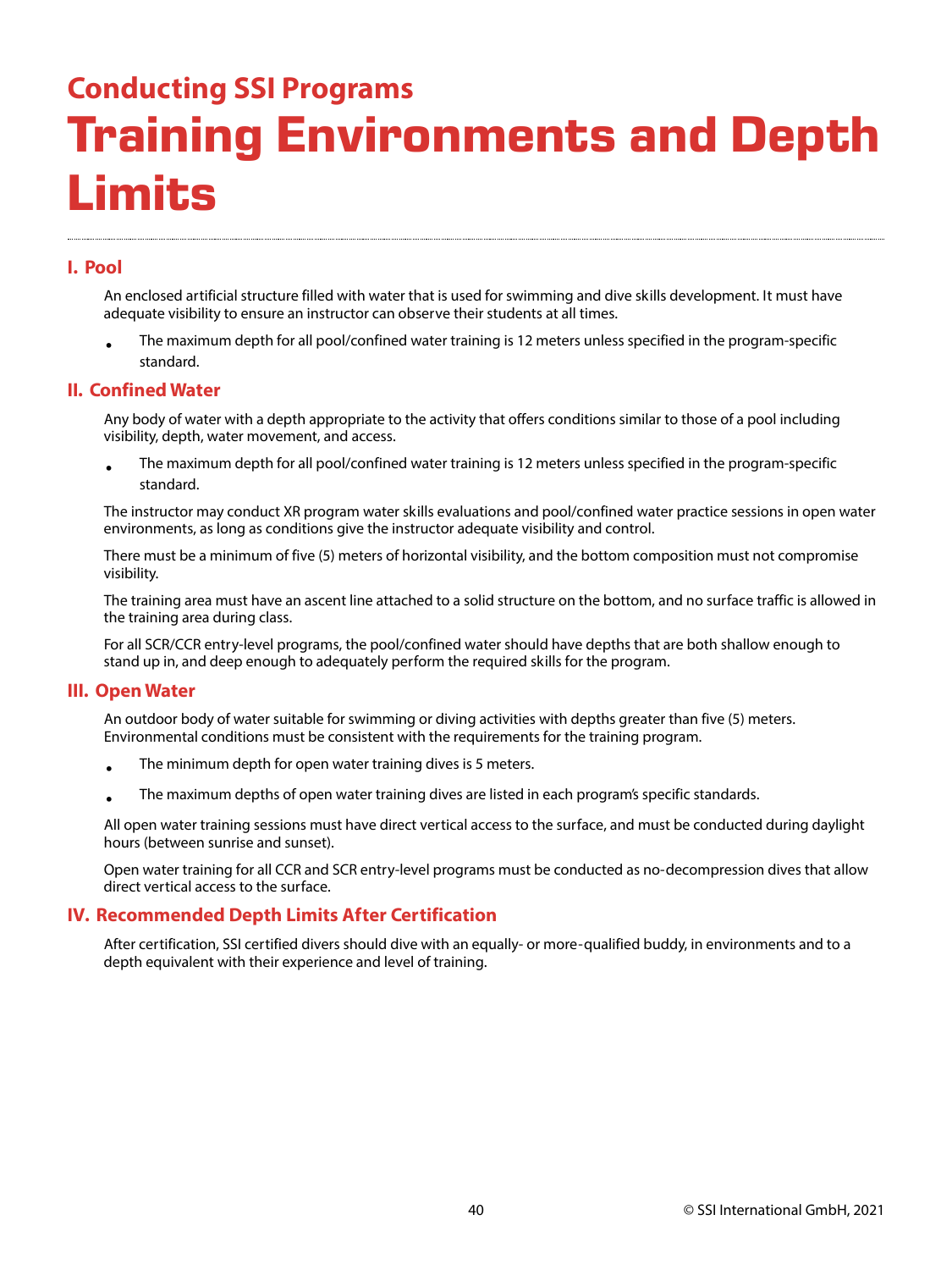# **Conducting SSI Programs Overhead Environments**

# **I. Linear Distance**

The standards for SSI Overhead Environment programs include limitations for linear distances. Linear distance is defined as the sum of the vertical distance, plus the horizontal distance, that the diver must swim to reach the surface.

## **II. Restrictions**

The standards for SSI Overhead Environment programs include limitations on restrictions.

- A minor restriction is an area where divers are required to swim one in front of the other without having to manipulate or remove any equipment.
- A major restriction is an area where divers are required to manipulate or remove equipment in order to pass.

## **III. Swim Through**

A natural or artificial structure that restricts direct vertical access to the surface. A swim through must:

- Be less than ten (10) meters in length
- At depths shallower than 30 meters
- Have separate and clearly visible entry and exit points, free of obstruction or entanglement hazards

During non entry-level programs, active status SSI Professionals may accompany students through a swim through as defined above.

## **IV. Daylight Zone Overhead Environments**

A natural or artificial structure that restricts direct vertical access to the surface. It has a clearly visible entry point, and at all times the student can see a safe window of natural day light, large enough to allow access to the surface in an emergency. All daylight zone overhead environment dives require a fixed guideline that leads back to the entry point. The line must be suitable to the environment, be tied outside of any overhead restriction, and must not require navigation decisions to be made.

Active status SSI Professionals certified to teach SSI Overhead Environment Specialties or XR Overhead Environment programs may accompany students during these specific programs in overhead environments that meet the above definition.

# **V. Dives Outside the Daylight Zone**

A dive in a natural or artificial structure that restricts direct vertical access to the surface. The diver may be any distance from a safe exit, provided enough gas has been planned to allow 1/3 of the total gas volume to be held in reserve upon exit (assuming no emergencies). All overhead environment dives require a fixed guideline that leads to an entry/exit point. The line must be suitable to the environment and be tied outside of any overhead restriction.

Active status SSI Professionals certified to teach SSI XR Overhead Environment programs may accompany students during these specific programs in overhead environments that meet the above definition.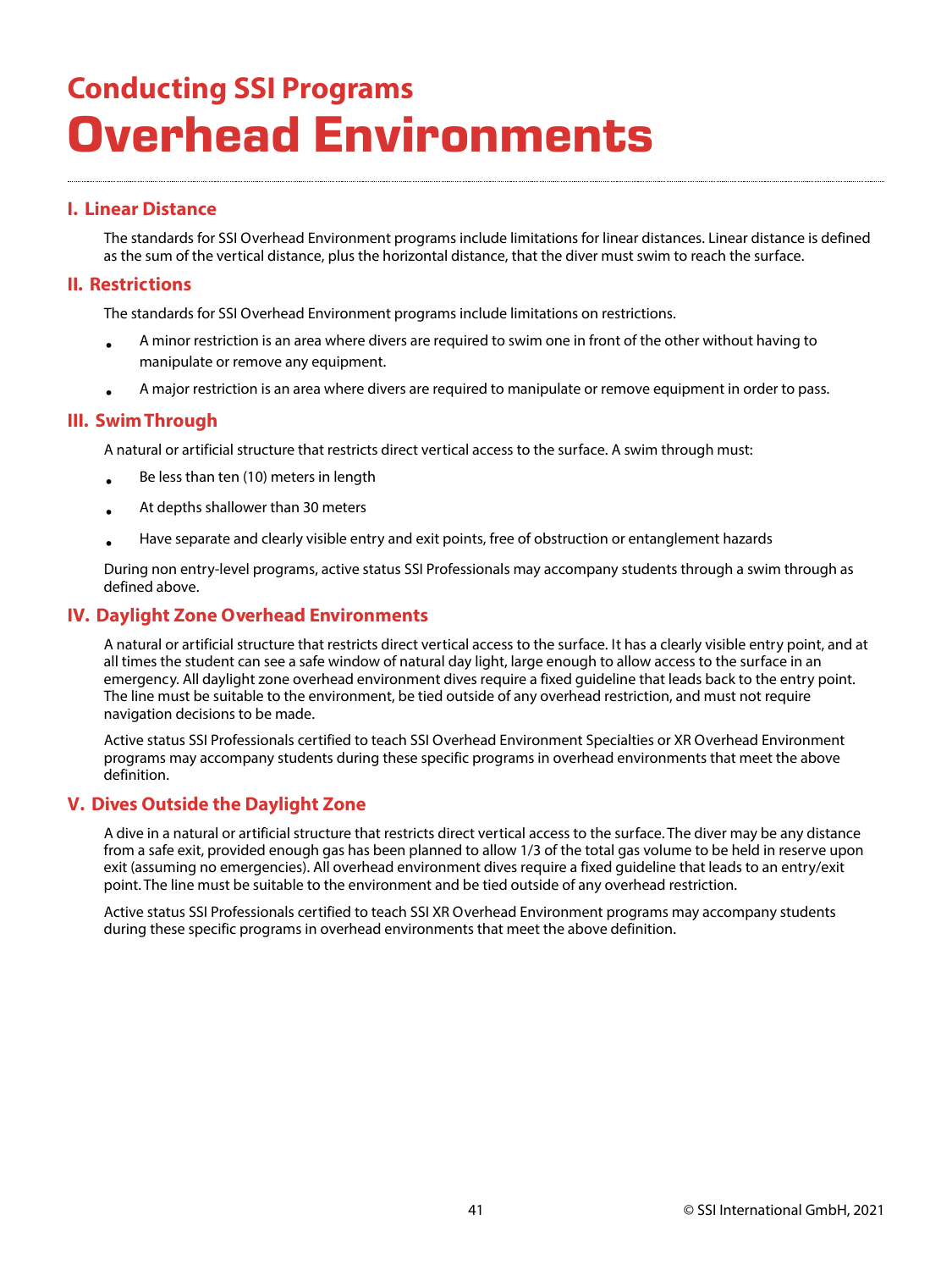# **Conducting SSI Programs SSI In-Water Training Philosophy**

# **I. Teaching Air Sharing Skills**

For entry-level SSI programs, SSI Professionals may teach either method of air sharing (passing the primary or passing the alternate regulator).

#### a. Air Sharing Skills During Entry-Level Training

Due to the wide variety of equipment configurations, SSI encourages SSI Professionals to teach both methods of air sharing to entry-level divers.

As dive professionals, we have an obligation to provide students with the knowledge and training necessary to dive autonomously with an equally- or more-qualified buddy in environments consistent with their training. This includes equipment configurations they may encounter in equipment they purchase, rent, or see on their buddy.

This includes equipment configurations they may encounter in equipment they purchase, rent, or see on their buddy.

b. Rationale For Passing The Primary Air Source

There are four common Delivery System configurations in modern recreational scuba:

- 1. A first stage and primary second-stage with a traditional alternate air source (additional second-stage regulator)
- 1. A first stage and primary second-stage with an integrated alternate air source and BC inflator
- 1. A first stage and long hose primary second-stage with an alternate air source (additional second-stage regulator) on a necklace
- 1. A first stage and primary second-stage, and an additional first stage with alternate air source (additional secondstage regulator)

c. Air Sharing During Professional-Level Training

#### **Since passing the primary works with most equipment configurations, it is SSI's preferred method, and is a required and evaluated skill for all SSI Professional training programs**.

#### **Attention:**

Read the owner's manual of the regulator before performing air sharing exercises. If the manual explicitly says that the regulator is for the use of only one person, at minimum the instructor needs to be equipped with an independent redundant breathing system to perform this exercise. If that regulator is designed for only one person, the instructor must be the donor during this exercise and equipped with a redundant breathing system.

## **II. Diving Position**

SSI's "Comfort through Repetition" in-water training philosophy is student-centered, and gradually increases the complexity of skills as students demonstrate mastery.

New skills are introduced in the shallow water, where the students develop their technique and motor skills. Once they demonstrate comfort and confidence with the skill, they can transition to performing the skill in deeper water, and incorporate more complex buddy team and emergency skills.

#### a. Kneeling vs. The Diving Position

The position of the student during skill practice and demonstration plays an important role in their progression, in-water comfort, and eventual autonomy. Skills are usually introduced to students who are kneeling and/or negatively buoyant to minimize stress and increase stability. This is an effective technique for the initial skill introduction, but it is not a realistic or natural diving position.

In the Diving Position, the diver's body stays horizontal to the bottom, with their fins and legs extended behind their body. This keeps their mouth and lungs horizontal, which is the optimal position for breathing, and improves streamlining and kicking technique.

Students who are new to the Diving Position may maintain slight contact between fins and the bottom, but the objective of the position is to maintain the Diving Position while neutrally buoyant. This is the desired position for a certified diver,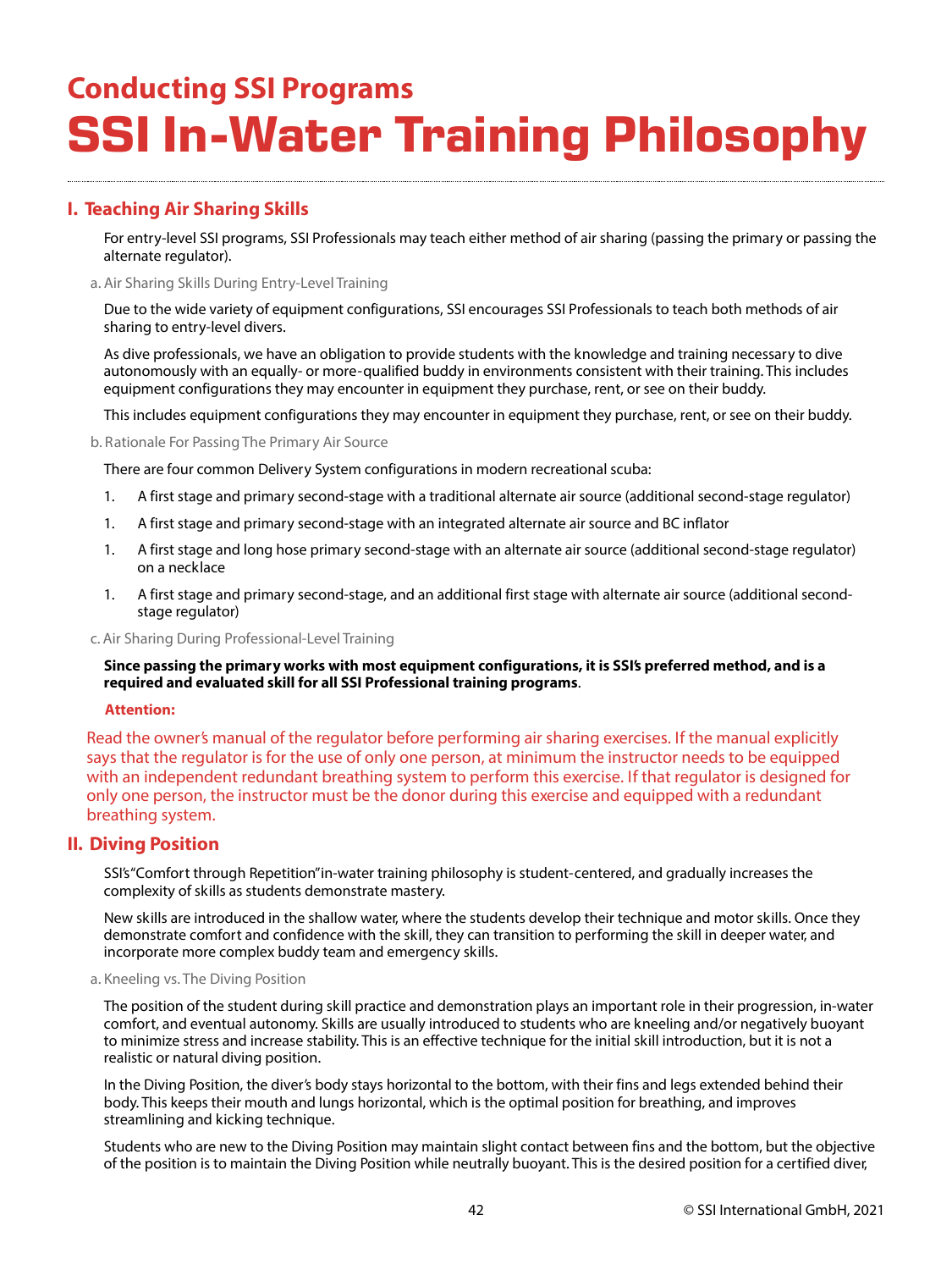and students should be introduced to the skill as soon as they are ready, so they have sufficient time to practice and master it during pool/confined water training.

SSI strongly encourages instructors to have their students practice all applicable skills in the Diving Position during their pool/confined water training. The decision to transition a student from the kneeling position to the Diving Position is always at the instructor's discretion, and must be based on the student's comfort level and ability to complete the skill.

All XR level programs should be taught neutrally buoyant in trim with minimal movement of the hands and feet.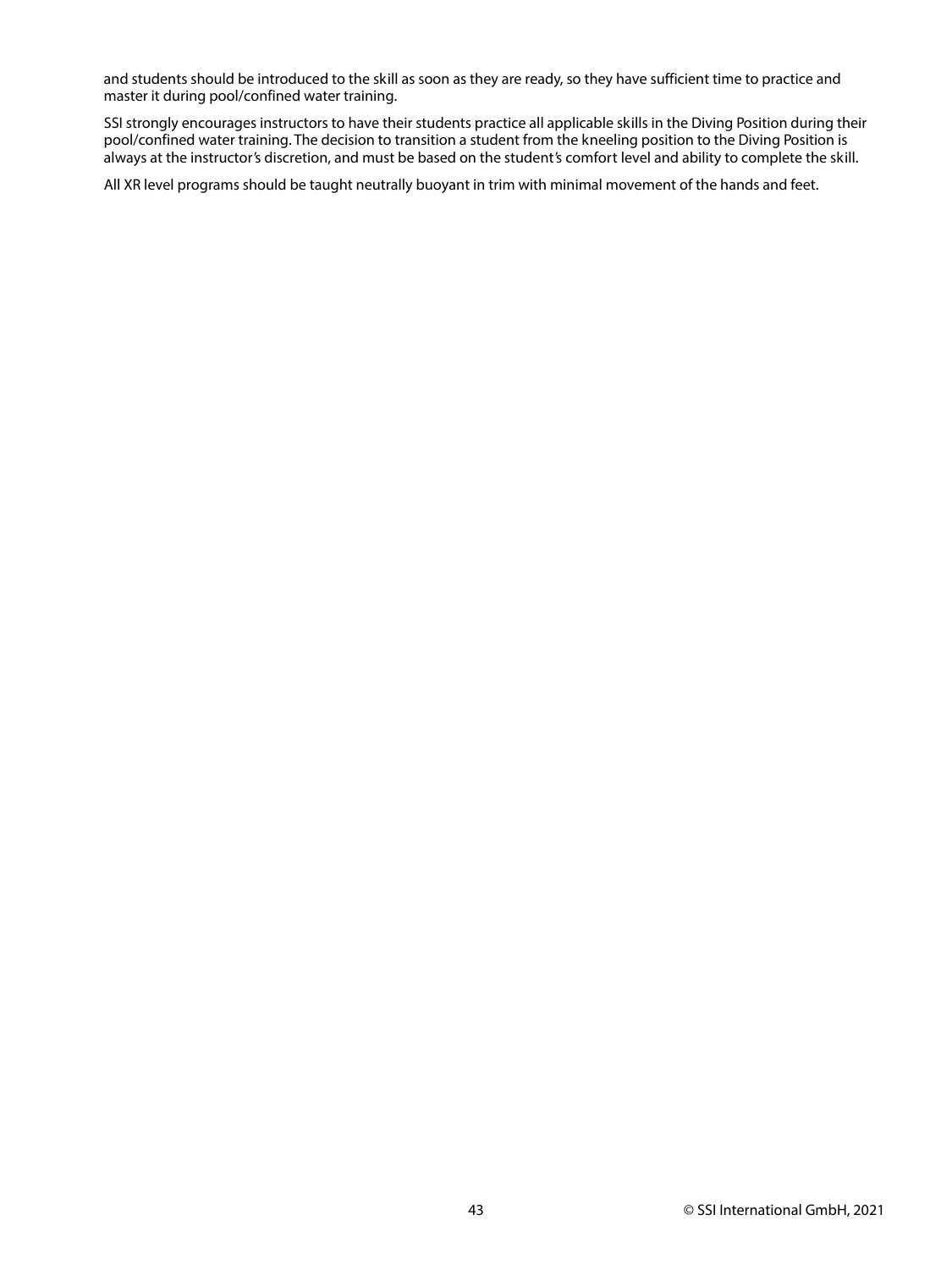# **XR Programs XR Water Fitness Evaluation**

#### **For all XR programs, each student must complete a water fitness evaluation that includes:**

## **I. Equipment Swim**

• A 400-meter surface swim while wearing a Total Diving System and stage cylinder(s) applicable to their specific program.

## **II. Underwater Swim**

### **Option 1**

• Swim underwater for 25 meters using a mask, fins and snorkel.

### **Option 2**

• Swim horizontally without breathing at a constant depth underwater for 15 meters while wearing a Total Diving System and stage cylinder(s) applicable to their specific program.

#### a. Notes

- The underwater swim must be conducted in a pool/confined water environment.
- Option 2 must be completed using a horizontal reference line.
- The regulator must remain in the mouth at all times.
- The responsible instructor must directly supervise the student and be prepared to provide assistance if necessary.

## **III. Diver Rescue**

• Perform a full, unconscious-diver-on-the-surface rescue with a total distance of 100 meters within eight (8) minutes. Both parties must use a Total Diving System.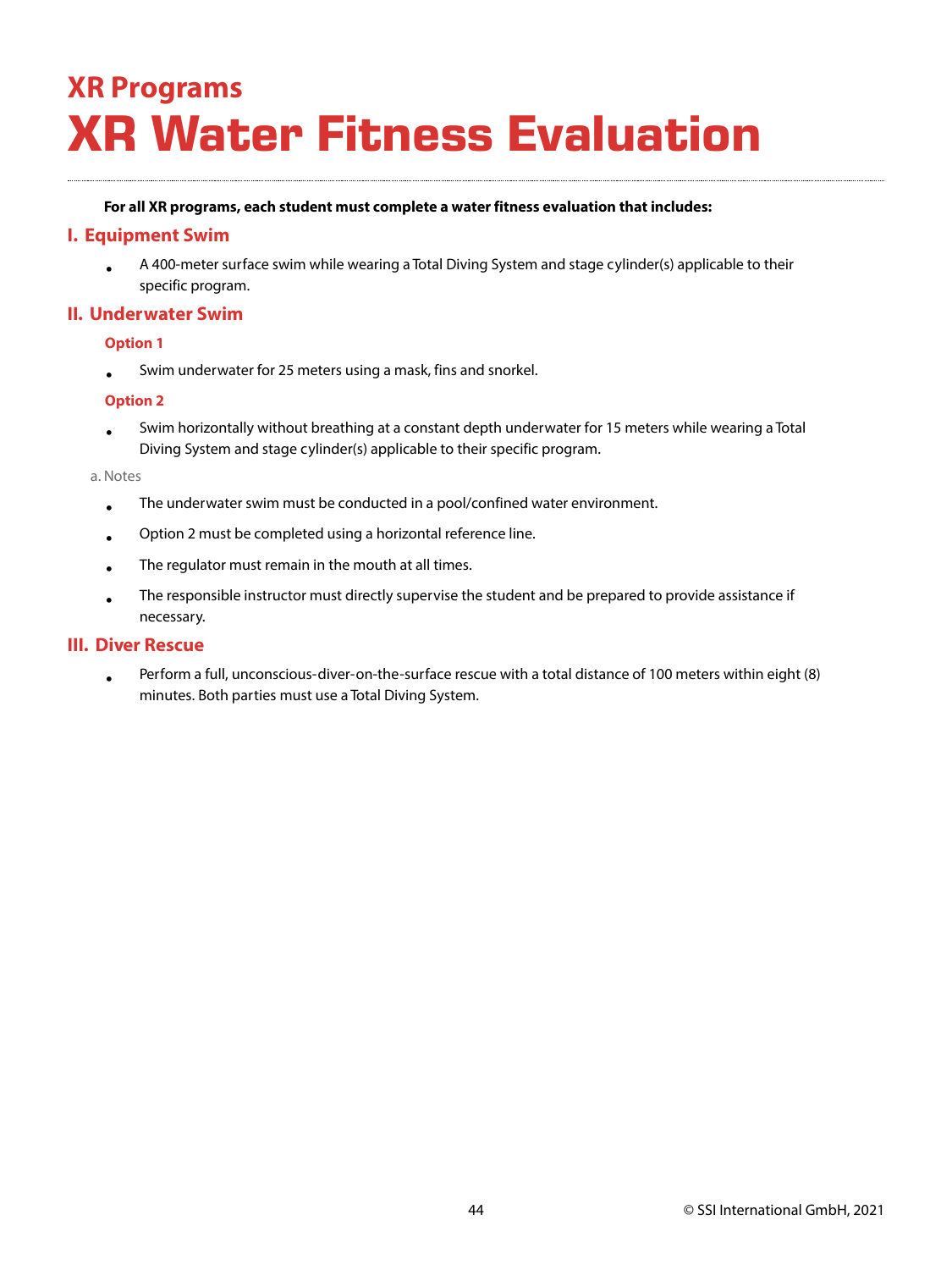# **XR Programs Extended Range Foundations**

# **I. Intent**

The SSI Extended Range Foundations program provides divers with a workshop environment to improve their skills to a high level using Extended Range Total Diving Systems and procedures.

# **II. Minimum Instructor Rating**

An active status Extended Range Foundations Instructor may conduct the Extended Range Foundations program.

#### **Equipment Configurations**

They must also meet at least one of the following conditions:

- Have an active status SSI Recreational Sidemount Specialty Instructor certification to teach using a Sidemount Total Diving System
- Have an active status SSI Extended Range Instructor or SSI Extended Range Foundations Instructor ( Twinset) certification to teach using a Twinset Total Diving System
- Have an active status SSI CCR Diving Instructor certification and at least the diver-level certification in the applicable CCR unit to teach using a CCR Total Diving System
- Have an active status SSI SCR Diving Instructor certification and at least the diver-level certification in the applicable SCR unit to teach using a SCR Total Diving System

## **III. Student Prerequisites**

• Minimum age: 16 years old.

#### **Have logged at least:**

• 24 total dives

## **Have the following SSI certifications or an equivalent from a recognized training agency:**

• Open Water Diver

#### **They must also meet at least one of the following conditions:**

- Have a Recreational Sidemount Diving Specialty certification to use a sidemount configuration
- Have a CCR Diving certification to use a CCR configuration
- Have an SCR Diving certification to use an SCR configuration

## **IV. Duration**

- Recommended hours for completion: 16.
- The number of classes, hours and sessions are set by the individual instructor, based on student needs, student ability and water conditions.

## **V. Minimum Equipment**

#### **Students participating in this program must use at least one of the following equipment configurations:**

- A complete Single-Cylinder Total Diving System.
- A complete Twinset Total Diving System.
- A complete Sidemount Total Diving System.
- A complete SCR Total Diving System.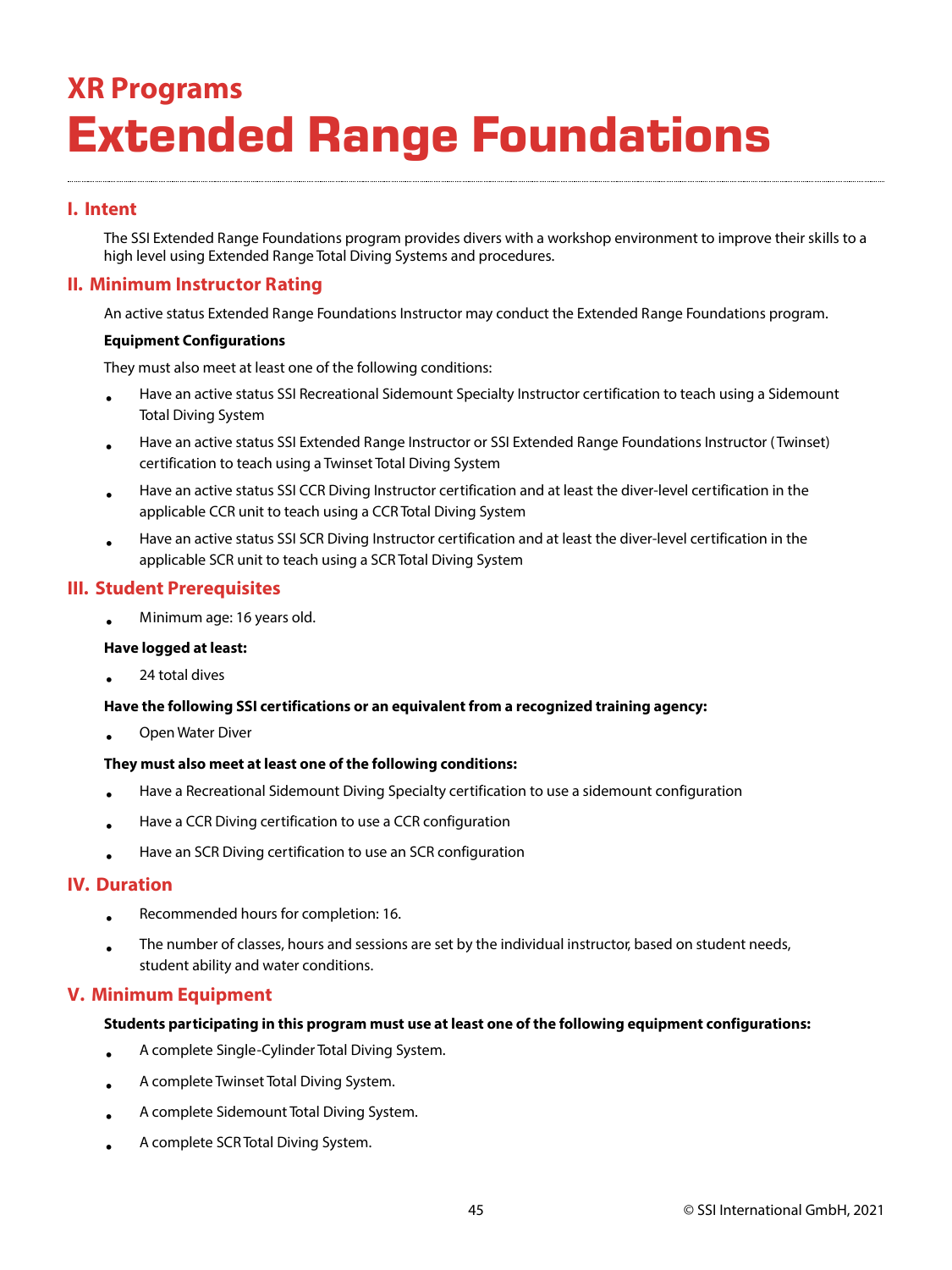• A complete CCR Total Diving System.

# **VI. In-Water Ratios**

• The student-to-instructor ratio is 4:1.

# **VII. Depth Limitations**

• Maximum pool/confined water depth limit: 12 meters.

# **VIII. Requirements For Completion**

- Complete an equipment configuration session for the applicable certification level.
- Complete at least four (4) pool/confined water sessions, with a cumulative time of at least 240 minutes, that include all skills for the applicable certification level.

# **IX. Passing Criteria**

### **At the recreational level:**

- Demonstrate the ability to maintain trim at +/- 30 degrees throughout the entire program.
- Demonstrate the ability to perform all skills adequately with little shift in buoyancy or trim.
- Demonstrate basic awareness of buoyancy, trim, stability, propulsion, and teamwork.

### **At the Extended Range level:**

- Demonstrate the ability to maintain trim at +/- 15 degrees throughout the entire program.
- Demonstrate the ability to perform all skills perfectly with almost no shift in buoyancy or trim.
- Demonstrate advanced awareness of buoyancy, trim, stability, propulsion, and teamwork.

# **X. Certification**

• Completing the Extended Range Foundations program means that the student has demonstrated good buoyancy, trim, stability, propulsion and teamwork in the equipment configuration used during the program, and that they have successfully passed the skill circuit for the applicable certification level.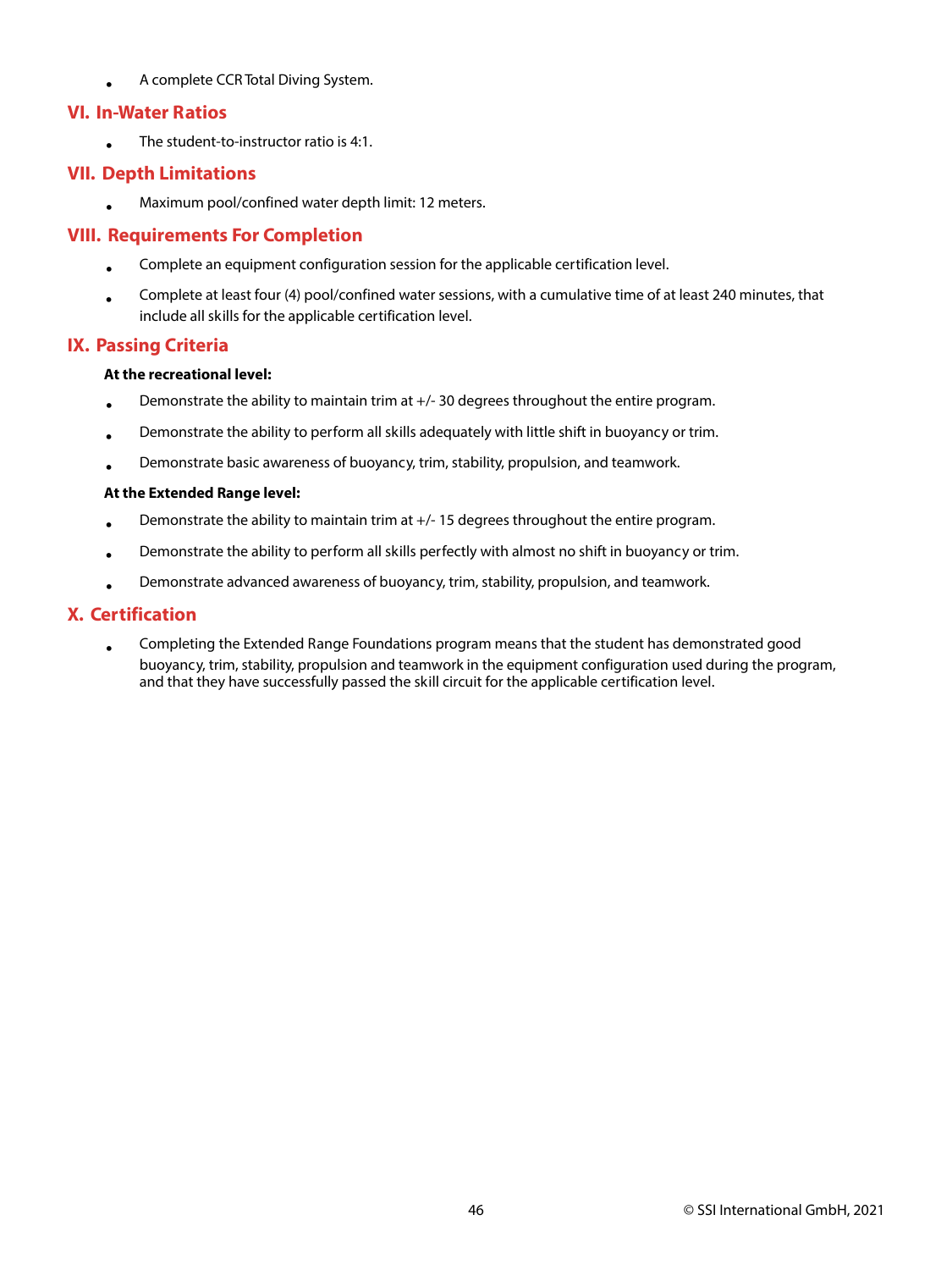# **XR Programs Gas Blender (ISO 13293)**

# **I. Intent**

The SSI Gas Blender program provides students with the ability to blend nitrox and helium-based trimix blends.

### **There are two possible certifications for this program:**

- Nitrox Gas Blender
- Trimix Gas Blender

## **II. Minimum Instructor Rating**

An active status Gas Blender Instructor may conduct the Gas Blender program.

## **III. Student Prerequisites**

• Minimum age: 18 years old.

### **IV. Duration**

• Recommended hours for completion: 6-8.

## **V. Minimum Equipment**

- Access to a blending station with gases capable of producing nitrox blends.
- Access to a partial pressure blending station ( Trimix Gas Blender certification only).
- Gas analyzer(s) suitable for blends up to 100% oxygen and a helium analyzer if producing any helium-based trimix blends.

# **VI. Requirements For Completion**

a. Nitrox Gas Blender

- Complete Academic Sections 1-5 and assessments as outlined in the instructor manual for Gas Blender.
- Complete a Nitrox Gas Blender final exam.
- Complete Practical Application Sessions 1 and 2 as outlined in the instructor manual for Gas Blender.

b. Trimix Gas Blender

- Complete all Academic Sessions and assessments as outlined in the instructor manual for Gas Blender.
- Complete a Trimix Gas Blender final exam.
- Complete Practical Application Sessions 1 through 4 as outlined in the instructor manual for Gas Blender.

## **VII. Sequence**

- Academic presentations must be completed prior to conducting the practical application sessions.
- For Trimix Gas Blender students, the requirements for Nitrox Gas Blender must be completed before conducting the Trimix practical application sessions.

## **VIII. Certification**

- Nitrox Gas Blender certification entitles the holder to blend nitrox-based gases.
- Trimix Gas Blender certification entitles the holder to blend nitrox- and helium-based trimix gases.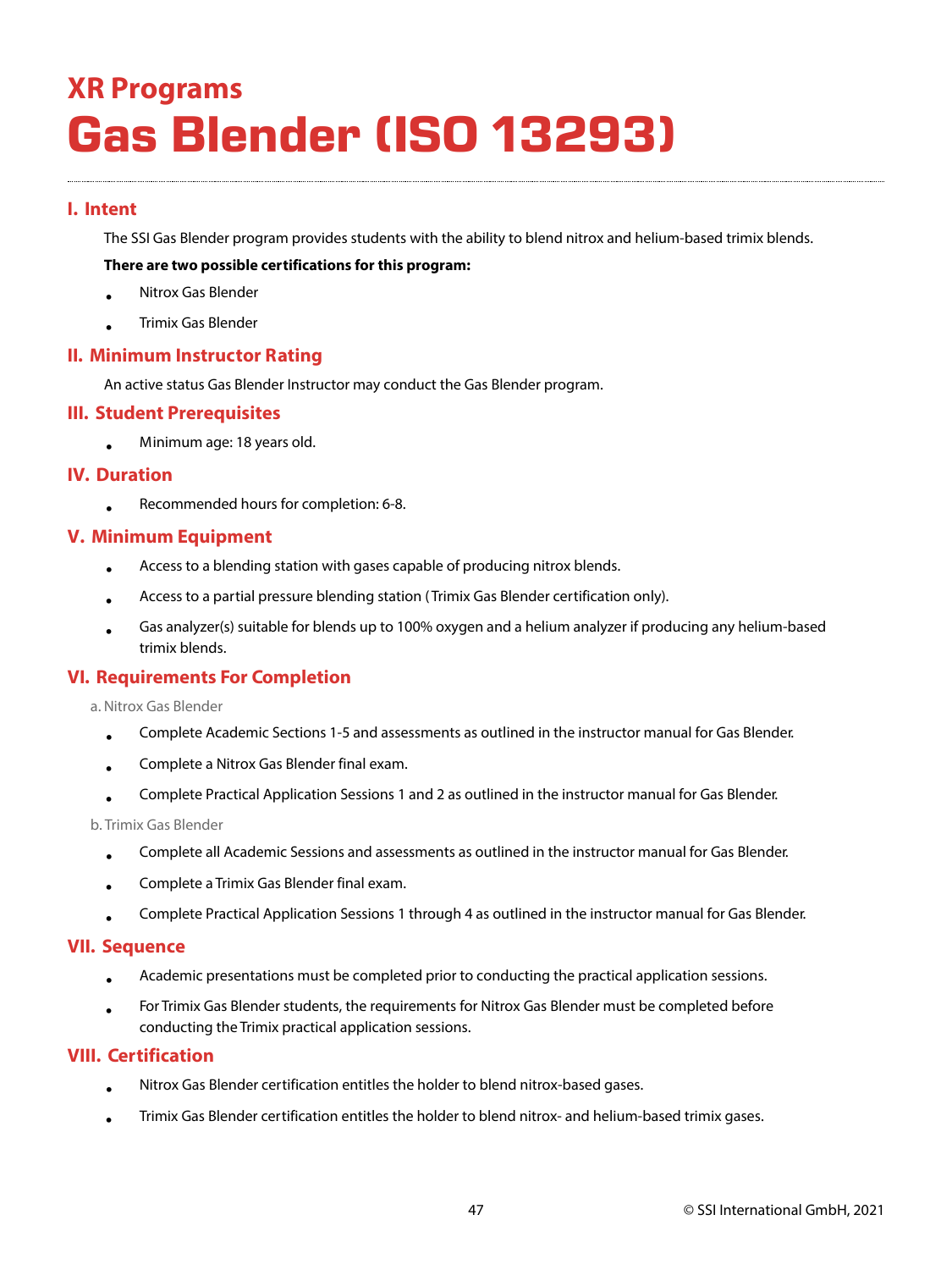# **Open-Circuit Programs Extended Range Sidemount**

# **I. Intent**

The SSI Extended Range Sidemount program provides divers with the training necessary to independently plan and conduct dives, using extended range sidemount equipment configurations and techniques, within the depth limits allowed by their certification levels, and with an equally- or more-qualified buddy.

# **II. Minimum Instructor Rating**

An active status SSI Extended Range Sidemount Instructor may conduct the Extended Range Sidemount program.

## **III. Student Prerequisites**

• Minimum age: 16 years old.

### **Have the following SSI certifications or an equivalent from a recognized training agency:**

• Open Water Diver

## **IV. Duration**

• Recommended hours for completion: 16-24.

## **V. Minimum Equipment**

• A complete Extended Range Sidemount Total Diving System.

# **VI. In-Water Ratios**

• The student-to-instructor ratio is 4:1.

# **VII. Depth Limitations**

- Maximum pool/confined water depth limit: 12 meters.
- Maximum open water depth limit: 40 meters or the maximum certification depth of the student, whichever is shallower.

## **VIII. Requirements For Completion**

- Complete all academic sessions and assessments as outlined in the instructor manual for Sidemount Diving.
- Complete a Sidemount Diving final exam.
- Complete the XR Water Fitness Evaluation as outlined in the SSI Training Standards.
- Complete a pool/confined water skill development session of at least one (1) hour.
- Complete at least four (4) open water training dives, with a cumulative time of at least 120 minutes, as outlined in the instructor manual for Sidemount Diving.

NOTE: All in-water training must be planned and conducted within the no-decompression limits.

## **IX. Sequence**

- Open Water Training Dives 1 and 2 may only be conducted after the student successfully completes the equipment configuration session, the XR Water Fitness Evaluation, and all pool/confined water skill development sessions.
- Open Water Training Dives 3 and 4 may only be conducted after the student successfully completes all academic sessions and Open Water Training Dives 1 and 2.

# **X. Credit**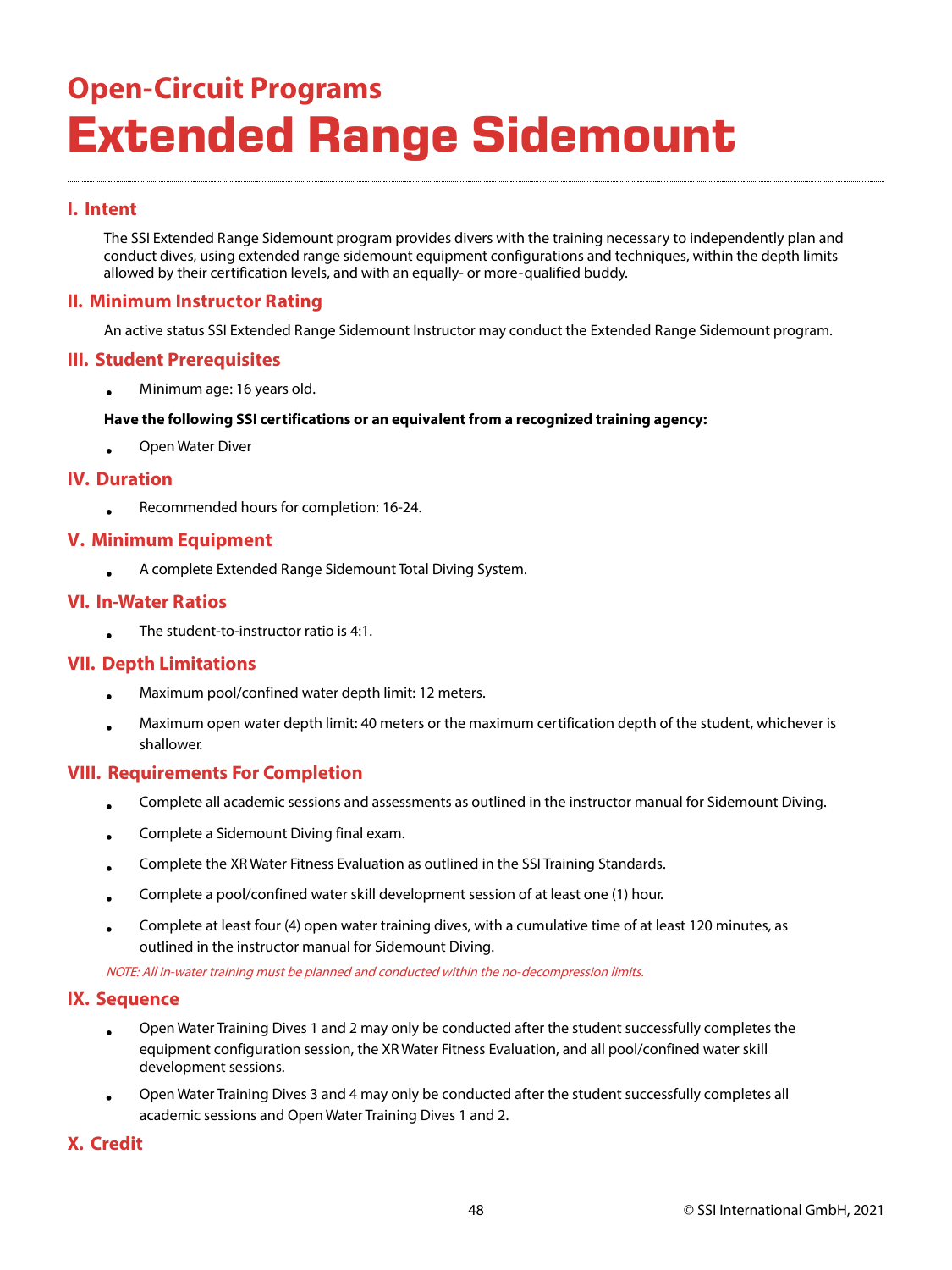A diver with the SSI Recreational Sidemount Diving certification may earn the Extended Range Sidemount certification by completing the additional skill requirements for the Pool/Confined Water Session in an Extended Range Sidemount Total Diving System, and the requirements for Open Water Training Dive 4, as outlined in the instructor manual for Sidemount Diving.

## **XI. Certification**

The Extended Range Sidemount certification allows the diver to use a two-cylinder sidemount configuration and stage cylinders (appropriate to their certification level) on extended range dives in environments and to depths equivalent to their certification and experience level.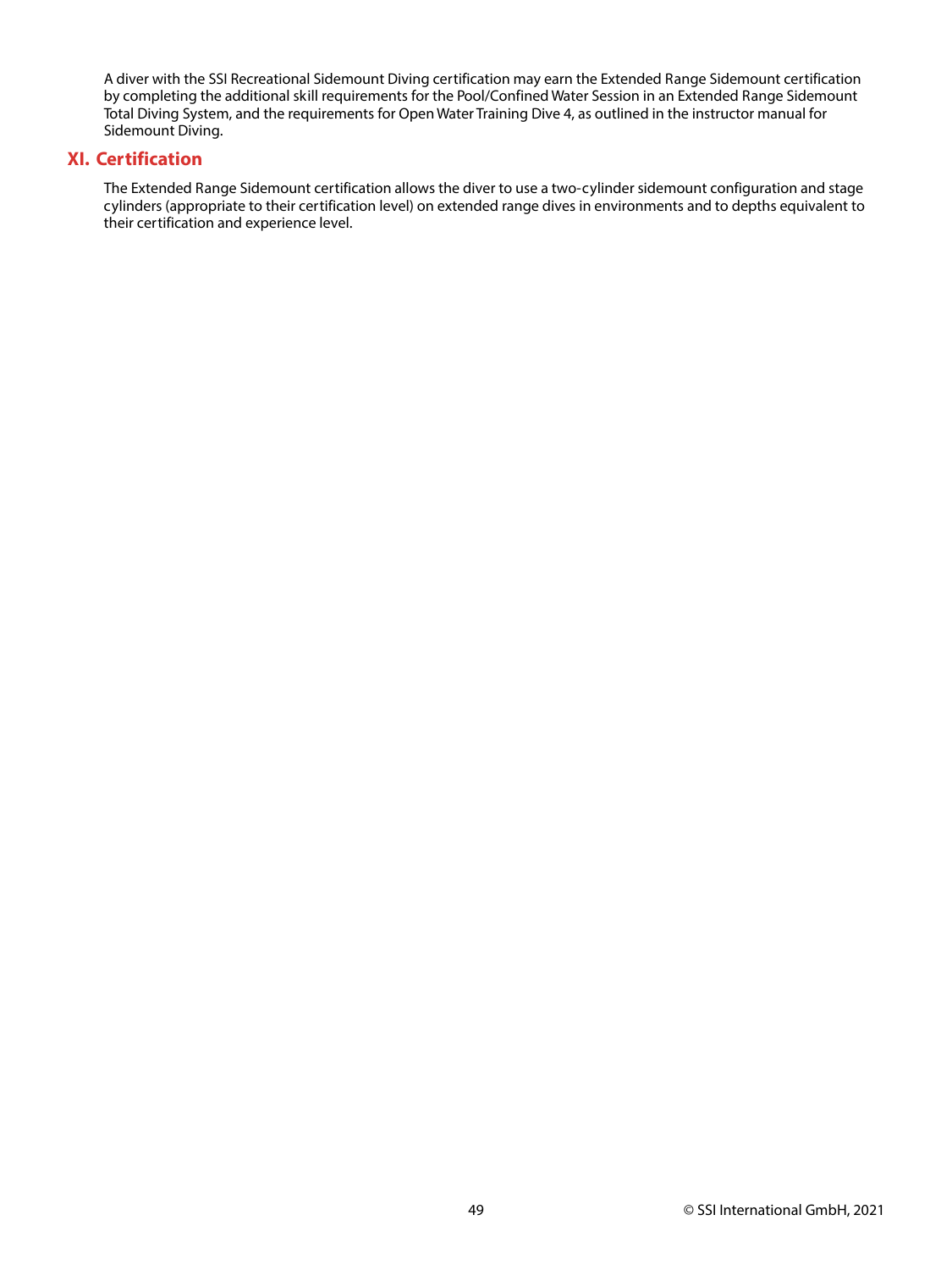# **Open-Circuit Programs Extended Range Nitrox Diving**

# **I. Intent**

The SSI Extended Range Nitrox Diving program provides divers with the training necessary to independently plan and conduct limited decompression dives to a maximum depth of 40 meters, using nitrox mixtures of up to 50% and Extended Range Total Diving Systems and procedures with an equally- or more-qualified buddy.

# **II. Minimum Instructor Rating**

An active status Extended Range Nitrox Diving Instructor may conduct the Extended Range Nitrox Diving program.

#### **Equipment Configurations**

- They may use a Twinset Total Diving System as outlined in the SSI Training Standards if they have the Extended Range Instructor certification with the Twinset configuration.
- They may use an Extended Range Sidemount Total Diving System as outlined in the SSI Training Standards if they have the Extended Range Sidemount Instructor certification.

## **III. Student Prerequisites**

• Minimum age: 16 years old.

#### **Have logged at least:**

• 24 total dives

#### **Have the following SSI certifications or an equivalent from a recognized training agency:**

- Deep Diving
- Enriched Air Nitrox 40

#### **For students using a sidemount configuration (in addition to the above):**

Have the following SSI certifications or an equivalent from a recognized training agency:

• Recreational Sidemount Diving

#### **IV. Duration**

• Recommended hours for completion: 16.

## **V. Minimum Equipment**

#### **Students participating in this program must use at least one of the following equipment configurations:**

- A complete Single-Cylinder Total Diving System as outlined in the XR General Training Standards.
- A complete Twinset Total Diving System.
- A complete Sidemount Total Diving System.

#### **Including:**

• One (1) stage cylinder.

## **VI. In-Water Ratios**

• The student-to-instructor ratio is 4:1.

## **VII. Depth Limitations**

• Maximum pool/confined water depth limit: 12 meters.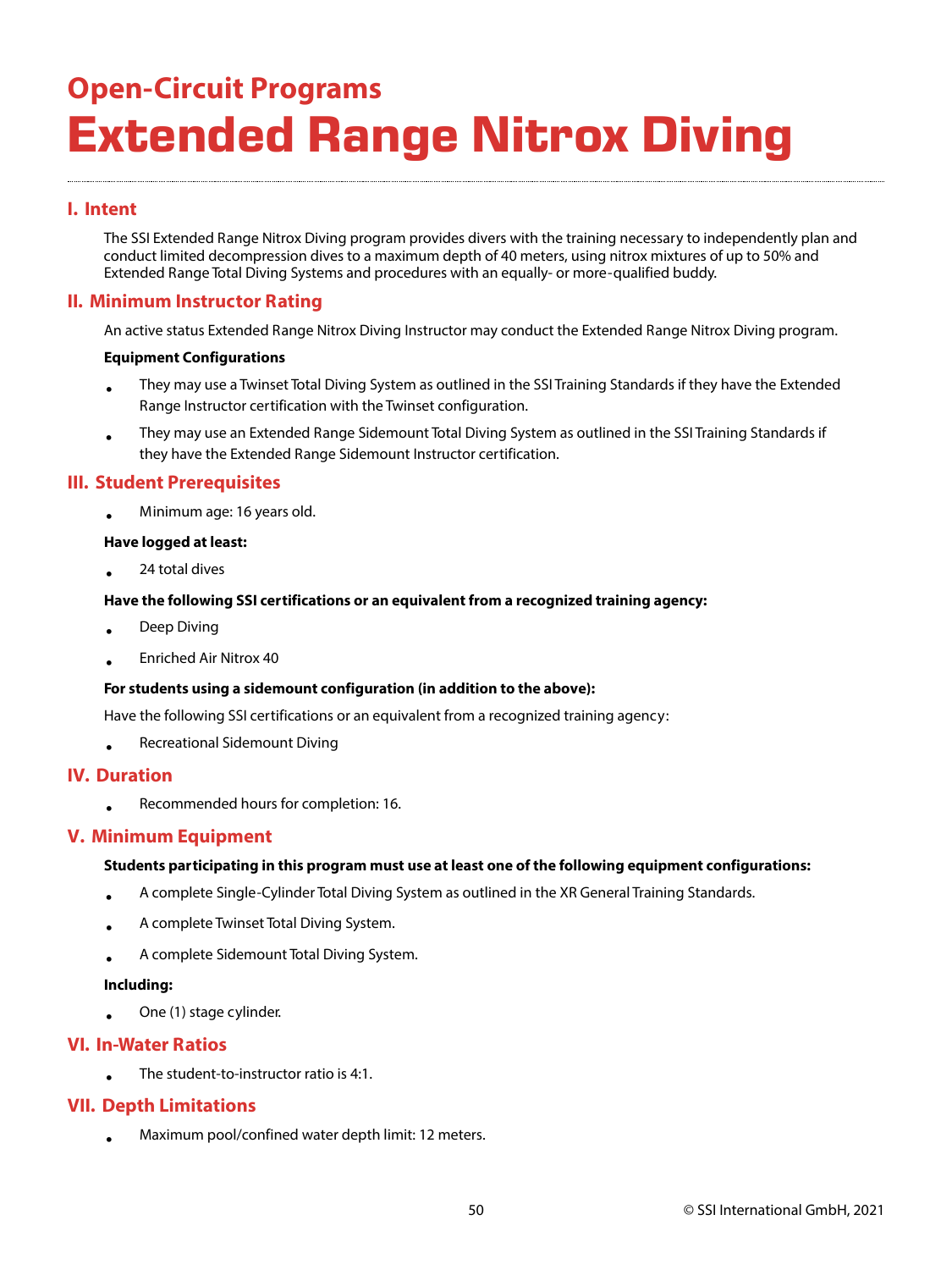- Maximum depth limit for Open Water Training Dives 1 and 2: 30 meters.
- Depth range for Open Water Training Dives 3 and 4: 30 to 40 meters.
- At least one (1) dive must be to a depth of 35 meters.

# **VIII. Requirements For Completion**

- Complete all academic sessions and assessments as outlined in the instructor manual for Extended Range.
- Complete the program's final exam.
- Independently plan a full dive plan using the Extended Range Dive Planning sheets.
- Complete at least one (1) pool/confined water skill development session lasting at least one (1) hour as outlined in the instructor manual for Extended Range.
- Complete at least four (4) open water training dives as outlined in the instructor manual for Extended Range.

a. Notes

- Open Water Training Dives 1 and 2 must be planned within the no-decompression limits of the student's dive computer, dive planning software, or the SSI Combined Air/EAN Tables.
- Actual staged decompression training must be conducted on Open Water Training Dives 3 and 4, and any remaining training dives.
- The total time for all required stage stops must not exceed 15 minutes per dive, based on back gas decompression profile.
- Divers are not allowed to accelerate the decompression plan.
- Divers may carry a decompression mixture of up to 50% oxygen.

## **IX. Sequence**

- Open Water Training Dives 1 and 2 may only be conducted after the student successfully completes the equipment configuration session and all pool/confined water skill development sessions.
- Open Water Training Dives 3 and 4 may only be conducted after the student successfully completes all academic sessions and Open Water Training Dives 1 and 2.

# **X. Certification**

Extended Range Nitrox Diving certification entitles the holder to dive with an equally- or more-qualified buddy, on dives using the equipment configuration used during training and extended range procedures to depths of up to 40 meters, and requiring staged decompression stops of no longer than 15 minutes based on a back gas profile; providing that dives are conducted in environments similar to those of the diver's training and experience.

## **XI. Credit**

Extended Range Nitrox Diving students may credit dives in this program to Open Water Training Dives 1 through 4 of the Extended Range program, providing that the program was successfully completed in a Twinset Total Diving System or Extended Range Sidemount Total Diving System. If Extended Range Nitrox Diving was completed in a Single-Cylinder Total Diving System only academic credit for the Extended Range Nitrox Diving portion of the program can be given.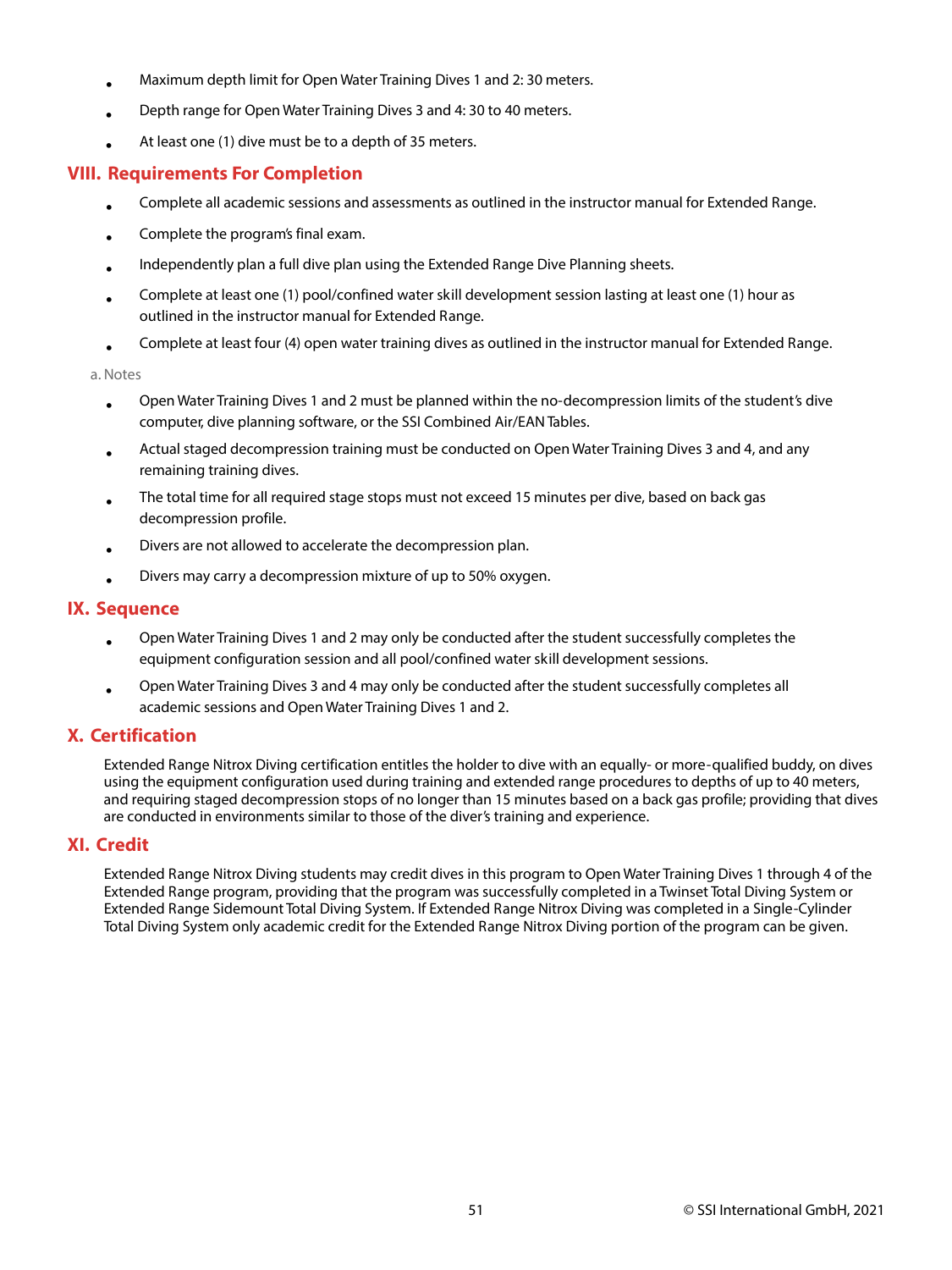# **Open-Circuit Programs Extended Range**

# **I. Intent**

The SSI Extended Range program provides divers with the training necessary to independently plan and conduct limited decompression dives to a maximum depth of 45 meters, using decompression mixtures of up to 100% oxygen and specialized diving equipment and procedures, for a maximum accumulated decompression time of 25 minutes, with an equally- or more-qualified buddy.

# **II. Minimum Instructor Rating**

An active status Extended Range Instructor may conduct the Extended Range program.

The instructor must be qualified as an Extended Range Trimix Instructor to conduct the Extended Range Trimix program.

NOTE: The Extended Range Trimix curriculum is identical to the non-trimix program, except for the breathing gas used.

#### **Equipment Configurations**

• They may use an Extended Range Sidemount Total Diving System as outlined in the SSI Training Standards if they have the Extended Range Sidemount Instructor certification.

## **III. Student Prerequisites**

#### **Have logged at least:**

• 50 total dives

**Have the following SSI certifications or an equivalent from a recognized training agency:**

- Deep Diving
- Enriched Air Nitrox 40

#### **For students using a sidemount configuration (in addition to the above):**

Have the following SSI certifications or an equivalent from a recognized training agency:

• Recreational Sidemount Diving

#### **IV. Duration**

• Recommended hours for completion: 18.

## **V. Minimum Equipment**

#### **Students participating in this program must use at least one of the following equipment configurations:**

- A complete Twinset Total Diving System.
- A complete Extended Range Sidemount Total Diving System.

#### **Including:**

• One (1) stage cylinder.

## **VI. In-Water Ratios**

• The student-to-instructor ratio is 4:1.

## **VII. Depth Limitations**

- Maximum pool/confined water depth limit: 12 meters.
- Maximum depth limit for Open Water Training Dives 1 and 2: 30 meters.
- Depth range for Open Water Training Dives 3 and 4: 30 to 40 meters.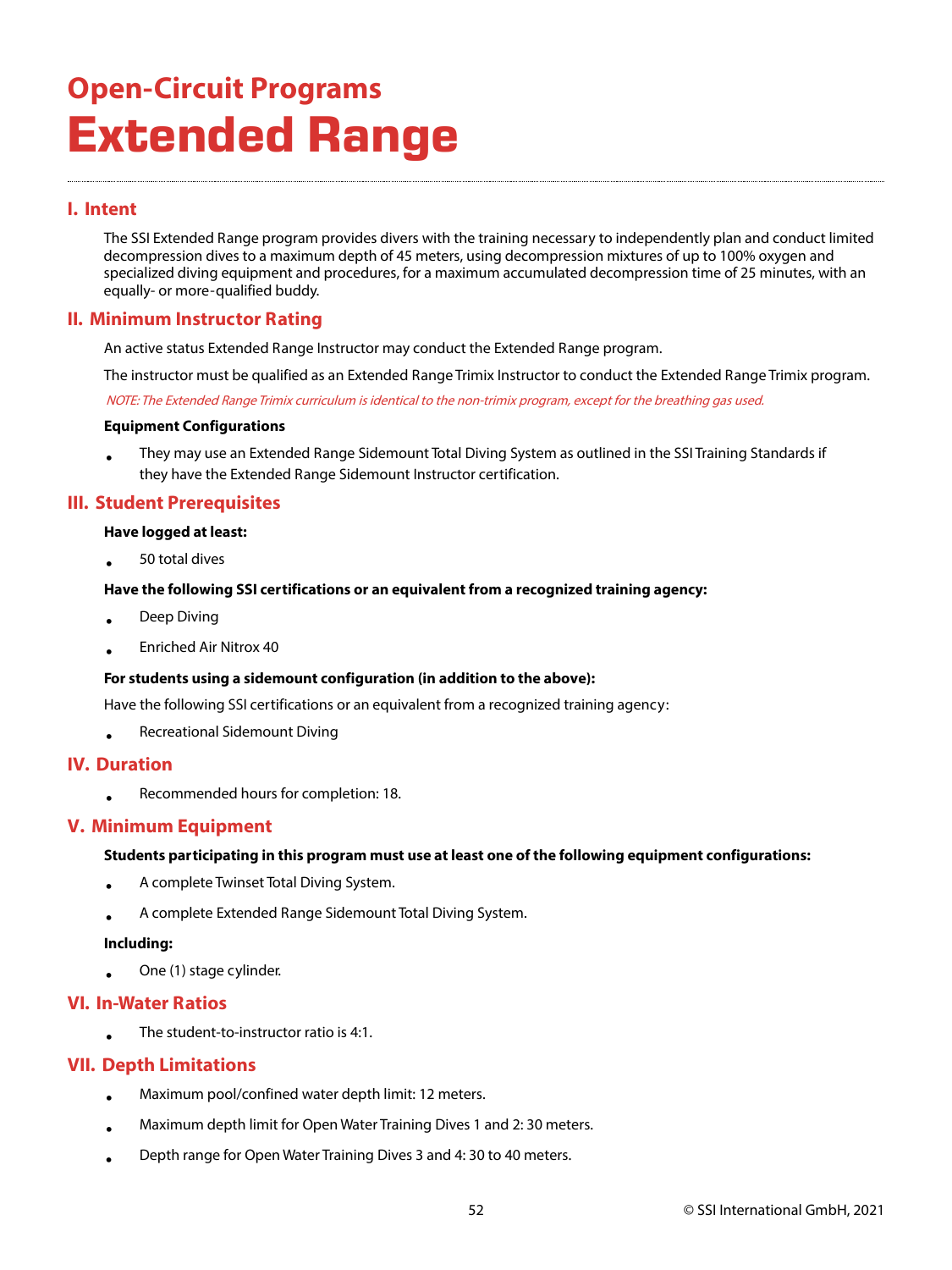- Depth range for Open Water Training Dives 5 and 6: 30 to 45 meters.
- At least one (1) dive must be to a depth of 40 meters.

## **VIII. Requirements For Completion**

- Complete all academic sessions and assessments as outlined in the instructor manual for Extended Range.
- Complete the program's final exam.
- If qualifying for Extended Range Trimix, complete an Extended Range Trimix final exam.
- Independently plan a full dive plan using the Extended Range Dive Planning sheets.
- Complete the XR Water Fitness Evaluation as outlined in the SSI Training Standards.
- Complete at least one (1) pool/confined water skill development session with a minimum cumulative time of at least two (2) hours as outlined in the instructor manual for Extended Range.
- Complete at least six (6) open water training dives as outlined in the instructor manual for Extended Range.

a. Notes

- Open Water Training Dives 1 and 2 must be planned within the no-decompression limits of the student's dive computer, dive planning software, or the SSI Combined Air/EAN Tables.
- Actual staged decompression training must be conducted on Open Water Training Dives 3 through 6.
- If qualifying for Extended Range Trimix, Open Water Training Dives 5 and 6 must be conducted using a trimix gas.
- The total time for all required decompression stops on Open Water Training Dives 3 and 4 must not exceed 15 minutes per dive.
- The total time for all required decompression stops on Open Water Training Dives 5 and 6 must not exceed 25 minutes per dive.
- The total combined time for Open Water Training Dives 1 through 4 must be a minimum of two (2) hours.
- The total combined time for Open Water Training Dives 5 and 6 must be a minimum of 90 minutes.

#### **IX. Sequence**

- Open Water Training Dives 1 and 2 may only be conducted after the student successfully completes the equipment configuration session, the XR Water Fitness Evaluation, and all pool/confined water skill development sessions.
- Open Water Training Dives 3 through 6 may only be conducted after the student successfully completes all academic sessions and Open Water Training Dives 1 and 2.

#### **X. Upgrade**

#### **To upgrade to Extended Range Trimix, Extended Range students must:**

- Complete all academic sessions and assessments as outlined in the instructor manual for Extended Range.
- Complete the program-specific final exam.
- Independently plan a full trimix dive plan using the Extended Range Dive Planning sheets.
- Complete Open Water Training Dives 5 and 6 as outlined in the instructor manual for Extended Range using trimix.

## **XI. Certification**

Extended Range (with or without trimix) certification entitles the holder to dive with an equally- or more-qualified buddy, on dives using specialized diving equipment and procedures to depths of up to 45 meters and requiring staged decompression stops of no longer than 25 minutes, providing that dives are conducted in environments similar to those of the diver's training and experience.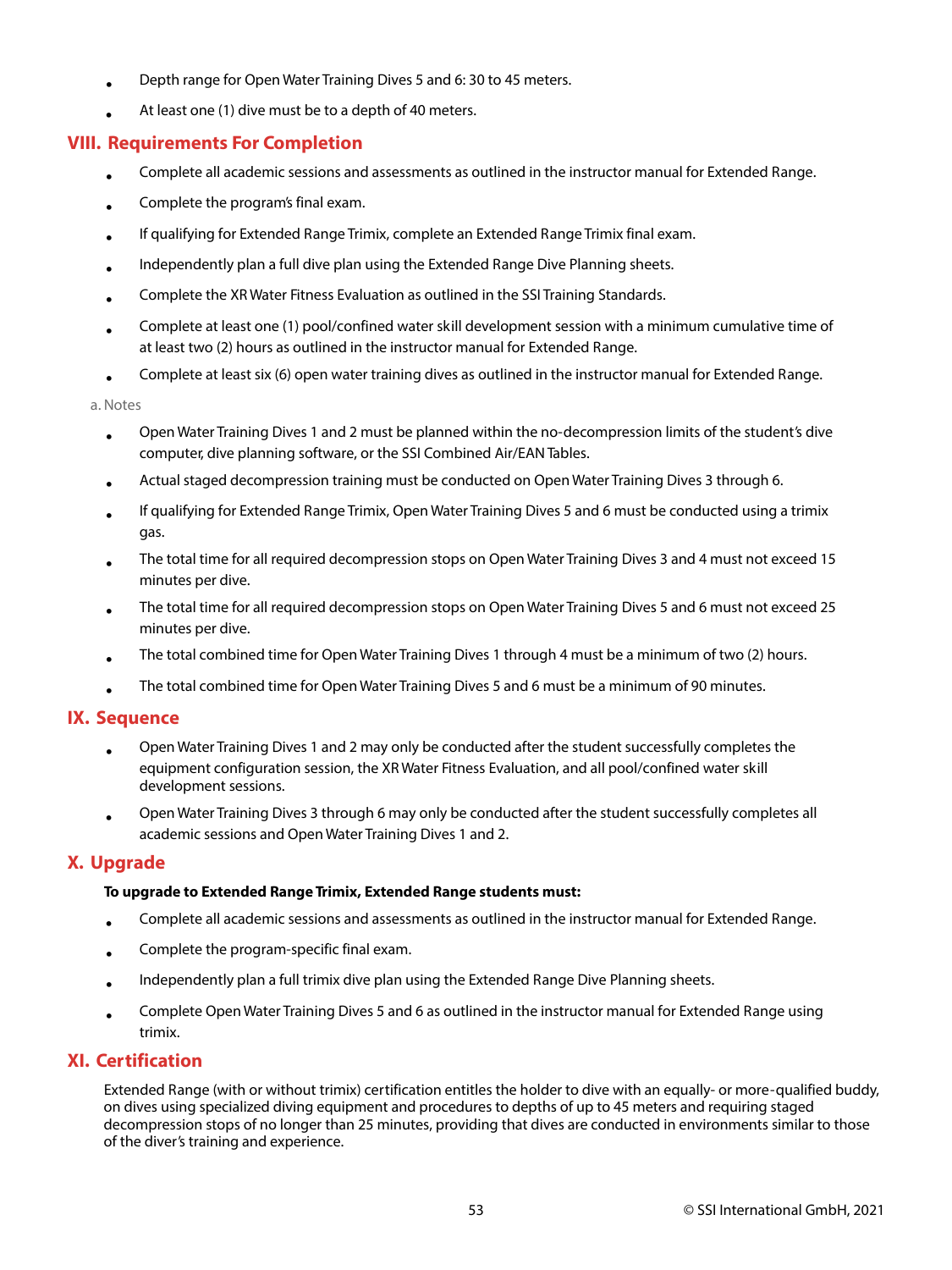# **XII. Credit**

At the instructor's discretion, Open Water Training Dives 1 and 2 of the Technical Extended Range program may be credited from the Extended Range program.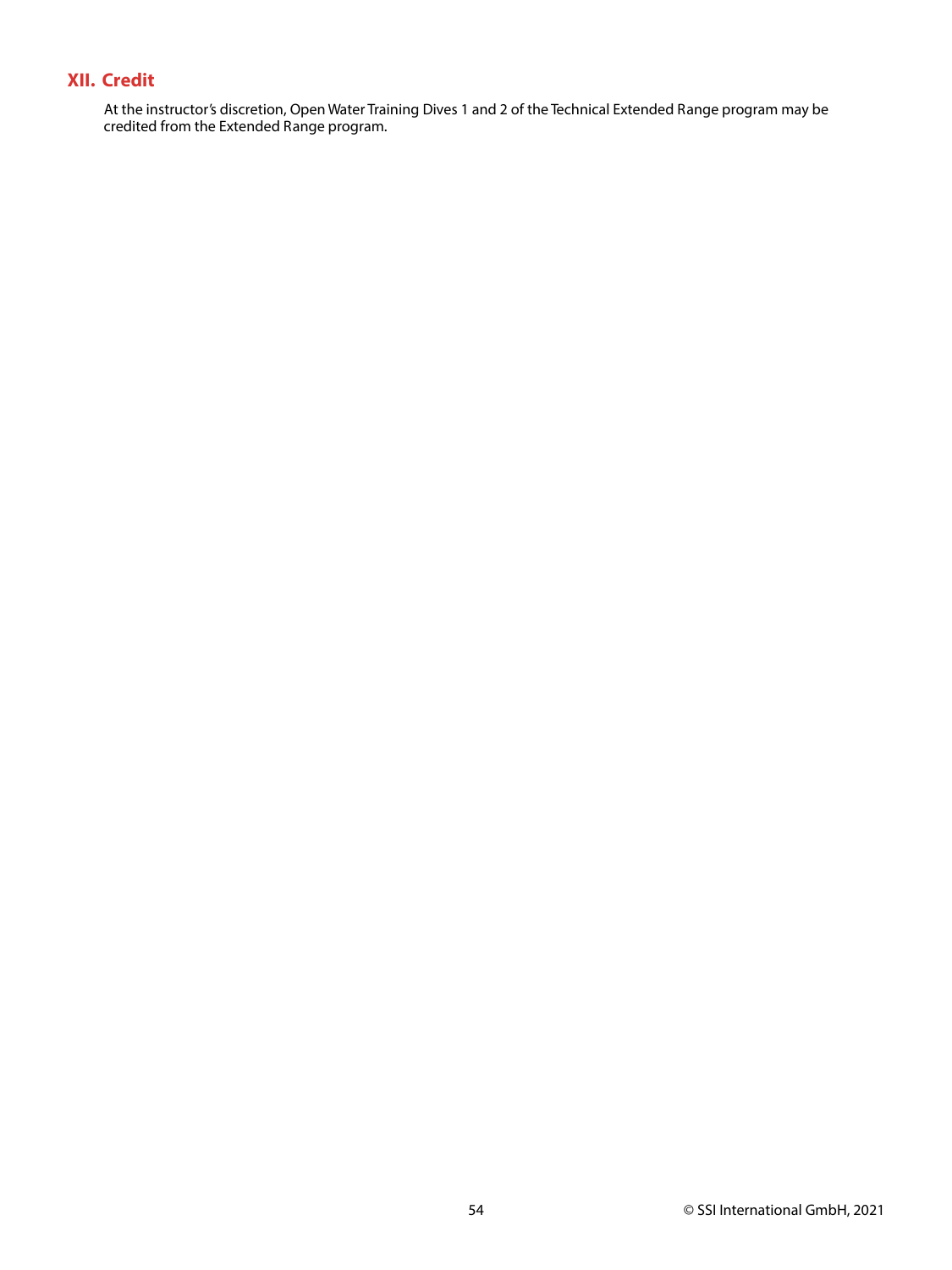# **Open-Circuit Programs Technical Extended Range**

# **I. Intent**

The SSI Technical Extended Range program provides divers with the training necessary to independently plan and conduct two-gas switch, multiple-stop decompression dives to depths of up to 50 meters (60 meters when using trimix), using specialized diving equipment and procedures with an equally- or more-qualified buddy.

# **II. Minimum Instructor Rating**

An active status Technical Extended Range Instructor may conduct the Technical Extended Range program.

To conduct the Technical Extended Range Trimix program, the instructor must be qualified as a Technical Extended Range Trimix Instructor.

NOTE: The Technical Extended Range Trimix curriculum is identical to the non-trimix program, except for the breathing gas used.

#### **Equipment Configurations**

• They may use an Extended Range Sidemount Total Diving System as outlined in the SSI Training Standards if they have the Extended Range Sidemount Instructor certification.

## **III. Student Prerequisites**

#### **Have logged at least:**

- 70 total dives
- 20 dives deeper than 30 meters
- 10 dives requiring staged decompression with at least one (1) gas switch (not including training dives)

#### **Have at least one (1) of the following SSI certifications or an equivalent from a recognized training agency:**

- Extended Range
- Full Cave Diving
- Technical Wreck Diving

## **IV. Duration**

• Recommended hours for completion: 18.

## **V. Minimum Equipment**

#### **Students participating in this program must use at least one of the following equipment configurations:**

- A complete Twinset Total Diving System.
- A complete Extended Range Sidemount Total Diving System.

#### **Including:**

• Two (2) stage cylinders.

## **VI. In-Water Ratios**

• The student-to-instructor ratio is 4:1.

## **VII. Depth Limitations**

- Maximum pool/confined water depth limit: 12 meters.
- Maximum depth for Open Water Training Dives 1 and 2: 40 meters.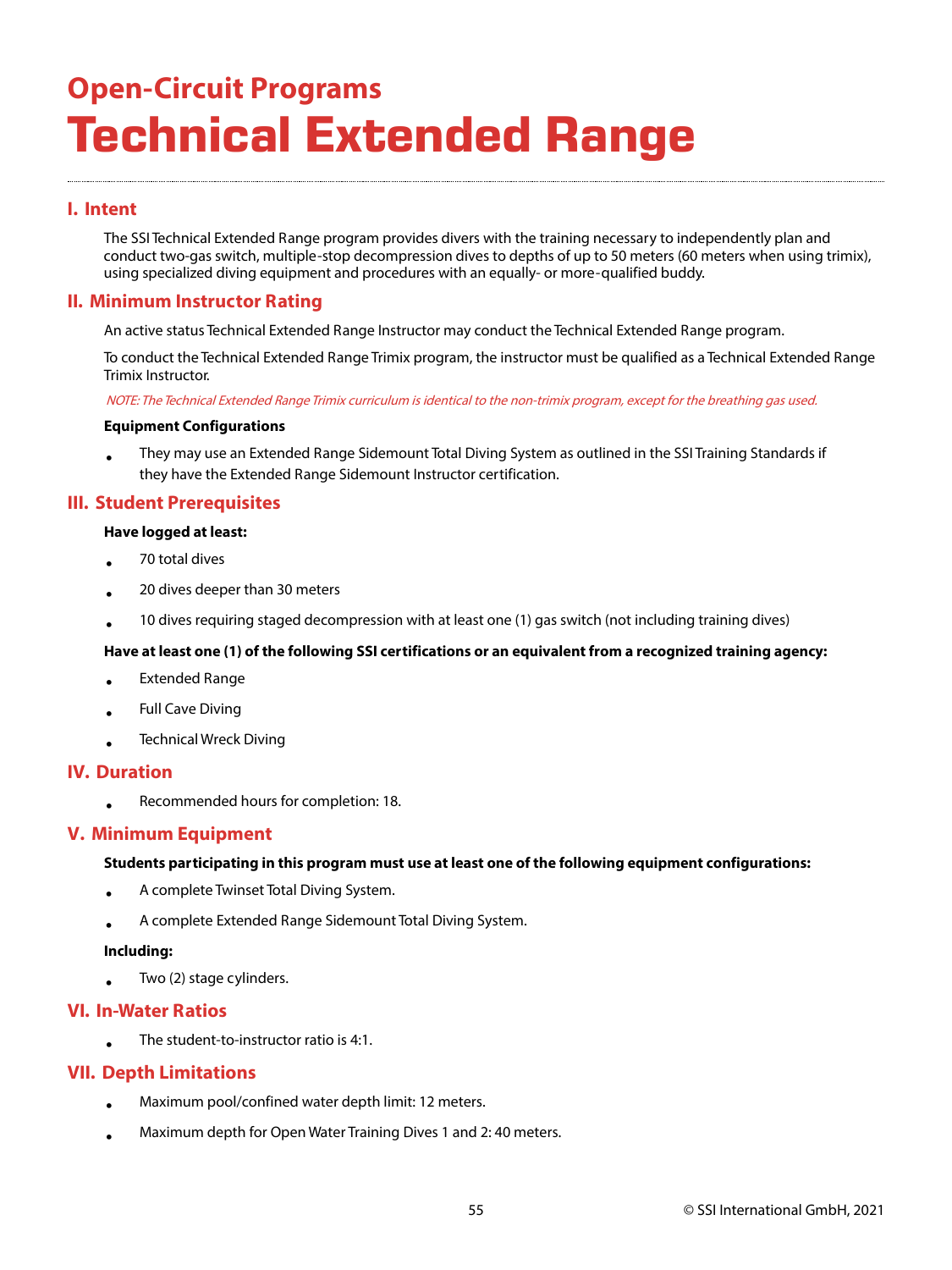- Maximum depth for Open Water Training Dives 3 and 4: 45 meters.
- Maximum depth for Open Water Training Dives 5 and 6: 50 meters.
- At least one (1) dive must be to a depth of 45 meters.

#### a. If Using Trimix

- Maximum depth for Open Water Training Dives 1 and 2: 40 meters.
- Maximum depth for Open Water Training Dives 3 and 4: 45 meters.
- Maximum depth for Open Water Training Dives 5 and 6: 60 meters.
- At least one (1) dive must be to a depth of 55 meters.

## **VIII. Requirements For Completion**

- Complete all academic sessions and assessments as outlined in the instructor manual for Technical Extended Range.
- Complete the program's final exam.
- If qualifying for Technical Extended Range Trimix, complete a Technical Extended Range Trimix final exam.
- Independently plan a full dive plan using the Extended Range Dive Planning sheets.
- Complete the XR Water Fitness Evaluation as outlined in the SSI Training Standards.
- Complete at least one (1) pool/confined water skill development session with a minimum cumulative time of at least 90 minutes as outlined in the instructor manual for Technical Extended Range.
- Complete at least six (6) open water training dives as outlined in the instructor manual for Technical Extended Range.

a. Notes

- Open Water Training Dives 1 and 2 are preliminary dives, and may be waived at the instructor's discretion if the student has completed the SSI Extended Range program within 180 days.
- Open Water Training Dives 1 and 2 must be planned within the no-decompression limits of the student's dive computer, dive planning software, or the SSI Combined Air/EAN Tables.
- If qualifying for Technical Extended Range Trimix, Open Water Training Dives 5 and 6 must be conducted using a trimix gas.
- The total cumulative time for Open Water Training Dives 3-6 must be a minimum of three (3) hours.
- The primary planned decompression obligation (total time of all decompression stops including deep stops, if used) must not exceed 30 minutes for Open Water Training Dives 3 and 4.
- The primary planned decompression obligation (total time of all decompression stops including deep stops, if used) must not exceed 60 minutes for Open Water Training Dives 5, 6, and any additional training dives.
- At least one (1) dive must have a total run time greater than 60 minutes.
- Open Water Training Dives 3–6 must include at least two (2) gas switches.
- If environmental or water conditions make it unsafe or impractical to meet the cumulative time requirement, additional training dives should be scheduled.

## **IX. Sequence**

- Open Water Training Dives 1 and 2 may only be conducted after the student successfully completes the equipment configuration session, the XR Water Fitness Evaluation, and all pool/confined water skill development sessions.
- Open Water Training Dives 3 and 4 may only be conducted after the student successfully completes Open Water Training Dives 1 and 2.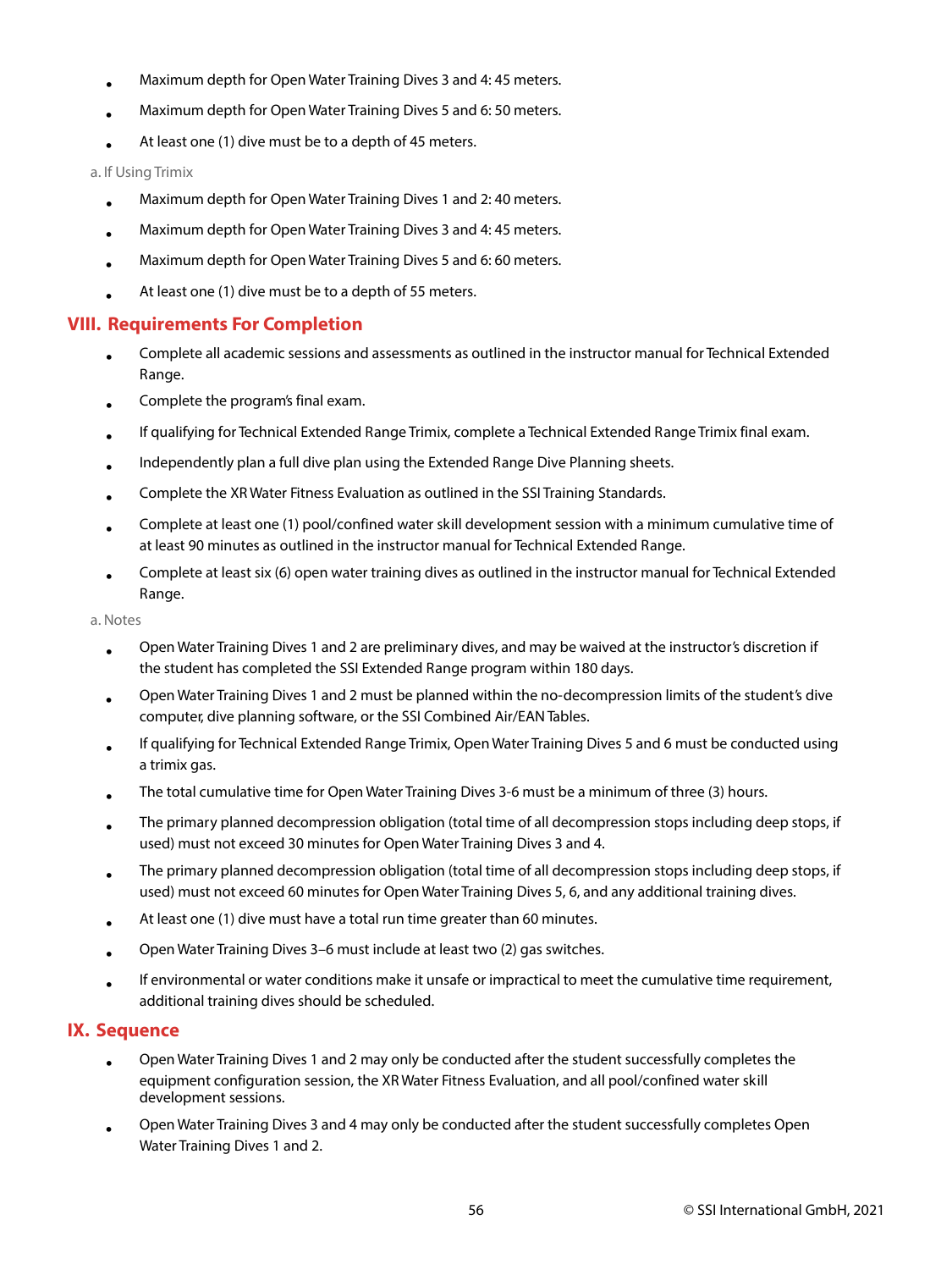• Open Water Training Dives 5 and 6 may only be conducted after the student successfully completes all academic sessions and Open Water Training Dives 3 and 4.

## **X. Upgrade**

#### **To upgrade to Technical Extended Range Trimix, Technical Extended Range students must:**

- Complete all academic sessions and assessments as outlined in the instructor manual for Technical Extended Range.
- Complete the program-specific final exam.
- Independently plan a full trimix dive plan using the Extended Range Dive Planning sheets.
- Complete Open Water Training Dives 5 and 6 as outlined in the instructor manual for Technical Extended Range using trimix.

## **XI. Certification**

Technical Extended Range certification entitles the holder to dive autonomously with an equally- or more-qualified buddy, on dives using specialized diving equipment and procedures, to depths of 50 meters (for Technical Extended Range) or 60 meters (for Technical Extended Range Trimix), and requiring unlimited staged decompression stops with a maximum of two gas switches, providing that dives are conducted in environments similar to those of the diver's training and experience.

## **XII. Credit**

This program may be combined with the Technical Wreck Diving program or Full Cave Diving program.

#### **If combined with the Technical Wreck Diving program:**

- Overhead Training Dives 1 through 4 of the Technical Wreck Diving program may also be used to meet the requirements of Open Water Training Dives 1 through 4 of the Technical Extended Range program.
- Students must complete all of the prerequisites, skill development sessions, and academic requirements for both programs.
- The recommended maximum depth for overhead training dives is 45 meters, and under no circumstances may any overhead environment dives be conducted at depths deeper than 60 meters during the program.
- No penetration dive may be conducted at depths greater than 30 meters on air/nitrox.

#### **If combined with the Full Cave Diving program:**

- Overhead Training Dives 1 through 4 of the Full Cave Diving program may also be used to meet the requirements of Open Water Training Dives 1 through 4 of the Technical Extended Range program.
- Divers must complete all of the prerequisites, skill development sessions, and academic requirements for both programs.
- No penetration dive may be conducted at depths greater than 30 meters on air/nitrox or 60 meters on trimix.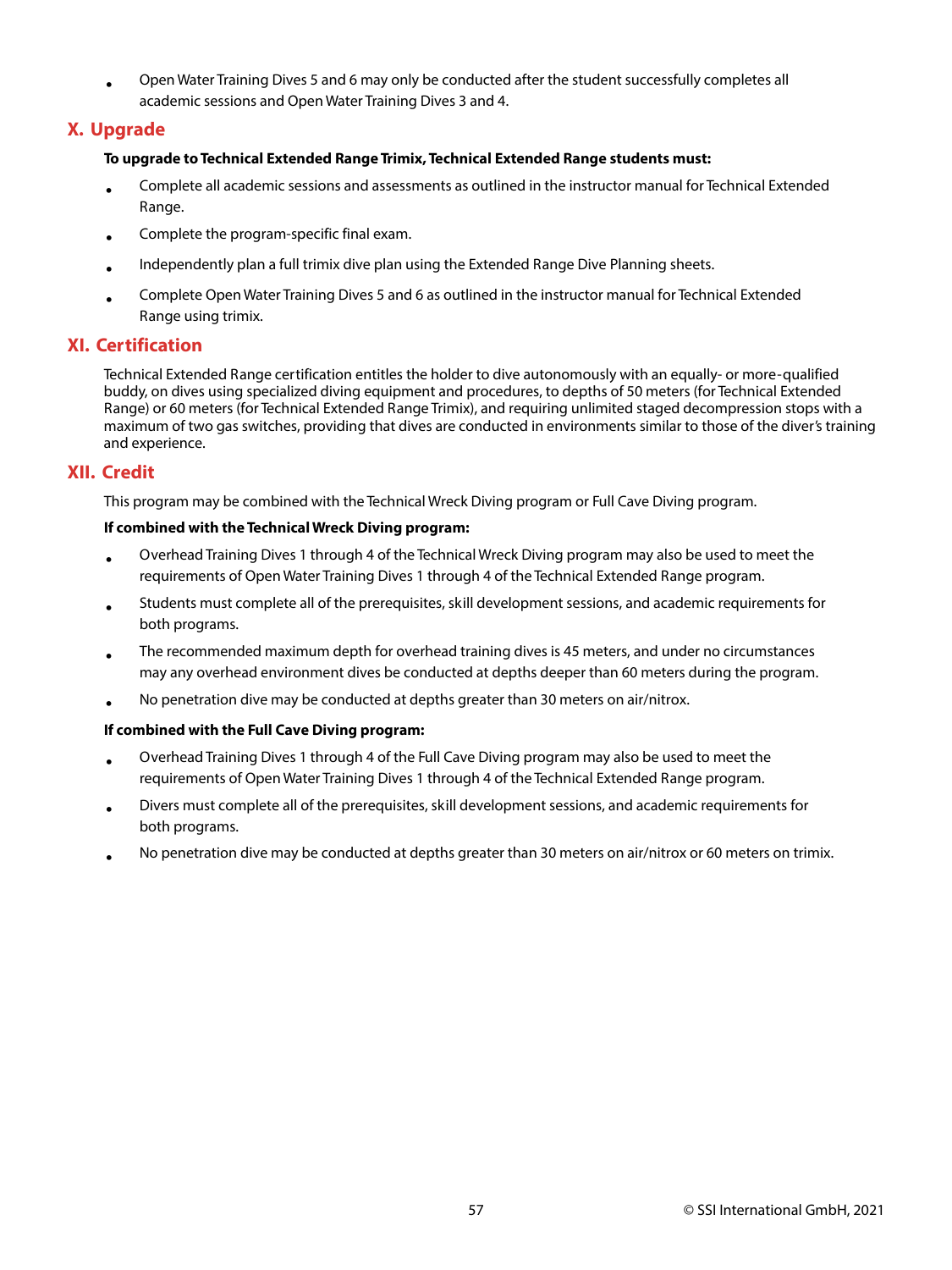# **Open-Circuit Programs Hypoxic Trimix**

# **I. Intent**

The SSI Hypoxic Trimix program provides divers with the training necessary to independently plan and conduct limited decompression dives to depths of up to 100 meters, using specialized diving equipment and procedures with an equallyor more-qualified buddy.

# **II. Minimum Instructor Rating**

An active status Hypoxic Trimix Instructor may conduct the Hypoxic Trimix program.

## **III. Student Prerequisites**

#### **Have logged at least:**

- 100 total dives
- 30 dives deeper than 30 meters
- 10 dives deeper than 45 meters
- 20 dives requiring staged decompression with at least two (2) gas switches (not including training dives)

### **Have the following SSI certifications or an equivalent from a recognized training agency:**

• Technical Extended Range

# **IV. Duration**

• Recommended hours for completion: 18.

## **V. Minimum Equipment**

#### **Students participating in this program must use at least the following equipment configuration:**

• A complete Twinset Total Diving System.

#### **Including:**

• Three (3) stage cylinders.

## **VI. In-Water Ratios**

• The student-to-instructor ratio is 3:1.

# **VII. Depth Limitations**

- Maximum pool/confined water depth limit: 12 meters.
- Maximum depth for Open Water Training Dives 1 and 2: 40 meters.
- Maximum depth for Open Water Training Dives 3 and 4: 80 meters, with at least one dive deeper than 75 meters.
- Maximum depth for Open Water Training Dives 5 and 6: 100 meters.
- At least one (1) dive must be to a depth of 90 meters.

# **VIII. Requirements For Completion**

- Complete all academic sessions and assessments as outlined in the instructor manual for Hypoxic Trimix.
- Complete the program's final exam.
- Independently plan a full dive plan using the Extended Range Dive Planning sheets.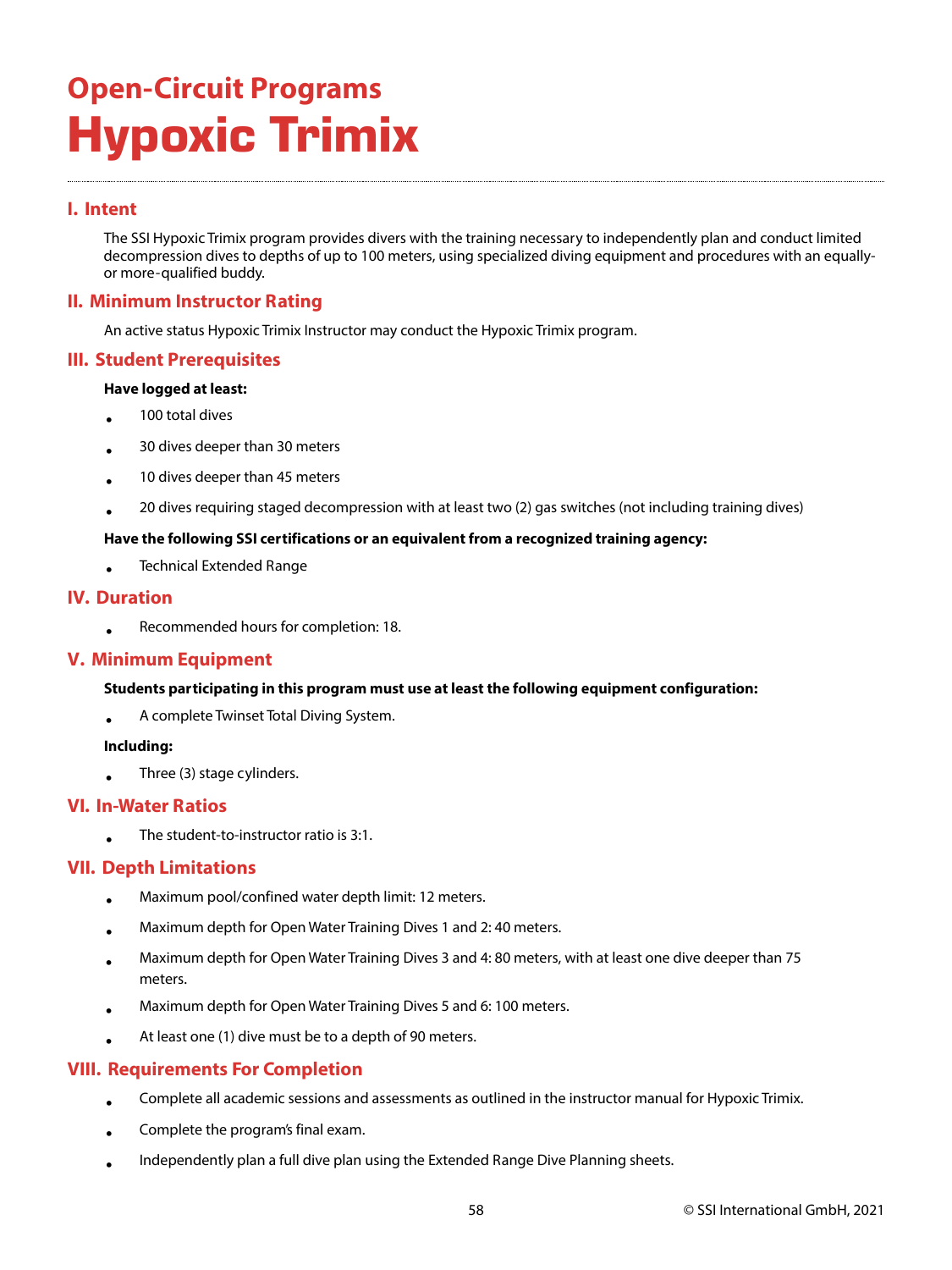- Complete the XR Water Fitness Evaluation as outlined in the SSI Training Standards.
- Complete at least one (1) pool/confined water skill development session, with a cumulative time of at least 90 minutes as outlined in the instructor manual for Hypoxic Trimix.
- Complete at least six (6) open water training dives as outlined in the instructor manual for Hypoxic Trimix.

a. Notes

- Open Water Training Dives 1 and 2 must be planned within the no-decompression limits of the student's dive computer, dive planning software, or the SSI Combined Air/EAN Tables.
- The total cumulative time for Open Water Training Dives 3-6 must be at least five (5) hours.
- The primary plan decompression obligation (total time of all decompression stops including deep stops, if used) must not exceed 60 minutes for Open Water Training Dives 3 and 4.
- The primary plan decompression obligation (total time of all decompression stops including deep stops, if used) must not exceed 90 minutes for Open Water Training Dives 5, 6, and any additional training dives.
- Each open water training dive must include at least three (3) gas switches.
- If environmental or water conditions make it unsafe or impractical to meet the cumulative time requirement, additional training dives should be scheduled.

## **IX. Sequence**

- Open Water Training Dives 1 and 2 may only be conducted after the student successfully completes the equipment configuration session, the XR Water Fitness Evaluation, and all pool/confined water skill development sessions.
- Open Water Training Dives 3 and 4 may only be conducted after the student successfully completes Open Water Training Dives 1 and 2.
- Open Water Training Dives 5 and 6 may only be conducted after the student successfully completes all academic sessions and Open Water Training Dives 3 and 4.

# **X. Certification**

The Hypoxic Trimix certification entitles the holder to dive autonomously with an equally- or more-qualified buddy, on dives using specialized diving equipment and procedures to depths of either 80 or 100 meters, depending on the certification achieved, in environments similar to those of the diver's training and experience.

- The Hypoxic Trimix 80m certification is the same as the 100m certification, with one exception: if conditions do not permit, or the or the students cannot make the deepest dives, they may become certified at 80 meters after the first four (4) dives.
- After developing experience, and with an equally- or more-qualified buddy, a diver qualified to 100 meters may dive to depths deeper than 100 meters.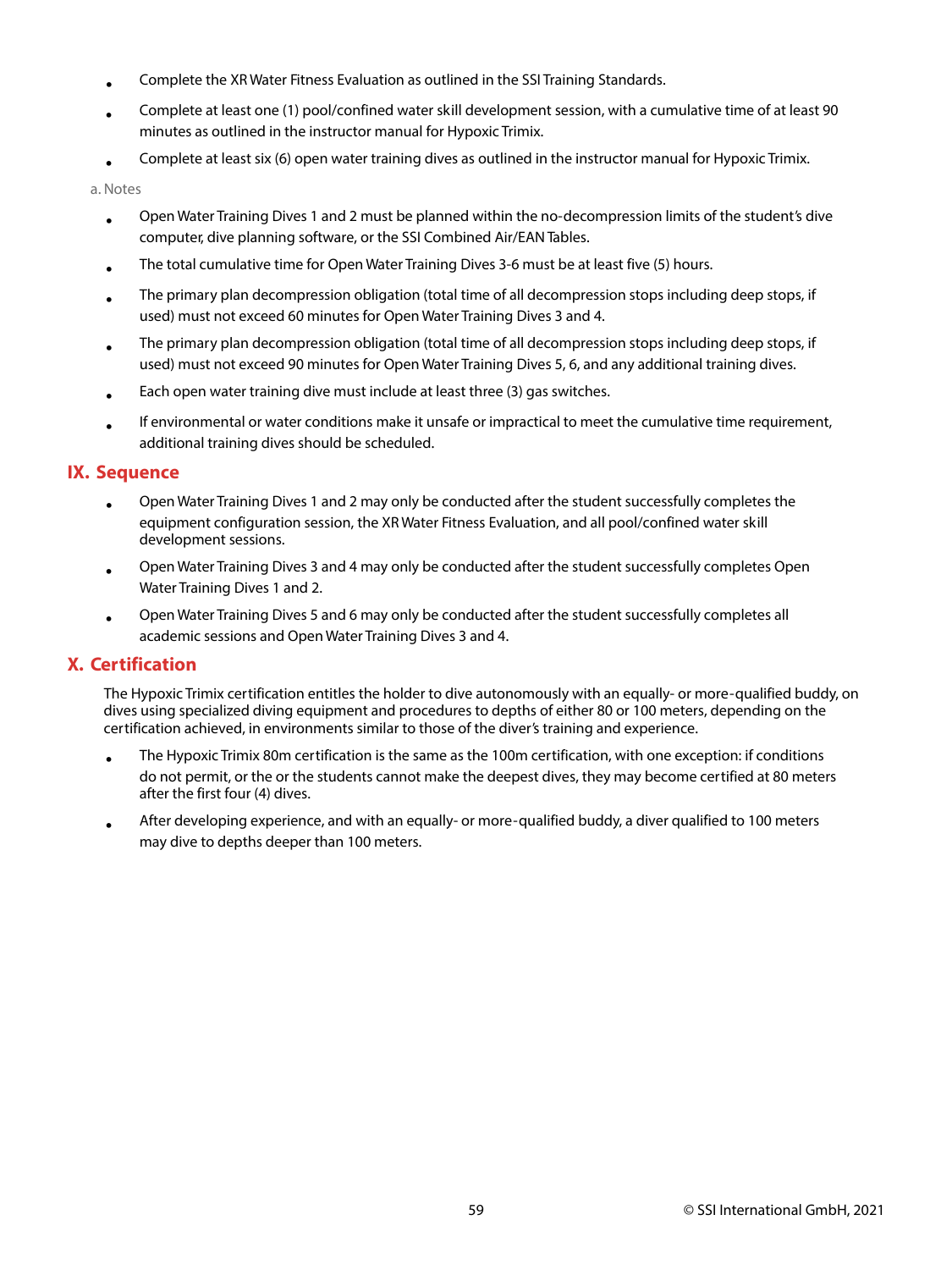# **XR Overhead Programs Extended Range Wreck Diving**

# **I. Intent**

The SSI Extended Range Wreck Diving program provides divers with the training necessary to independently plan and conduct limited wreck penetration dives within the daylight zone, at depths shallower than 40 meters, using specialized wreck diving equipment and procedures with an equally- or more-qualified buddy.

NOTE: See Scuba Specialty Programs>Overhead Environment Programs>Advanced Wreck Diving for a detailed description of the Advanced Wreck Diving program.

## **II. Minimum Instructor Rating**

An active status Extended Range Wreck Diving Instructor may conduct the Extended Range Wreck Diving program.

#### **Equipment Configurations**

- They may use a Twinset Total Diving System as outlined in the SSI Training Standards if they have the Extended Range Instructor ( Twinset) or Extended Range Foundations Instructor ( Twinset) certification.
- They may use a Sidemount Total Diving System as outlined in the SSI Training Standards if they have the Recreational Sidemount Diving Specialty Instructor certification.
- They may use a CCR or SCR Total Diving system as outlined in the SSI Training Standards if they have the applicable CCR or SCR Diving Instructor certification and the CCR or SCR Diving certification on the unit used by the student.

Note: The SSI Professional teaching the program must have an instructor certification in the equipment configuration used by the student.

## **III. Student Prerequisites**

• Minimum age: 16 years old.

#### **Have logged at least:**

• 24 total dives

#### **Have the following SSI certifications or an equivalent from a recognized training agency:**

• Enriched Air Nitrox 40

#### **For students using a twinset configuration (in addition to the above):**

Have at least one (1) of the following SSI certifications or an equivalent from a recognized training agency:

- Extended Range Foundations ( Twinset)
- Extended Range

#### **For students using a sidemount configuration (in addition to the above):**

Have the following SSI certifications or an equivalent from a recognized training agency:

• Recreational Sidemount Diving

#### **For students using a CCR unit (in addition to the above):**

Have logged at least:

• 30 hours on the applicable unit

Have the following SSI certifications or an equivalent from a recognized training agency:

• CCR Diving

## NOTE: The CCR certification must be on the same unit that will be used for this program.

## **For students using an SCR unit (in addition to the above):**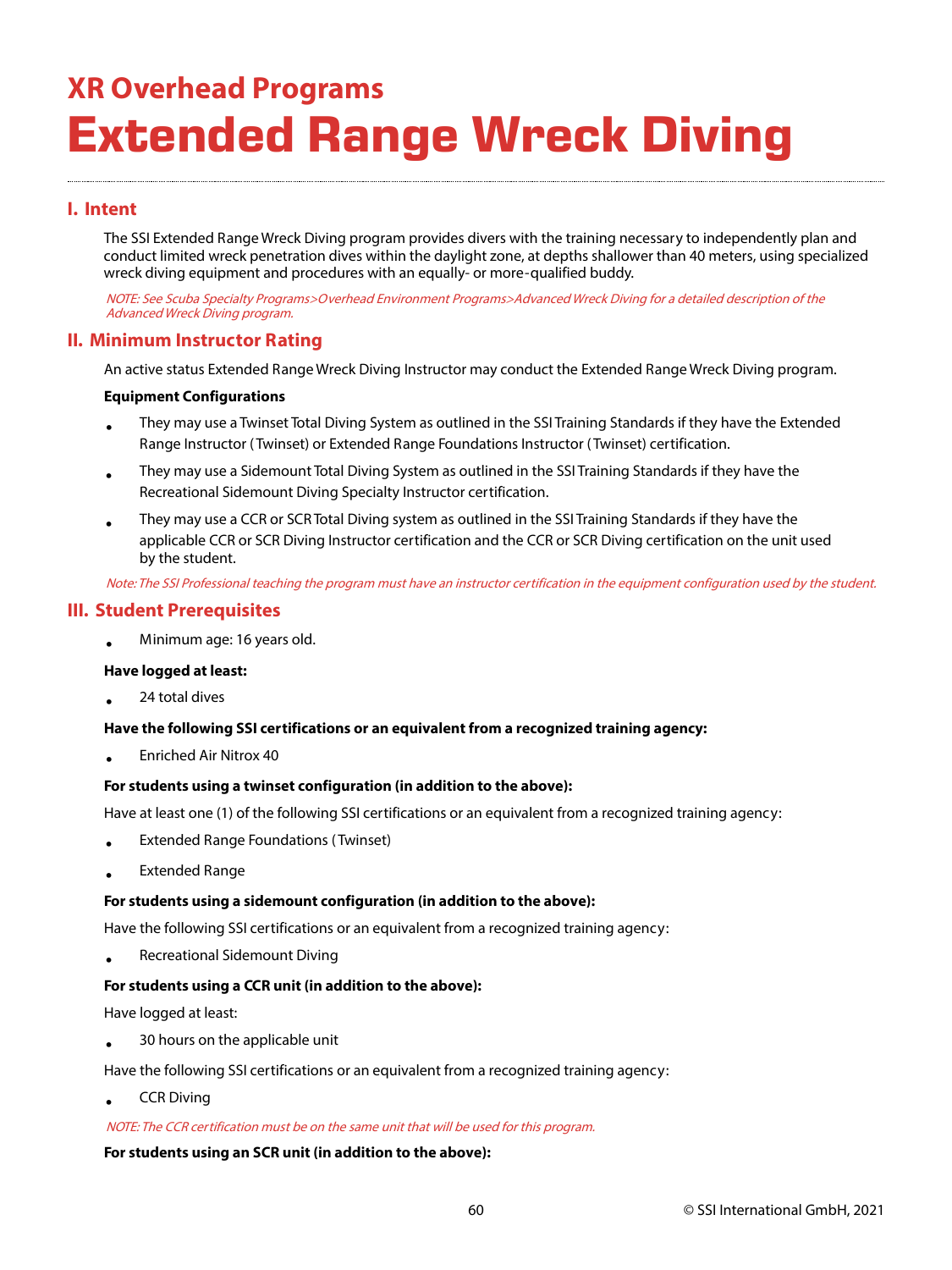Have logged at least:

• 30 hours on the applicable unit

Have the following SSI certifications or an equivalent from a recognized training agency:

• SCR Diving

NOTE: The SCR certification must be on the same unit that will be used for this program.

# **IV. Duration**

• Recommended hours for completion: 12.

# **V. Minimum Equipment**

### **Students participating in this program must use at least one of the following equipment configurations:**

- A complete Single-Cylinder Total Diving System as outlined in the XR General Training Standards.
- A complete Twinset Total Diving System.
- A complete Sidemount Total Diving System.
- A complete CCR Total Diving System.
- A complete SCR Total Diving System.

### **And**

- Primary and back-up lights.
- One (1) reel or spool with a minimum of 45 meters of line.
- One (1) primary line reel per dive team (team reels may be provided by the instructor).
- A minimum of two (2) line arrows or referencing exit markers (REM).

## **VI. In-Water Ratios**

• The student-to-instructor ratio is 3:1.

# **VII. Depth Limitations**

- Maximum pool/confined water depth limit: 12 meters.
- Maximum open water depth limit: 40 meters or the maximum certification depth of the diver, whichever is shallower.

# **VIII. Training Conditions**

- A guideline to open water must be maintained during all phases of any overhead training dive.
- Penetrations must be limited to the daylight zone, as defined in the SSI General Training Standards.
- Navigation patterns must be limited to simple, single-line linear patterns.

# **IX. Requirements For Completion**

- Complete all academic sessions and assessments as outlined in the instructor manual for XR Overhead Environment.
- Complete the XR Overhead Environment final exam.
- Complete the XR Water Fitness Evaluation as outlined in the SSI Training Standards.
- Complete at least one (1) dry land skill development session as outlined in the instructor manual for XR Overhead Environment
- Complete at least one (1) pool/confined water skill development session with a minimum cumulative time of at least one (1) hour as outlined in the instructor manual for XR Overhead Environment.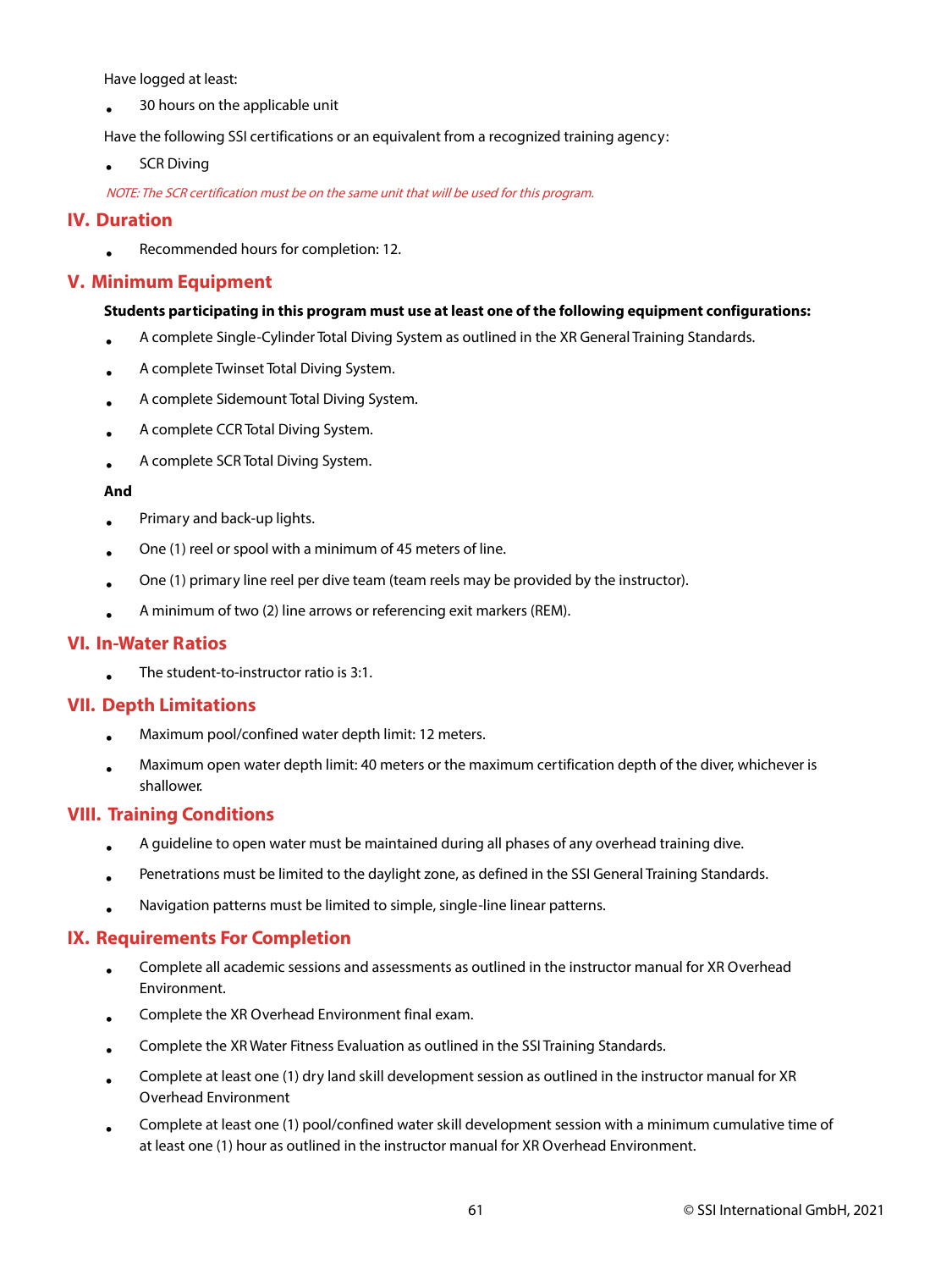• Complete at least four (4) overhead training dives as outlined in the instructor manual for XR Overhead Environment.

a. Notes

- All in-water training must be planned within the no-decompression limits of the student's dive computer, dive planning software, or the SSI Combined Air/EAN Tables.
- No penetration may exceed one-third (1/3) of the diver's bottom gas supply.
- Once any diver consumes one-third (1/3) of their available bottom gas, the dive must be turned, leaving onethird (1/3) for the exit, and one-third (1/3) for contingencies.
- Each stage cylinder must have enough gas for the diver to return to the surface from the deepest planned penetration point, based on the diver's SAC rate, planned bottom time, and any planned stops.

NOTE: CCR bailout cylinders must have enough gas for the diver to return to the surface from the deepest planned penetration point, based on a SAC rate of 40 liters/minute, planned bottom time, and any planned stops.

### **X. Sequence**

- The pool/confined water skill development session may only be conducted after the student successfully completes the dry land skill development session.
- Overhead Training Dives 1 and 2 may only be conducted after the student successfully completes the equipment configuration session, the XR Water Fitness Evaluation, and all pool/confined water skill development sessions.
- Overhead Training Dives 3 and 4 may only be conducted after the student successfully completes all academic sessions and Overhead Training Dives 1 and 2.

## **XI. Certification**

The SSI Extended Range Wreck Diving certification entitles the holder to dive with an equally- or more-qualified buddy, on limited penetration, no-decompression dives in the daylight zone, using specialized wreck diving equipment and procedures to depths shallower than 40 meters (or to their maximum certification level, whichever is shallower), providing that dives are conducted in environments similar to those of the diver's training and experience.

## **XII. Credit**

- The Extended Range Wreck Diving certification may be credited to the dry land skill development session, the pool/confined water skill development session, and Overhead Training Dives 1 and 2 of the Extended Range Cavern Diving program, if the program begins within 90 days of completing the Extended Range Wreck Diving program.
- Issuing credit is entirely at the instructor's discretion. If credit is issued, the instructor must either have direct and recent knowledge (within 90 days) of the student's abilities, or the instructor must conduct both a pool/confined water session and at least one evaluation dive prior to any dives in an actual overhead environment.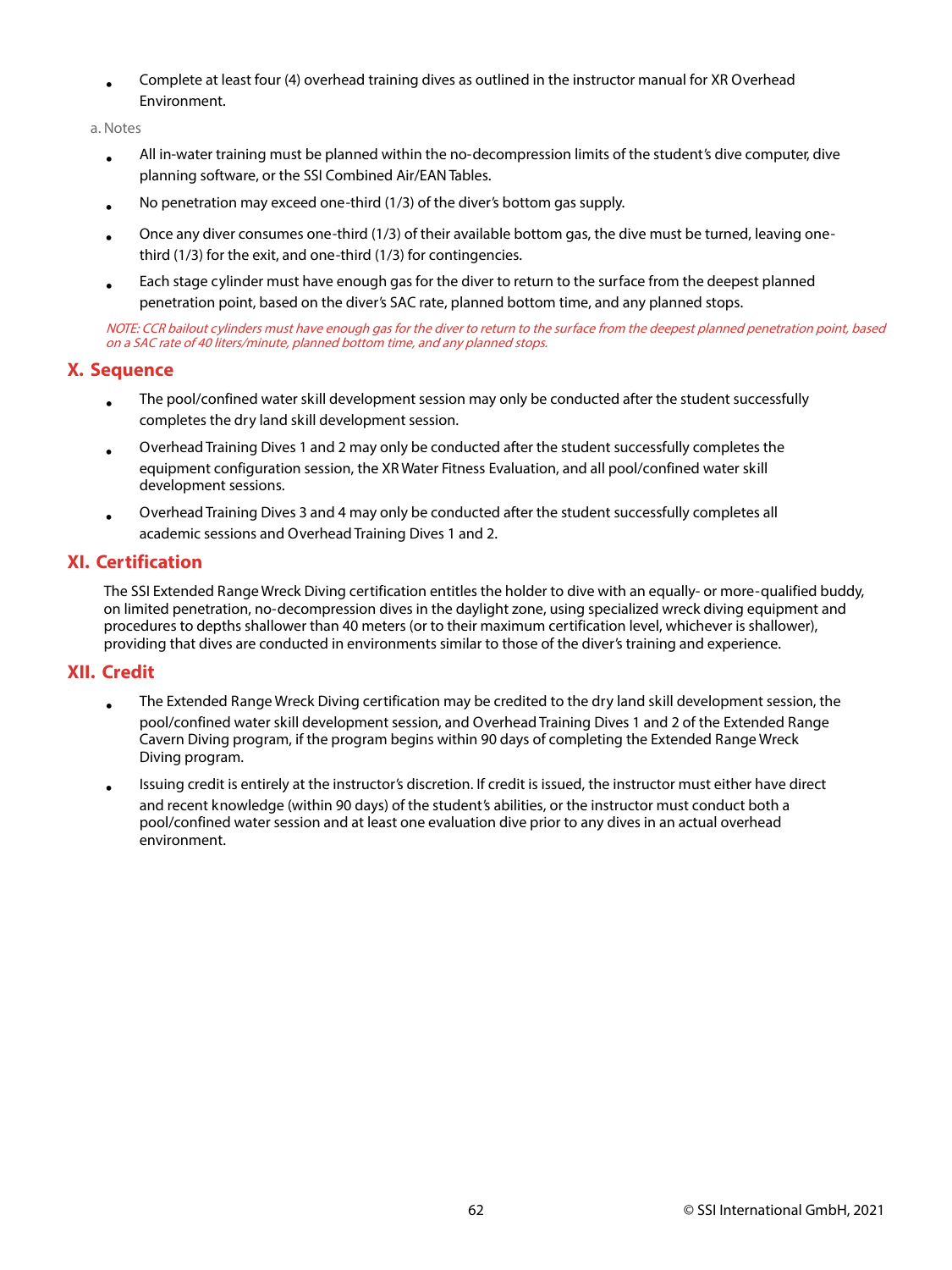# **XR Overhead Programs Technical Wreck Diving**

# **I. Intent**

The SSI Technical Wreck Diving program provides divers with the training necessary to independently plan and conduct full penetration dives inside ship wrecks or other structures, using specialized technical wreck diving equipment and procedures with an equally- or more-qualified dive buddy.

# **II. Minimum Instructor Rating**

An active status Technical Wreck Diving Instructor may conduct the Technical Wreck Diving program.

#### **Equipment Configurations**

- They may use a Twinset Total Diving System as outlined in the SSI Training Standards if they have the Extended Range Instructor ( Twinset) certification.
- They may use an Extended Range Sidemount Total Diving System as outlined in the SSI Training Standards if they have the Extended Range Sidemount Instructor certification.
- They may use an XR CCR or XR SCR Total Diving system as outlined in the SSI Training Standards if they have the applicable CCR or SCR Extended Range Instructor certification and the CCR or SCR Diving certification on the unit used by the student.

Note: The SSI Professional teaching the program must have an instructor certification in the equipment configuration used by the student.

## **III. Student Prerequisites**

#### **Have logged at least:**

• 75 total dives

#### **Have at least one (1) of the following SSI certifications or an equivalent from a recognized training agency:**

- Extended Range Wreck Diving
- Extended Range Cavern Diving

#### **For students using a twinset configuration (in addition to the above):**

Have the following SSI certifications or an equivalent from a recognized training agency:

• Extended Range

#### **For students using a sidemount configuration (in addition to the above):**

Have the following SSI certifications or an equivalent from a recognized training agency:

• Extended Range Sidemount

#### **For students using a CCR unit (in addition to the above):**

Have logged at least:

• 100 hours on the applicable unit

Have the following SSI certifications or an equivalent from a recognized training agency:

• CCR Extended Range

#### **For students using an SCR unit (in addition to the above):**

Have logged at least:

• 100 hours on the applicable unit

Have the following SSI certifications or an equivalent from a recognized training agency: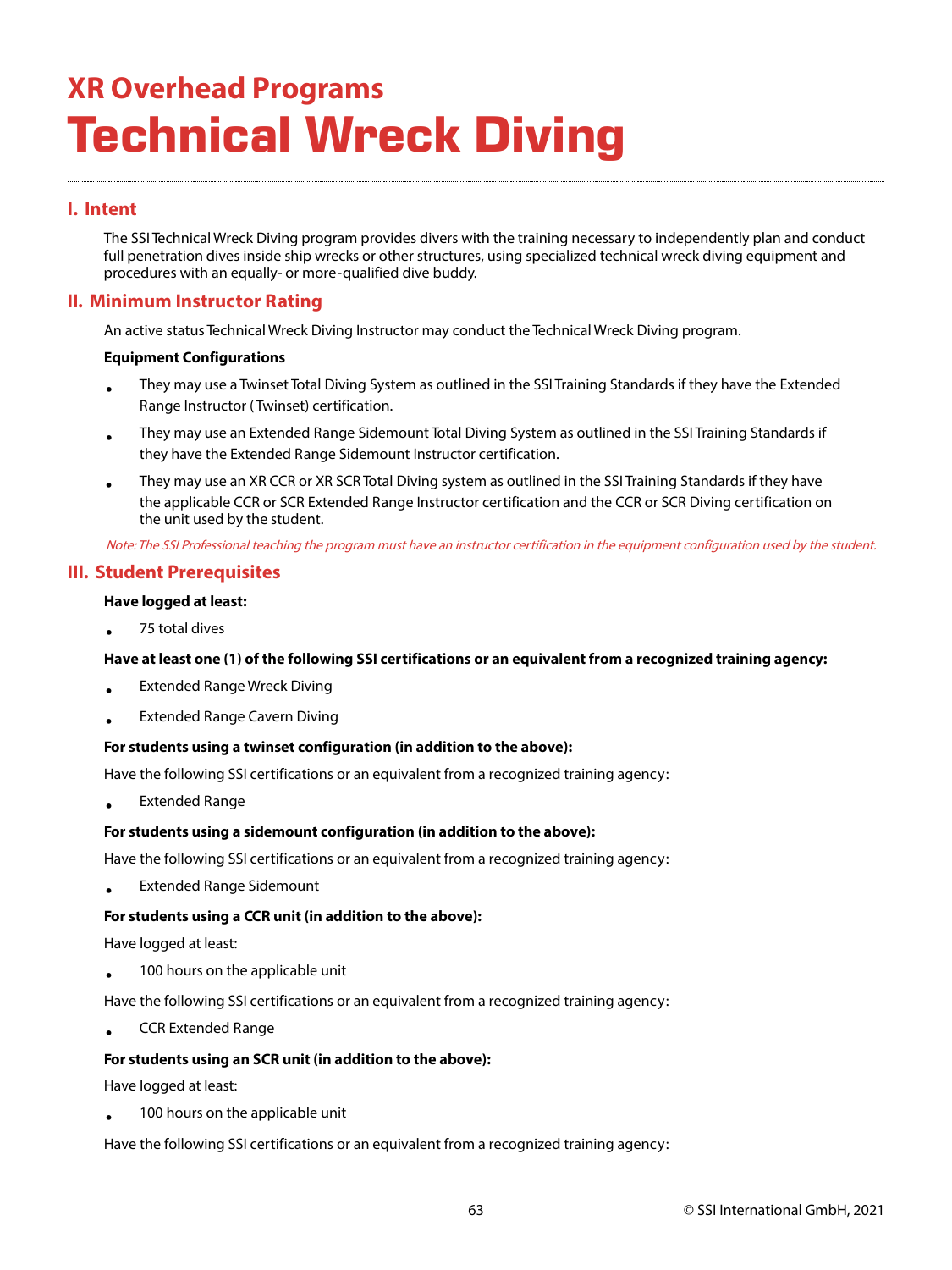• SCR Extended Range

# **IV. Duration**

• Recommended hours for completion: 20.

# **V. Minimum Equipment**

### **Students participating in this program must use at least one of the following equipment configurations:**

- A complete Twinset Total Diving System.
- A complete Extended Range Sidemount Total Diving System.
- A complete XR CCR Total Diving System.
- A complete XR SCR Total Diving System.

### **And**

- A suitable primary light and a minimum of two back-up lights.
- Three (3) reels or spools per diver (one should be a safety spool with a minimum of 45 meters of line).
- Three (3) line arrows and three (3) non-directional cookies, or six (6) referencing exit markers (REM).
- One primary line reel per team.

## **VI. In-Water Ratios**

• The student-to-instructor ratio is 3:1.

# **VII. Depth Limitations**

- Maximum pool/confined water depth limit: 12 meters.
- Maximum open water depth limit: 80 meters or the maximum certification depth of the student, whichever is shallower.

# **VIII. Training Conditions**

- All overhead training dives must be conducted in water with at least five (5) meters of visibility at the start of the dive.
- A guideline to open water must be maintained during all phases of any overhead training dive.
- Minor restrictions (where two divers must swim single file without removing or manipulating equipment to navigate the restriction) are permitted.
- Dives must be completed on at least two (2) different sites unless the site is large enough to have multiple entry and exit points and interior routes.

# **IX. Requirements For Completion**

- Complete all academic sessions and assessments as outlined in the instructor manual for Technical Wreck Diving.
- Complete the program's final exam.
- Complete the XR Water Fitness Evaluation as outlined in the SSI Training Standards.
- Complete at least one (1) dry land skill development session as outlined in the instructor manual for Technical Wreck Diving.
- Complete at least one (1) pool/confined water skill development session lasting at least one (1) hour as outlined in the instructor manual for Technical Wreck Diving.
- Complete at least six (6) overhead training dives as outlined in the instructor manual for Technical Wreck Diving.

a. Notes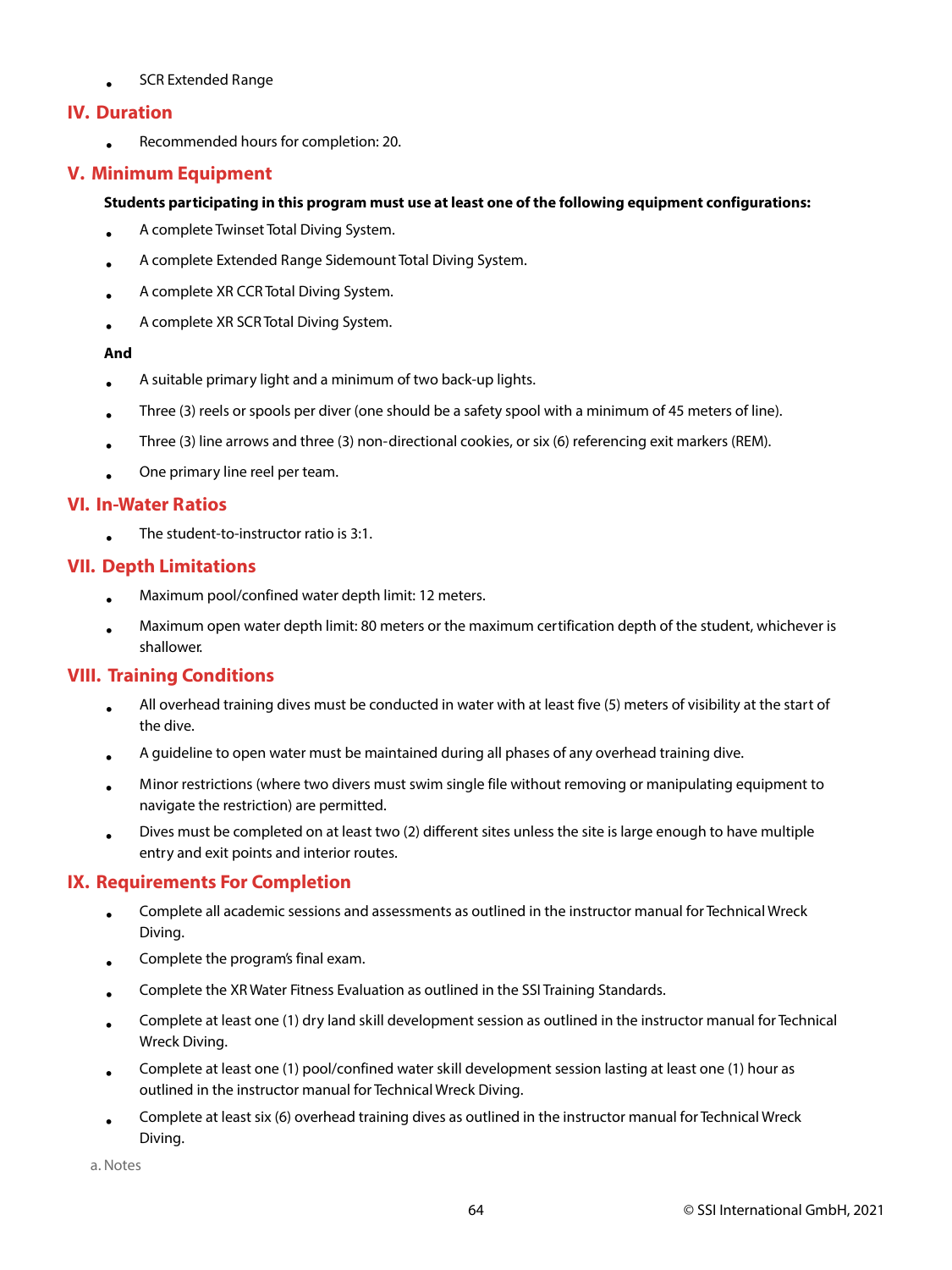- Overhead Training Dives 1 through 6 must be planned within the decompression limits specified by the diver's current certification limits.
- Complex navigation patterns including jumps, circuits and other multiple line navigational systems are permitted.
- No penetration may exceed 1/3 of the diver's breathing gas supply for the penetration phase on any overhead training dive, with 1/3 remaining for the exit and 1/3 left in reserve for emergencies.
- Gas matching formulas must be used and applied to the dive plan.
- No penetration dive may be conducted at depths greater than 30 meters on air/nitrox or 60 meters on trimix.

NOTE: CCR bailout cylinders must have enough gas for the diver to return to the surface from the deepest planned penetration point, based on a SAC rate of 40 liters/minute, planned bottom time, and any planned stops.

### **X. Sequence**

- The pool/confined water skill development session may only be conducted after the student successfully completes the dry land skill development session.
- Overhead Training Dives 1 through 4 may only be conducted after the student successfully completes the equipment configuration session, the XR Water Fitness Evaluation, and all pool/confined water skill development sessions.
- Overhead Training Dives 5 and 6 may only be conducted after the student successfully completes all academic sessions and Overhead Training Dives 1 through 4.

## **XI. Certification**

Technical Wreck Diving certification entitles the holder to dive autonomously with an equally- or more-qualified buddy, on full penetration dives using specialized technical wreck diving equipment and procedures, providing that dives are conducted in environments similar to those of the diver's training and experience.

The Rule of Thirds concept of gas management must be applied to all dives.

## **XII. Credit**

#### **If combined with the Technical Extended Range program:**

- Overhead Training Dives 1 through 4 of the Technical Wreck Diving program may also be used to meet the requirements of Open Water Training Dives 1 through 4 of the Technical Extended Range program.
- Divers must complete all of the prerequisites, skills development and academic requirements for both programs.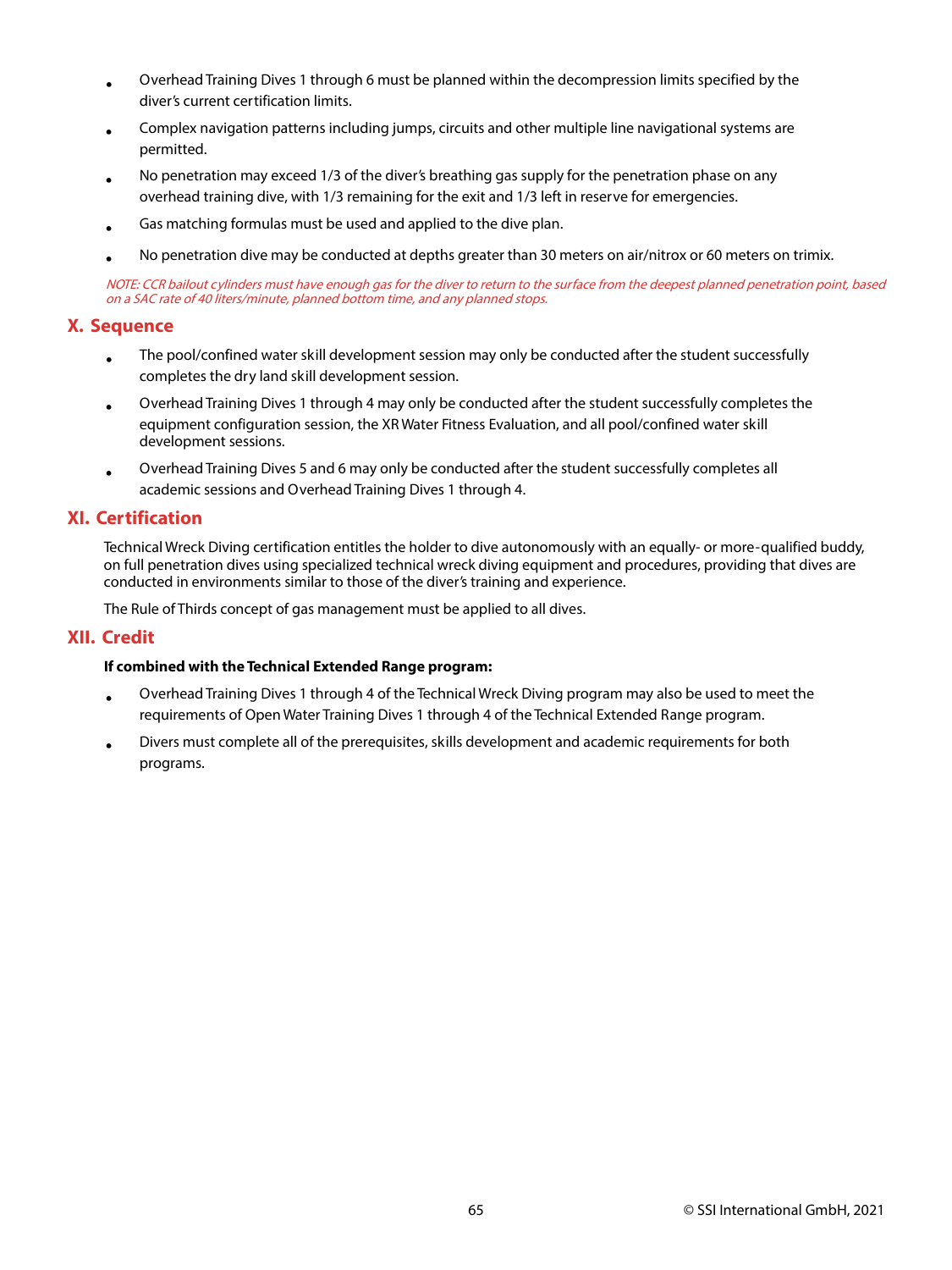# **XR Overhead Programs Extended Range Cavern Diving**

# **I. Intent**

The SSI Extended Range Cavern Diving program provides divers with the training necessary to independently plan and conduct limited cavern penetration dives within the daylight zone, at depths shallower than 40 meters, using specialized cavern diving equipment and procedures with an equally- or more-qualified buddy.

# **II. Minimum Instructor Rating**

An active status Extended Range Cavern Diving Instructor may conduct the Extended Range Cavern Diving program.

#### **Equipment Configurations**

- They may use a Twinset Total Diving System as outlined in the SSI Training Standards if they have the Extended Range Instructor ( Twinset) or Extended Range Foundations Instructor ( Twinset) certification.
- They may use a Sidemount Total Diving System as outlined in the SSI Training Standards if they have the Recreational Sidemount Diving Specialty Instructor certification.
- They may use a CCR or SCR Total Diving system as outlined in the SSI Training Standards if they have the applicable CCR or SCR Diving Instructor certification and the CCR or SCR Diving certification on the unit used by the student.

Note: The SSI Professional teaching the program must have an instructor certification in the equipment configuration used by the student.

## **III. Student Prerequisites**

• Minimum age: 16 years old.

#### **Have logged at least:**

• 24 total dives

#### **Have the following SSI certifications or an equivalent from a recognized training agency:**

• Enriched Air Nitrox 40

#### **For students using a twinset configuration (in addition to the above):**

Have at least one (1) of the following SSI certifications or an equivalent from a recognized training agency:

- Extended Range Foundations ( Twinset)
- Extended Range

#### **For students using a sidemount configuration (in addition to the above):**

Have the following SSI certifications or an equivalent from a recognized training agency:

• Recreational Sidemount Diving

#### **For students using a CCR unit (in addition to the above):**

Have logged at least:

• 30 hours on the applicable unit

Have the following SSI certifications or an equivalent from a recognized training agency:

• CCR Diving

#### NOTE: The CCR certification must be on the same unit that will be used for this program.

#### **For students using an SCR unit (in addition to the above):**

Have logged at least: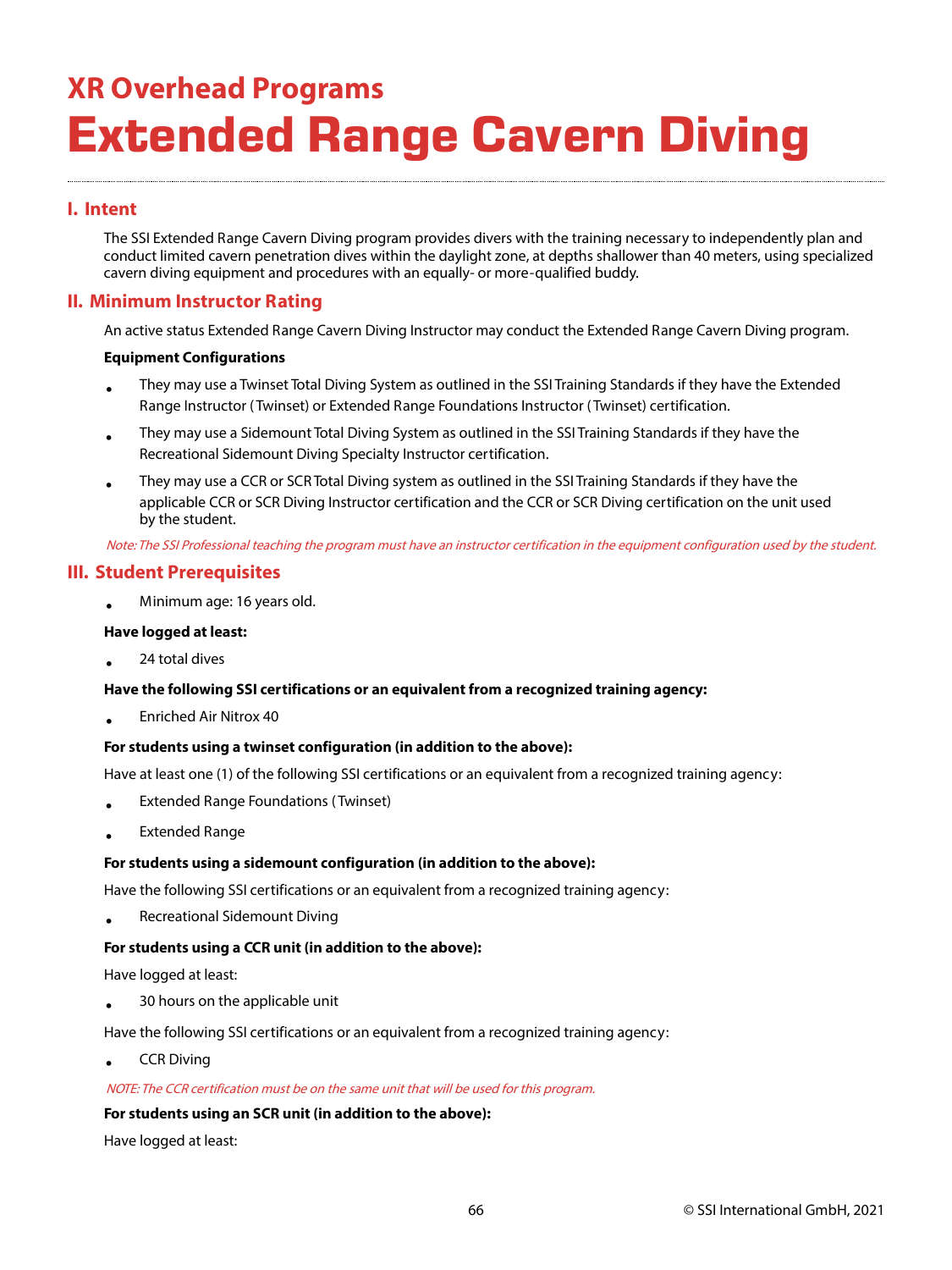• 30 hours on the applicable unit

Have the following SSI certifications or an equivalent from a recognized training agency:

• SCR Diving

NOTE: The SCR certification must be on the same unit that will be used for this program.

## **IV. Duration**

• Recommended hours for completion: 12.

## **V. Minimum Equipment**

#### **Students participating in this program must use at least one of the following equipment configurations:**

- A complete Single-Cylinder Total Diving System as outlined in the XR General Training Standards.
- A complete Twinset Total Diving System.
- A complete Sidemount Total Diving System.
- A complete CCR Total Diving System.
- A complete SCR Total Diving System.

#### **And**

- Primary and back-up lights.
- One (1) reel or spool with a minimum of 45 meters of line.
- One (1) primary line reel per dive team (team reels may be provided by the instructor).
- A minimum of two (2) line arrows or referencing exit markers (REM).

## **VI. In-Water Ratios**

• The student-to-instructor ratio is 3:1.

## **VII. Depth Limitations**

- Maximum pool/confined water depth limit: 12 meters.
- Maximum open water depth limit: 40 meters or the maximum certification depth of the diver, whichever is shallower.

## **VIII. Training Conditions**

- A guideline to open water must be maintained during all phases of any overhead training dive.
- Penetrations must be limited to the daylight zone, as defined in the SSI General Training Standards.
- Navigation patterns must be limited to simple, single-line linear patterns.

## **IX. Requirements For Completion**

- Complete all academic sessions and assessments as outlined in the instructor manual for XR Overhead Environment.
- Complete the XR Overhead Environment final exam.
- Complete the XR Water Fitness Evaluation as outlined in the SSI Training Standards.
- Complete at least one (1) dry land skill development session as outlined in the instructor manual for XR Overhead Environment
- Complete at least one (1) pool/confined water skill development session with a minimum cumulative time of at least one (1) hour as outlined in the instructor manual for XR Overhead Environment.
- Complete at least four (4) overhead training dives as outlined in the instructor manual for XR Overhead Environment.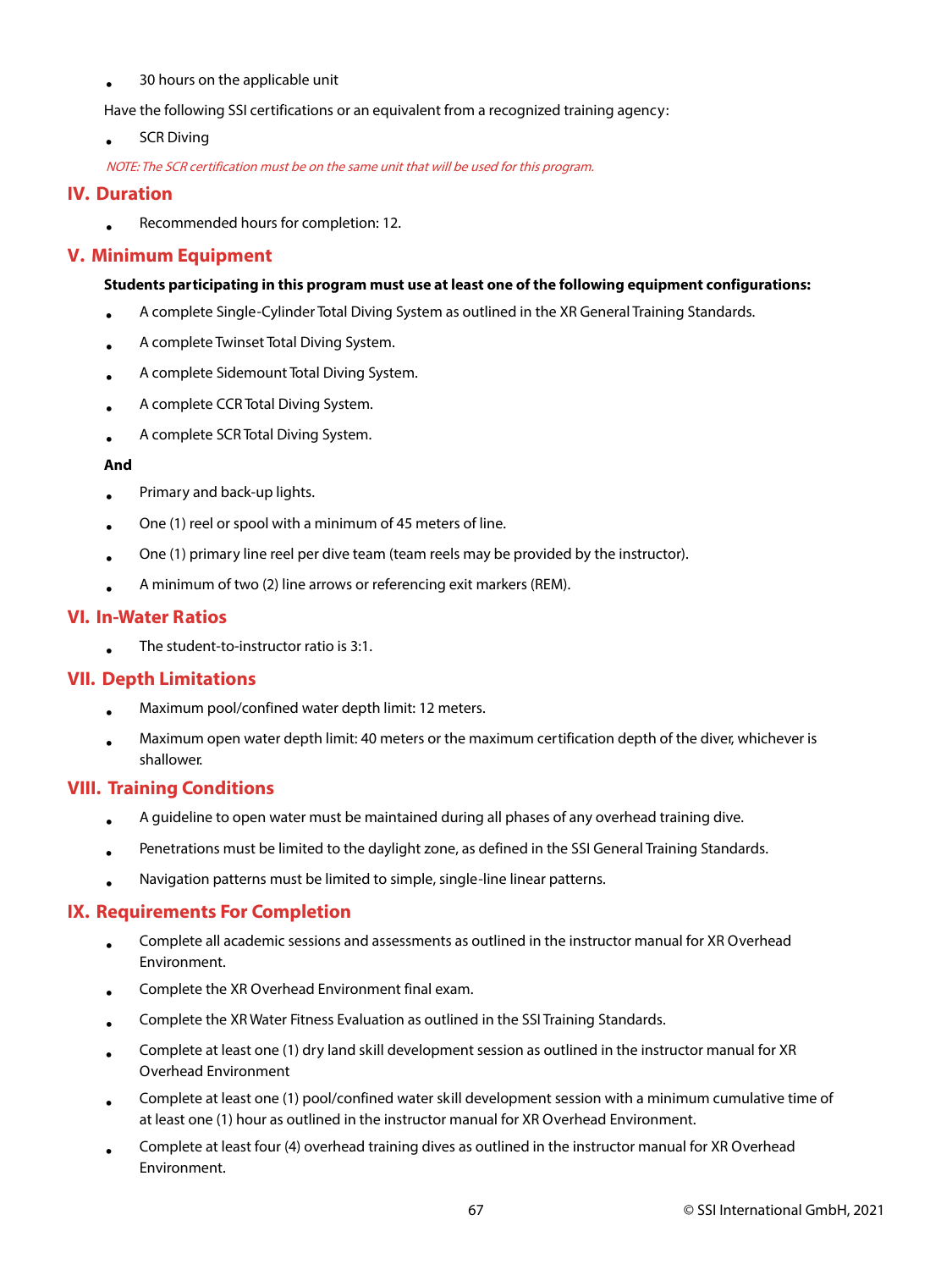a. Notes

- All in-water training must be planned within the no-decompression limits of the student's dive computer, dive planning software, or the SSI Combined Air/EAN Tables.
- A guideline to open water must be maintained during all phases of any overhead training dive.
- Penetrations must be limited to the daylight zone, as defined in the SSI General Training Standards.
- Navigation patterns must be limited to simple, single-line linear patterns.
- No penetration may exceed one-third (1/3) of the diver's bottom gas supply.
- Once any diver consumes one-third (1/3) of their available bottom gas, the dive must be turned, leaving onethird (1/3) for the exit, and one-third (1/3) for contingencies.
- Each stage cylinder must have enough gas for the diver to return to the surface from the deepest planned penetration point, based on the diver's SAC rate, planned bottom time, and any planned stops.

NOTE: CCR bailout cylinders must have enough gas for the diver to return to the surface from the deepest planned penetration point, based on a SAC rate of 40 liters/minute, planned bottom time, and any planned stops.

# **X. Sequence**

- The pool/confined water skill development session may only be conducted after the student successfully completes the dry land skill development session.
- Overhead Training Dives 1 and 2 may only be conducted after the student successfully completes the equipment configuration session, the XR Water Fitness Evaluation, and all pool/confined water skill development sessions.
- Overhead Training Dives 3 and 4 may only be conducted after the student successfully completes all academic sessions and Overhead Training Dives 1 and 2.

# **XI. Certification**

The SSI Extended Range Cavern Diving certification entitles the holder to dive with an equally- or more-qualified buddy, on limited penetration, no-decompression dives in the daylight zone, using specialized cavern diving equipment and procedures to depths shallower than 40 meters (or to their maximum certification level, whichever is shallower), providing that dives are conducted in environments similar to those of the diver's training and experience.

# **XII. Credit**

- The Extended Range Cavern Diving certification may be credited to the dry-land skill development session, the pool/confined water skill development session, and Overhead Environment Training Dives 1 and 2 of the Extended Range Wreck Diving program, if the program begins within 90 days of completing the Extended Range Cavern Diving program.
- Issuing credit is entirely at the instructor's discretion. If credit is issued, the instructor must either have direct and recent knowledge (within 90 days) of the student's abilities, or the instructor must conduct both a pool/confined water session and at least one evaluation dive prior to any dives in an actual overhead environment.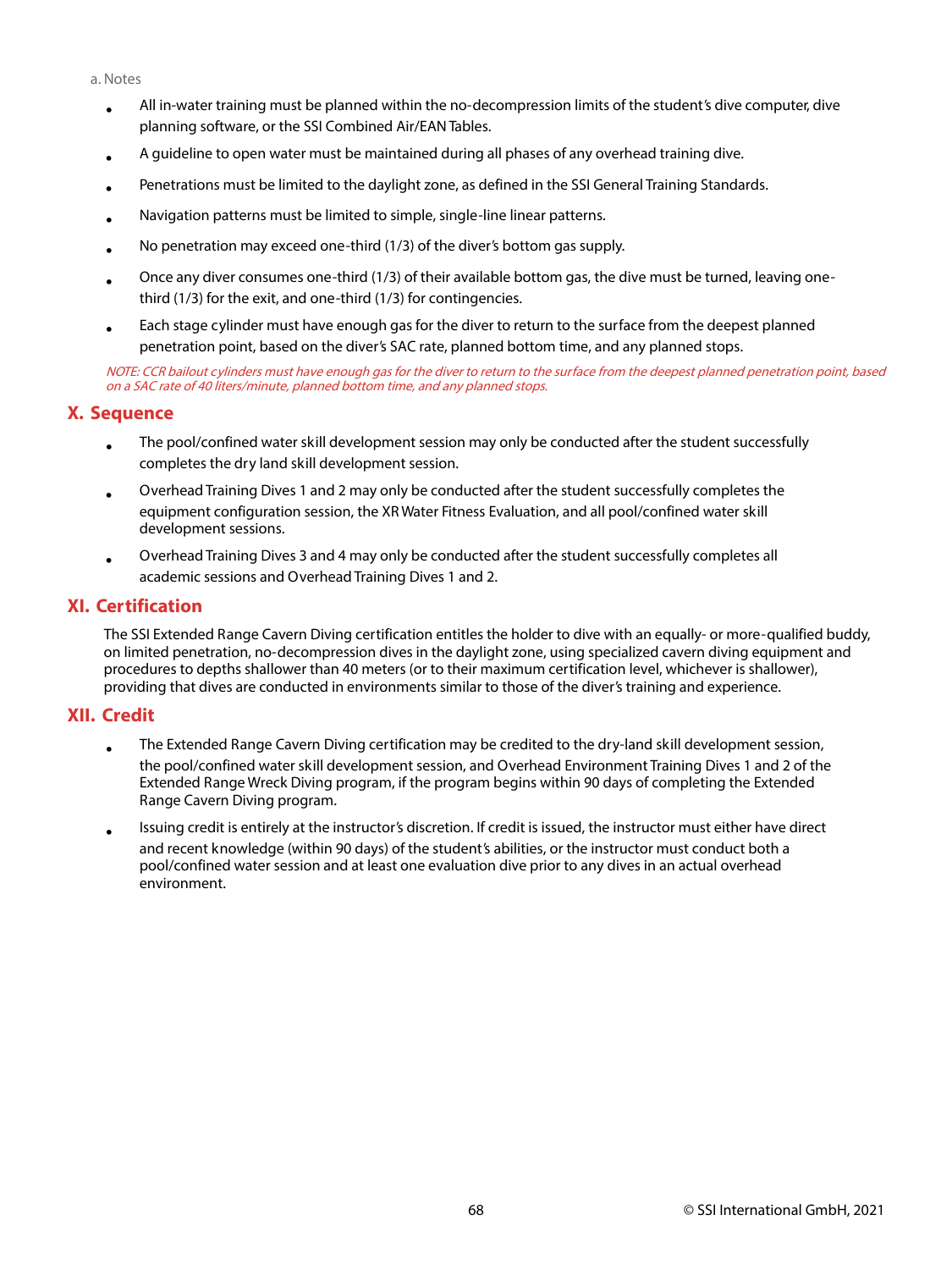# **XR Overhead Programs Cave Diving**

# **I. Intent**

The SSI Cave Diving program provides divers with the training necessary to independently plan and conduct cave penetration dives using the Rule of Thirds concept of gas management, at depths less than 40 meters, using specialized cave diving equipment and procedures, with an equally-qualified dive buddy.

# **II. Minimum Instructor Rating**

An active status Cave Diving Instructor may conduct the Cave Diving program.

#### **Equipment Configurations**

- They may use a Twinset Total Diving System as outlined in the SSI Training Standards if they have the Extended Range Instructor ( Twinset) or Extended Range Foundations Instructor ( Twinset) certification.
- They may use a Sidemount Total Diving System as outlined in the SSI Training Standards if they have the Recreational Sidemount Diving Specialty Instructor certification.
- They may use a CCR or SCR Total Diving system as outlined in the SSI Training Standards if they have the applicable CCR or SCR Diving Instructor certification and the CCR or SCR Diving certification on the unit used by the student.

Note: The SSI Professional teaching the program must have an instructor certification in the equipment configuration used by the student.

## **III. Student Prerequisites**

#### **Have logged at least:**

• 50 total dives

#### **Have the following SSI certifications or an equivalent from a recognized training agency:**

- Extended Range Cavern Diving
- Enriched Air Nitrox 40

#### **For students using a twinset configuration (in addition to the above):**

Have at least one (1) of the following SSI certifications or an equivalent from a recognized training agency:

- Extended Range
- Extended Range Foundations ( Twinset)

#### **For students using a sidemount configuration (in addition to the above):**

Have the following SSI certifications or an equivalent from a recognized training agency:

• Recreational Sidemount Diving

#### **For students using a CCR unit (in addition to the above):**

Have the following SSI certifications or an equivalent from a recognized training agency:

• CCR Diving

Have logged at least:

• 50 hours on the applicable unit

#### NOTE: The CCR certification must be on the same unit that will be used for this program.

#### **For students using an SCR unit (in addition to the above):**

Have the following SSI certifications or an equivalent from a recognized training agency: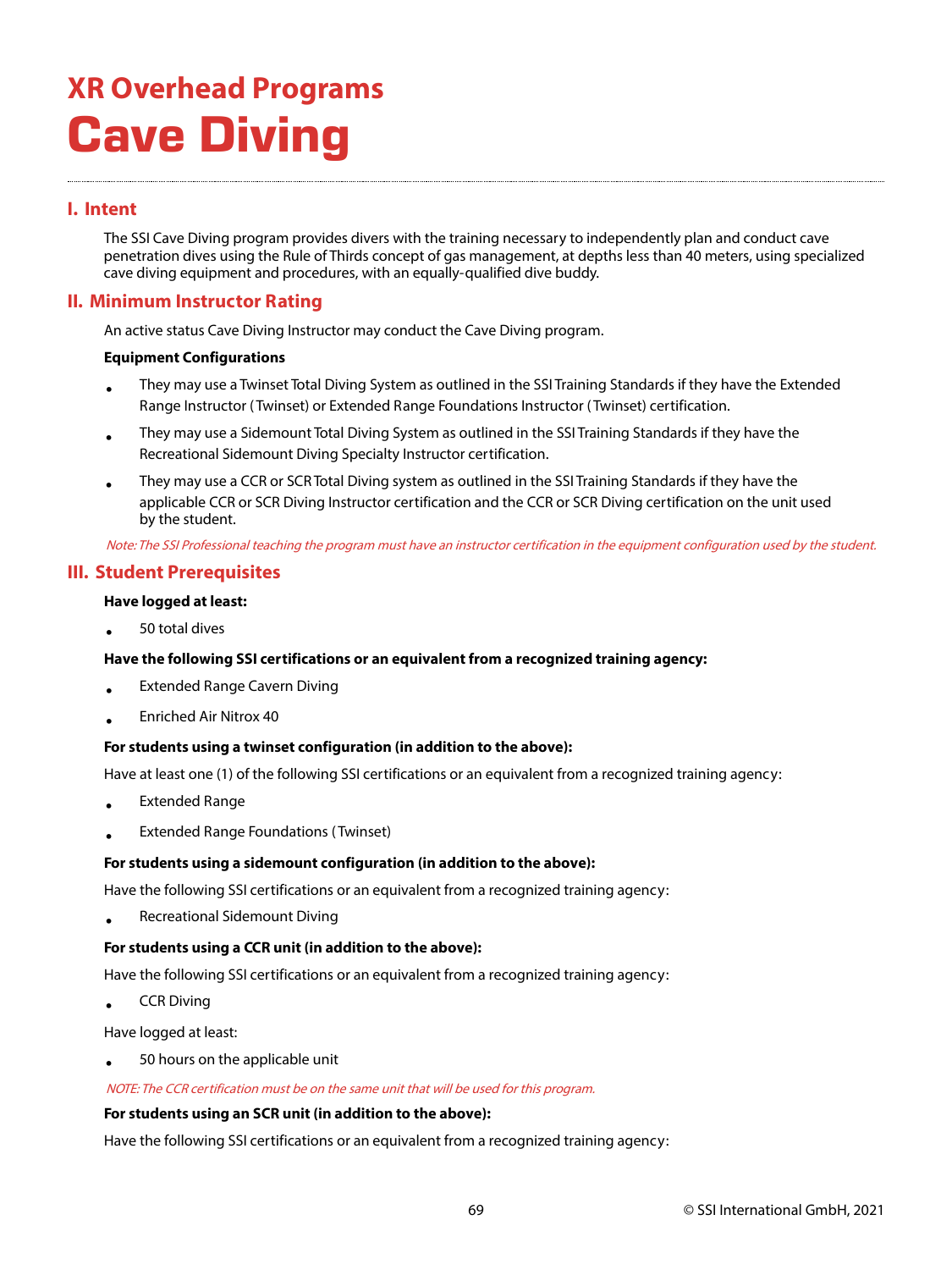#### • SCR Diving

Have logged at least:

• 50 hours on the applicable unit

NOTE: The SCR certification must be on the same unit that will be used for this program.

# **IV. Duration**

• Recommended hours for completion: 18.

# **V. Minimum Equipment**

### **Students participating in this program must use at least one of the following equipment configurations:**

- A complete Twinset Total Diving System.
- A complete Sidemount Total Diving System.
- A complete CCR Total Diving System.
- A complete SCR Total Diving System.

### **And**

- A suitable primary light and a minimum of two back-up lights.
- Three (3) reels or spools per diver (one should be a safety spool with a minimum of 45 meters of line).
- Three (3) line arrows and three (3) non-directional cookies, or six (6) referencing exit markers (REM).
- One primary line reel per team.

## **VI. In-Water Ratios**

• The student-to-instructor ratio is 3:1.

# **VII. Depth Limitations**

- Maximum pool/confined water depth limit: 12 meters.
- Maximum open water depth limit: 40 meters or the maximum certification depth of the student, whichever is shallower.

# **VIII. Training Conditions**

- All overhead training dives must be conducted in water with at least five (5) meters of visibility at the start of the dive.
- A guideline to open water must be maintained during all phases of any overhead training dive.
- A maximum of one (1) tee or jump may be passed.
- Dives are limited to areas where two divers can swim without restriction.
- Dives must be completed on at least two (2) different sites unless the site is large enough to have multiple entry and exit points and interior routes.

# **IX. Requirements For Completion**

- Complete academic sessions and assessments as outlined in the instructor manual for Cave Diving.
- Complete the program's final exam.
- Complete the XR Water Fitness Evaluation as outlined in the General Standards.
- Complete at least one (1) dry land skill development session as outlined in the instructor manual for Cave Diving.
- Complete at least one (1) pool/confined water skill development session with a minimum cumulative time of at least one (1) hour as outlined in the instructor manual for Cave Diving.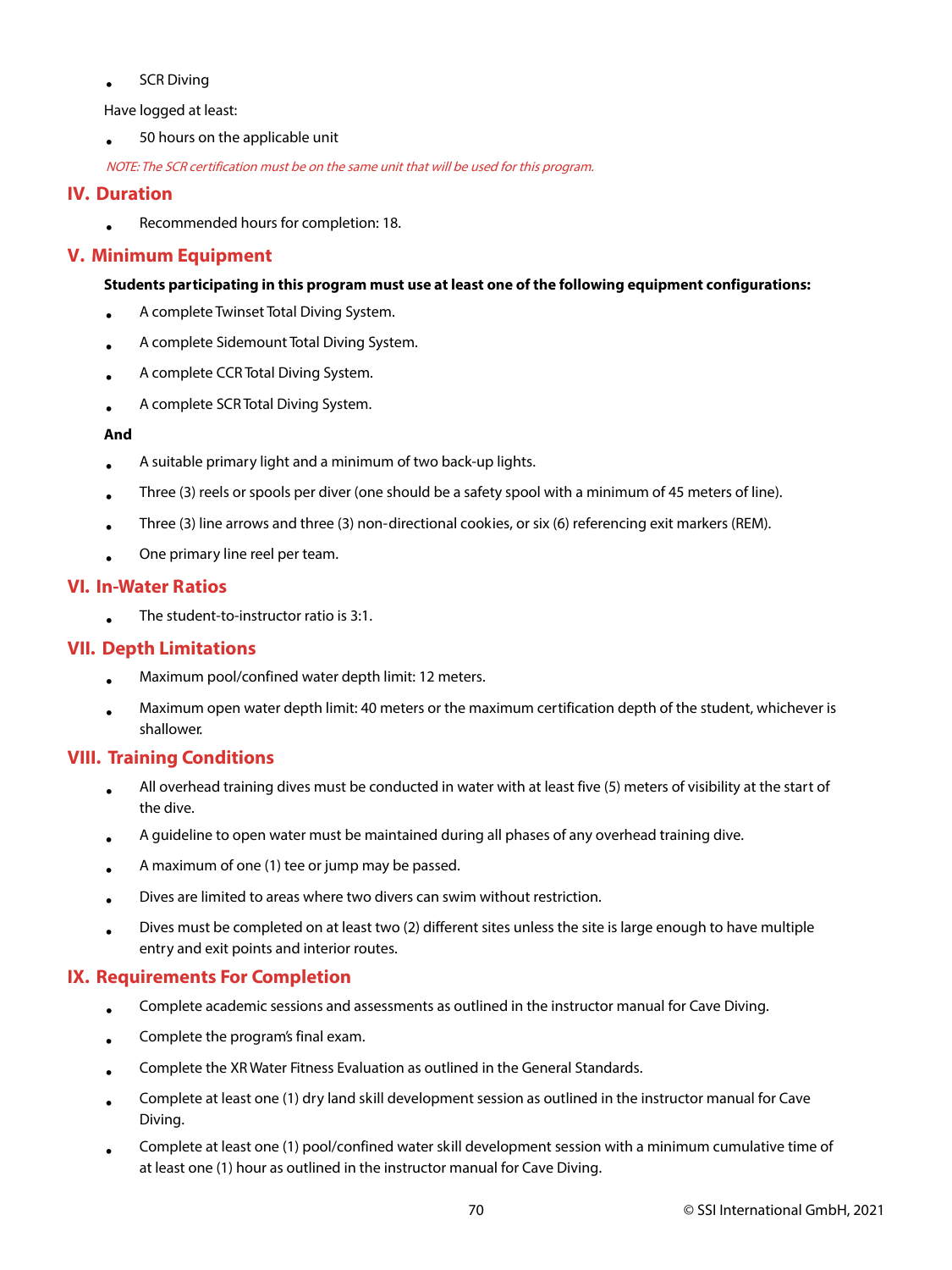• Complete at least six (6) overhead training dives as outlined in the instructor manual for Cave Diving.

a. Notes

- All in-water training must be planned within the no-decompression limits of the student's dive computer, dive planning software, or the SSI Combined Air/EAN Tables.
- Training dives 1 through 6 must be conducted in overhead environments.
- No penetration may exceed 1/3 of the diver's bottom gas supply.
- Upon any diver consuming 1/3 of the available bottom gas, the dive must be turned, leaving 1/3 for the exit and 1/3 for contingencies.
- No penetration dive may be conducted at depths greater than 30 meters on air/nitrox or 40 meters on trimix.

NOTE: CCR bailout cylinders must have enough gas for the diver to return to the surface from the deepest planned penetration point, based on a SAC rate of 40 liters/minute, planned bottom time, and any planned stops.

## **X. Sequence**

- The pool/confined water skill development session may only be conducted after the student successfully completes the dry land skill development session.
- Overhead Training Dives 1 through 4 may only be conducted after the student successfully completes the equipment configuration session, the XR Water Fitness Evaluation, and all pool/confined water skill development sessions.
- Overhead Training Dives 5 and 6 may only be conducted after the student successfully completes all academic sessions and Overhead Training Dives 1 through 4.

## **XI. Certification**

The SSI Cave Diving certification entitles the holder to dive autonomously with an equally- or more-qualified buddy on cave dives using specialized cave diving equipment and procedures, providing that dives are conducted in environments similar to those of the diver's training and experience.

A maximum of one tee or jump may be passed.

The Rule of Thirds gas management concept must be applied to all dives.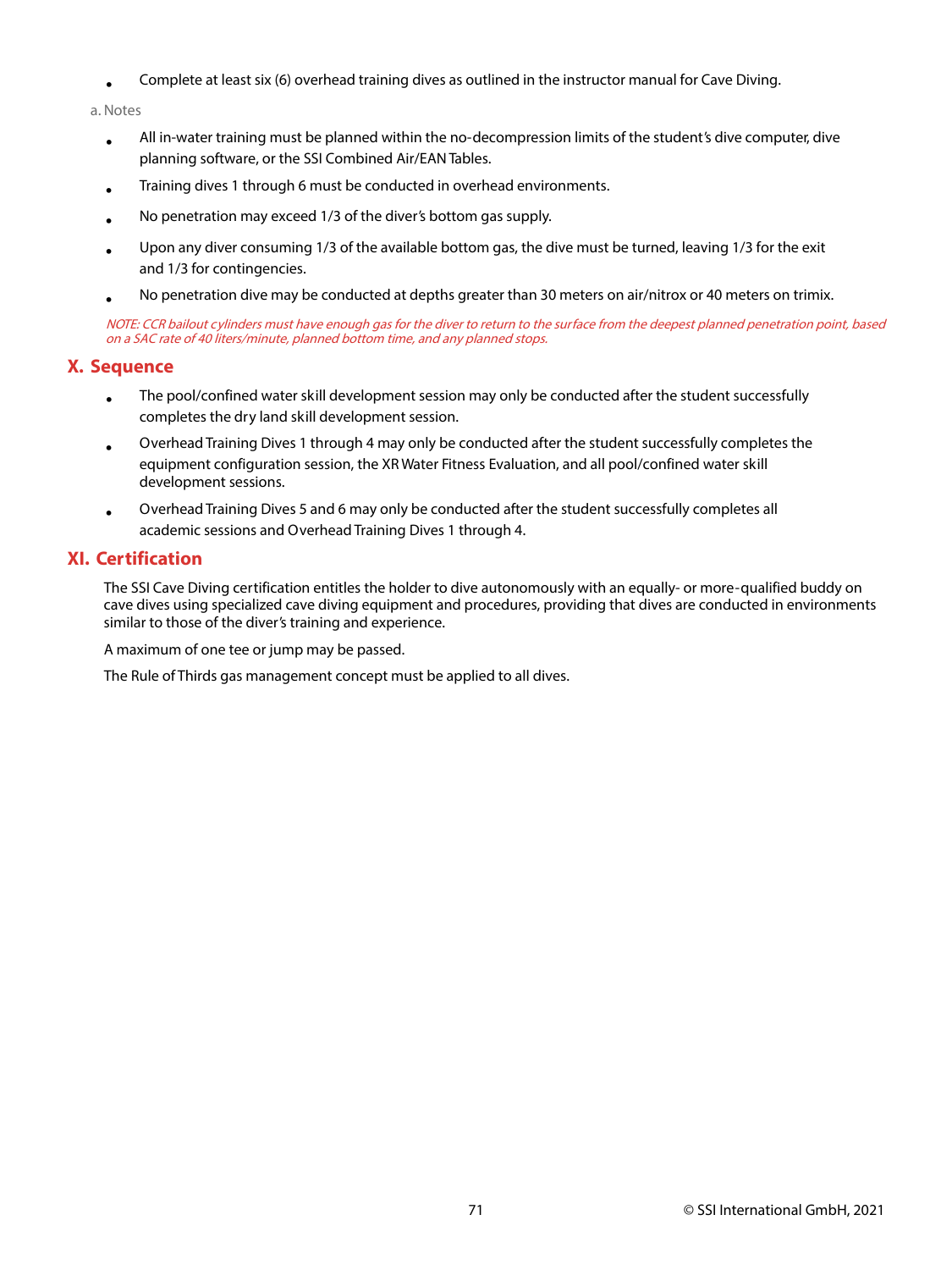# **XR Overhead Programs Full Cave Diving**

# **I. Intent**

The SSI Full Cave Diving program provides divers with the training necessary to independently plan and conduct cave penetration dives using the Rule of Thirds concept of gas management, at depths within the diver's current certification, using specialized cave diving equipment and procedures with an equally-qualified dive buddy.

# **II. Minimum Instructor Rating**

An active status Full Cave Diving Instructor may conduct the Full Cave Diving program.

#### **Equipment Configurations**

- They may use a Twinset Total Diving System as outlined in the SSI Training Standards if they have the Extended Range Instructor ( Twinset) certification.
- They may use an Extended Range Sidemount Total Diving System as outlined in the SSI Training Standards if they have the Extended Range Sidemount Instructor certification.
- They may use an XR CCR or XR SCR Total Diving system as outlined in the SSI Training Standards if they have the applicable CCR or SCR Extended Range Instructor certification and the CCR or SCR Diving certification on the unit used by the student.

Note: The SSI Professional teaching the program must have an instructor certification in the equipment configuration used by the student.

## **III. Student Prerequisites**

#### **Have logged at least:**

- 75 total dives
- 10 cave dives

#### **Have the following SSI certifications or an equivalent from a recognized training agency:**

• Cave Diving

#### **For students using a twinset configuration (in addition to the above):**

Have the following SSI certifications or an equivalent from a recognized training agency:

• Extended Range

#### **For students using a sidemount configuration (in addition to the above):**

Have the following SSI certifications or an equivalent from a recognized training agency:

• Extended Range Sidemount

#### **For students using a CCR unit (in addition to the above):**

Have logged at least:

• 100 hours on the applicable unit

Have the following SSI certifications or an equivalent from a recognized training agency:

• CCR Extended Range

#### NOTE: The CCR certification must be on the same unit that will be used for this program.

#### **For students using an SCR unit (in addition to the above):**

Have logged at least:

• 100 hours on the applicable unit

Have the following SSI certifications or an equivalent from a recognized training agency: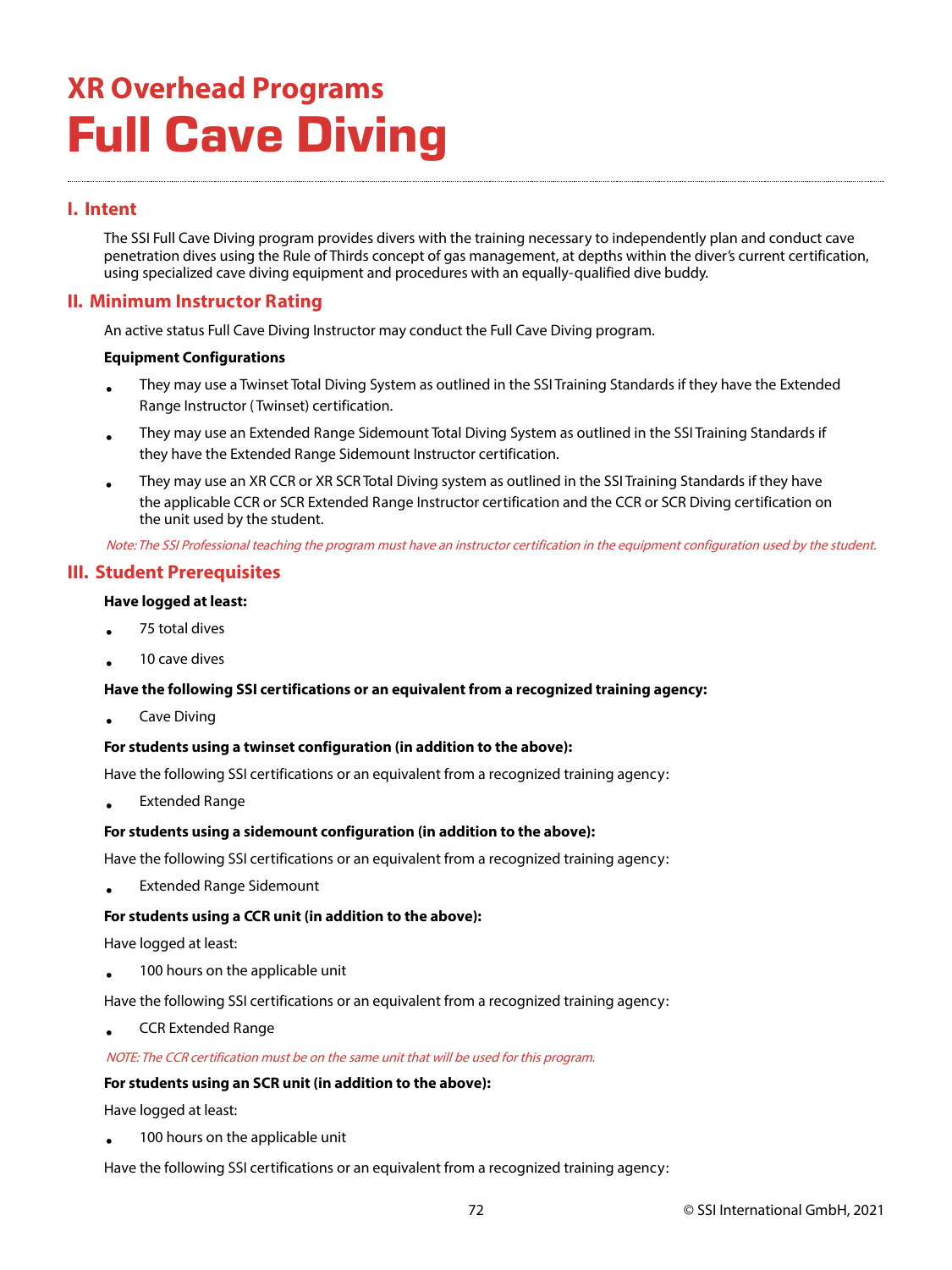#### • SCR Extended Range

NOTE: The SCR certification must be on the same unit that will be used for this program.

## **IV. Duration**

• Recommended hours for completion: 20.

## **V. Minimum Equipment**

#### **Students participating in this program must use at least one of the following equipment configurations:**

- A complete Twinset Total Diving System.
- A complete Extended Range Sidemount Total Diving System.
- A complete XR CCR Total Diving System.
- A complete XR SCR Total Diving System.

#### **And**

- A suitable primary light and a minimum of two back-up lights.
- Two (2) reels or spools per diver (one should be a safety spool with a minimum of 45 meters of line).
- One (1) jump/gap reel per diver.
- Three (3) line arrows or referencing exit markers (REM), and five (5) non-directional cookies.
- One primary line reel per team.

### **VI. In-Water Ratios**

• The student-to-instructor ratio is 3:1.

## **VII. Depth Limitations**

- Maximum depth limit for Overhead Training Dives 1 and 2: 40 meters.
- Maximum depth limit for Overhead Training Dives 3 through 6: The maximum certification depth of the student.

## **VIII. Training Conditions**

- All overhead training dives must be conducted in water with at least five (5) meters of visibility at the start of the dive.
- A guideline to open water must be maintained during all phases of any overhead training dive.
- Minor restrictions (where two divers must swim single file without removing or manipulating equipment to navigate the restriction) are permitted.
- Dives must be completed on at least two (2) different sites unless the site is large enough to have multiple entry and exit points and interior routes.

## **IX. Requirements For Completion**

- Complete academic sessions and assessments as outlined in the instructor manual for Full Cave Diving.
- Complete the program's final exam.
- Complete the XR Water Fitness Evaluation as outlined in the SSI Training Standards.
- Complete at least one (1) dry land skill development session as outlined in the instructor manual for Full Cave Diving.
- Complete at least one (1) pool/confined water skill development session with a minimum cumulative time of at least one (1) hour as outlined in the instructor manual for Full Cave Diving.
- Complete at least six (6) overhead training dives as outlined in the instructor manual for Full Cave Diving.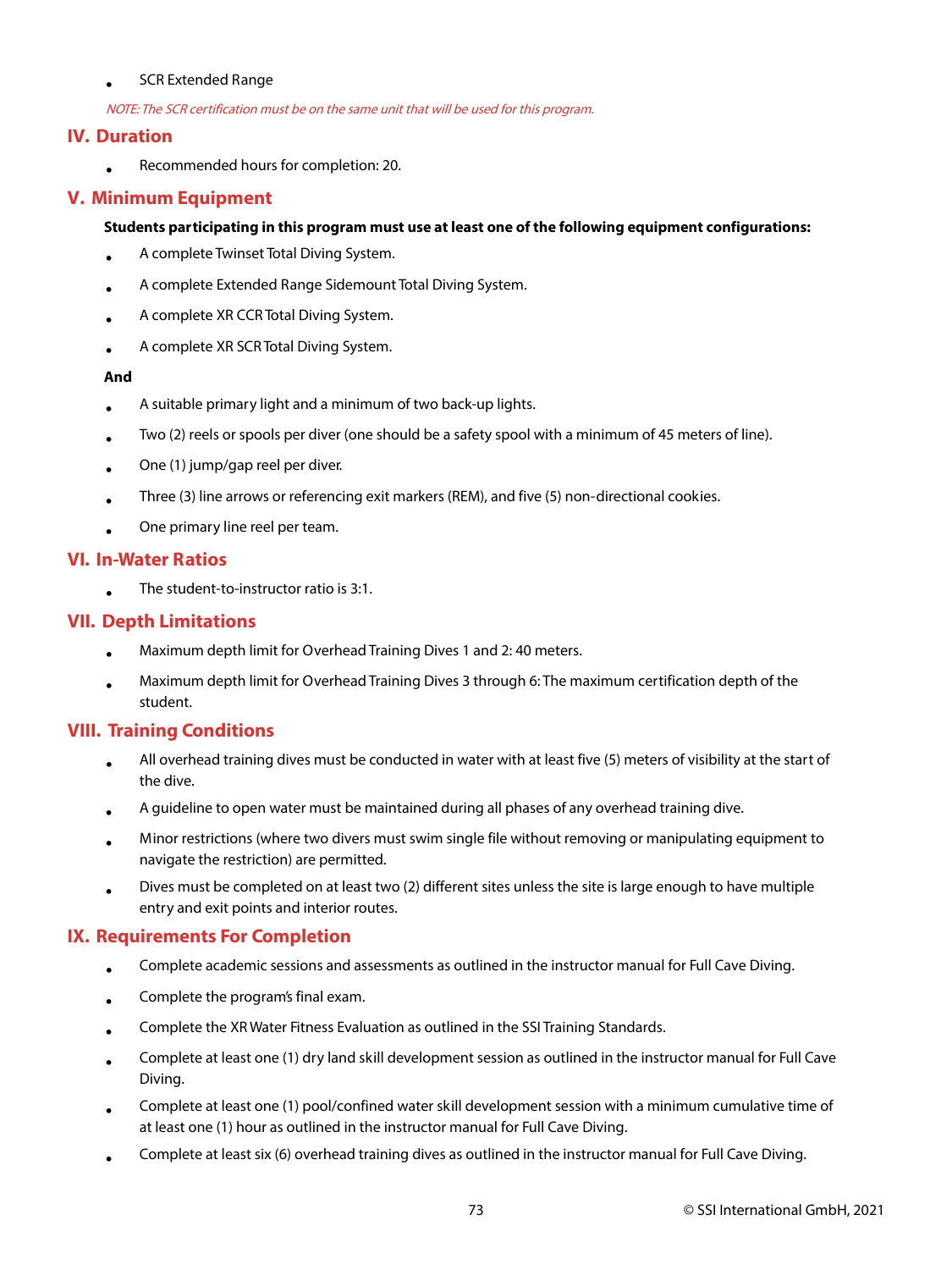a. Notes

- Open Water Training Dives 1 and 2 must be planned within the no-decompression limits of the student's dive computer, dive planning software, or the SSI Combined Air/EAN Tables.
- Overhead Training Dives 3 through 6 must be planned within the decompression limited specified by the student's current certification limits.
- No penetration may exceed 1/3 of the diver's breathing gas supply for the penetration phase on any cave dive, with 1/3 remaining for the exit and 1/3 left in reserve for emergencies.
- Gas matching formulas must be used and applied to the dive plan.
- Any staged decompression longer than 15 minutes requires the use of a decompression gas, which may be staged if there is no alternative exit.
- No penetration dive may be conducted at depths greater than 30 meters on air/nitrox or 60 meters on trimix.

NOTE: CCR bailout cylinders must have enough gas for the diver to return to the surface from the deepest planned penetration point, based on a SAC rate of 40 liters/minute, planned bottom time, and any planned stops.

## **X. Sequence**

- Overhead Training Dives 1 through 4 may only be conducted after the student successfully completes the equipment configuration session, the XR Water Fitness Evaluation, and all pool/confined water skill development sessions.
- Overhead Training Dives 5 and 6 may only be conducted after the student successfully completes all academic sessions and Overhead Training Dives 1 through 4.

## **XI. Certification**

Full Cave Diving certification entitles the holder to dive autonomously with an equally- or more-qualified buddy, on cave dives using specialized cave diving equipment and procedures, providing that dives are conducted in environments similar to those of the diver's training and experience. The Rule of Thirds concept of gas management must be used on all dives.

## **XII. Credit**

#### **If combined with the Technical Extended Range program:**

- Training Dives 5 and 6 of the Technical Extended Range program must be conducted in open water.
- Divers must complete all of the prerequisites, skills development and academic requirements for both programs.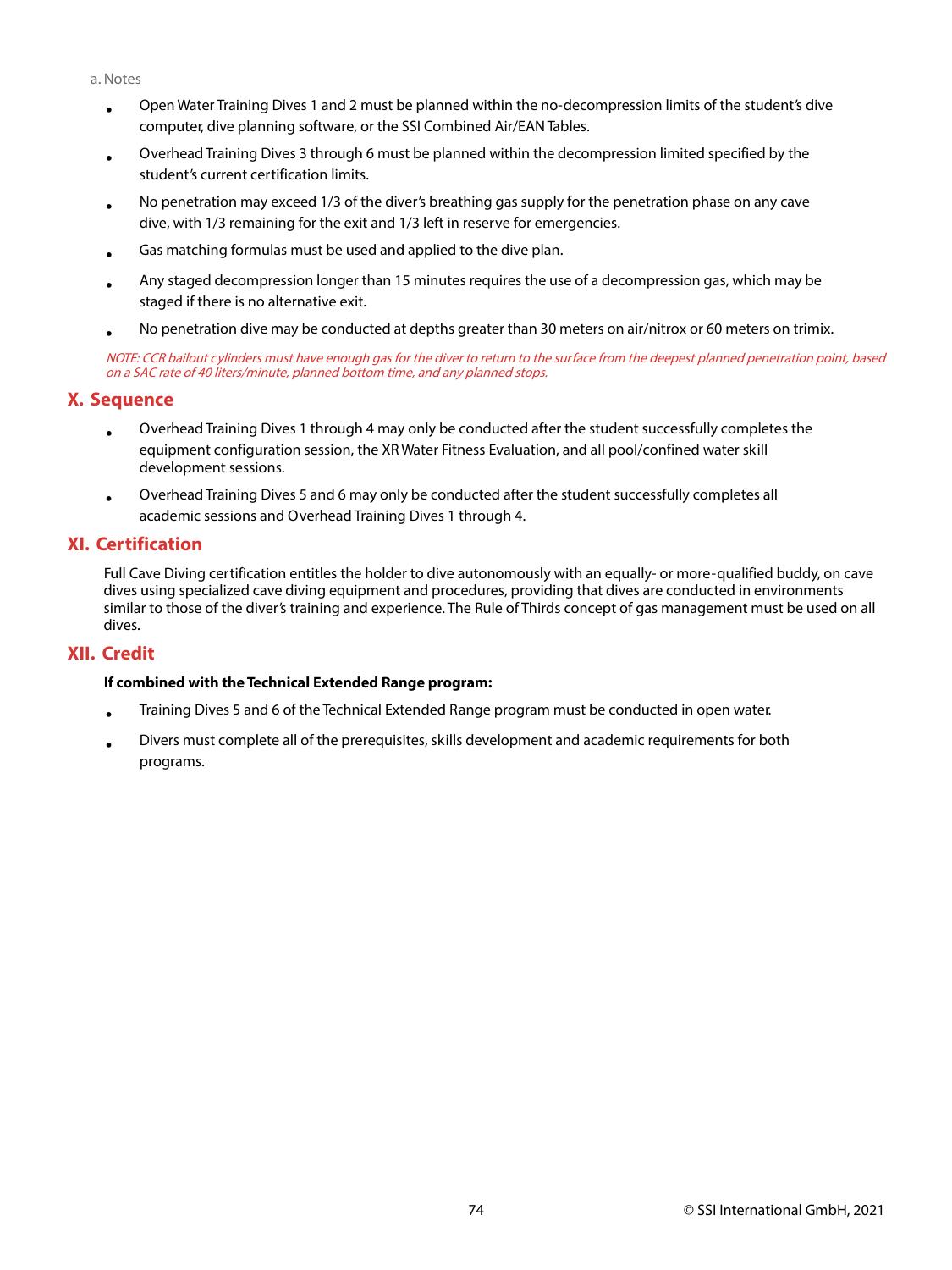## **XR SCR Programs SCR Diving**

## **I. Intent**

The SSI SCR Diving program provides divers with the knowledge and training necessary to independently plan and conduct semi-closed rebreather (SCR) dives to a maximum depth of 30 meters, using an SCR Total Diving System and SCR diving procedures with an equally- or more-qualified dive buddy.

Beyond the SSI Standards, individual manufacturers may require additional prerequisites, experience, knowledge and skills. The instructor conducting this program must check with the applicable manufacturer for the latest standards and procedures.

## **II. Minimum Instructor Rating**

An active status, unit-specific SCR Diving Instructor may conduct the unit-specific SCR Diving program.

## **III. Student Prerequisites**

#### **Have logged at least:**

• 24 total dives

#### **Have the following SSI certifications or an equivalent from a recognized training agency:**

- Enriched Air Nitrox 40
- Deep Diving

Note: If the student does not have the Deep Diving certification, they must have at least ten (10) verified logged dives between 24-30 meters.

### **IV. Duration**

• Recommended hours for completion: 24-30.

### **V. Minimum Equipment**

#### **Students participating in this program must use at least the following equipment configuration:**

• A complete SCR Total Diving System.

### **VI. In-Water Ratios**

• The student-to-instructor ratio is 3:1.

### **VII. Depth Limitations**

- Maximum depth limit for Open Water Training Dive 1 and 2: 12 meters.
- Maximum depth limit for Open Water Training Dive 3: 20 meters.
- Maximum depth limit for Open Water Training Dive 4: 30 meters.
- At least one (1) dive must be to a depth of 25 meters.

## **VIII. Requirements For Completion**

- Complete all academic sessions and assessments as outlined in the unit-specific instructor manual for SCR Extended Range.
- Complete the program's final exam.
- Complete an equipment configuration session as outlined in the instructor manual for SCR Extended Range.
- Complete the XR Water Fitness Evaluation as outlined in the SSI Training Standards.
- Complete at least one (1) pool/confined water skill development session with a minimum cumulative time of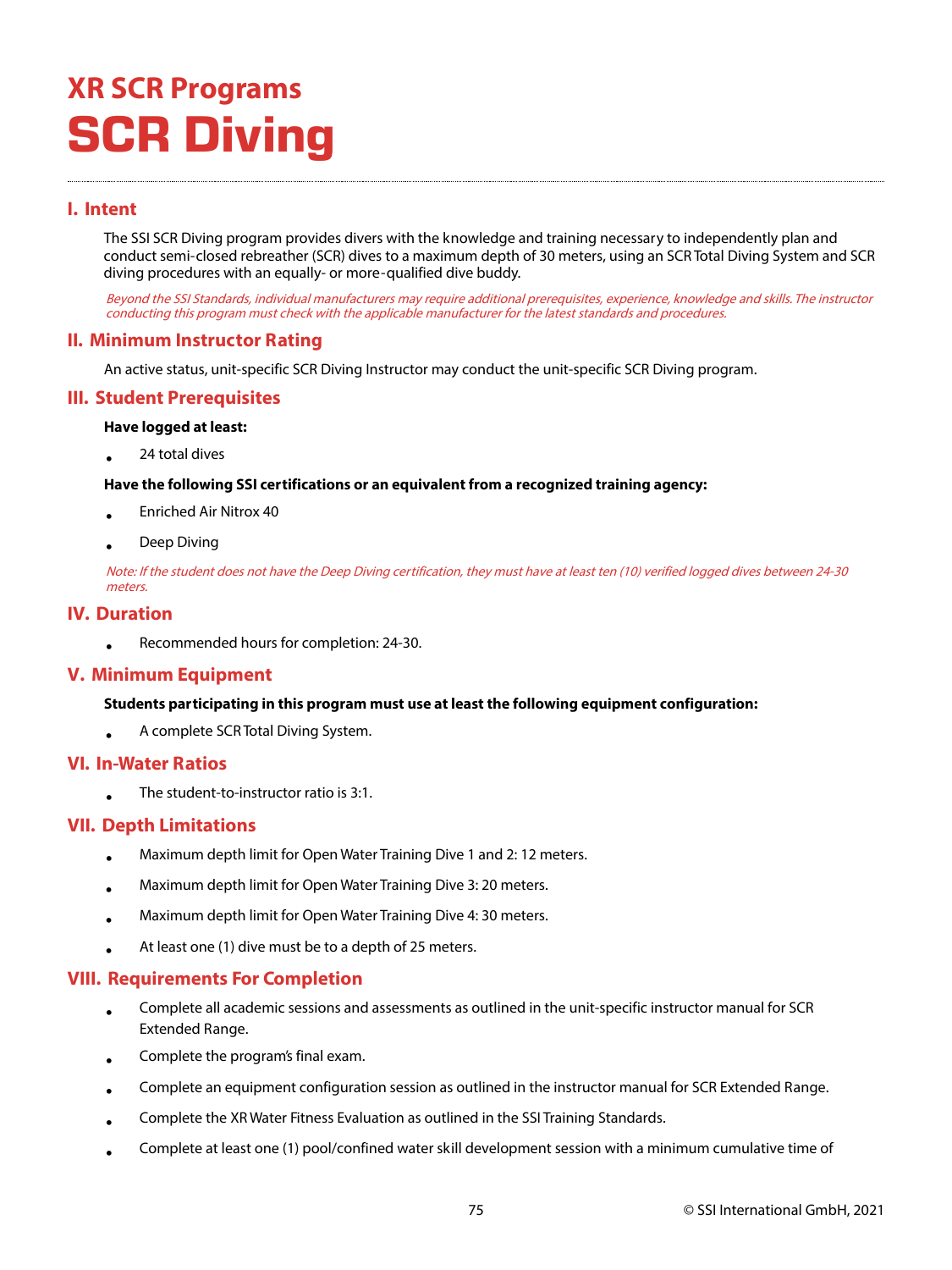at least one (1) hour as outlined in the instructor manual for SCR Extended Range.

- Complete at least four (4) open water training dives as outlined in the instructor manual for SCR Extended Range.
- Complete at least 300 minutes of in-water runtime on the applicable SCR unit.

a. Notes

- All in-water training must be planned within the no-decompression limits of the student's dive computer, dive planning software, or the SSI Combined Air/EAN Tables.
- Download all of the student's logged training dives from their rebreather computer and retain for a minimum of five (5) years. If the feature is not available on a rebreather, download the training dives from the student's dive computer and retain for a minimum of five (5) years.

### **IX. Sequence**

- Open Water Training Dives 1 through 3 may only be conducted after the student successfully completes the equipment configuration session, the XR Water Fitness Evaluation, and all pool/confined water skill development sessions.
- Open Water Training Dive 4 may only be conducted after the student successfully completes all academic sessions and Open Water Training Dives 1 through 3.

## **X. Certification**

The SCR Diving certification entitles the holder to dive with an equally- or more-qualified buddy, with the equipment configuration used during training and SCR diving procedures, to depths of up to 30 meters, not requiring decompression stops, providing that dives are conducted in environments similar to those of the diver's training and experience.

## **XI. Unit Crossovers**

Students crossing over to SCR Diving from another electronically-controlled SCR unit, or a CCR unit, must complete the following:

a. Student Prerequisites

#### **Have logged at least:**

• 24 CCR dives

**OR**

• 12 SCR dives

b. Requirements For Completion

#### **Prior to certification, student must complete:**

- All unit-specific theory and procedures, including a final exam with a passing score of at least 80%.
- An equipment configuration session as outlined in the instructor manual for SCR Extended Range.
- The XR Water Fitness Evaluation as outlined in the SSI Training Standards.
- At least one (1) additional pool/confined water skill development session lasting at least one (1) hour.
- Open Water Training Dives 3 and 4 as outlined in the instructor manual for SCR Extended Range.
- At least 120 minutes of open water runtime on the applicable SCR unit.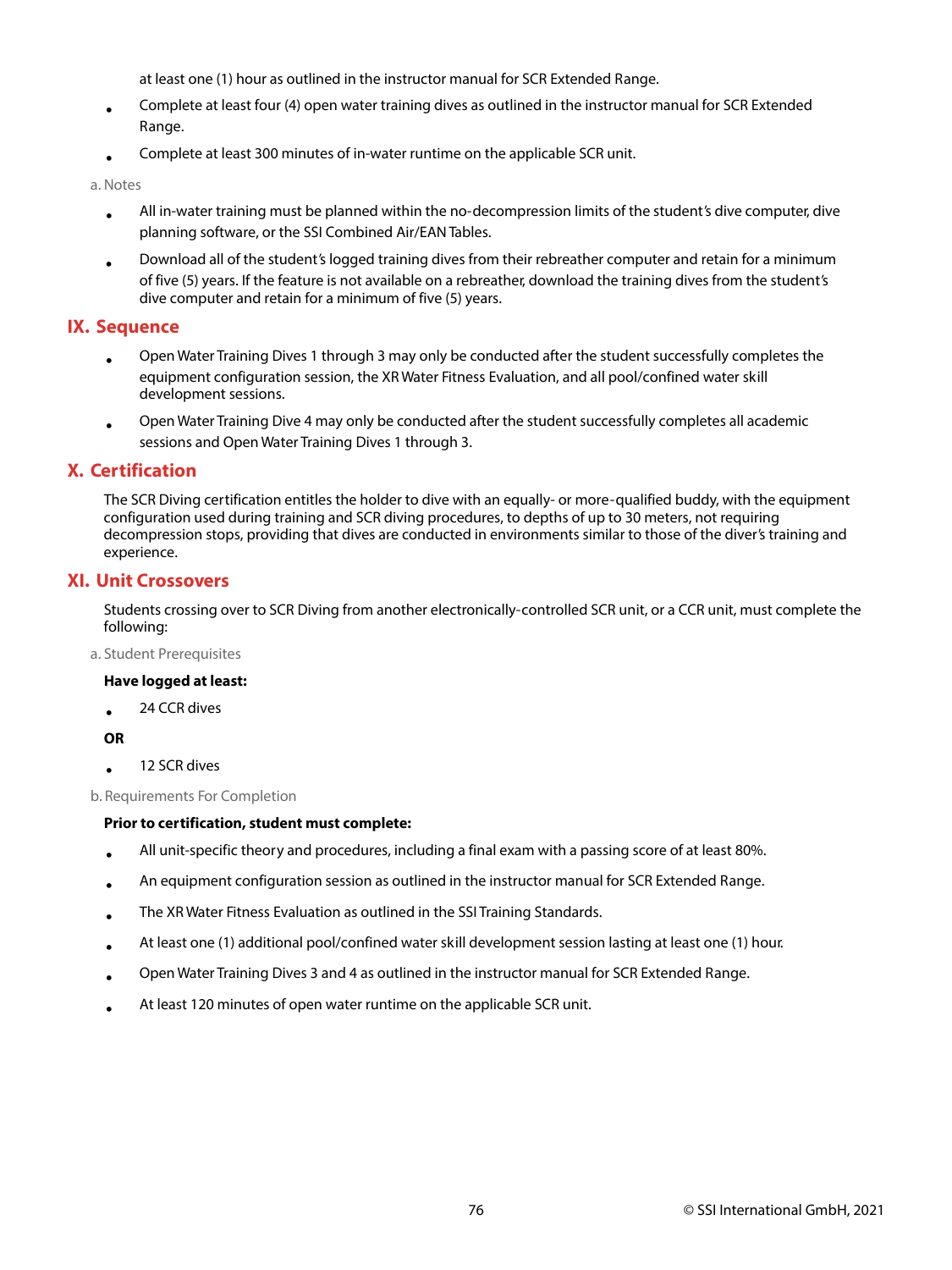## **XR SCR Programs SCR Extended Range**

## **I. Intent**

The SCR Extended Range program provides divers with the training necessary to independently plan and conduct limited decompression dives, using nitrox to a maximum depth of 40 meters and specialized diving equipment and procedures, for a maximum accumulated decompression time of 25 minutes, with an equally-or more-qualified dive buddy.

Beyond the SSI Standards, individual manufacturers may require additional prerequisites, experience, knowledge and skills. The instructor conducting this program must check with the applicable manufacturer for the latest standards and procedures.

### **II. Minimum Instructor Rating**

An active status, unit-specific SCR Extended Range Instructor may conduct the unit-specific SCR Extended Range program.

## **III. Student Prerequisites**

#### **Have logged at least:**

• 24 total dives

#### **Have the following SSI certifications or an equivalent from a recognized training agency:**

- Enriched Air Nitrox 40
- Deep Diving

Note: If the student does not have the Deep Diving certification, they must have at least ten (10) verified logged dives between 24-30 meters.

#### **IV. Duration**

•

Recommended hours for completion: 32-40.

### **V. Minimum Equipment**

#### **Students participating in this program must use at least the following equipment configuration:**

• A complete XR SCR Total Diving System.

## **VI. In-Water Ratios**

• The student-to-instructor ratio is 3:1.

### **VII. Depth Limitations**

- Maximum depth limit for Open Water Training Dive 1 and 2: 12 meters.
- Maximum depth limit for Open Water Training Dive 3: 20 meters.
- Maximum depth limit for Open Water Training Dives 4 and 5: 30 meters.
- Maximum depth limit for Open Water Training Dive 6: 40 meters.
- At least one (1) dive must be to a depth of 35 meters.

### **VIII. Requirements For Completion**

- Complete all academic sessions and assessments as outlined in the unit-specific instructor manual for SCR Extended Range.
- Complete the program's final exam.
- Complete an equipment configuration session as outlined in the instructor manual for SCR Extended Range.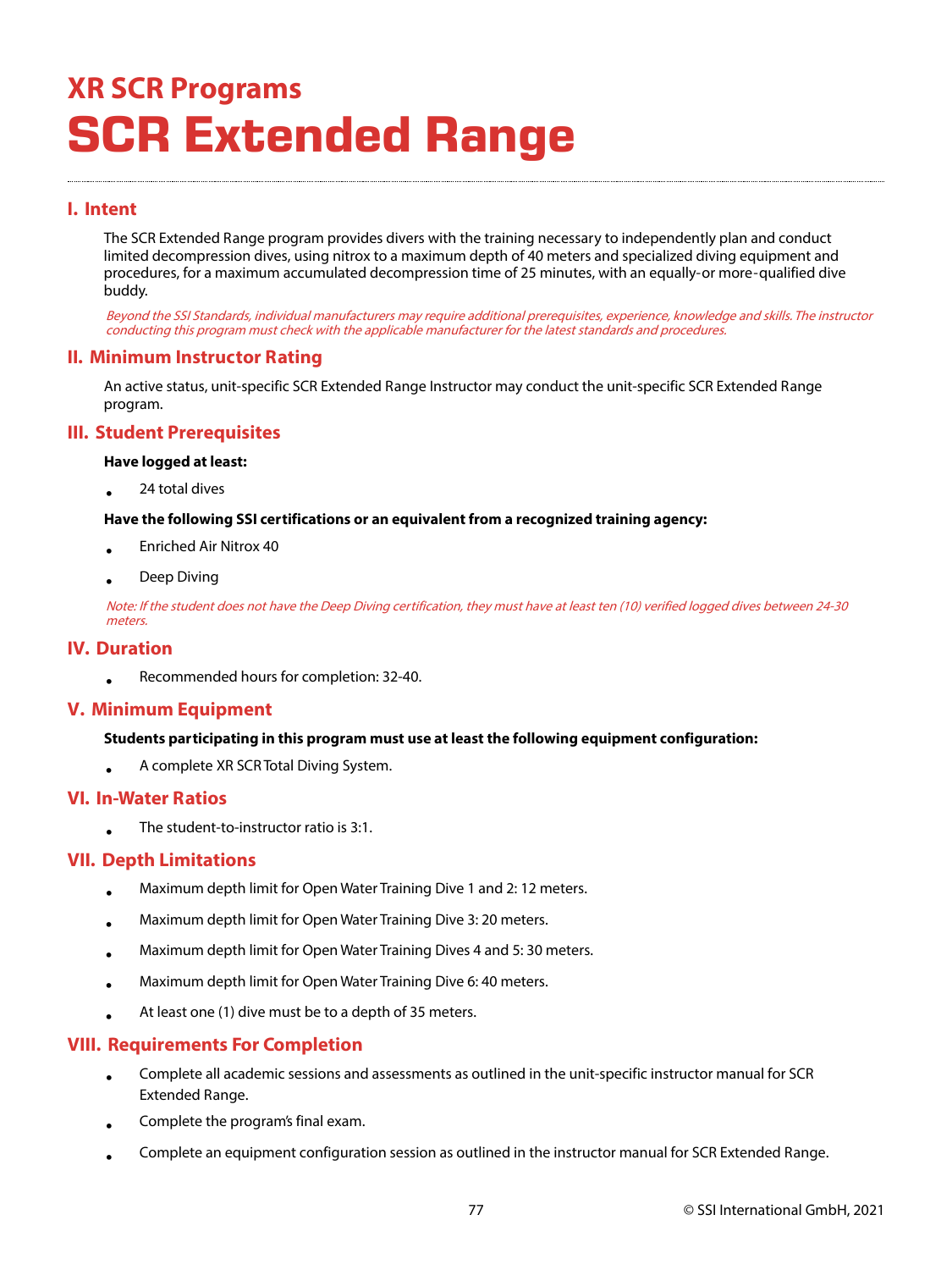- Complete the XR Water Fitness Evaluation as outlined in the SSI Training Standards.
- Complete at least one (1) pool/confined water skill development session with a minimum cumulative time of at least one (1) hour as outlined in the instructor manual for SCR Extended Range.
- Complete at least six (6) open water training dives as outlined in the instructor manual for SCR Extended Range.
- Complete at least 420 minutes of in-water runtime on the applicable SCR unit.

a. Notes

- Open Water Training Dives 1 and 2 must be planned within the no-decompression limits of the student's dive computer, dive planning software, or the SSI Combined Air/EAN Tables.
- The total time for all required decompression stops on all training dives must not exceed 25 minutes per dive.
- The volume of the carried bailout gas should be based on each individual diver's gas calculations plus 30% for reserve, and sufficient to complete a gas-sharing ascent and all required decompression.
- Download all of the student's logged training dives from their rebreather computer and retain for a minimum of five (5) years. If the feature is not available on a rebreather, download the training dives from the student's dive computer and retain for a minimum of five (5) years.

### **IX. Sequence**

- Open Water Training Dives 1 through 4 may only be conducted after the student successfully completes the equipment configuration session, the XR Water Fitness Evaluation, and all pool/confined water skill development sessions.
- Open Water Training Dives 5 and 6 may only be conducted after the student successfully completes all academic sessions and Open Water Training Dives 1 through 4.

## **X. Certification**

The SCR Extended Range certification entitles the holder to dive with an equally- or more-qualified buddy, with the equipment configuration used during training and SCR diving procedures, to depths of up to 40 meters with a maximum of 25 minutes decompression, providing that dives are conducted in environments similar to those of the diver's training and experience.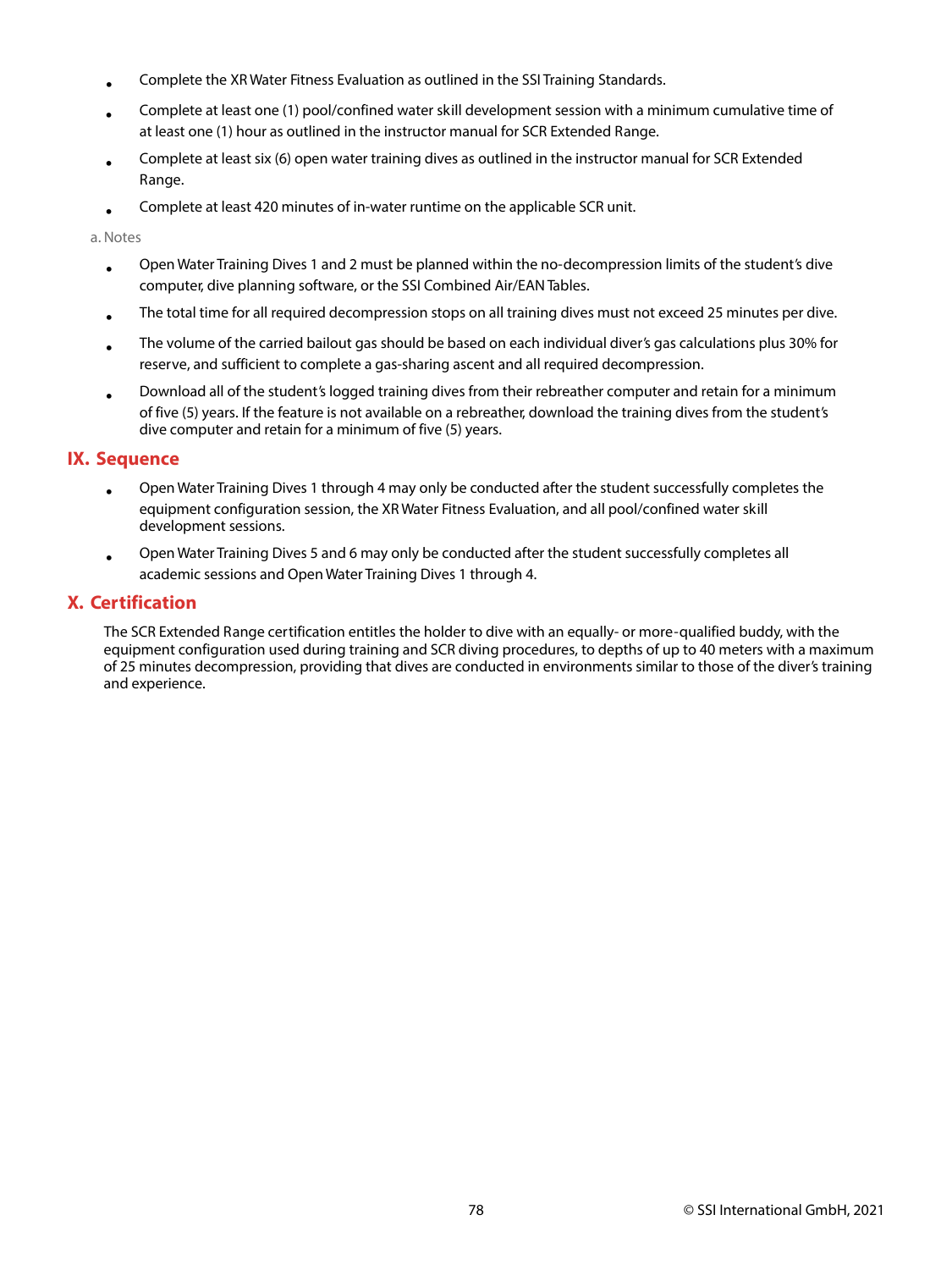# **SCR Extended Range Upgrade**

## **I. SCR Diving to SCR Extended Range (Horizon)**

a. Requirements For Completion

#### **Students upgrading from SCR Diving (Horizon) to SCR Extended Range (Horizon) must:**

- Complete all academic sessions and assessments as outlined in the unit-specific instructor manual for SCR Extended Range.
- Complete the program's final exam.
- Complete an equipment configuration session as outlined in the instructor manual for SCR Extended Range.
- Complete the XR Water Fitness Evaluation as outlined in the SSI Training Standards.
- Complete at least one (1) pool/confined water skill development session with a minimum cumulative time of at least one (1) hour as outlined in the instructor manual for SCR Extended Range.
- Complete Open Water Training Dives 5 and 6 as outlined in the instructor manual for SCR Extended Range.
- Complete at least 120 minutes of open water runtime on the applicable SCR unit.

## **II. SCR Diving (other SCR units) to SCR Extended Range (Horizon)**

a. Student Prerequisites

#### **Have logged at least:**

• 24 SCR dives

b. Requirements For Completion

#### **Students upgrading from SCR Diving (other SCR units) to SCR Extended Range (Horizon) must:**

- Complete all academic sessions and assessments as outlined in the unit-specific instructor manual for SCR Extended Range.
- Complete the program's final exam.
- Complete an equipment configuration session as outlined in the instructor manual for SCR Extended Range.
- Complete the XR Water Fitness Evaluation as outlined in the SSI Training Standards.
- Complete at least one (1) pool/confined water skill development session with a minimum cumulative time of at least one (1) hour as outlined in the instructor manual for SCR Extended Range.
- Complete Open Water Training Dives 4 through 6 as outlined in the instructor manual for SCR Extended Range.
- Complete at least 180 minutes of open water runtime on the applicable SCR unit.

## **III. CCR Diving (any unit) to SCR Extended Range (Horizon)**

### a. Student Prerequisites

## **Have logged at least:**

• 24 CCR dives

b. Requirements For Completion

## **Students upgrading from any CCR Diving certification to SCR Extended Range (Horizon) must:**

- Complete all academic sessions and assessments as outlined in the unit-specific instructor manual for SCR Extended Range.
- Complete the program's final exam.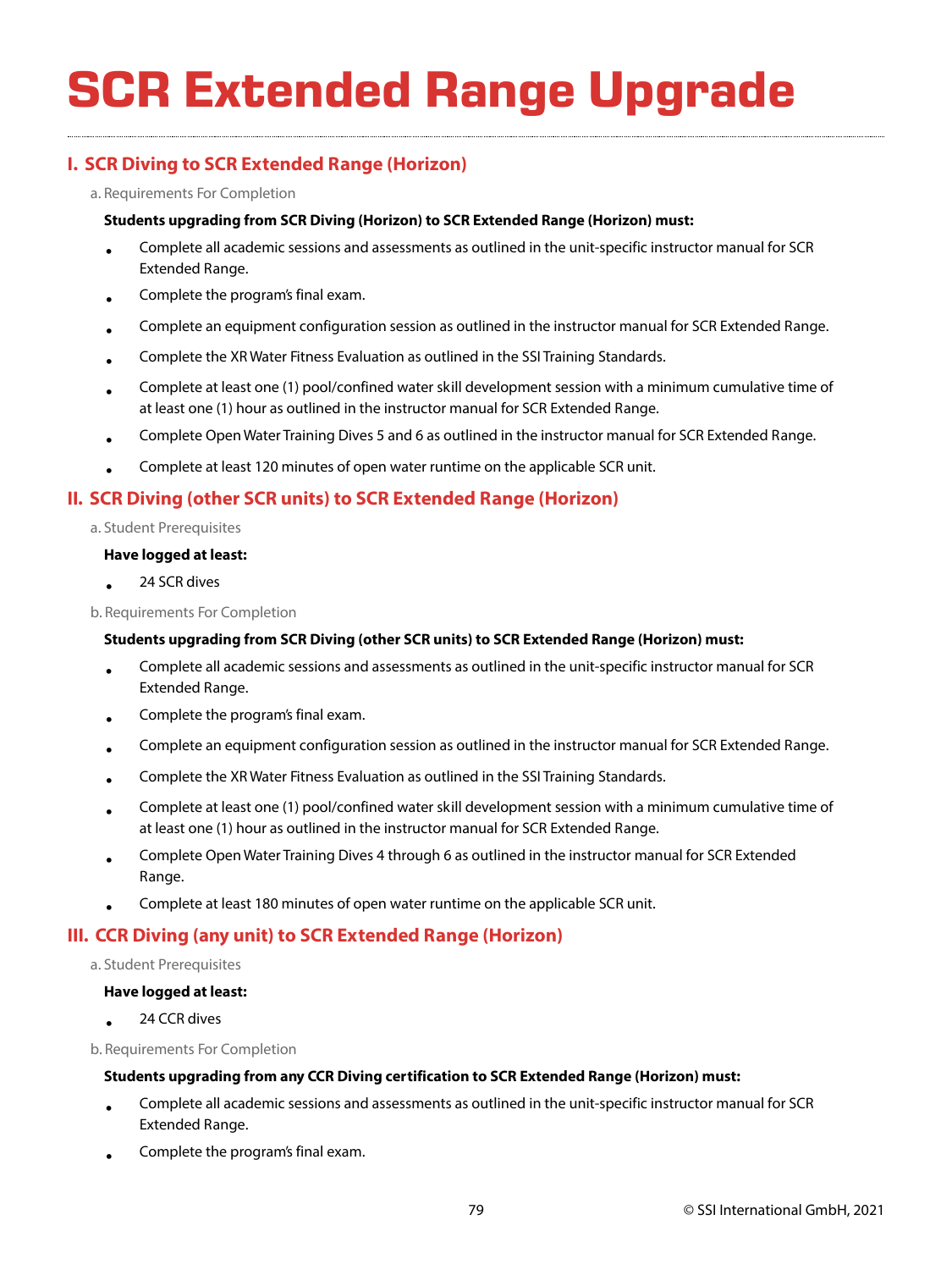- Complete an equipment configuration session as outlined in the instructor manual for SCR Extended Range.
- Complete the XR Water Fitness Evaluation as outlined in the SSI Training Standards.
- Complete at least one (1) pool/confined water skill development session with a minimum cumulative time of at least one (1) hour as outlined in the instructor manual for SCR Extended Range.
- Complete Open Water Training Dives 4 through 6 as outlined in the instructor manual for SCR Extended Range.
- Complete at least 180 minutes of open water runtime on the applicable SCR unit.

## **IV. CCR Extended Range (any unit) to SCR Extended Range (Horizon)**

a. Student Prerequisites

#### **Have logged at least:**

- 24 CCR dives
- b. Requirements For Completion

#### **Students upgrading from any CCR Diving certification to SCR Extended Range (Horizon) must:**

- Complete all academic sessions and assessments as outlined in the unit-specific instructor manual for SCR Extended Range.
- Complete the program's final exam.
- Complete an equipment configuration session as outlined in the instructor manual for SCR Extended Range.
- Complete the XR Water Fitness Evaluation as outlined in the SSI Training Standards.
- Complete at least one (1) pool/confined water skill development session with a minimum cumulative time of at least one (1) hour as outlined in the instructor manual for SCR Extended Range.
- Complete Open Water Training Dives 5 and 6 as outlined in the instructor manual for SCR Extended Range.
- Complete at least 120 minutes of open water runtime on the applicable SCR unit.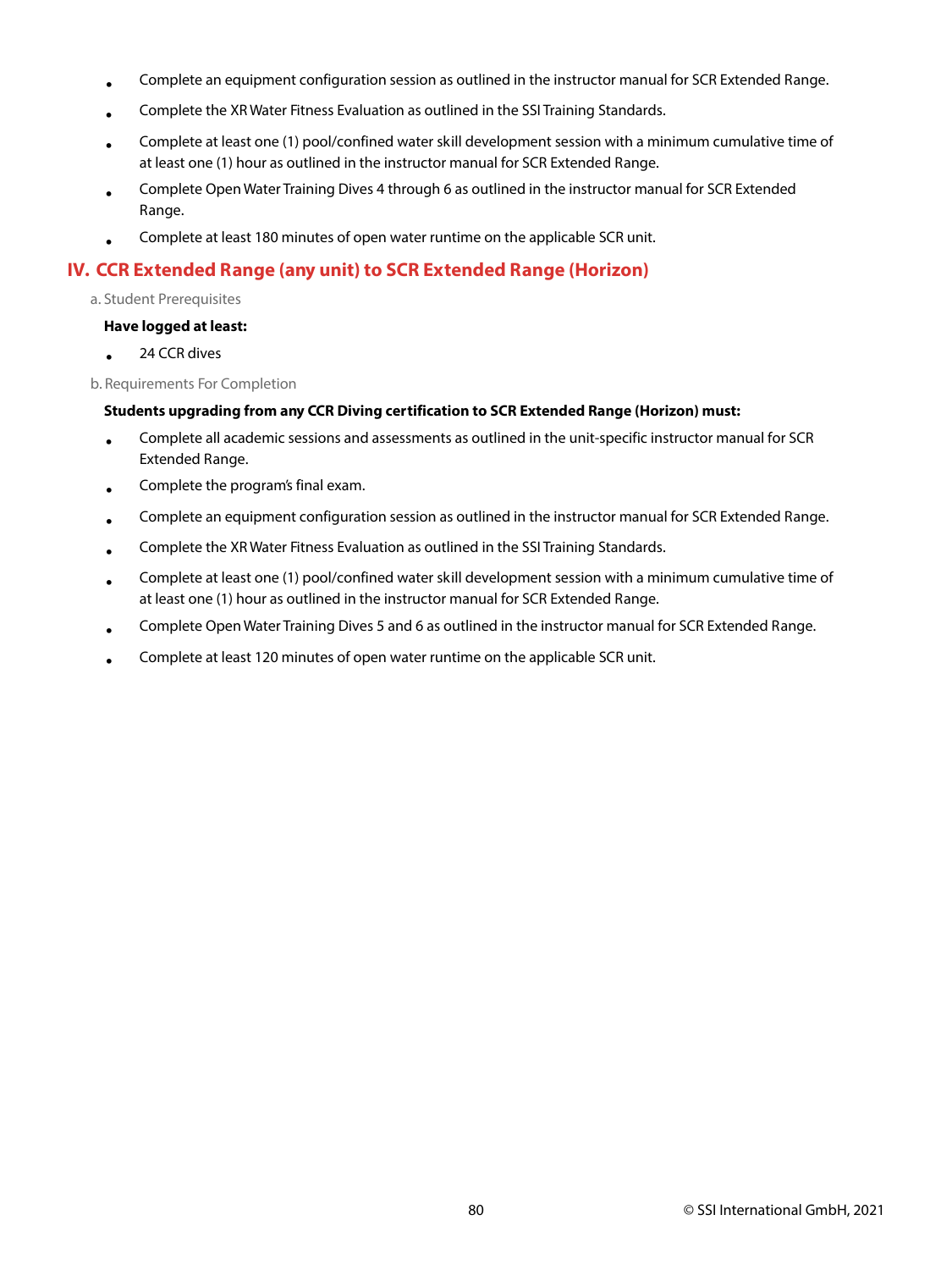## **XR CCR Programs CCR Diving**

## **I. Intent**

The SSI CCR Diving program provides divers with the knowledge and training necessary to independently plan and conduct closed-circuit rebreather (CCR) dives to a maximum depth of 30 meters, using a CCR Total Diving System with air as diluent and CCR diving procedures, with an equally- or more-qualified dive buddy.

Beyond the SSI Standards, individual manufacturers may require additional prerequisites, experience, knowledge and skills. The instructor conducting this program must check with the applicable manufacturer for the latest standards and procedures.

## **II. Minimum Instructor Rating**

An active status unit-specific CCR Diving Instructor may conduct the unit-specific CCR Diving program.

### **III. Student Prerequisites**

#### **Have logged at least:**

• 24 open water dives

#### **Have the following SSI certifications or an equivalent from a recognized training agency:**

- Enriched Air Nitrox 40
- Deep Diving

Note: If the student does not have the Deep Diving certification, they must have at least ten (10) verified logged dives between 24-30 meters.

### **IV. Duration**

• Recommended hours for completion: 40.

## **V. Minimum Equipment**

#### **Students participating in this program must use at least the following equipment configuration:**

• A complete CCR Total Diving System.

### **VI. In-Water Ratios**

- The student-to-instructor ratio is 3:1.
- The student-to-instructor ratio is 2:1 for rEvo training programs.

## **VII. Depth Limitations**

- Maximum depth limit for Open Water Training Dives 1 and 2: 12 meters.
- Maximum depth limit for Open Water Training Dive 3: 20 meters.
- Maximum depth limit for Open Water Training Dive 4: 25 meters.
- Maximum depth limit for Open Water Training Dives 5 and 6: 30 meters.
- At least one (1) dive must be to a depth of 25 meters.

## **VIII. Requirements For Completion**

- Complete all academic sessions and assessments as outlined in the unit-specific instructor manual for CCR Extended Range.
- Complete the program's final exam.
- Complete a unit-specific final exam.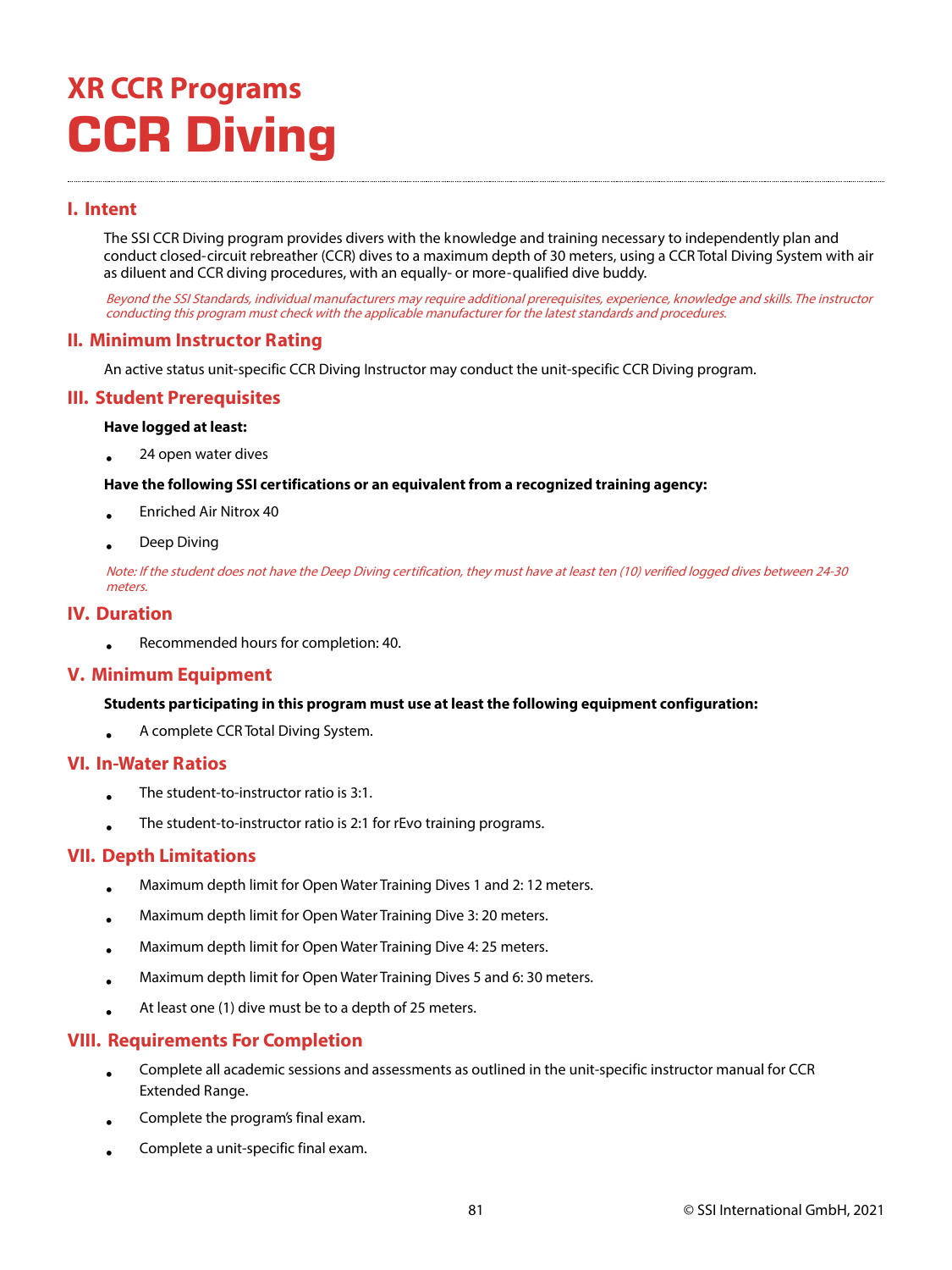- Complete an equipment configuration session as outlined in the instructor manual for CCR Extended Range.
- Complete the XR Water Fitness Evaluation as outlined in the SSI Training Standards.
- Complete at least one (1) pool/confined water skill development session with a minimum cumulative time of at least one (1) hour as outlined in the instructor manual for CCR Extended Range.
- Complete at least six (6) open water training dives as outlined in the instructor manual for CCR Extended Range.
- Complete at least 480 minutes of in-water runtime on the applicable CCR unit.

NOTE: Students completing this program using a rEVO CCR unit must complete at least one (1) additional pool/confined water skill development session, lasting at least one (1) hour.

#### a. Notes

- All in-water training must be planned within the no-decompression limits of the student's dive computer, dive planning software, or the SSI Combined Air/EAN Tables.
- The bailout cylinder must be filled with air, or a nitrox mix with a maximumppO<sub>2</sub> of 1.6 at the deepest planned depth of the dive.
- Bailout cylinder volumes should be calculated using a minimum SAC rate of 40 liters/minute.
- Divers should not carry an onboard diluent gas with a  $\mathsf{ppO}_2$  higher than 1.1 bar at the bottom.
- Divers using an mCCR should not carry an onboard diluent gas with appO $_2$  higher than 1.3 bar at the bottom.
- The maximum loop set point is 1.3 bar.
- Download all of the student's logged training dives from their rebreather computer and retain for a minimum of five (5) years. If the feature is not available on a rebreather, download the training dives from the student's dive computer and retain for a minimum of five (5) years.

#### **IX. Sequence**

- Open Water Training Dives 1 and 2 may only be conducted after the student successfully completes the equipment configuration session, the XR Water Fitness Evaluation, and all pool/confined water skill development sessions.
- Open Water Training Dives 3 through 6, and any additional open water training dives, may only be conducted after the student successfully completes all academic sessions and Open Water Training Dives 1 and 2.

NOTE: These open water training dives are the absolute minimum required for certification. Students must not proceed to the next dive if they did not successfully complete the previous dive. The instructor may repeat the previous dive, or they can plan additional experience dives, before the students can proceed to the next open water training dive.

### **X. Certification**

CCR Diving certification entitles the holder to dive with an equally- or more-qualified buddy, with the equipment configuration used during training, and CCR diving procedures to depths of up to 30 meters, not requiring staged decompression stops, providing that dives are conducted in environments similar to those of the diver's training and experience.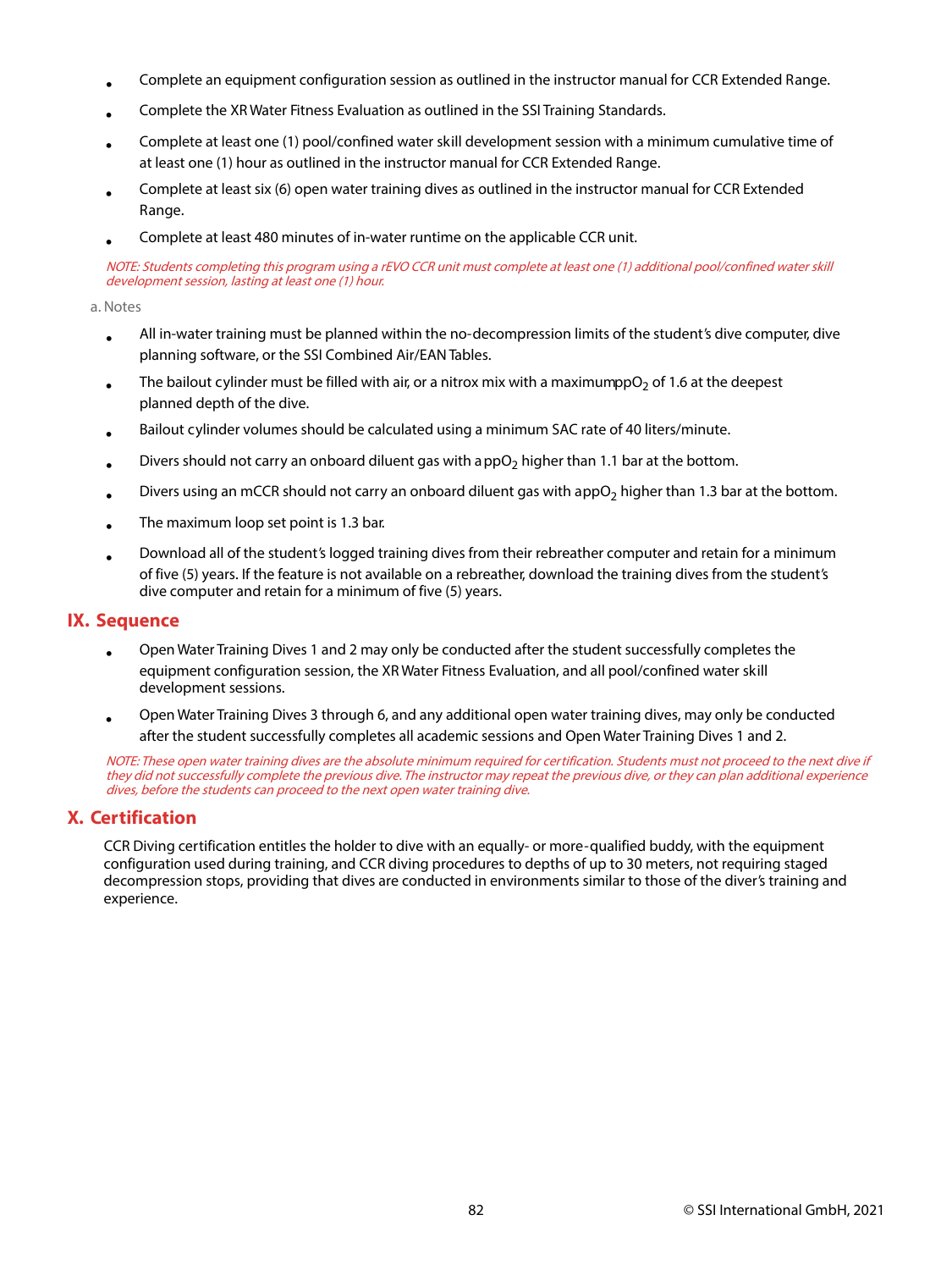## **XR CCR Programs CCR Extended Range**

## **I. Intent**

The CCR Extended Range program provides divers with the training necessary to independently plan and conduct limited decompression dives using air to a maximum depth of 40m, or trimix (minimum 20% oxygen) to a maximum depth of 45 meters using specialized diving equipment and procedures, for a maximum accumulated decompression time of 25 minutes, with an equally-or more-qualified dive buddy.

Beyond the SSI Standards, individual manufacturers may require additional prerequisites, experience, knowledge and skills. The instructor conducting this program must check with the applicable manufacturer for the latest standards and procedures.

### **II. Minimum Instructor Rating**

An active status unit-specific CCR Extended Range Instructor may conduct the unit-specific CCR Extended Range program.

NOTE: The CCR Extended Range Trimix curriculum is identical to the non-trimix program, except for the breathing gas used.

## **III. Student Prerequisites**

#### **Option 1**

#### **Have logged at least:**

• 30 extended range dives that require a stage cylinder and decompression.

#### **Have the following SSI certifications or an equivalent from a recognized training agency:**

- Enriched Air Nitrox 40
- Deep Diving
- Extended Range Nitrox Diving

#### **Option 2**

#### **Have logged at least:**

• 30 hours on the applicable unit

#### **Have the following SSI certifications or an equivalent from a recognized training agency:**

• CCR Diving

### **IV. Duration**

• Recommended hours for completion: 40.

### **V. Minimum Equipment**

#### **Students participating in this program must use at least the following equipment configuration:**

• A complete XR CCR Total Diving System.

#### **VI. In-Water Ratios**

- The student-to-instructor ratio is 3:1.
- The student-to-instructor ratio is 2:1 for rEvo training programs.

### **VII. Depth Limitations**

#### **Air as diluent:**

• Maximum depth limit for Open Water Training Dives 1 and 2: 12 meters.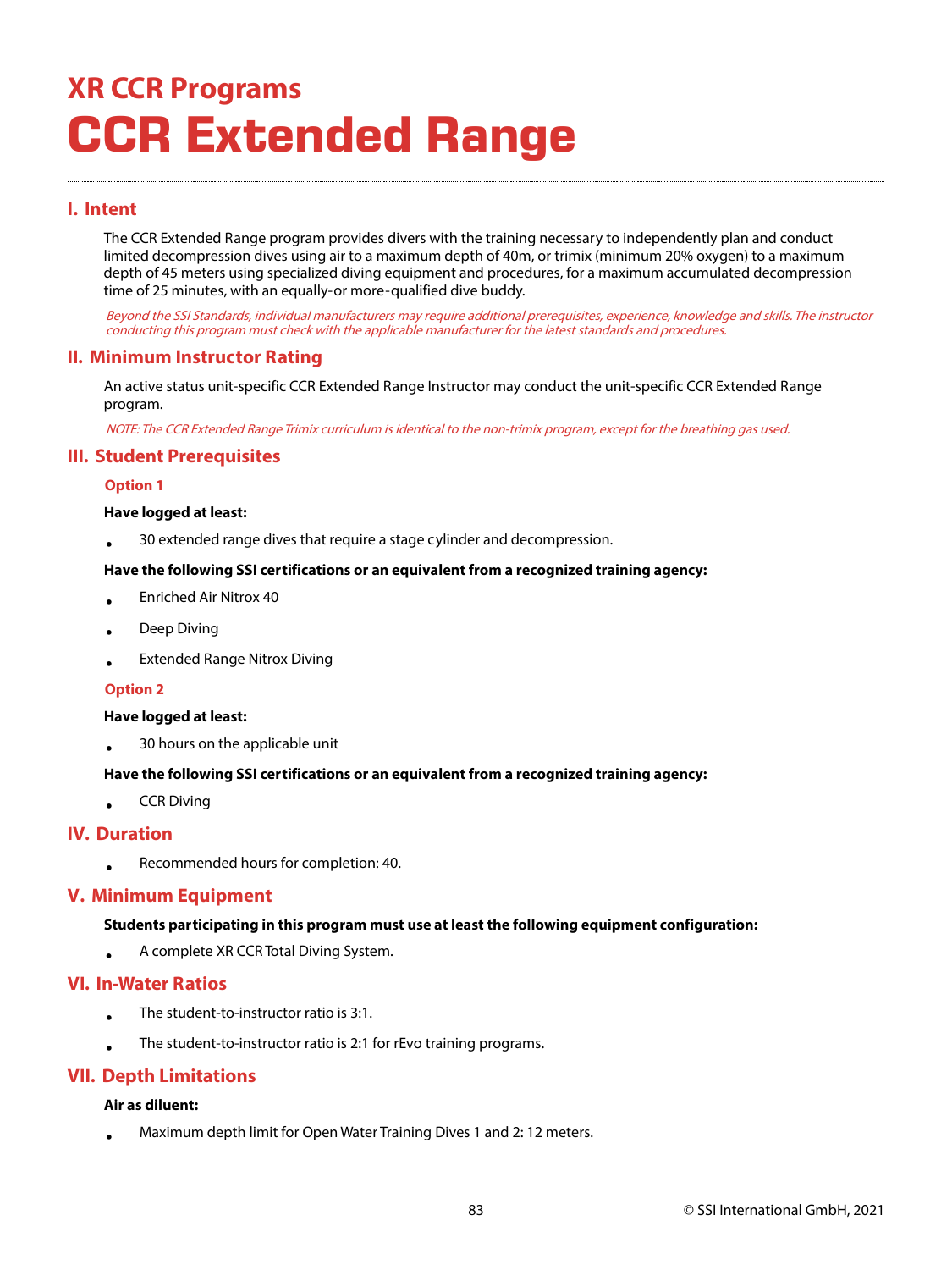- Maximum depth limit for Open Water Training Dive 3: 20 meters.
- Maximum depth limit for Open Water Training Dive 4: 25 meters.
- Depth range for Open Water Training Dives 5 and 6: 30–35 meters.

#### **Trimix as diluent:**

- Maximum depth limit for Open Water Training Dives 1 and 2: 12 meters.
- Maximum depth limit for Open Water Training Dive 3: 20 meters.
- Maximum depth limit for Open Water Training Dive 4: 25 meters.
- Depth range for Open Water Training Dives 5 and 6: 30–45 meters.
- At least one (1) dive must be to a depth of 40 meters.

## **VIII. Requirements For Completion**

- Complete all academic sessions and assessments as outlined in the unit-specific instructor manual for CCR Extended Range.
- Complete the program's final exam.
- If qualifying trimix, complete a CCR Extended Range Trimix final exam.
- Complete a unit-specific final exam.
- Independently plan a full dive plan and bailout plan using the Extended Range Dive Planning sheets.
- Complete an equipment configuration session as outlined in the instructor manual for CCR Extended Range.
- Complete the XR Water Fitness Evaluation as outlined in the SSI Training Standards.
- Complete at least one (1) pool/confined water skill development session with a minimum cumulative time of at least one (1) hour as outlined in the instructor manual for CCR Extended Range.
- Complete at least six (6) open water training dives as outlined in the instructor manual for CCR Extended Range.
- Complete at least 480 minutes of in-water runtime on the applicable CCR unit.

#### NOTE: Students completing this program using a rEVO CCR unit must complete at least one (1) additional pool/confined water skill development session, lasting at least one (1) hour.

a. Notes

- Open Water Training Dives 1 and 2 must be planned within the no-decompression limits of the student's dive computer, dive planning software, or the SSI Combined Air/EAN Tables.
- Actual staged decompression training must be conducted on Open Water Training Dives 3 through 6.
- The total time for all required decompression stops on Open Water Training Dives 3 and 4 must not exceed 15 minutes per dive.
- The total time for all required decompression stops on Open Water Training Dives 5 and 6, and any additional training dives, must not exceed 25 minutes per dive.
- The bailout cylinder must be filled with air, or a nitrox mix with a maximumppO $_2$  of 1.6 at the deepest planned depth of the dive.
- Bailout cylinder volumes should be calculated using a minimum SAC rate of 40 liters/minute.
- Divers should not carry an onboard diluent gas with a pp $\mathrm{O}_2$  higher than 1.1 bar at the bottom.
- Divers using an mCCR should not carry an onboard diluent gas with appO $_2$  higher than 1.3 bar at the bottom.
- The maximum loop set point is 1.3 bar.
- Download all of the student's logged training dives from their rebreather computer and retain for a minimum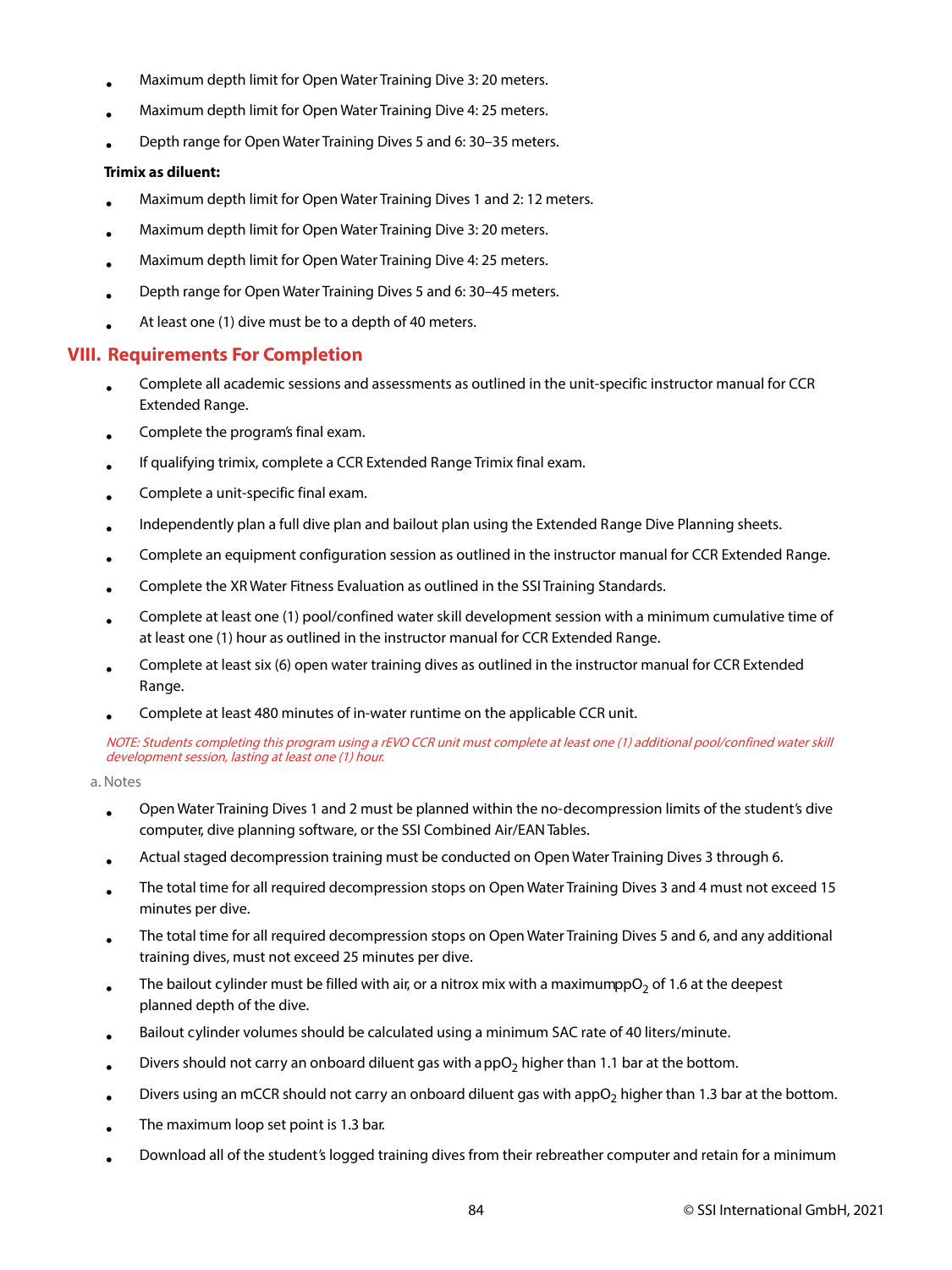of five (5) years. If the feature is not available on a rebreather, download the training dives from the student's dive computer and retain for a minimum of five (5) years.

#### **IX. Sequence**

- Open Water Training Dives 1 and 2 may only be conducted after the student successfully completes the equipment configuration session, the XR Water Fitness Evaluation, and all pool/confined water skill development sessions.
- Open Water Training Dives 3 through 6, and any additional open water training dives, may only be conducted after the student successfully completes all academic sessions and Open Water Training Dives 1 and 2.

NOTE: These open water training dives are the absolute minimum required for certification. Students must not proceed to the next dive if they did not successfully complete the previous dive. The instructor may repeat the previous dive, or they can plan additional experience dives, before the students can proceed to the next open water training dive.

## **X. Certification**

CCR Extended Range certification entitles the holder to dive with an equally- or more-qualified buddy, on dives using specialized diving equipment and procedures to depths of up to 40 meters (using air) or 45 meters (using trimix with a minimum of 20% oxygen) and requiring staged decompression stops shorter than 25 minutes, providing that dives are conducted in environments similar to those of the diver's training and experience.

### **XI. Upgrades**

#### **Students upgrading from CCR Diving to CCR Extended Range must complete the following:**

- All CCR Extended Range academic sessions and assessments as outlined in the instructor manual for CCR Extended Range.
- Complete a CCR Extended Range final exam with a passing score of at least 80%.
- At least one (1) additional pool/confined water skill development session lasting at least one (1) hour.
- Open Water Training Dives 5 and 6 as outlined in the instructor manual for CCR Extended Range.

#### **Students upgrading from a CCR Extended Range certification to CCR Extended Range Trimix must complete the following:**

- All CCR Extended Range Trimix academic sessions and assessments as outlined in the instructor manual for CCR Extended Range.
- Complete a CCR Extended Range Trimix final exam with a passing score of at least 80%.
- Open Water Training Dives 5 and 6 on trimix as outlined in the instructor manual for CCR Extended Range.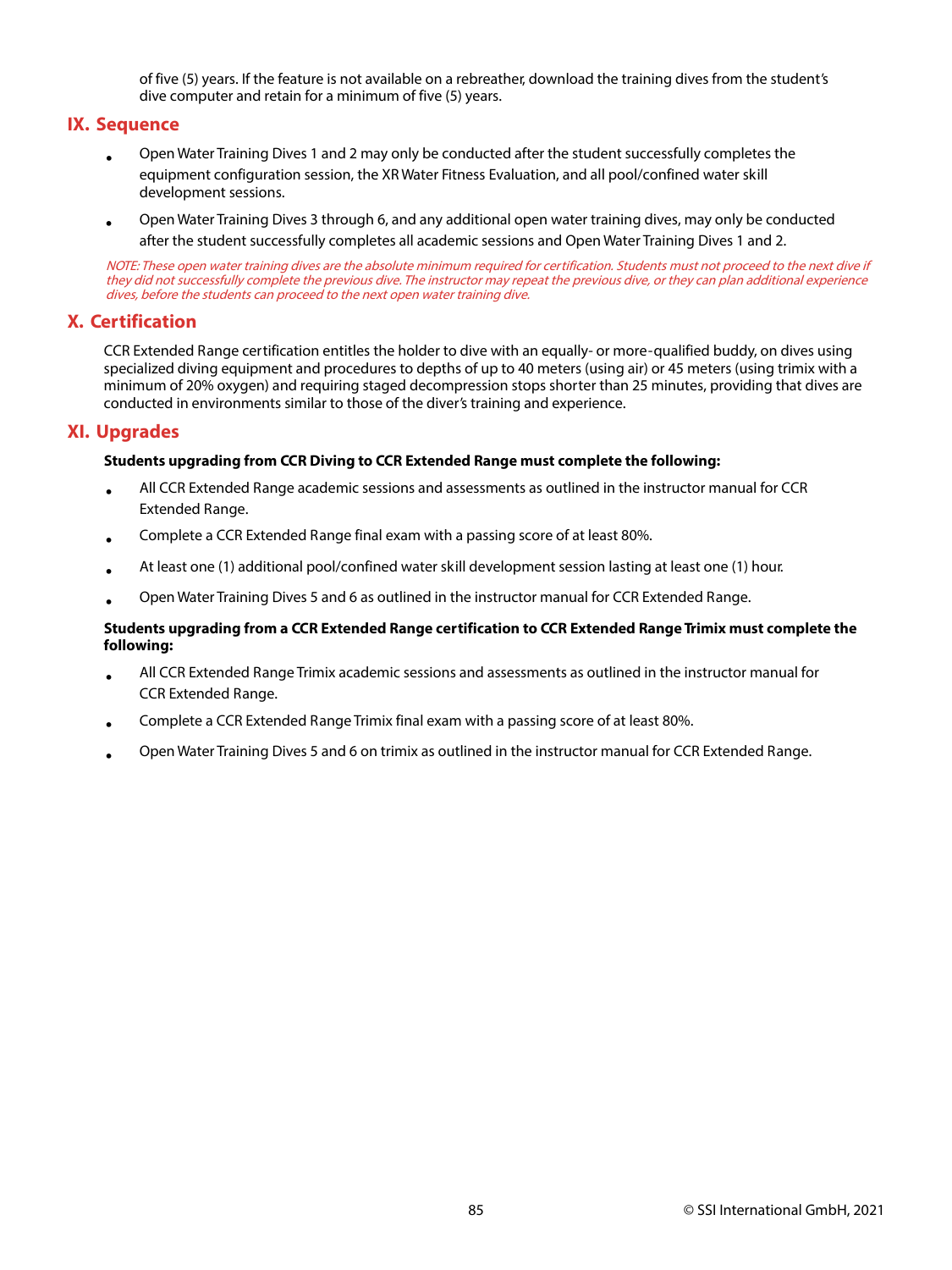## **XR CCR Programs CCR Technical Extended Range**

## **I. Intent**

The CCR Technical Extended Range program provides divers with the training necessary to independently plan and conduct multiple-stop decompression dives to depths up to 60 meters, using trimix, specialized diving equipment and procedures with an equally- or more-qualified dive buddy.

## **II. Minimum Instructor Rating**

An active status, unit-specific CCR Technical Extended Range Instructor may conduct the unit-specific CCR Technical Extended Range program.

## **III. Student Prerequisites**

#### **Have logged at least:**

- 50 hours of CCR runtime
- 25 hours of runtime on the specific unit
- 20 CCR dives deeper than 30 meters
- 10 CCR dives requiring staged decompression (not including training dives)

#### **Have the following SSI certifications or an equivalent from a recognized training agency:**

• CCR Extended Range

## **IV. Duration**

• Recommended hours for completion: 40.

## **V. Minimum Equipment**

### **Students participating in this program must use at least the following equipment configuration:**

A complete XR CCR Total Diving System that:

- Allows for manual addition of gas to the loop
- Has an alternate (backup) method of monitoring the loop if the primary method fails
- Can be configured so the onboard oxygen and diluent cylinders can be shut down

#### **Including:**

• At least two (2) bailout cylinders with regulators, one (1) for bottom bailout, and one (1) for decompression.

### **VI. In-Water Ratios**

• The student-to-instructor ratio is 3:1.

## **VII. Depth Limitations**

- Maximum depth limit for Open Water Training Dives 1 and 2: 40 meters.
- Maximum depth limit for Open Water Training Dives 3 and 4: 45 meters.
- Depth range for Open Water Training Dives 5 and 6: 50 to 60 meters.
- At least one (1) dive must be to a depth of 50 meters.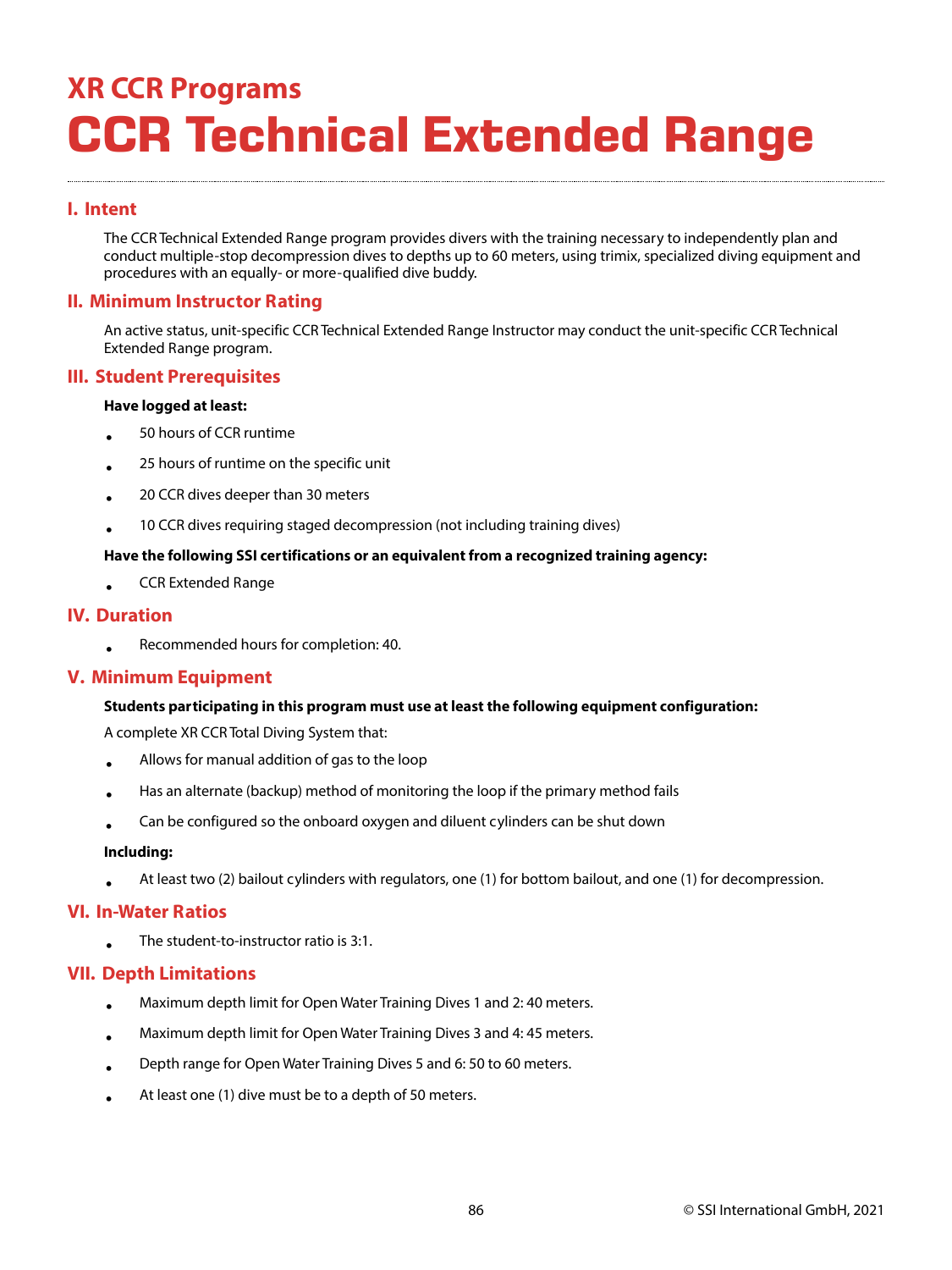## **VIII. Requirements For Completion**

- Complete all academic sessions and assessments as outlined in the unit-specific instructor manual for CCR Technical Extended Range.
- Complete the program's final exam.
- Complete a unit-specific final exam.
- Independently plan a full dive plan and bailout plan using the Extended Range Dive Planning sheets.
- Complete the XR Water Fitness Evaluation as outlined in the SSI Training Standards.
- Complete at least one (1) open water skill development session with a minimum cumulative time of at least one (1) hour as outlined in the instructor manual for CCR Technical Extended Range.
- Complete at least six (6) open water training dives as outlined in the instructor manual for CCR Technical Extended Range.
- Complete at least 420 minutes of in-water runtime on the applicable CCR unit.

a. Notes

- Open Water Training Dives 1 and 2 must be planned within the no-decompression limits of the student's dive computer, dive planning software, or the SSI Combined Air/EAN Tables.
- The primary planned decompression obligation (total time of all decompression stops, including any deep stops) must not exceed 30 minutes for Open Water Training Dives 3 and 4.
- The primary planned decompression obligation (total time of all decompression stops, including any deep stops) must not exceed 60 minutes for Open Water Training Dives 5 and 6, and any additional training dives.
- Bailout cylinder volumes should be calculated using a minimum SAC rate of 40 liters/minute.
- The maximum ppO $_2$  for bailout is 1.6 at the deepest planned depth of the dive.
- Divers should not carry an onboard diluent gas with a  $\mathsf{ppO}_2$  higher than 1.1 bar at the bottom.
- Divers using an mCCR should not carry an onboard diluent gas with appO $_2$  higher than 1.3 bar at the bottom.
- The maximum loop set point is 1.3 bar.
- Download all of the student's logged training dives from their rebreather computer and retain for a minimum of five (5) years. If the feature is not available on a rebreather, download the training dives from the student's dive computer and retain for a minimum of five (5) years.

### **IX. Sequence**

- Open Water Training Dives 2 and 3 may only be conducted after the student successfully completed the equipment configuration session, the XR Water Fitness Evaluation, and Open Water Training Dive 1.
- Open Water Training Dives 4 and 5, and any additional open water training dives, may only be conducted after the student successfully completes all academic sessions and Open Water Training Dive 3.

NOTE: These open water training dives are the absolute minimum required for certification. Students must not proceed to the next dive if they did not successfully complete the previous dive. The instructor may repeat the previous dive, or they can plan additional experience dives, before the students can proceed to the next open water training dive.

## **X. Certification**

CCR Technical Extended Range certification entitles the holder to dive autonomously with an equally- or more-qualified buddy, using trimix and specialized diving equipment and procedures, to depths of 60 meters, using diluent with a minimum oxygen content of 16%, and requiring unlimited staged decompression stops with a maximum of two bailout gas switches, providing that dives are conducted in environments similar to those of the diver's training and experience.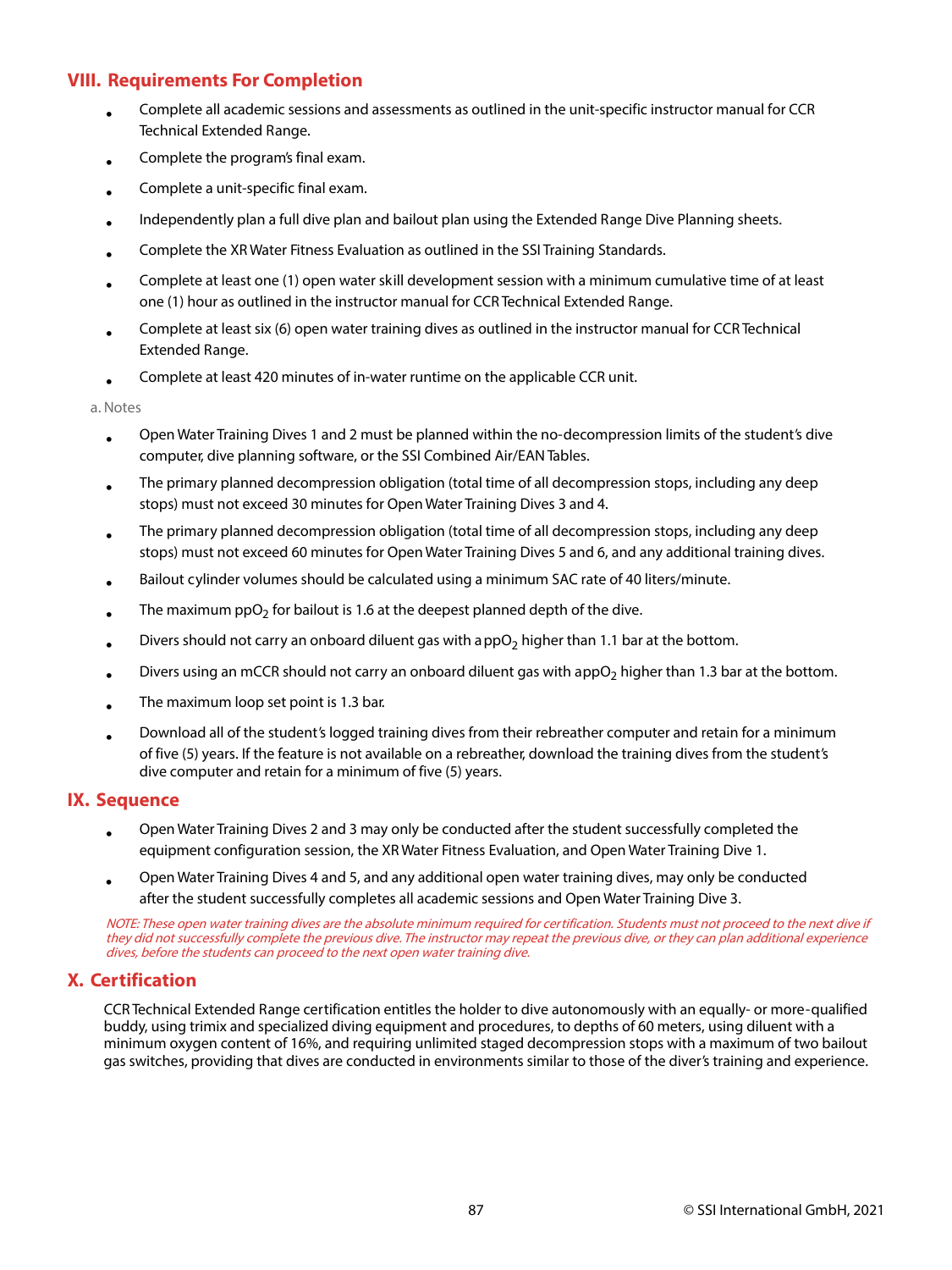## **XI. Credit**

This program may be combined with the Technical Wreck Diving program or Full Cave Diving program.

#### **If combined with the Technical Wreck Diving program:**

- Overhead Training Dives 1 through 4 of the Technical Wreck Diving program may also be used to meet the requirements of Open Water Training Dives 1 through 4 of the CCR Technical Extended Range program.
- Students must complete all of the prerequisites, skills development and academic requirements for both programs.
- The recommended maximum depth for overhead training dives is 45 meters.
- No penetration dive may be conducted deeper than 50 meters.

#### **If combined with the Full Cave Diving program:**

- Overhead Training Dives 1 through 4 of the Full Cave Diving program may be used to meet the requirements of Open Water Training Dives 1-4 of the CCR Technical Extended Range program.
- Students must complete all of the prerequisites, skills development and academic requirements for both programs.
- No penetration dive may be conducted at depths greater than 30 meters on air/nitrox or 60 meters on trimix.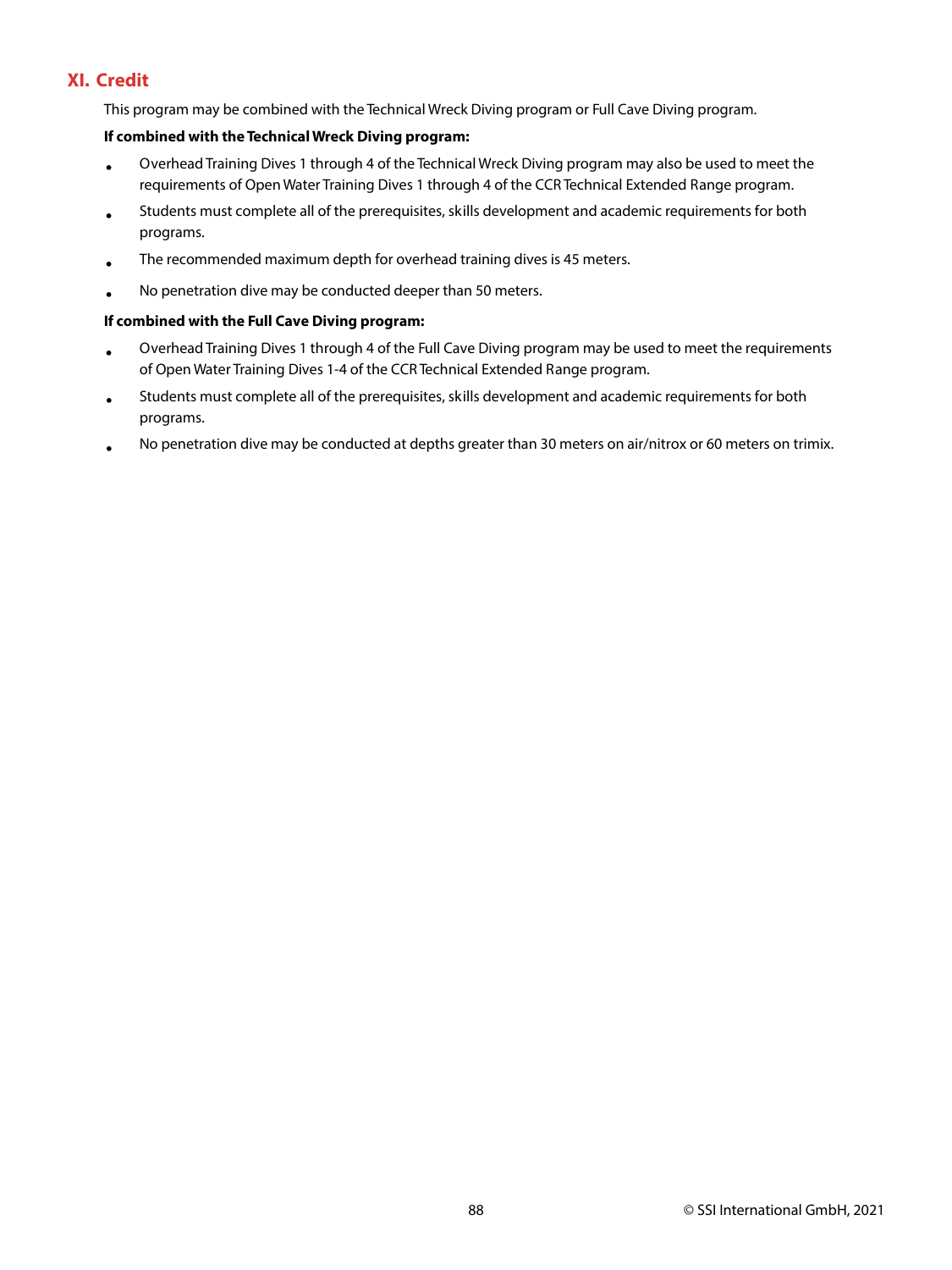## **XR CCR Programs CCR Hypoxic Trimix**

## **I. Intent**

The CCR Hypoxic Trimix program provides divers with the training necessary to independently plan and conduct staged decompression dives to depths of up to 100 meters, using specialized CCR diving equipment, and hypoxic trimix mixtures and procedures, with an equally- or more-qualified dive buddy.

## **II. Minimum Instructor Rating**

An active status unit-specific CCR Hypoxic Trimix Instructor may conduct the unit-specific CCR Hypoxic Trimix program.

## **III. Student Prerequisites**

#### **Have logged at least:**

- 100 hours of CCR runtime
- 50 hours of runtime on the specific unit
- 10 CCR dives deeper than 50 meters
- 20 CCR dives requiring staged decompression (not including training dives)

#### **Have the following SSI certifications or an equivalent from a recognized training agency:**

• CCR Technical Extended Range

## **IV. Duration**

• Recommended hours for completion: 30.

### **V. Minimum Equipment**

#### **Students participating in this program must use at least the following equipment configuration:**

A complete XR CCR Total Diving System that:

- Allows for manual addition of gas to the loop
- Has an alternate (backup) method of monitoring the loop if the primary method fails
- Can be configured so the onboard oxygen and diluent cylinders can be shut down

#### **Including:**

• At least three (3) bailout cylinders with regulators, one (1) for bottom bailout, and two (2) for decompression.

### **VI. In-Water Ratios**

• The student-to-instructor ratio is 3:1.

### **VII. Depth Limitations**

- Maximum depth limit for Open Water Training Dives 1 and 2: 40 meters.
- Maximum depth limit for Open Water Training Dives 3 and 4: 80 meters.
- Maximum depth limit for Open Water Training Dives 5 and 6: 100 meters.
- Open Water Training Dive 3 or 4 must be to a depth of 75 meters.
- At least one (1) dive must be to a depth of 90 meters.

### **VIII. Requirements For Completion**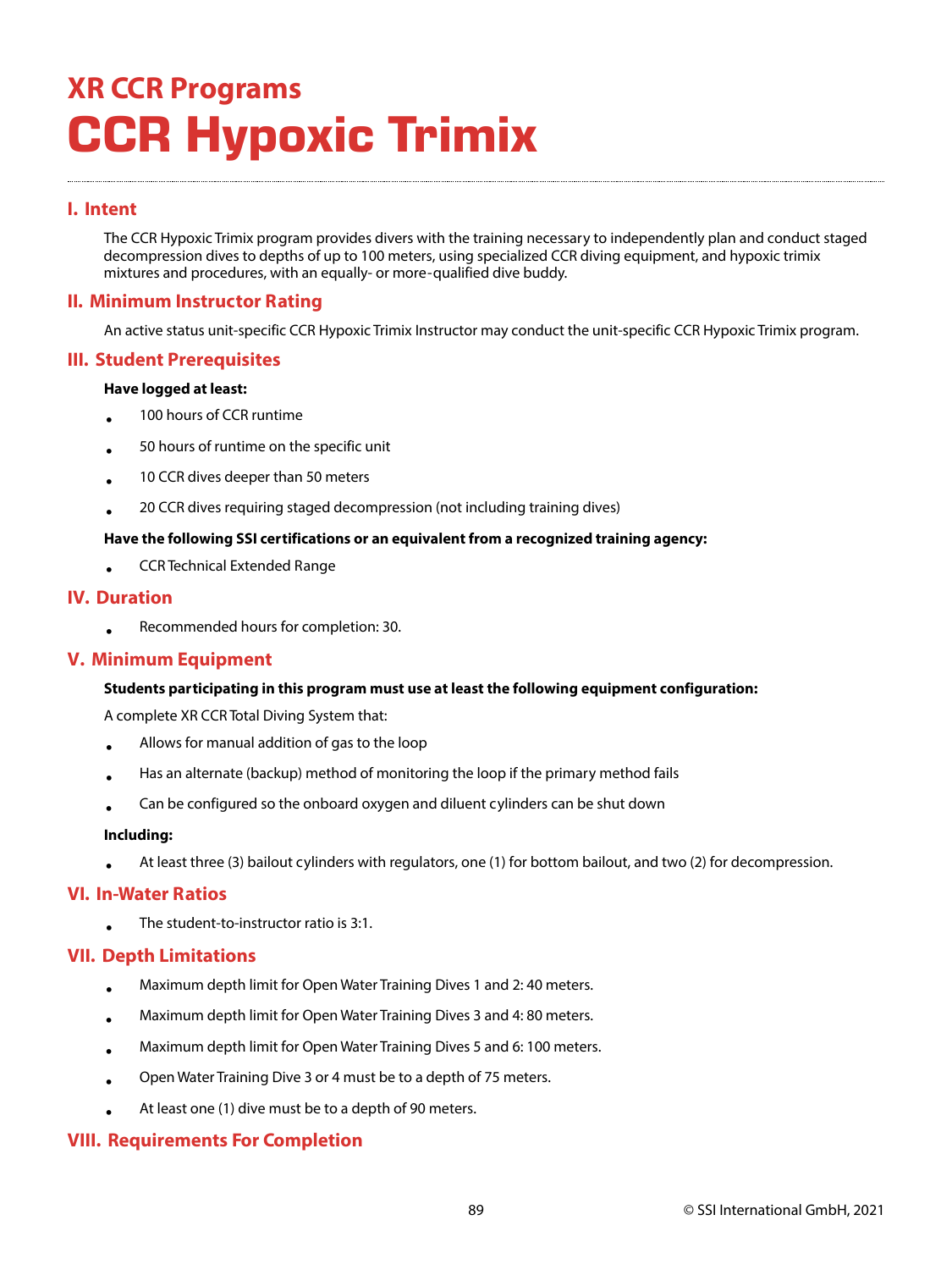- Complete all academic sessions and assessments as outlined in the unit-specific instructor manual for CCR Hypoxic Trimix.
- Complete the program's final exam.
- Complete a unit-specific final exam.
- Independently plan a full dive plan and bailout plan using the Extended Range Dive Planning sheets.
- Complete the XR Water Fitness Evaluation as outlined in the SSI Training Standards.
- Complete at least six (6) open water training dives as outlined in the instructor manual for CCR Hypoxic Trimix.
- Complete at least 420 minutes of in-water runtime on the applicable CCR unit.

#### a. Notes

- Open Water Training Dives 1 and 2 must be planned within the no-decompression limits of the student's dive computer, dive planning software, or the SSI Combined Air/EAN Tables.
- The primary planned decompression obligation (total time of all decompression stops, including any deep stops) must not exceed 60 minutes for Open Water Training Dives 3 and 4.
- The primary planned decompression obligation (total time of all decompression stops, including any deep stops) must not exceed 90 minutes for Open Water Training Dives 5, 6, and any additional training dives.
- The total cumulative time for Open Water Training Dives 3 through 6 must be at least five (5) hours.
- Bailout cylinder volumes should be calculated using a minimum SAC rate of 40 liters/minute.
- The maximum ppO $_2$  for bailout is 1.6 at the deepest planned depth of the dive.
- Divers should not carry an onboard diluent gas with a  $\mathsf{ppO}_2$  higher than 1.1 bar at the bottom.
- Divers using an mCCR should not carry an onboard diluent gas with appO $_2$  higher than 1.3 bar at the bottom.
- The maximum loop set point is 1.3 bar.
- Download all of the student's logged training dives from their rebreather computer and retain for a minimum of five (5) years. If the feature is not available on a rebreather, download the training dives from the student's dive computer and retain for a minimum of five (5) years.

### **IX. Sequence**

- Open Water Training Dives 3 and 4 may only be conducted after the student successfully completed the equipment configuration session, the XR Water Fitness Evaluation, and Open Water Training Dives 1 and 2.
- Open Water Training Dives 5 and 6, and any additional open water training dives, may only be conducted after the student successfully completes all academic sessions and Open Water Training Dive 4.

### **X. Certification**

The CCR Hypoxic Trimix certification entitles the holder to dive autonomously with an equally- or more-qualified buddy, on dives using specialized diving equipment and procedures to depths of either 80 or 100 meters, depending on the certification achieved, in environments similar to those of the diver's training and experience.

The Hypoxic Trimix 80m certification is the same as the 100m certification, with one exception: if conditions do not permit, or the students cannot make the deepest dives, divers may become certified at 80 meters after the first four (4) open water training dives.

After developing experience, and with an equally- or more-qualified buddy, a diver qualified to 100 meters may dive to depths deeper than 100 meters.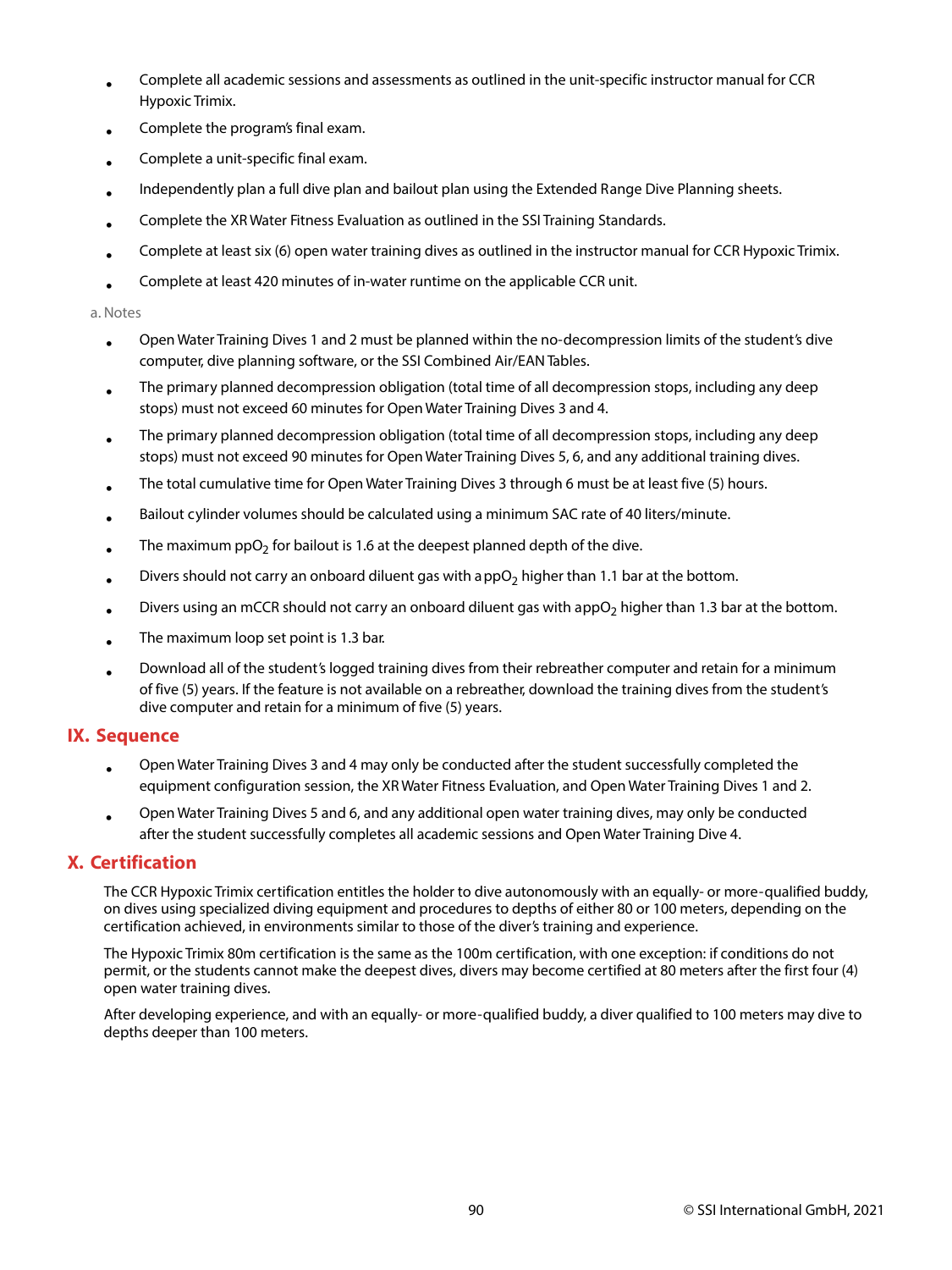## **XR CCR Programs CCR Unit Crossover**

## **I. Intent**

The XR CCR Unit Crossover provides divers with the knowledge, skills, and experience necessary to dive with a new rebreather at their highest CCR certification level.

## **II. Minimum Instructor Rating**

An active status, unit-specific instructor may conduct the XR CCR Unit Crossover for certification levels that they are authorized to issue certifications for.

Students completing the XR CCR Unit Crossover must meet the minimum prerequisites and requirements from the highest applicable certification level.

### **III. Student Prerequisites**

- Have a CCR certification at any level
- Have logged at least 10 CCR dives in the previous 12 months
- Meet the applicable standards for the highest level being crossed over including:

### **IV. Duration**

• Recommended hours for completion: 40.

### **V. In-Water Ratios**

• The student-to-instructor ratio is 3:1.

### **VI. Requirements For Completion**

#### **To cross over to CCR Diving or CCR Extended Range, the student must:**

- Complete all academic sessions and assessments as outlined in the unit-specific instructor manual for CCR Diving or CCR Extended Range.
- Complete a unit-specific final exam.
- Independently plan a full dive plan and bailout plan using the Extended Range Dive Planning sheets.
- Complete an equipment configuration session as outlined in the instructor manual for CCR Extended Range.
- Complete at least one (1) pool/confined water skill development session with a minimum cumulative time of at least one (1) hour as outlined in the instructor manual for CCR Extended Range.
- Complete Open Water Training Dives 3 through 6 as outlined in the instructor manual for CCR Extended Range.

a. Higher Certifications

#### **To cross over to CCR Technical Extended Range or CCR Hypoxic Trimix, the student must:**

- Complete the crossover to CCR Diving or CCR Extended Range as outlined above.
- Complete all academic sessions and assessments as outlined in the applicable unit-specific instructor manual.
- Complete the applicable program final exam.
- Independently plan a full dive plan and bailout plan using the Extended Range Dive Planning sheets.
- Complete at least one (1) open water skill development session as outlined in the instructor manual for the applicable program.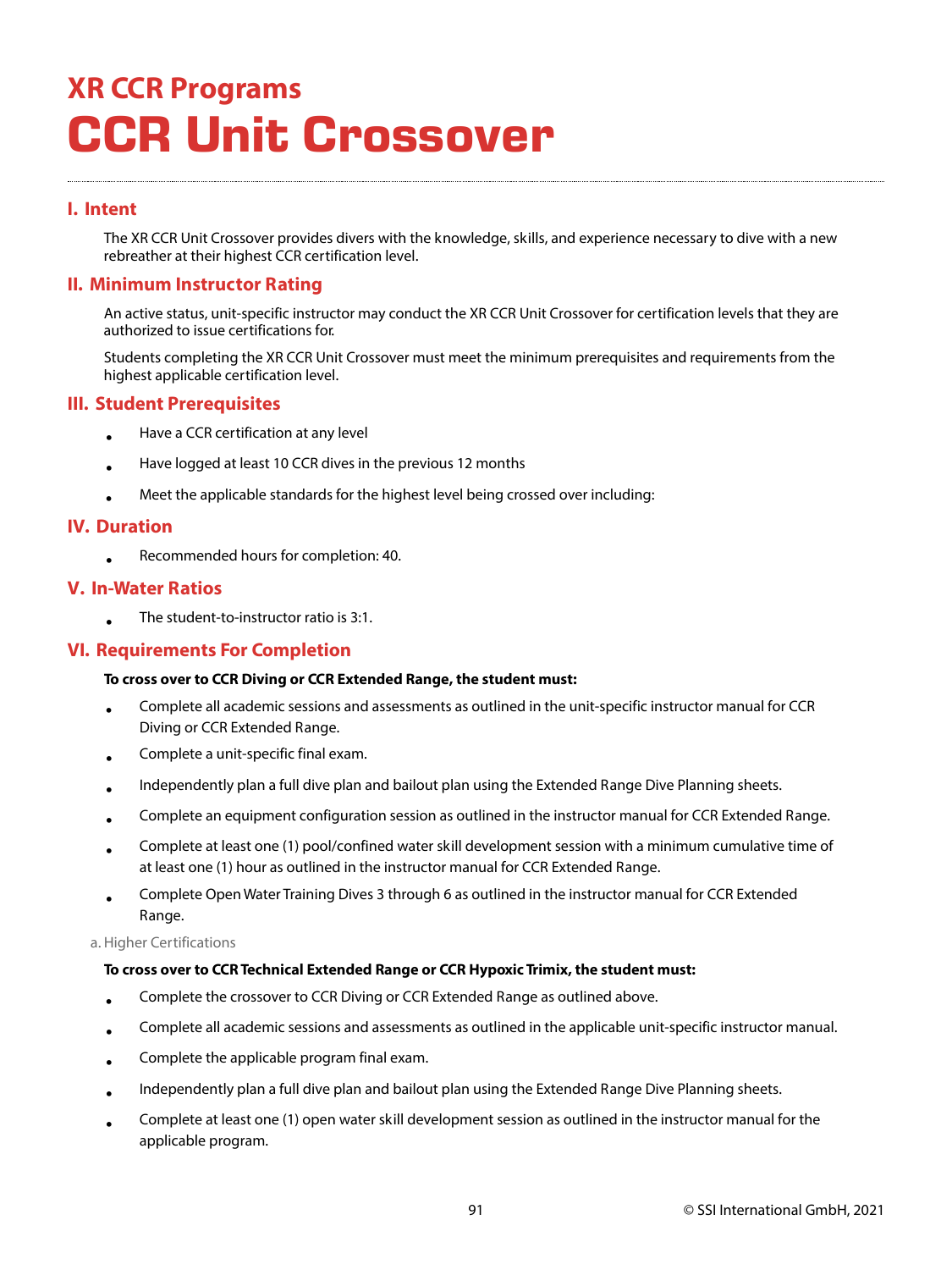• Demonstrate proficiency in the required skills as outlined in the applicable instructor manual.

Plan and conduct at least one (1) evaluation dive with a qualified instructor to the minimum depth required for certification at the highest level requested.

- CCR Technical Extended Range: 55 meters
- CCR Hypoxic Trimix: 80 meters

b. Notes

- The instructor conducting the XR CCR Unit Crossover must directly verify the student's experience level and prerequisites prior to the final evaluation dives.
- For CCR Hypoxic Trimix upgrades on mCCR units, at least one additional academic session on "CMF at Depth and Dive Planning" must be completed.

## **VII. Certification**

Once all requirements are complete, and the student's profile is updated in MySSI, the instructor conducting the XR Unit Crossover may issue the applicable certification card.

The student will be certified on the specific unit at the highest level requested.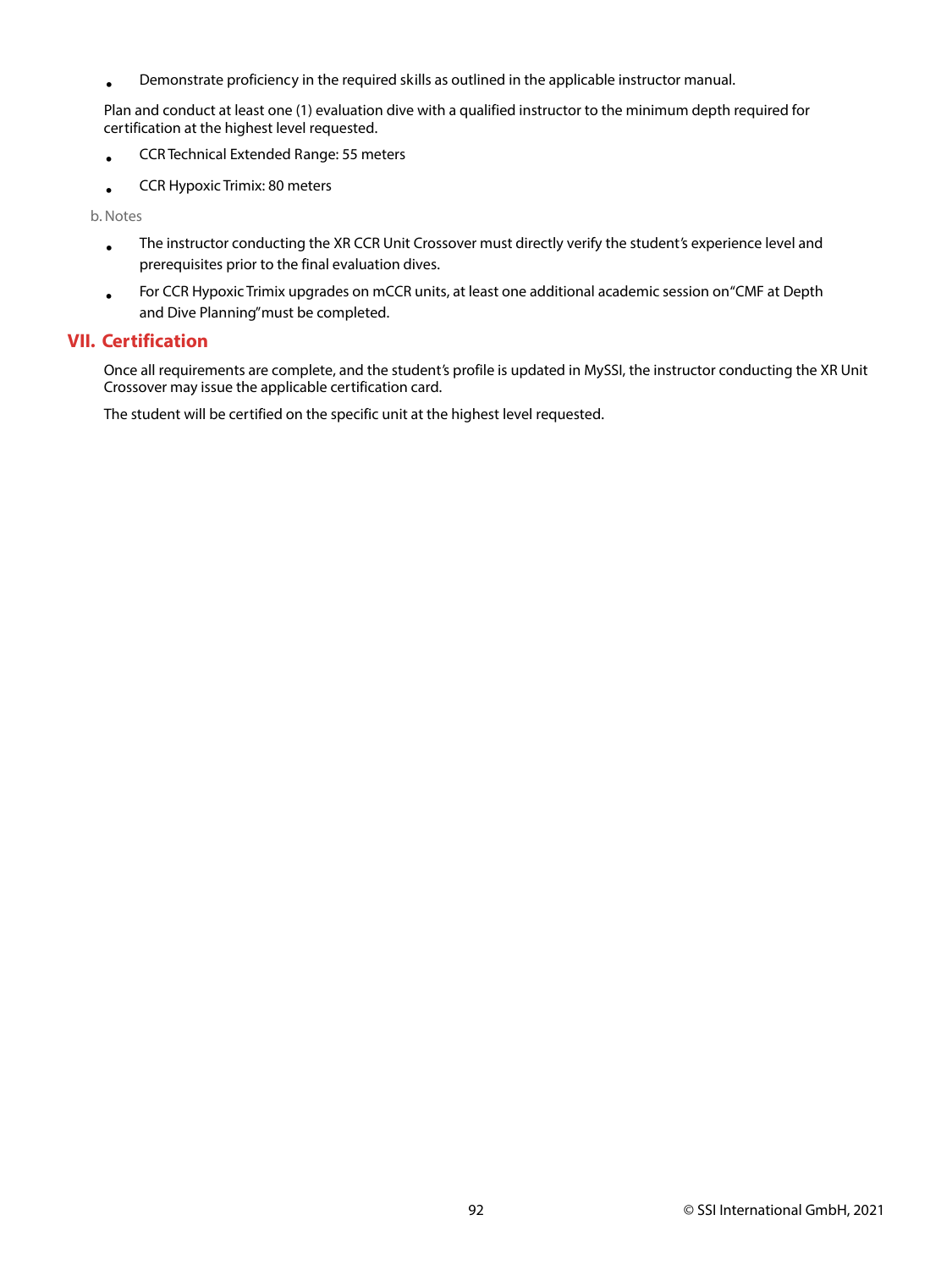## **XR Programs Equivalency Chart**

## **I. Recognized Training Agencies and Federations**

| <b>SSI XR</b>                                 | <b>TDI</b>                             | <b>IANTD</b>                             | <b>PADI</b>         | <b>GUE</b>          | <b>CMAS</b>                                   | <b>NAUI</b>                                        |
|-----------------------------------------------|----------------------------------------|------------------------------------------|---------------------|---------------------|-----------------------------------------------|----------------------------------------------------|
| <b>Extended Range</b><br><b>Foundations</b>   | Intro to Tech                          | <b>Essentials</b>                        |                     | <b>Fundamentals</b> |                                               |                                                    |
| <b>Extended Range</b><br><b>Nitrox Diving</b> | <b>Advanced Nitrox</b><br><b>Diver</b> | <b>Advanced Nitrox</b><br><b>Diver</b>   | <b>TEC 40</b>       | Rec <sub>3</sub>    | <b>Advanced Nitrox</b><br>Diver*              | <b>Technical</b><br>Decompression<br><b>Diver</b>  |
| <b>Extended Range</b>                         | Decompression<br>Procedure             |                                          | <b>TEC 45</b>       |                     |                                               |                                                    |
| <b>Extended Range</b><br><b>Trimix</b>        | <b>Helitrox</b>                        | Advanced<br><b>Recreational Trimix</b>   |                     | Tech 1              | <b>Advanced Nitrox</b><br>Diver <sup>**</sup> | <b>Helitrox Diver</b>                              |
| <b>Technical Extended</b><br>Range            | <b>Extended Range</b>                  | <b>Technical Diver</b>                   | <b>TEC 50</b>       |                     |                                               |                                                    |
| <b>Technical Extended</b><br>Range Trimix     | <b>Trimix</b>                          | Normoxic Trimix                          | Tec Trimix 65       | Tech 60             | Normoxic Trimix<br><b>Diver</b>               | <b>Trimix Diver</b>                                |
| <b>Hypoxic Trimix</b>                         | <b>Advanced Trimix</b>                 | <b>Trimix Diver</b>                      | <b>Tec Trimix</b>   | Tech <sub>2</sub>   | <b>Advanced Trimix</b><br><b>Diver</b>        | <b>Extreme Exposure</b><br><b>Diver</b>            |
| <b>Extended Range</b><br><b>Wreck Diving</b>  |                                        | <b>Limited Wreck</b>                     |                     |                     | <b>Wreck Diver Level 2</b>                    | <b>Wreck Penetration</b><br><b>Diver</b>           |
| <b>Technical Wreck</b><br>Diving              | <b>Advanced Wreck</b>                  | <b>Advanced Wreck</b><br><b>Diver</b>    |                     |                     |                                               | <b>Technical Wreck</b><br><b>Penetration Diver</b> |
| <b>Extended Range</b><br><b>Cavern Diving</b> | Cavern                                 | Cavern                                   | <b>Cavern Diver</b> |                     | Cave Diver Level 1                            | <b>Cavern Diver</b>                                |
| <b>Cave Diving</b>                            | Intro to Cave                          | <b>Introductory Cave</b><br><b>Diver</b> |                     | Cave Diver 1        | Cave Diver Level 2                            | Cave Diver Level 1                                 |
| <b>Full Cave Diving</b>                       | <b>Full Cave</b>                       | <b>Cave Diver</b>                        |                     | <b>Cave Diver 2</b> | <b>Cave Diver Level 3</b>                     | <b>Cave Diver Level 2</b>                          |

#### a. CCR Programs

| <b>SSI XR CCR</b>                             | <b>TDI</b>                                                        | <b>IANTD</b>                                         | <b>PADI</b>        | <b>GUE</b>       | <b>CMAS</b>                                  | <b>NAUI</b>                                           |
|-----------------------------------------------|-------------------------------------------------------------------|------------------------------------------------------|--------------------|------------------|----------------------------------------------|-------------------------------------------------------|
| <b>CCR Diving</b>                             | <b>CCR Air Diluent</b><br><b>Diver</b>                            | <b>Advanced Nitrox</b><br><b>CCR</b>                 | TEC 40 CCR         |                  | <b>CCR Air Diluent</b><br>Diver              | <b>CCR Diver</b>                                      |
| <b>CCR Extended</b><br>Range                  | <b>CCR Air Diluent</b><br>Decompression<br><b>Procedure Diver</b> |                                                      |                    |                  |                                              |                                                       |
| <b>CCR Extended</b><br>Range (Trimix)         |                                                                   | Advanced<br><b>Recreational Trimix</b><br><b>CCR</b> |                    | CCR <sub>1</sub> |                                              |                                                       |
| <b>CCR</b> Technical<br><b>Extended Range</b> | <b>CCR Mixed Gas</b><br><b>Diluent Diver</b>                      | Normoxic CCR                                         | TEC 60 CCR         | CCR <sub>2</sub> | <b>CCR Normoxic Trimix</b><br><b>Diluent</b> | <b>CCR Mixed Gas Diver</b>                            |
| <b>CCR Hypoxic Trimix</b>                     | <b>CCR Advanced</b><br><b>Mixed Gas Diluent</b><br><b>Diver</b>   | <b>Trimix CCR</b>                                    | <b>TEC 100 CCR</b> |                  |                                              | <b>Extreme Exposure</b><br><b>CCR Mixed Gas Diver</b> |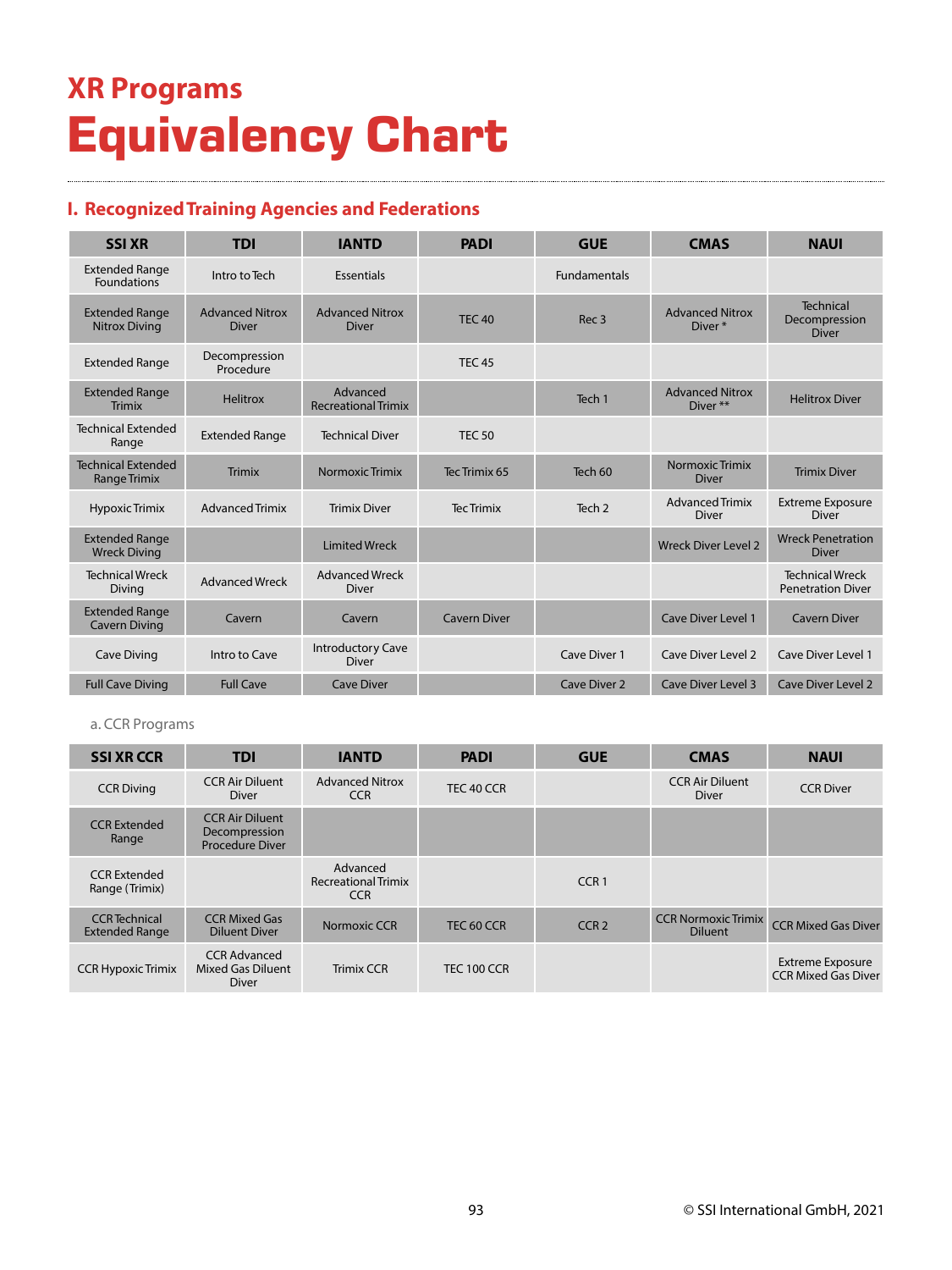## **XR Instructor Programs XR Candidate Water Fitness Evaluation**

The purpose of this evaluation is to ensure that SSI Professional candidates have an adequate level of fitness and comfort in the water prior to conducting any SSI training.

#### **For all XR programs, each candidate must complete a water fitness evaluation that includes:**

#### **I. Equipment Swim**

• A 400-meter surface swim while wearing a Total Diving System and stage cylinder(s) applicable to their specific program.

#### **II. Tread Water**

• Tread water for 15 minutes without using any aids or flotation of any kind.

#### **III. Surface Swim**

- Swim 700 meters without stopping within 20 minutes using a mask, fins and a snorkel.
- If a wetsuit is used, weights must be added to ensure the candidate is neutrally buoyant.

#### **OR**

• Swim 375 meters without stopping, and without the use of mask, fins, snorkel or other swim aids.

NOTE: The 375-meter swim may be conducted as an alternative to the 700-meter assisted swim. It is required by RSTC standards to be completed in North America.

### **IV. Underwater Swim**

#### **Option 1**

• Swim underwater for 25 meters using a mask, fins and snorkel.

#### **Option 2**

• Swim horizontally without breathing at a constant depth underwater for 15 meters while wearing a Total Diving System and stage cylinder(s) applicable to their specific program.

a. Notes

- The underwater swim must be conducted in a pool/confined water environment.
- Option 2 must be completed using a horizontal reference line.
- The responsible instructor must directly supervise the student and be prepared to provide assistance if necessary.

### **V. Diver Rescue**

- Perform a full, unconscious-diver-on-the-surface rescue with a total distance of 100 meters within eight (8) minutes.
- Both parties must use a Total Diving System.

See the Water Fitness Evaluation Form and Criteria for detailed information. A completed water fitness evaluation is valid for six (6) months.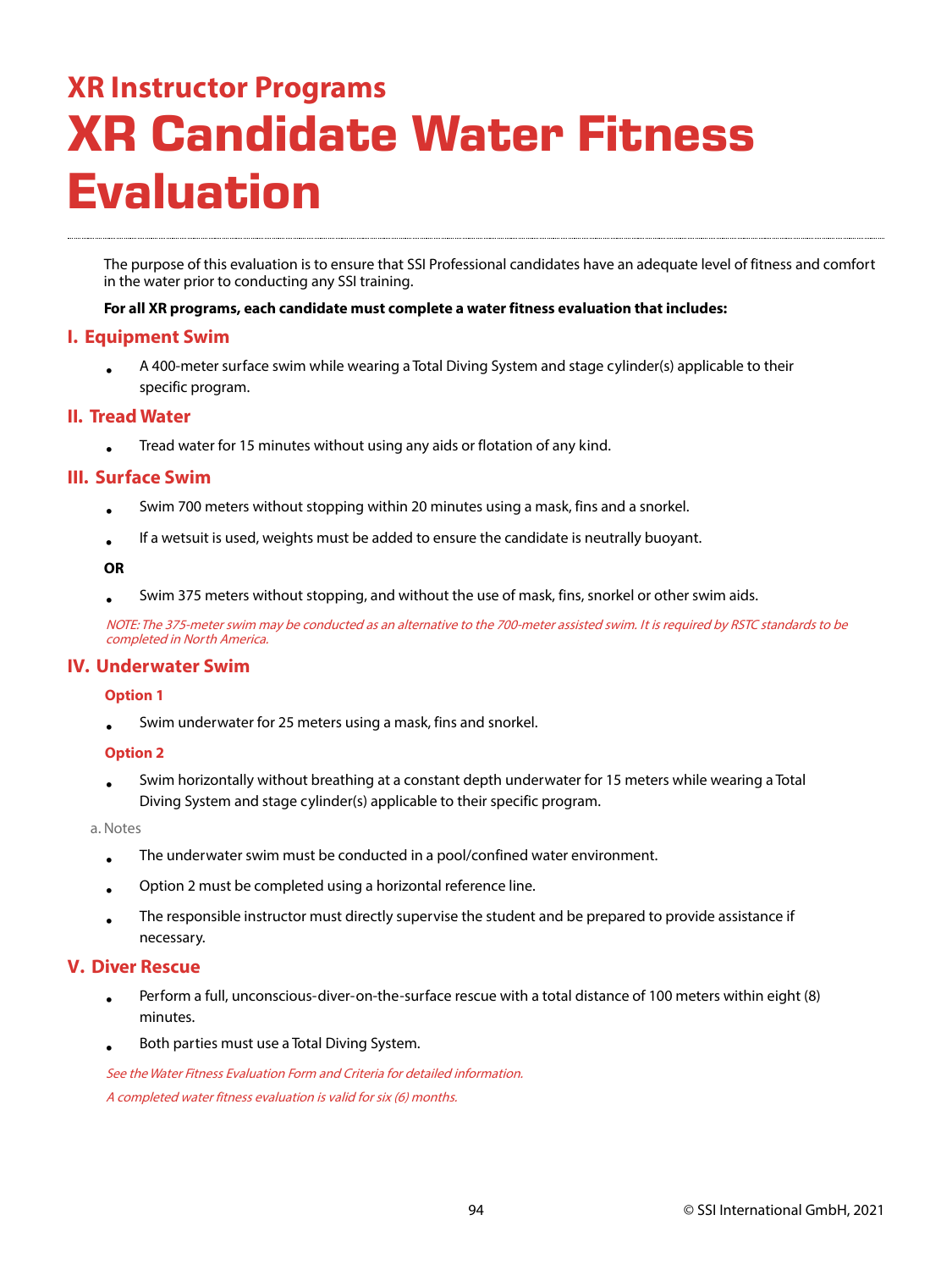## **XR Instructor Programs Extended Range Foundations Instructor**

## **I. Intent**

The SSI Extended Range Foundations Instructor Training Course certifies the candidate as an Extended Range Foundations Instructor.

### **II. Minimum Instructor Rating**

An active status Extended Range Instructor Trainer may conduct the Extended Range Foundations Instructor Training Course.

## **III. Candidate Prerequisites**

- Own and use a Total Diving System in the appropriate equipment configuration as outlined in the SSI General Training Standards.
- Complete the XR Instructor Assessment Form and provide proof of the required teaching and diving experience.

#### **Have at least one (1) of the following active status SSI certifications:**

- Open Water Instructor
- Extended Range Instructor
- Recreational Sidemount Diving Specialty Instructor
- SCR Diving Instructor
- CCR Diving Instructor

### **IV. Duration**

- Recommended hours for completion: 16.
- The number of classes, hours and sessions per day are set by the individual instructor, based on student needs, student ability and water conditions.

### **V. In-Water Ratios**

• The candidate-to-instructor ratio is 4:1.

### **VI. Requirements For Completion**

#### **Option 1**

#### **Candidates earning the Extended Range Foundations Instructor (Single Cylinder) certification may:**

Co-teach at least two (2) separate Extended Range Foundations programs under the direct supervision of an active status Extended Range Foundations Instructor.

#### **Option 2**

#### **Candidates earning the Extended Range Foundations Instructor certification in any configuration may:**

Attend a two-day seminar and successfully complete:

- A review of all SSI General Training Standards, and the standards related to the XR programs the candidate is earning a certification for.
- A review of the program-specific student and instructor materials.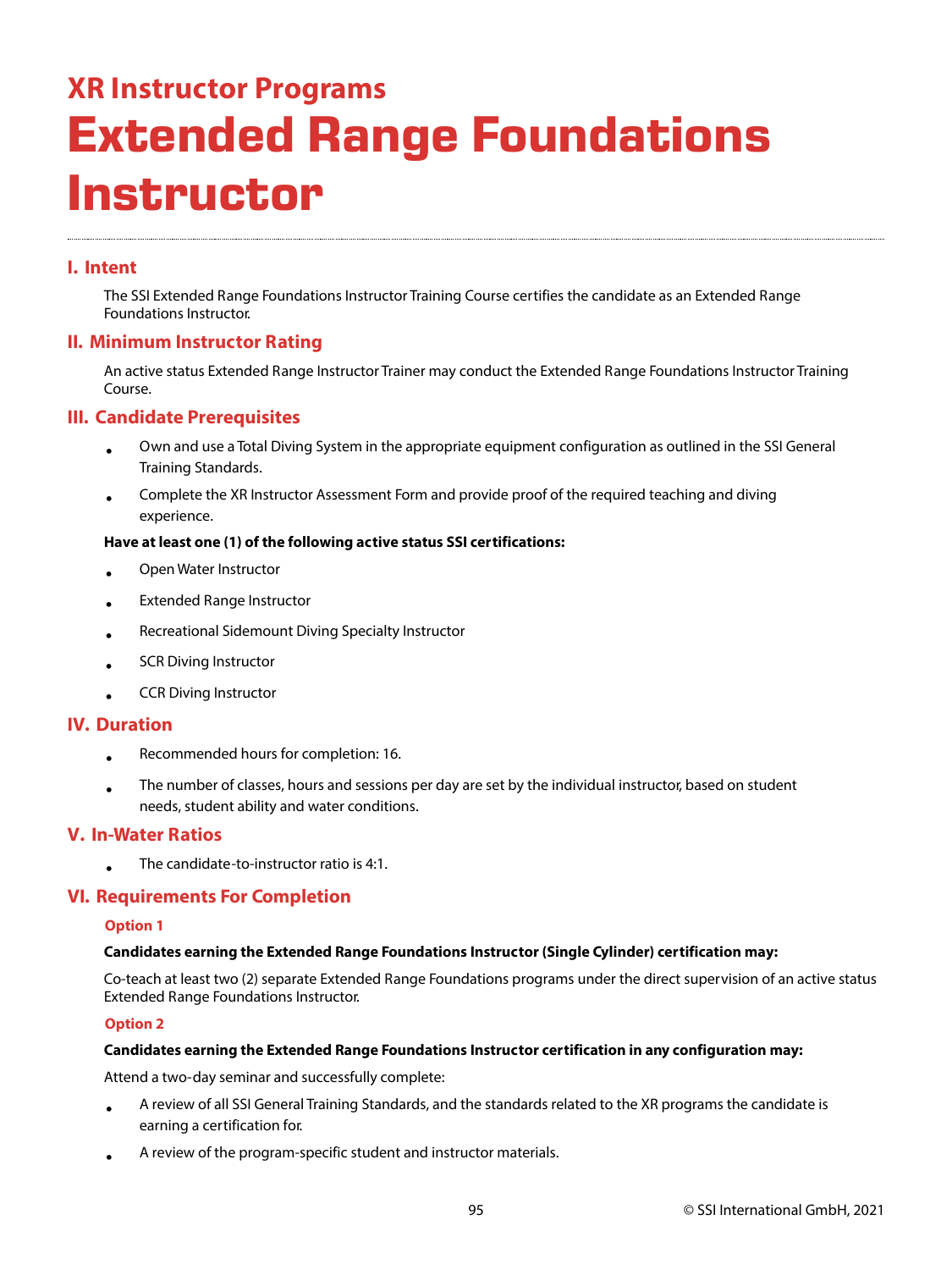- An equipment configuration session for the appropriate Total Diving System.
- A pool/confined water session that includes the presentation and evaluation of all required program skills. All skills must be done with demonstration quality.

## **VII. Certification**

#### **Active status Extended Range Foundations Instructor may teach, supervise and issue certifications for the following programs using the equipment configurations they are qualified to teach in:**

• Extended Range Foundations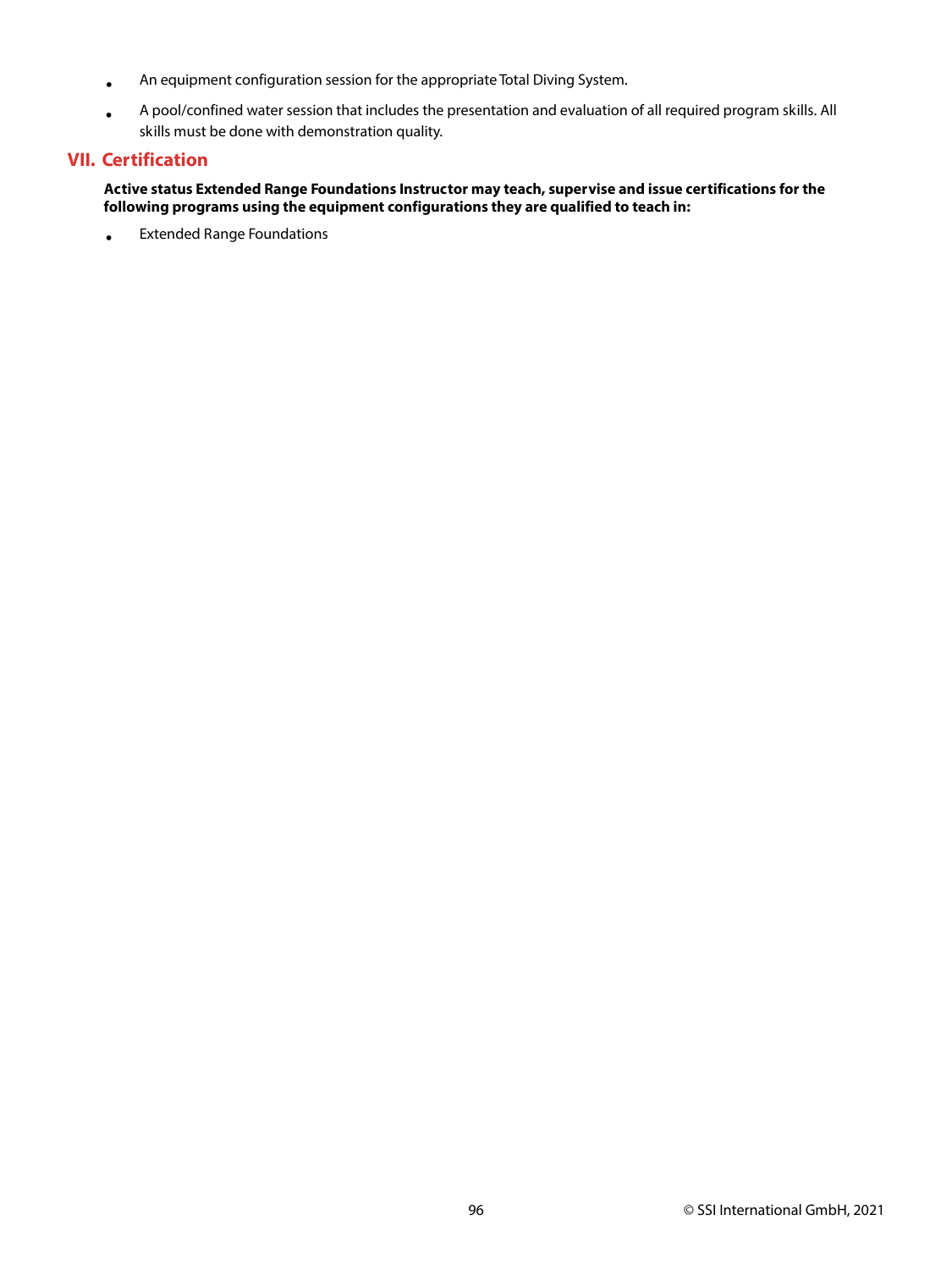## **XR Instructor Programs Gas Blender Instructor**

## **I. Intent**

The intent of this standard is to provide a process for verifying an instructor's qualifications to teach the SSI Gas Blender program.

## **II. Minimum Instructor Rating**

None

## **III. Candidate Prerequisites**

#### **Have the following SSI certifications or equivalent from a recognized training agency:**

• Gas Blender

#### **Have the following active status SSI certifications or an equivalent from a recognized training agency:**

- Open Water Instructor
- Enriched Air Nitrox Instructor

## **IV. Duration**

• There is no minimum recommended duration for the Gas Blender Instructor program.

## **V. Requirements For Completion**

- Complete the Gas Blender digital learning, including all reading and review questions.
- Complete the program-specific Training Completion Record and submit it to the responsible SSI Service Center as required.

### **VI. Active Status Requirements**

• Show proof of Gas Blender certification.

## **VII. Certification**

#### **Active status Gas Blender Instructors may teach, supervise and issue certifications for the following programs:**

- Nitrox Gas Blender
- Trimix Gas Blender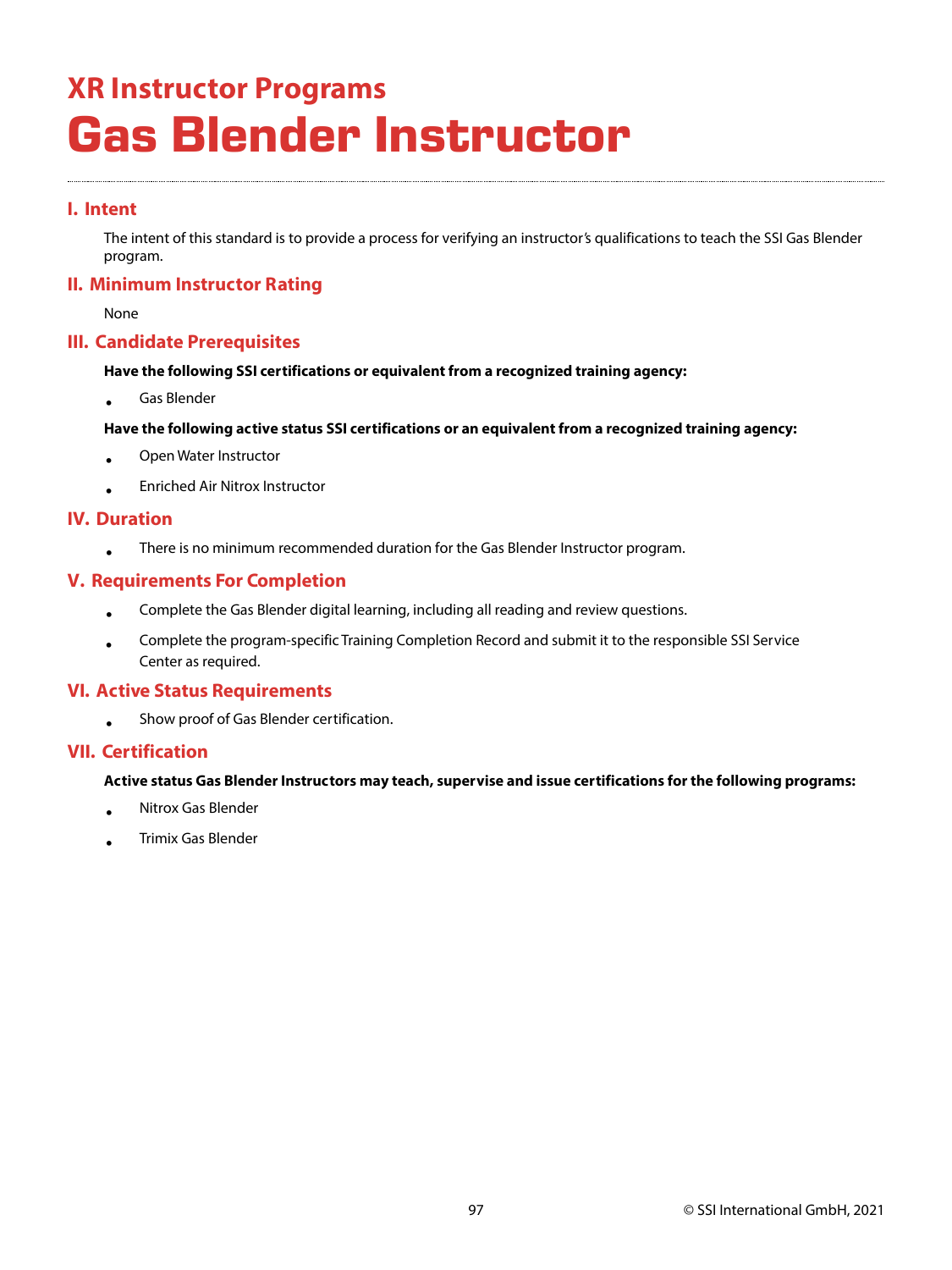## **Open-Circuit Instructor Programs Extended Range Sidemount Instructor**

## **I. Intent**

The intent of the SSI Extended Range Sidemount Instructor program is to provide candidates with the knowledge, skills and experience necessary to conduct the SSI Extended Range Sidemount program.

### **II. Minimum Instructor Rating**

An active status XR Instructor Trainer, certified as an SSI Extended Range Sidemount Instructor, may conduct the seminar.

The candidate may co-teach the Extended Range Sidemount program with an active status Extended Range Sidemount Instructor.

### **III. Candidate Prerequisites**

- Own and use a Total Diving System in the appropriate equipment configuration as outlined in the SSI General Training Standards.
- Complete the XR Instructor Assessment Form and provide proof of the required teaching and diving experience.

#### **Have logged at least:**

• 20 sidemount dives

#### **Option 1**

#### **Have the following SSI certifications or an equivalent from a recognized training agency:**

• Recreational Sidemount Diving

#### **Have the following active status SSI certifications or an equivalent from a recognized training agency:**

• Extended Range Nitrox Diving Instructor

#### **Option 2**

#### **Have the following SSI certifications or an equivalent from a recognized training agency:**

• Extended Range Sidemount

#### **Have the following active status SSI certifications (no equivalency permitted):**

• Advanced Open Water Instructor

### **IV. In-Water Ratios**

• The candidate-to-instructor ratio is 4:1.

### **V. Duration**

- Recommended hours for completion: 16.
- The number of classes, hours and sessions per day are set by the individual instructor, based on student needs, student ability and water conditions.

### **VI. Requirements For Completion**

#### **Option 1**

Co-teach at least two (2) separate Extended Range Sidemount programs under the direct supervision of an active status Extended Range Sidemount Instructor.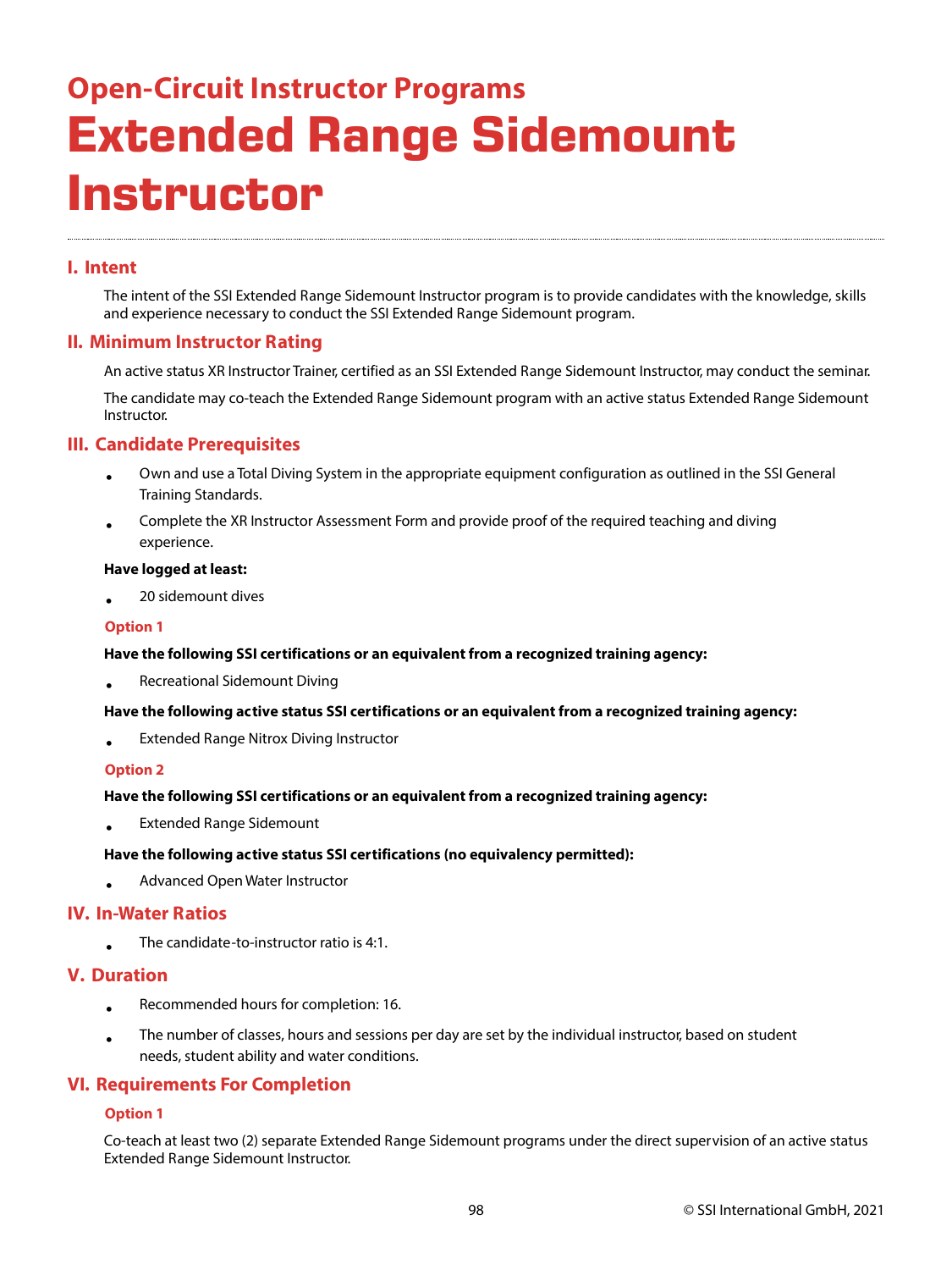#### **Option 2**

#### **Attend a two-day seminar and successfully complete:**

- A review of all SSI General Training Standards, and the standards related to the XR programs the candidate is earning a certification for.
- A review of the program-specific student and instructor materials.
- The applicable final exams.
- An equipment configuration session for the appropriate Total Diving System.
- The XR Candidate Water Fitness Evaluation as outlined in the SSI Training Standards if it has been more than six months since the candidate has been evaluated.
- A pool/confined water session that includes the presentation and evaluation of all required program skills. All skills must be done with demonstration quality.
- While acting as an instructor, plan and conduct at least one (1) dive that meets the requirements of Open Water Training Dive 4 from the instructor manual for Sidemount Diving.
- Demonstrate the ability to rescue an unconscious diver by bringing the diver to the surface from a depth between 5 and 10 meters.

a. Notes

• During the planned dive, the candidate will supervise an assistant or another candidate acting as the student.

## **VII. Certification**

**Active status Extended Range Sidemount Instructors may teach, supervise and issue certifications for the following programs:**

- Recreational Sidemount Diving
- Extended Range Sidemount
- Any recreational or XR program in a sidemount equipment configuration if they hold the relevant instructor rating for that program.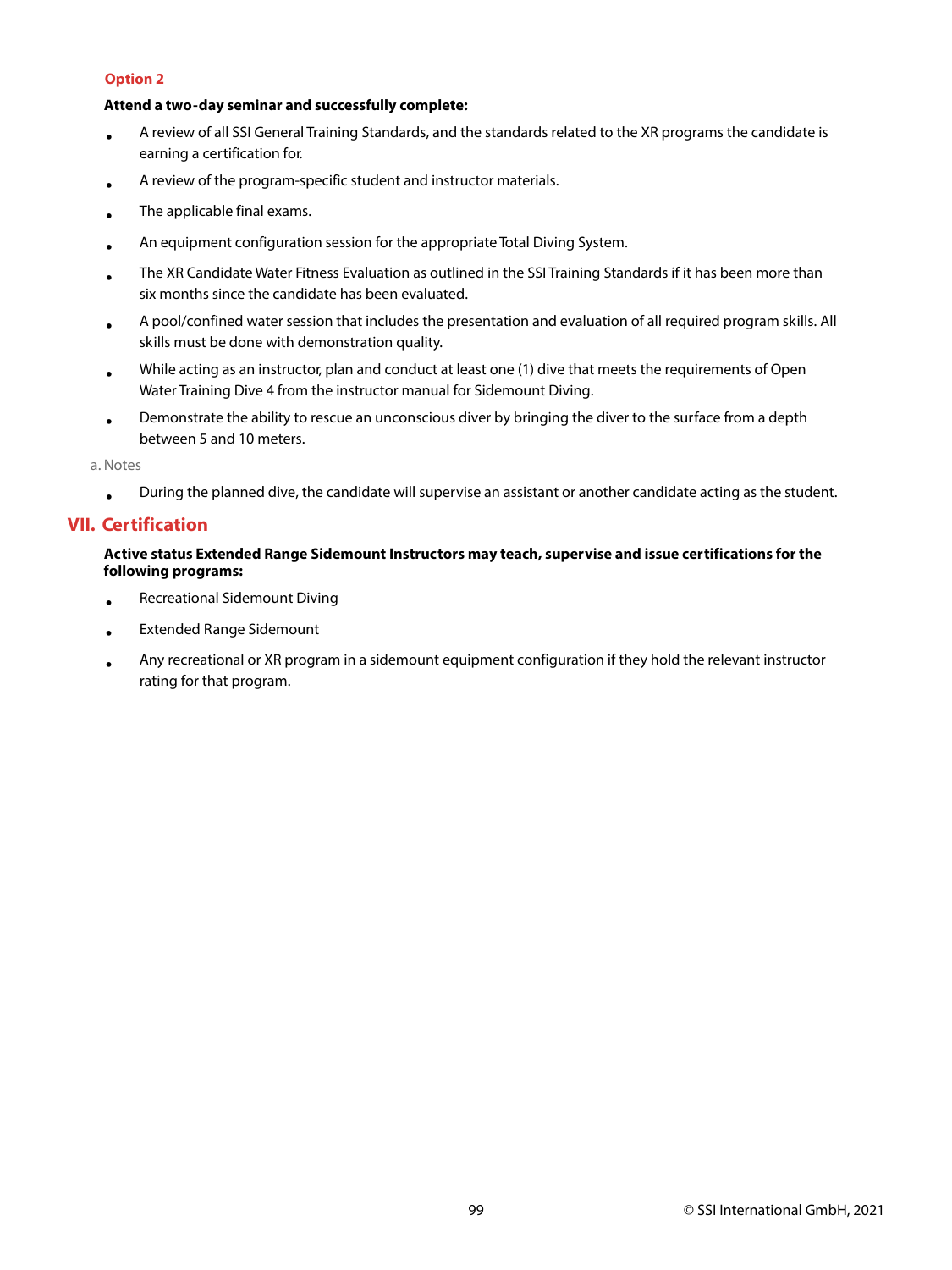## **Open-Circuit Instructor Programs Extended Range Nitrox Diving Instructor**

## **I. Intent**

The SSI Extended Range Nitrox Diving Instructor Training Course certifies the candidate as an Extended Range Nitrox Diving Instructor.

### **II. Minimum Instructor Rating**

An active status Extended Range Nitrox Diving Instructor Trainer may conduct the Extended Range Nitrox Diving Instructor Training Course.

An active status Extended Range Nitrox Diving Instructor may conduct the co-teaching option.

### **III. Candidate Prerequisites**

- Own and use a Total Diving System in the appropriate equipment configuration as outlined in the SSI General Training Standards.
- Complete the XR Instructor Assessment Form and provide proof of the required teaching and diving experience.

#### **Have logged at least:**

• 20 dives deeper than 30 meters

#### **Have the following SSI certifications or an equivalent from a recognized training agency:**

• Extended Range Nitrox Diving

#### **Have the following active status SSI certifications or an equivalent from a recognized training agency:**

- Deep Diving Instructor
- Diver Stress & Rescue Instructor
- Enriched Air Nitrox Instructor

#### **IV. Duration**

•

- Recommended hours for completion: 16.
- The number of classes, hours and sessions per day are set by the individual instructor, based on student needs, student ability and water conditions.

#### **V. In-Water Ratios**

The candidate-to-instructor ratio is 4:1.

#### **VI. Depth Limitations**

- Maximum pool/confined water depth limit: 12 meters.
- Maximum open water depth limit: 40 meters.

### **VII. Requirements For Completion**

#### **Option 1**

Co-teach at least two (2) separate Extended Range Nitrox Diving programs under the direct supervision of an active status Extended Range Nitrox Diving Instructor.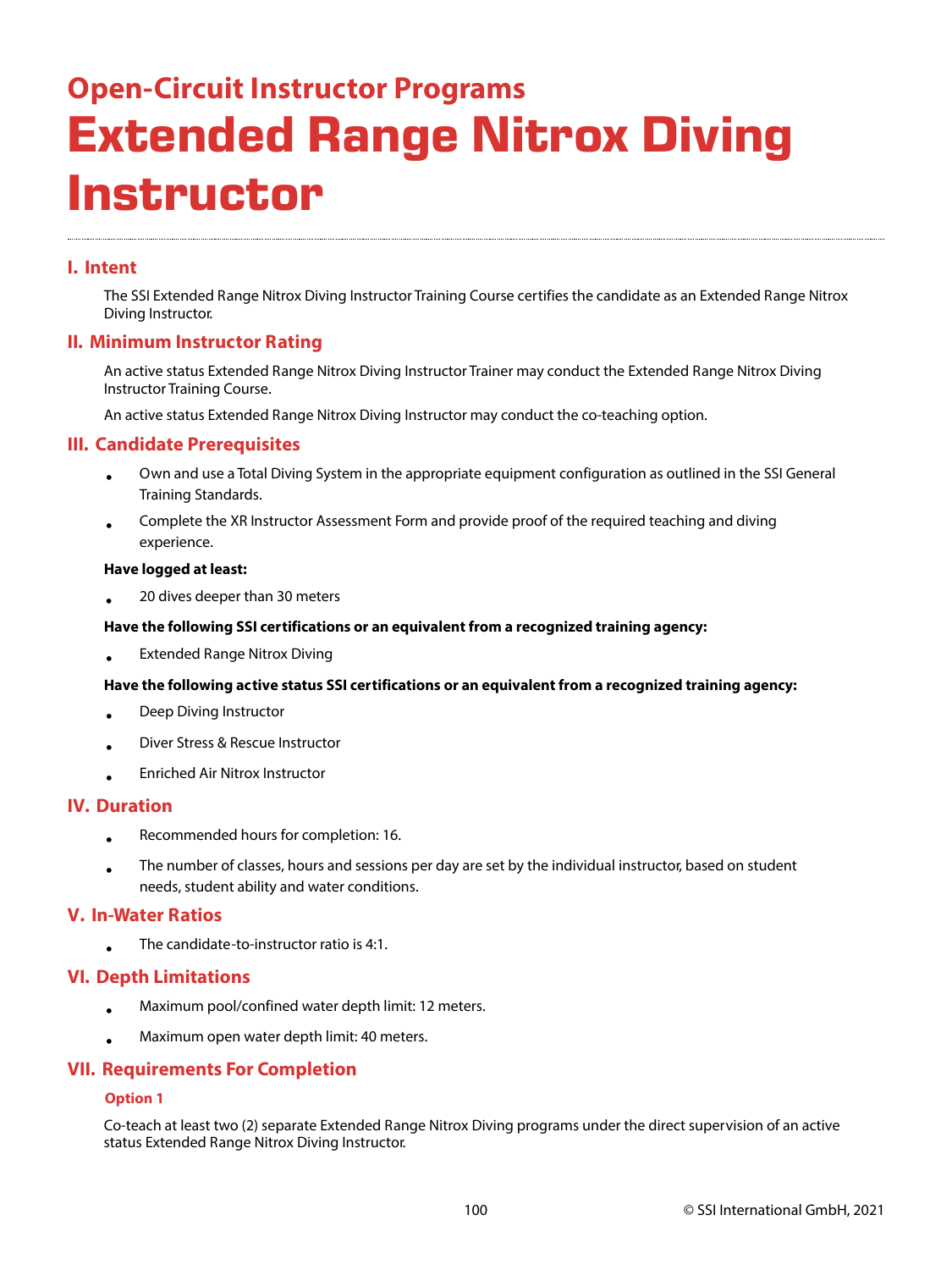#### **Option 2**

#### **Attend a two-day seminar and successfully complete:**

- A review of all SSI General Training Standards, and the standards related to the XR programs the candidate is earning a certification for.
- A review of the program-specific student and instructor materials.
- The applicable final exams.
- A dive planning session for orientation to the XR Dive Planning Sheets.
- An equipment configuration session for the appropriate Total Diving System.
- A pool/confined water session that includes the presentation and evaluation of all required program skills. All skills must be done with demonstration quality.
- While acting as an instructor, plan and conduct at least one (1) full decompression dive from the Extended Range Nitrox Diving program.
- Demonstrate the ability to rescue an unconscious diver by bringing the diver to the surface from a depth between 5 and 10 meters.

a. Notes

- The minimum required Total Diving System and stage cylinders must be worn during all in-water training.
- Training dives must not exceed the maximum depth allowed by the program, must include planned stage decompression (real or simulated), and include the minimum number of gas switches required by the applicable program.

#### **For recreational Instructor Trainers only:**

#### **Attend a one-day Upgrade Seminar and successfully complete:**

- A review of all the SSI Training Standards related to XR programs and training.
- A review of the program-specific student and instructor materials.
- The applicable final exams.
- A dive planning session for orientation to the XR Dive Planning Sheets.
- An equipment configuration session for the appropriate Total Diving System.
- A pool/confined water session that includes the presentation and evaluation of all required program skills. All skills must be done with demonstration quality.

b. Notes

• This is a pass or fail evaluation. The certifying Extended Range Nitrox Diving International Training Director must personally decide if the candidate is capable of teaching Extended Range Nitrox Diving after this course is complete.

### **VIII. Certification**

#### **Active status Extended Range Nitrox Diving Instructors may teach, supervise and issue certifications for the following programs using the equipment configurations they are qualified to teach in:**

• Extended Range Nitrox Diving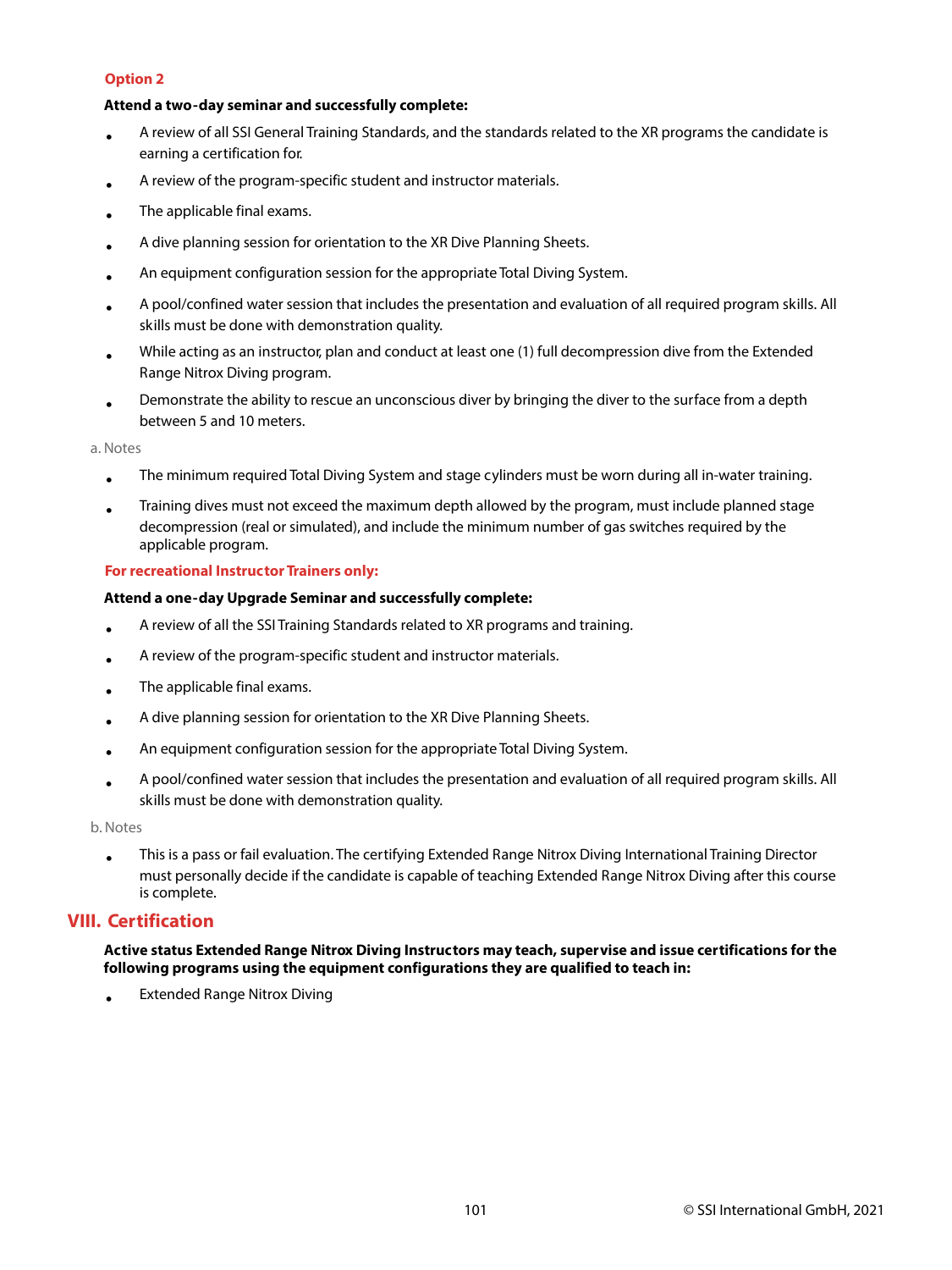## **Open-Circuit Instructor Programs Extended Range Instructor**

## **I. Intent**

The SSI Extended Range Instructor Training Course certifies the candidate as an Extended Range Instructor with or without trimix.

## **II. Minimum Instructor Rating**

An active status Extended Range Instructor Trainer may conduct the Extended Range Instructor Training Course.

#### **III. Candidate Prerequisites**

- Own and use a Total Diving System in the appropriate equipment configuration as outlined in the SSI General Training Standards.
- Complete the XR Instructor Assessment Form and provide proof of the required teaching and diving experience.

#### **Have logged at least:**

• 20 dives deeper than 30 meters

#### **Have the following SSI certifications or an equivalent from a recognized training agency:**

• Extended Range

#### **Have the following active status SSI certifications or an equivalent from a recognized training agency:**

- Deep Diving Instructor
- Diver Stress & Rescue Instructor
- Enriched Air Nitrox Instructor

#### NOTE: The candidate must have the Extended Range Trimix certification for Extended Range Trimix Instructor)

#### **Have issued at least:**

• 3 Enriched Air Nitrox 40 certifications

#### **IV. Duration**

- Recommended hours for completion: 16.
- The number of classes, hours and sessions per day are set by the individual instructor, based on student needs, student ability and water conditions.

#### **V. In-Water Ratios**

• The candidate-to-instructor ratio is 4:1.

### **VI. Depth Limitations**

- Maximum pool/confined water depth limit: 12 meters.
- Maximum open water depth limit: 45 meters.

### **VII. Requirements For Completion**

#### **Option 1**

Co-teach at least two (2) separate Extended Range programs under the direct supervision of an active status Extended Range Instructor Trainer.

#### **Option 2**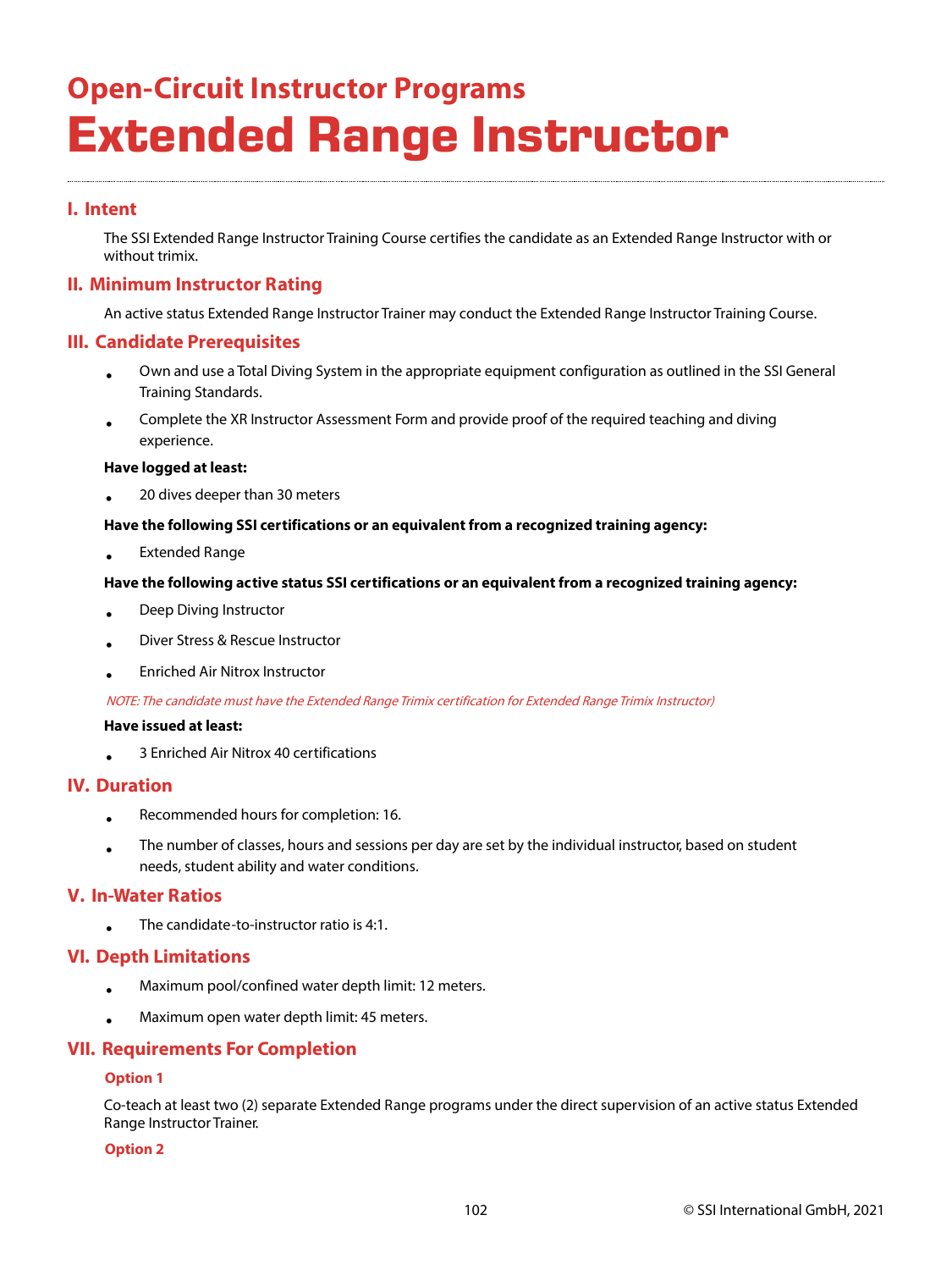#### **Attend a three-day seminar and successfully complete:**

- A review of all SSI General Training Standards, and the standards related to the XR programs the candidate is earning a certification for.
- A review of the program-specific student and instructor materials.
- The applicable final exams.
- An academic presentation on a topic applicable to the program and training level.
- A dive planning session for orientation to the XR Dive Planning Sheets.
- An equipment configuration session for the appropriate Total Diving System.
- The XR Candidate Water Fitness Evaluation as outlined in the SSI Training Standards if it has been more than six months since the candidate has been evaluated.
- A pool/confined water session that includes the presentation and evaluation of all required program skills. All skills must be done with demonstration quality.
- An in-water teaching presentation on a topic applicable to the program and training level.
- As a team member, participate in the planning and execution of at least one dive from the Extended Range program.
- While acting as an instructor, plan and conduct at least one (1) full decompression dive from the Extended Range program.
- Demonstrate the ability to rescue an unconscious diver by bringing the diver to the surface from a depth between 5 and 10 meters.

a. Notes

- The minimum required Total Diving System and stage cylinders must be worn during all in-water training.
- During the planned dive, the candidate will supervise an assistant or another candidate acting as the student.
- Training dives must not exceed the maximum depth allowed by the program, must include planned stage decompression (real or simulated), and include the minimum number of gas switches required by the applicable program.

### **VIII. Certification**

**In addition to the programs taught by active status Extended Range Nitrox Diving Instructors, active status Extended Range Instructors may teach, supervise and issue certifications for the following programs using the equipment configurations they are qualified to teach in:**

• Extended Range

NOTE: Instructors that complete the seminar and meet the necessary requirements will earn the Extended Range Trimix Instructor certification.

### **IX. For an Extended Range Trimix Instructor**

An Extended Range Instructor who has a Technical Extended Range Trimix certification can be automatically upgraded to an Extended Range Trimix Instructor.

An application form including the necessary documentation should be sent to the responsible SSI Service Center or to their Extended Range Instructor Trainer.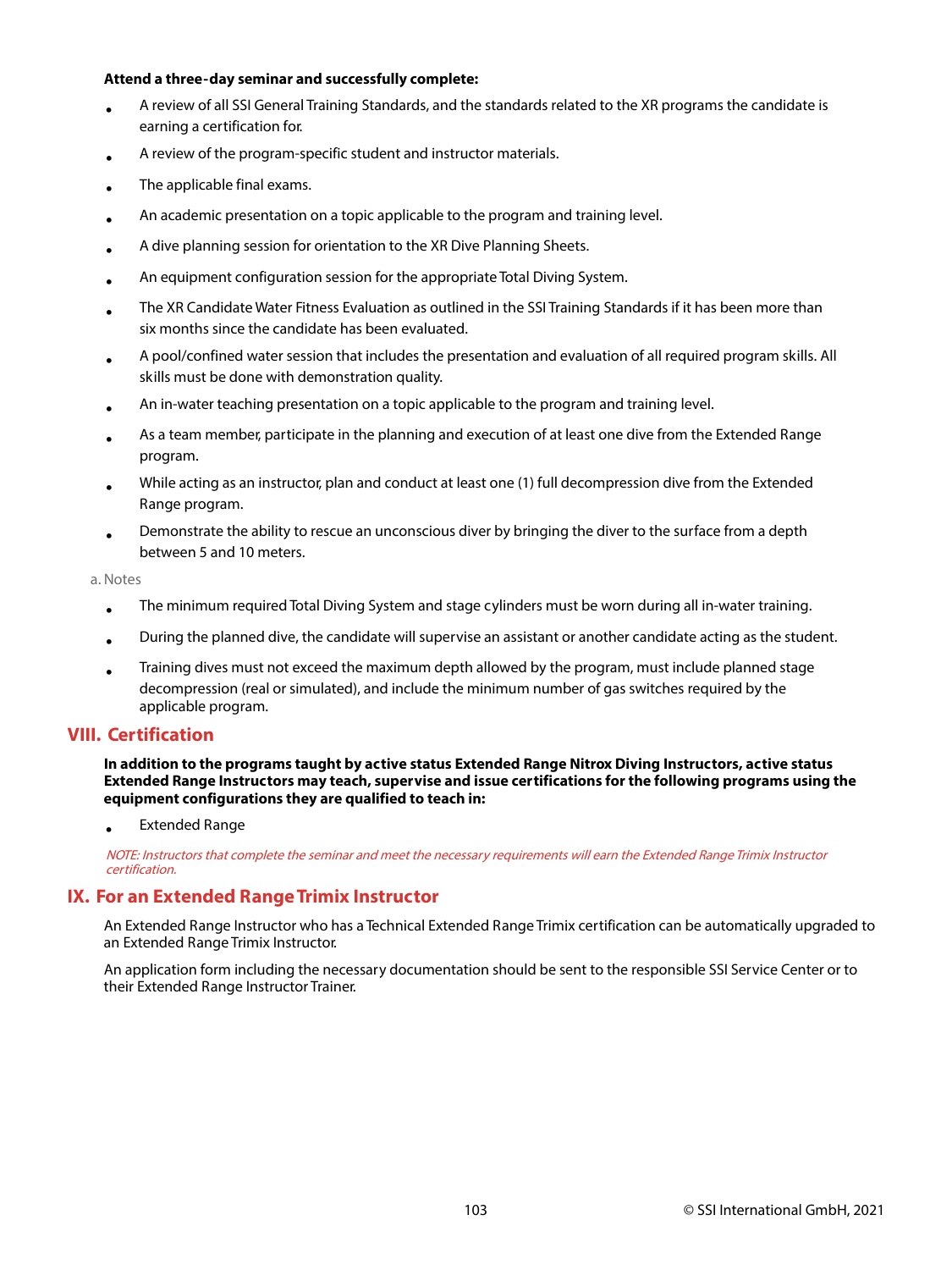## **Open-Circuit Instructor Programs Technical Extended Range Instructor**

## **I. Intent**

This SSI Technical Extended Range Training Course certifies the candidate as an SSI Technical Extended Range Instructor with or without trimix.

### **II. Minimum Instructor Rating**

An active status Technical Extended Range Instructor Trainer may conduct the Technical Extended Range Instructor Training Course.

## **III. Candidate Prerequisites**

- Own and use a Total Diving System in the appropriate equipment configuration as outlined in the SSI General Training Standards.
- Complete the XR Instructor Assessment Form and provide proof of the required teaching and diving experience.

#### **Have logged at least:**

- 200 total dives
- 50 decompression dives deeper than 45 meters

#### **Have the following SSI certifications or an equivalent from a recognized training agency:**

• Technical Extended Range

#### **Have the following active status SSI certifications or an equivalent from a recognized training agency:**

- Deep Diving Instructor
- Diver Stress & Rescue Instructor
- Enriched Air Nitrox Instructor
- Extended Range Instructor

NOTE: The candidate must have the Technical Extended Range Trimix certification for Technical Extended Range Trimix Instructor

#### **Have issued at least:**

• 10 Extended Range certifications

#### **OR**

- 5 Extended Range Nitrox certifications
- 5 Extended Range certifications

NOTE: If candidate has not issued the required certifications, they may complete the Instructor Training Course by requesting a waiver and meeting additional completion requirements. See "Requirements for Completion" for details.

### **IV. Duration**

- Recommended hours for completion: 16.
- The number of classes, hours and sessions per day are set by the individual instructor, based on student needs, student ability and water conditions.

### **V. In-Water Ratios**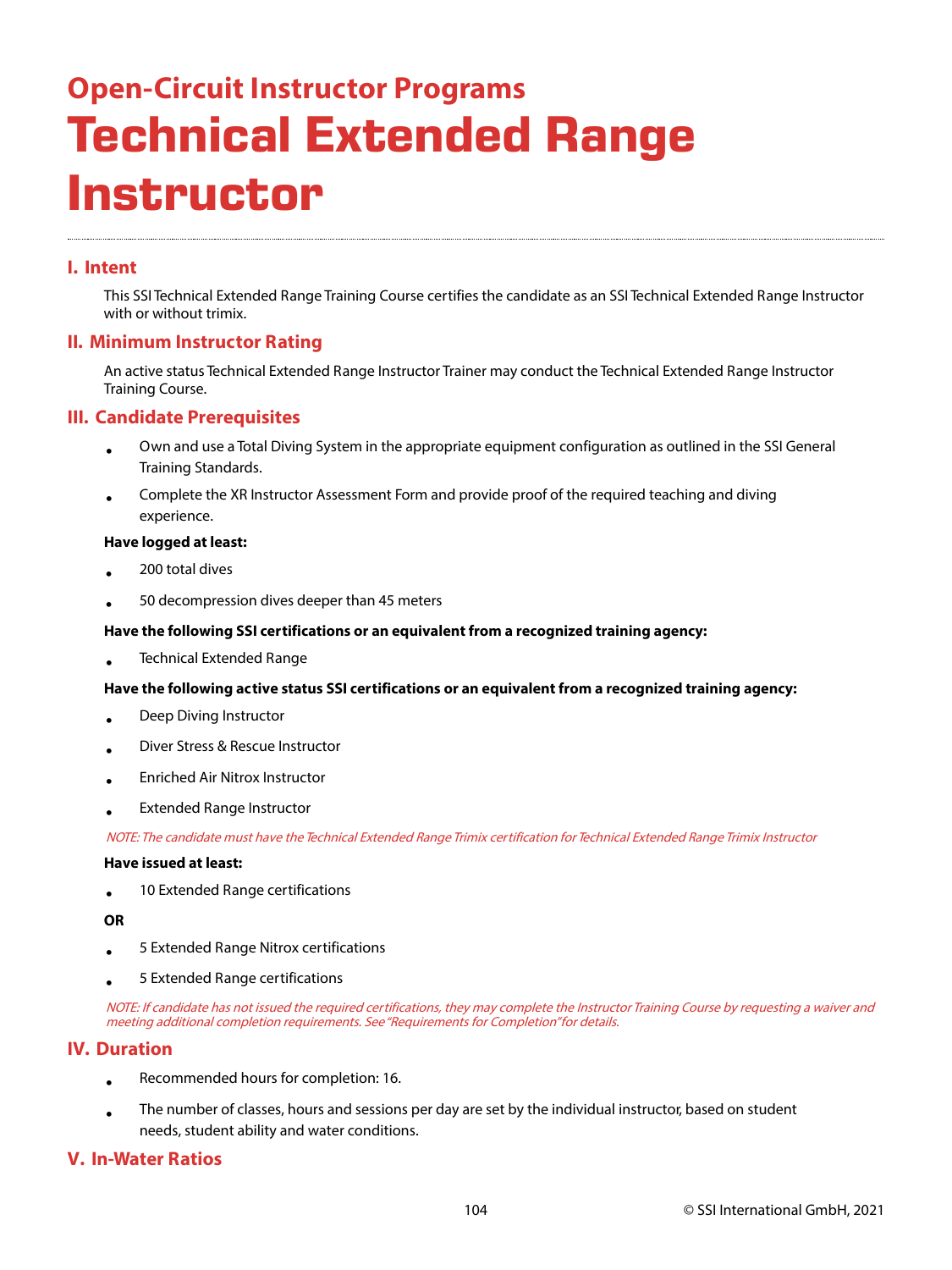• The candidate-to-instructor ratio is 4:1.

## **VI. Depth Limitations**

- Maximum pool/confined water depth limit: 12 meters.
- Maximum open water depth limit: 50 meters.

### **VII. Requirements For Completion**

#### **Attend a three-day seminar and successfully complete:**

- A review of all SSI General Training Standards, and the standards related to the XR programs the candidate is earning a certification for.
- A review of the program-specific student and instructor materials.
- The applicable final exams.
- An academic presentation on a topic applicable to the program and training level.
- A dive planning session for orientation to the XR Dive Planning Sheets.
- An equipment configuration session for the appropriate Total Diving System.
- The XR Candidate Water Fitness Evaluation as outlined in the SSI Training Standards if it has been more than six months since the candidate has been evaluated.
- A pool/confined water session that includes the presentation and evaluation of all required program skills. All skills must be done with demonstration quality.
- An in-water teaching presentation on a topic applicable to the program and training level.
- While acting as an instructor, plan and conduct at least one (1) full decompression dive from the Technical Extended Range program.
- Demonstrate the ability to rescue an unconscious diver by bringing the diver to the surface from a depth between 5 and 10 meters.

a. Notes

- The minimum required Total Diving System and stage cylinders must be worn during all in-water training.
- During the planned dive, the candidate will supervise an assistant or another candidate acting as the student.
- The dive must be to a depth of at least 50 meters, with at least 25 minutes of planned staged decompression time, and at least two (2) gas switches.

#### **Co-Teaching Waiver**

#### **Prior to receiving their certification, candidates who have not issued the required number of certifications must complete the following requirements after successful completion of the seminar:**

- Co-teach at least two (2) complete Technical Extended Range programs with an active status Technical Extended Range Instructor.
- Provide recommendation letters (completed and signed by the supervising instructor) for each co-taught program.

### **VIII. Certification**

**In addition to the programs taught by active status Extended Range Instructors, active status Technical Extended Range Instructors may teach, supervise and issue certifications for the following programs using the equipment configurations they are qualified to teach in:**

• Technical Extended Range, with or without trimix as per certification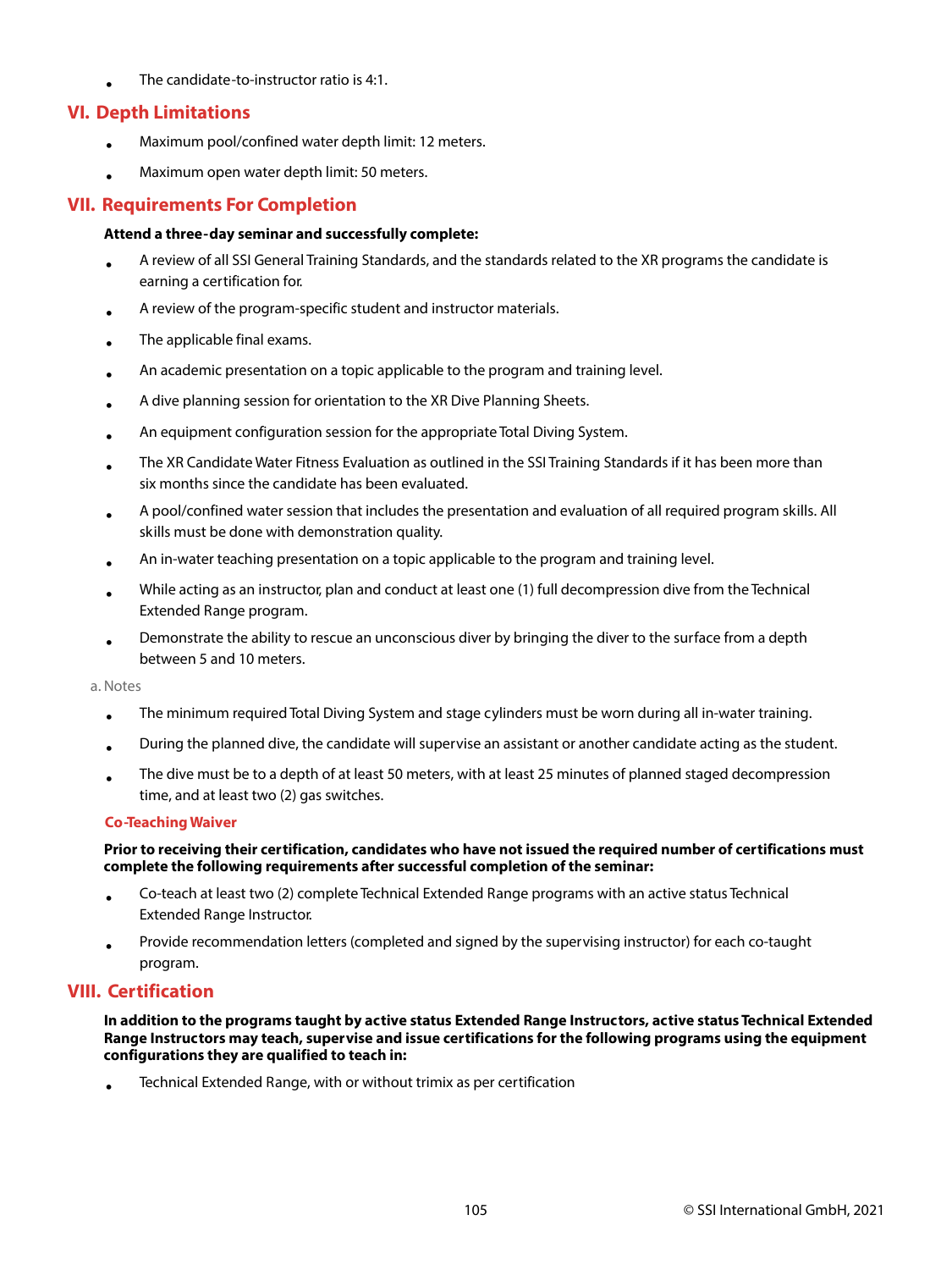## **Open-Circuit Instructor Programs Hypoxic Trimix Instructor**

## **I. Intent**

The SSI Hypoxic Trimix Instructor Training Course certifies the candidate as a Hypoxic Trimix Instructor.

## **II. Minimum Instructor Rating**

An active status Hypoxic Trimix Instructor Trainer may conduct the Hypoxic Trimix Instructor Training Course.

### **III. Candidate Prerequisites**

- Own and use a Total Diving System in the appropriate equipment configuration as outlined in the SSI General Training Standards.
- Complete the XR Instructor Assessment Form and provide proof of the required teaching and diving experience.

#### **Have logged at least:**

- 250 total dives
- 30 decompression dives deeper than 60 meters

#### **Have the following SSI certifications or an equivalent from a recognized training agency:**

• Hypoxic Trimix

#### **Have issued at least:**

• 10 Technical Extended Range certifications

NOTE: If candidate has not issued the required certifications, they may complete the Instructor Training Course by requesting a waiver and meeting additional completion requirements. See "Requirements for Completion" for details.

#### **Have the following active status SSI certifications or an equivalent from a recognized training agency:**

- Deep Diving Instructor
- Diver Stress & Rescue Instructor
- Enriched Air Nitrox Instructor
- Technical Extended Range Instructor

### **IV. Duration**

- Recommended hours for completion: 16.
- The number of classes, hours and sessions per day are set by the individual instructor, based on student needs, student ability and water conditions.

#### **V. In-Water Ratios**

• The candidate-to-instructor ratio is 3:1.

### **VI. Depth Limitations**

- Maximum pool/confined water depth limit: 12 meters.
- Maximum open water depth limit: 100 meters.

## **VII. Requirements For Completion**

#### **Attend a three-day seminar and successfully complete:**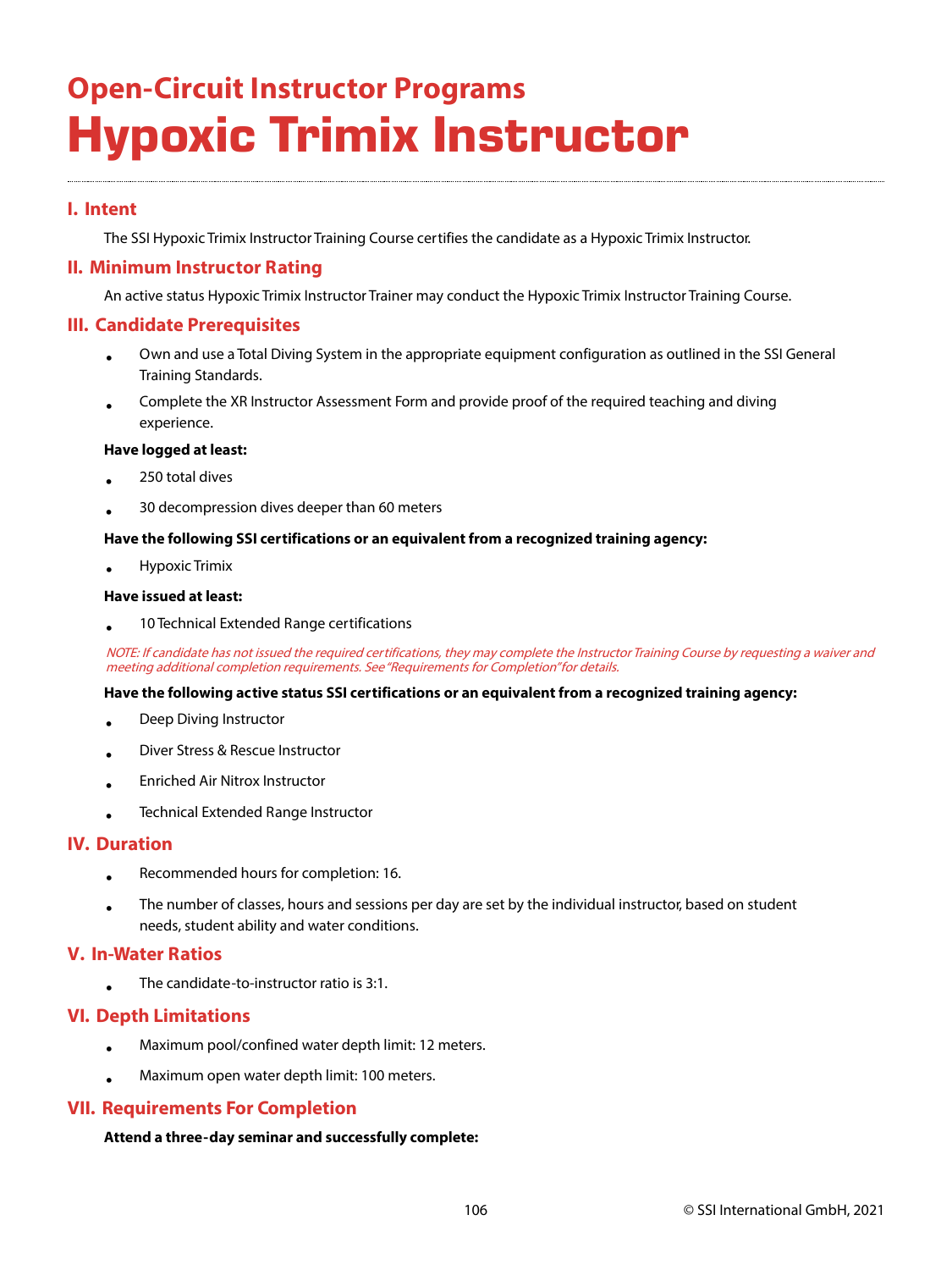- A review of all SSI General Training Standards, and the standards related to the XR programs the candidate is earning a certification for.
- A review of the program-specific student and instructor materials.
- The applicable final exams.
- An academic presentation on a topic applicable to the program and training level.
- A dive planning session for orientation to the XR Dive Planning Sheets.
- An equipment configuration session for the appropriate Total Diving System.
- The XR Candidate Water Fitness Evaluation as outlined in the SSI Training Standards if it has been more than six months since the candidate has been evaluated.
- A pool/confined water session that includes the presentation and evaluation of all required program skills. All skills must be done with demonstration quality.
- An in-water teaching presentation on a topic applicable to the program and training level.
- While acting as an instructor, plan and conduct at least one (1) full decompression dive from the Hypoxic Trimix program.
- Demonstrate the ability to rescue an unconscious diver by bringing the diver to the surface from a depth between 5 and 10 meters.

a. Notes

- The minimum required Total Diving System and stage cylinders must be worn during all in-water training.
- During the planned dive, the candidate will supervise an assistant or another candidate acting as the student.
- The dive must be to a depth of at least 80 meters, with at least 30 minutes of planned staged decompression time, and at least two (2) gas switches.

#### **Co-Teaching Waiver**

**Prior to receiving their certification, candidates who have not issued the required number of certifications must complete the following requirements after successful completion of the seminar:**

- Co-teach at least two (2) complete Hypoxic Trimix programs with an active status Hypoxic Trimix Instructor.
- Provide recommendation letters (completed and signed by the supervising instructor) for each co-taught program.

### **VIII. Certification**

**In addition to the programs taught by active status Technical Extended Range Instructors, active status Hypoxic Trimix Instructors may teach, supervise and issue certifications for the following programs using the equipment configurations they are qualified to teach in:**

• Hypoxic Trimix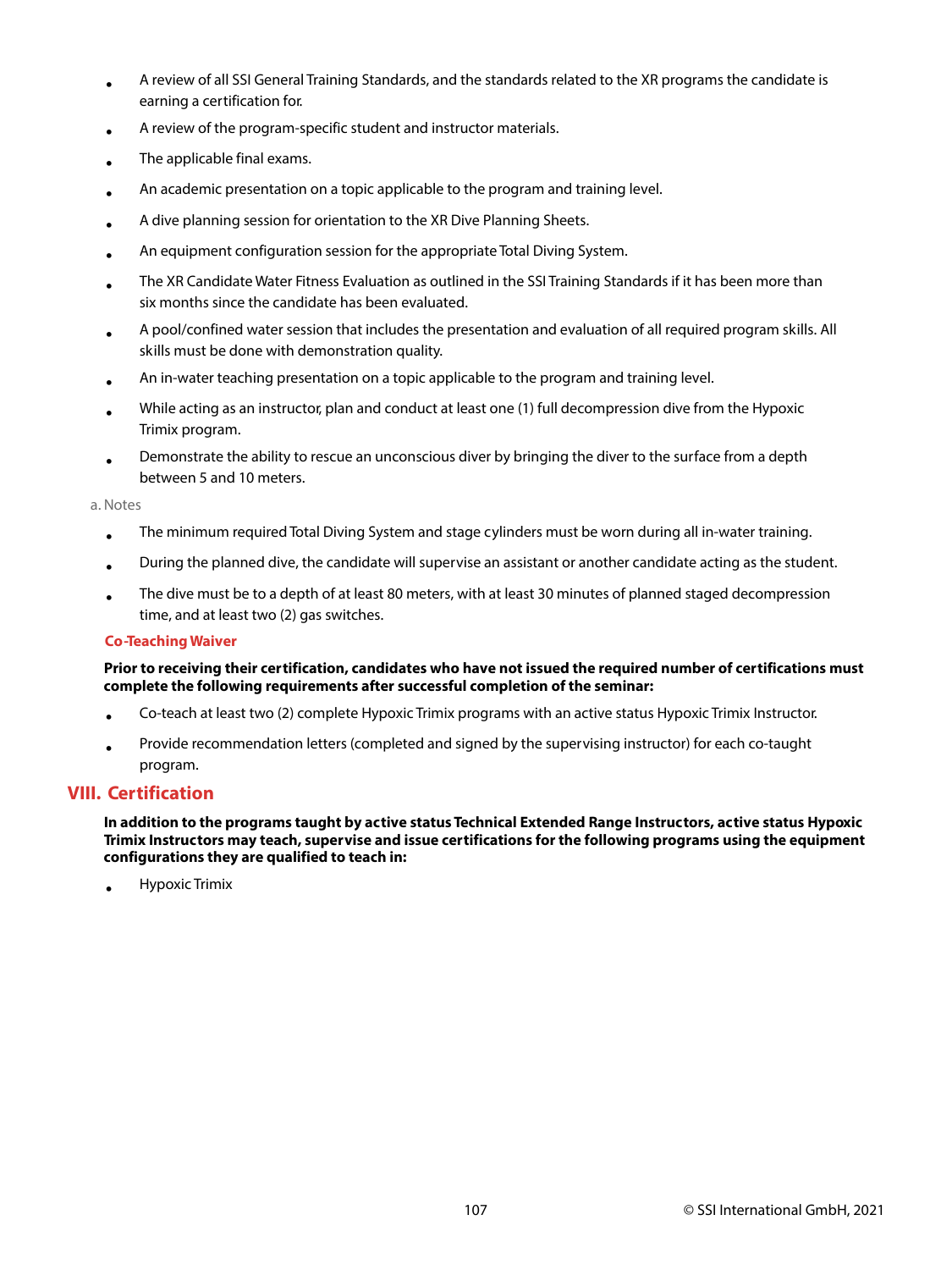## **XR Overhead Instructor Programs Extended Range Wreck Diving Instructor**

## **I. Intent**

The SSI Extended Range Wreck Diving Instructor Trainer Course certifies the candidate as an Extended Range Wreck Diving Instructor.

### **II. Minimum Instructor Rating**

An active status Extended Range Wreck Diving Instructor Trainer may conduct the Extended Range Wreck Diving Instructor Training Course.

## **III. Candidate Prerequisites**

- Own and use a Total Diving System in the appropriate equipment configuration as outlined in the SSI General Training Standards.
- Complete the XR Instructor Assessment Form and provide proof of the required teaching and diving experience.

#### **Have the following SSI certifications or an equivalent from a recognized training agency:**

• Extended Range Wreck Diving

#### **Have the following active status SSI certifications or an equivalent from a recognized training agency:**

- Deep Diving Instructor
- Diver Stress & Rescue Instructor
- Enriched Air Nitrox Instructor

#### **Have at least the applicable certification to teach this program in an alternate equipment configuration (in addition to the above):**

- Extended Range Instructor
- Extended Range Foundations Instructor ( Twinset)
- Recreational Sidemount Diving Specialty Instructor
- CCR Diving Instructor
- SCR Diving Instructor

### **IV. In-Water Ratios**

The candidate-to-instructor ratio is 3:1.

#### **V. Duration**

•

- Recommended hours for completion: 20.
- The number of classes, hours and sessions per day are set by the individual instructor, based on student needs, student ability and water conditions.

### **VI. Requirements For Completion**

#### **Option 1**

•

Co-teach at least two (2) complete Extended Range Wreck Diving programs with an active status Extended Range Wreck Diving Instructor Trainer.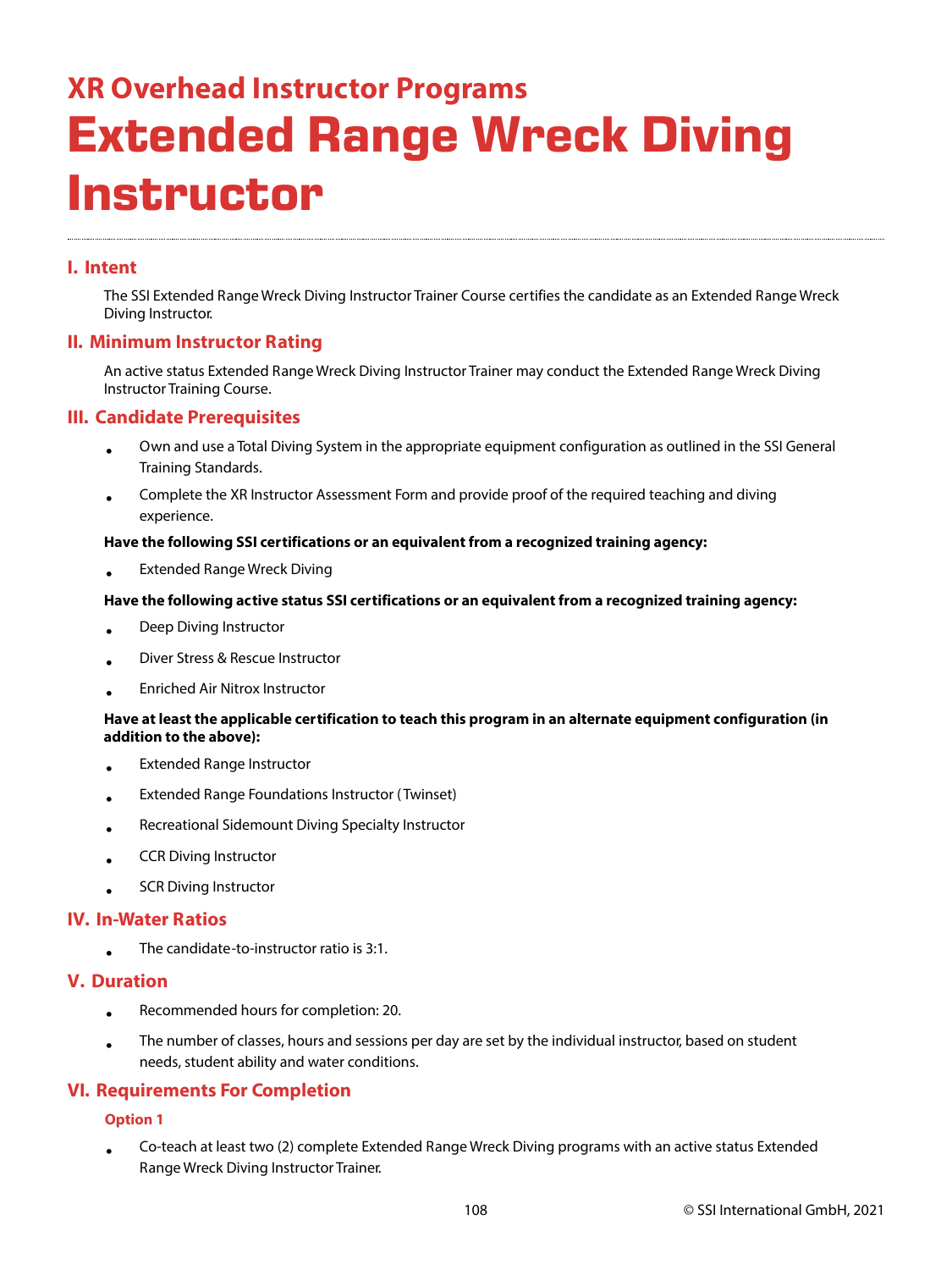## **Option 2**

#### **Attend a two-day seminar and successfully complete:**

- A review of all SSI General Training Standards, and the standards related to the XR programs the candidate is earning a certification for.
- A review of the program-specific student and instructor materials.
- The applicable final exams.
- An academic presentation on a topic applicable to the program and training level.
- An equipment configuration session for the appropriate Total Diving System.
- The XR Candidate Water Fitness Evaluation as outlined in the SSI Training Standards if it has been more than six months since the candidate has been evaluated.
- A dry land skills session that includes the presentation and evaluation of all required program skills. All skills must be done with demonstration quality.
- A pool/confined water session that includes the presentation and evaluation of all required program skills. All skills must be done with demonstration quality.
- An in-water teaching presentation on a topic applicable to the program and training level.
- While acting as an instructor, plan and conduct at least two (2) dives from the Extended Range Wreck Diving program.
- Demonstrate the ability to rescue an unconscious diver by traveling horizontally for 10 meters, then bringing the diver to the surface from a depth of between 5 and 10 meters.

a. Notes

• During the planned dives, the candidate will supervise an assistant or another candidate acting as the student.

## **VII. Upgrade**

#### **For Extended Range Instructors or higher with the Technical Wreck Diving certification:**

- An active status Extended Range Instructor or higher who has a Technical Wreck Diving certification may be automatically upgraded to Extended Range Wreck Diving Instructor.
- The candidate must submit a request to the SSI Service Center or to an XR International Training Director, and must submit copies of relevant certifications.

## **VIII. Certification**

**Active status Extended Range Wreck Diving Instructors may teach, supervise and issue certifications for the following programs using the equipment configurations they are qualified to teach in:**

- Wreck Diving
- Advanced Wreck Diving
- Extended Range Wreck Diving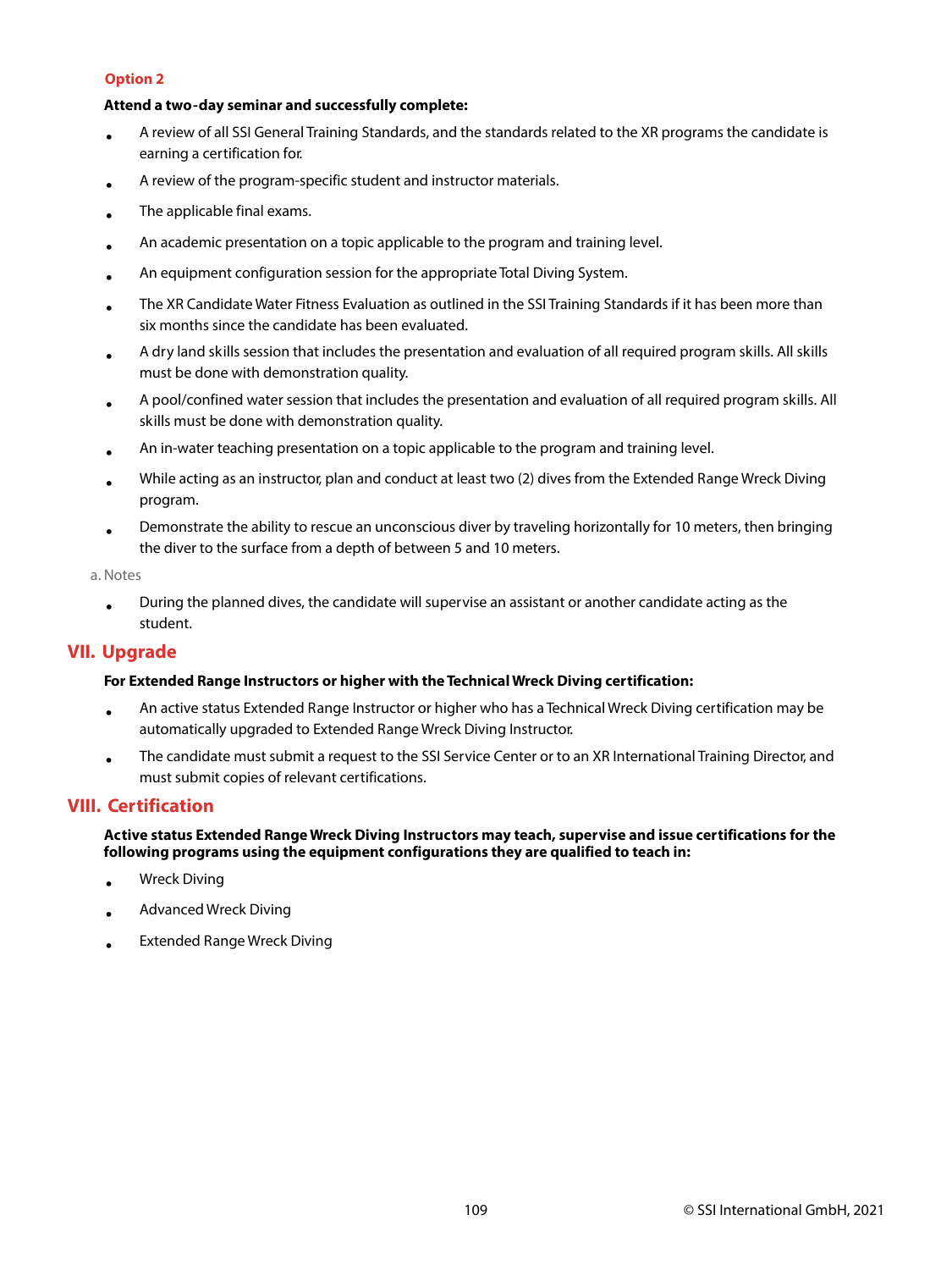## **XR Overhead Instructor Programs Technical Wreck Diving Instructor**

## **I. Intent**

The SSI Technical Wreck Diving Instructor Training Course certifies the candidate as a Technical Wreck Diving Instructor.

## **II. Minimum Instructor Rating**

An active status Technical Wreck Instructor Trainer may conduct the Technical Wreck Diving Instructor Training Course.

#### **III. Candidate Prerequisites**

- Own and use a Total Diving System in the appropriate equipment configuration as outlined in the SSI General Training Standards.
- Complete the XR Instructor Assessment Form and provide proof of the required teaching and diving experience.
- Have logged at least 50 technical wreck penetration dives.

#### **Have the following SSI certifications or an equivalent from a recognized training agency:**

• Technical Wreck Diving

#### **Have the following active status SSI certifications or an equivalent from a recognized training agency:**

- Extended Range Wreck Diving Instructor
- Technical Extended Range Instructor

#### **Have issued at least:**

• 10 Extended Range Wreck certifications

NOTE: If candidate has not issued the required certifications, they may complete the Instructor Training Course by requesting a waiver and meeting additional completion requirements. See "Requirements for Completion" for details.

#### **Have at least the applicable certification to teach this program in an alternate equipment configuration (in addition to the above):**

- Extended Range Sidemount Instructor
- CCR Extended Range Instructor
- SCR Extended Range Instructor

#### **IV. In-Water Ratios**

The candidate-to-instructor ratio is 3:1.

#### **V. Duration**

•

- Recommended hours for completion: 20.
- The number of classes, hours and sessions per day are set by the individual instructor, based on student needs, student ability and water conditions.

## **VI. Requirements For Completion**

#### **Attend a three-day seminar and successfully complete:**

• A review of all SSI General Training Standards, and the standards related to the XR programs the candidate is earning a certification for.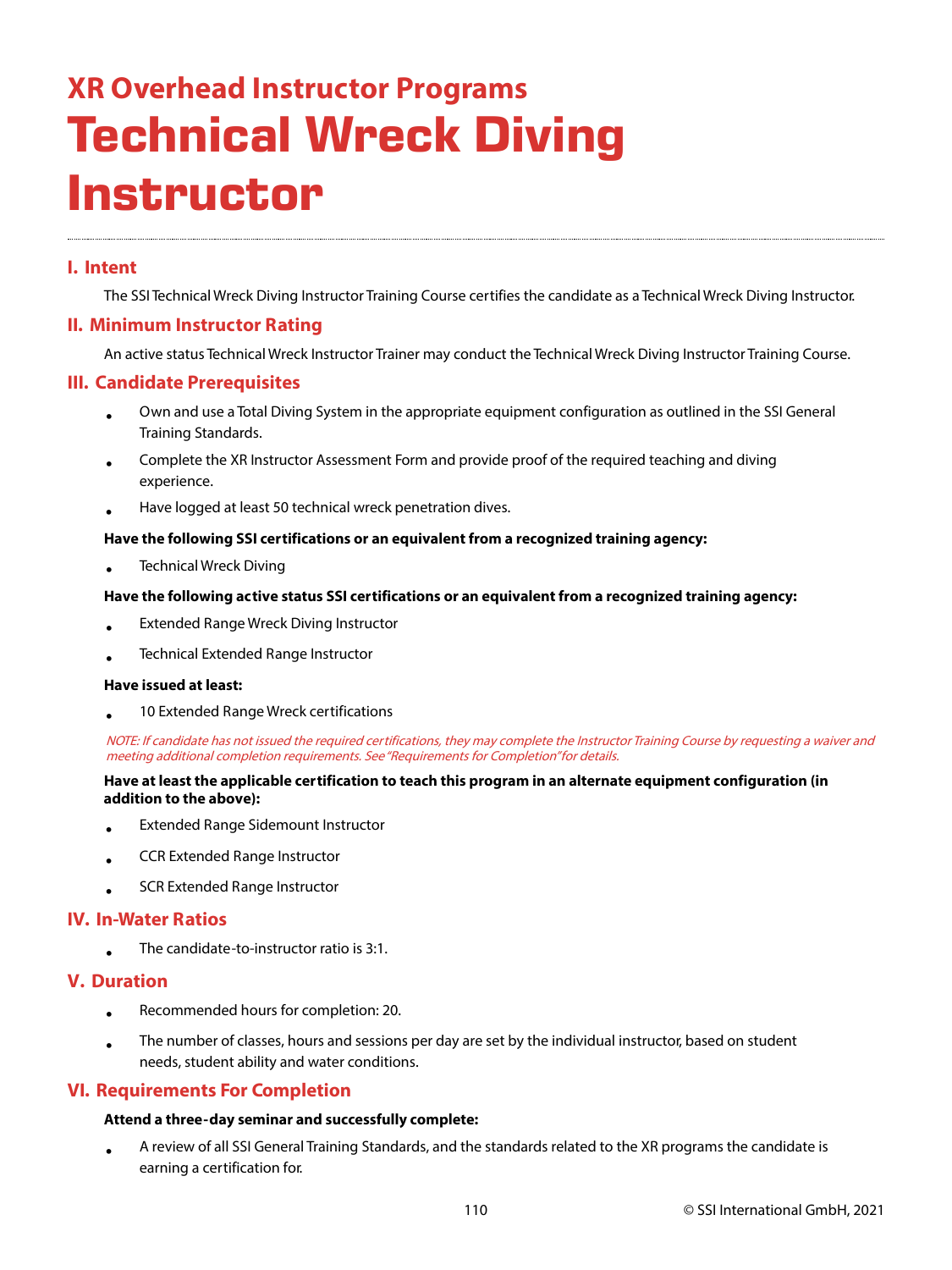- A review of the program-specific student and instructor materials.
- The applicable final exams.
- An academic presentation on a topic applicable to the program and training level.
- A dive planning session for orientation to the XR Dive Planning Sheets.
- An equipment configuration session for the appropriate Total Diving System.
- The XR Candidate Water Fitness Evaluation as outlined in the SSI Training Standards if it has been more than six months since the candidate has been evaluated.
- A dry land skills session that includes the presentation and evaluation of all required program skills. All skills must be done with demonstration quality.
- A pool/confined water session that includes the presentation and evaluation of all required program skills. All skills must be done with demonstration quality.
- An in-water teaching presentation on a topic applicable to the program and training level.
- While acting as an instructor, plan and conduct at least two (2) technical wreck penetration dives from the Technical Wreck Diving program.
- Demonstrate the ability to rescue an unconscious diver by traveling horizontally for 50 meters, then bringing the diver to the surface from a depth of between 5 and 10 meters.

#### a. Notes

• During the planned dives, the candidate will supervise an assistant or another candidate acting as the student.

#### **Co-Teaching Waiver**

#### **Prior to receiving their certification, candidates who have not issued the required number of certifications must complete the following requirements after successful completion of the seminar:**

- Co-teach at least two (2) complete Technical Wreck Diving programs with an active status Technical Wreck Diving Instructor.
- Provide recommendation letters (completed and signed by the supervising instructor) for each co-taught program.

## **VII. Certification**

**In addition to the programs taught by active status Extended Range Wreck Diving Instructors, Technical Wreck Diving Instructors may teach, supervise and issue certifications for the following programs using the equipment configurations they are qualified to teach in:**

• Technical Wreck Diving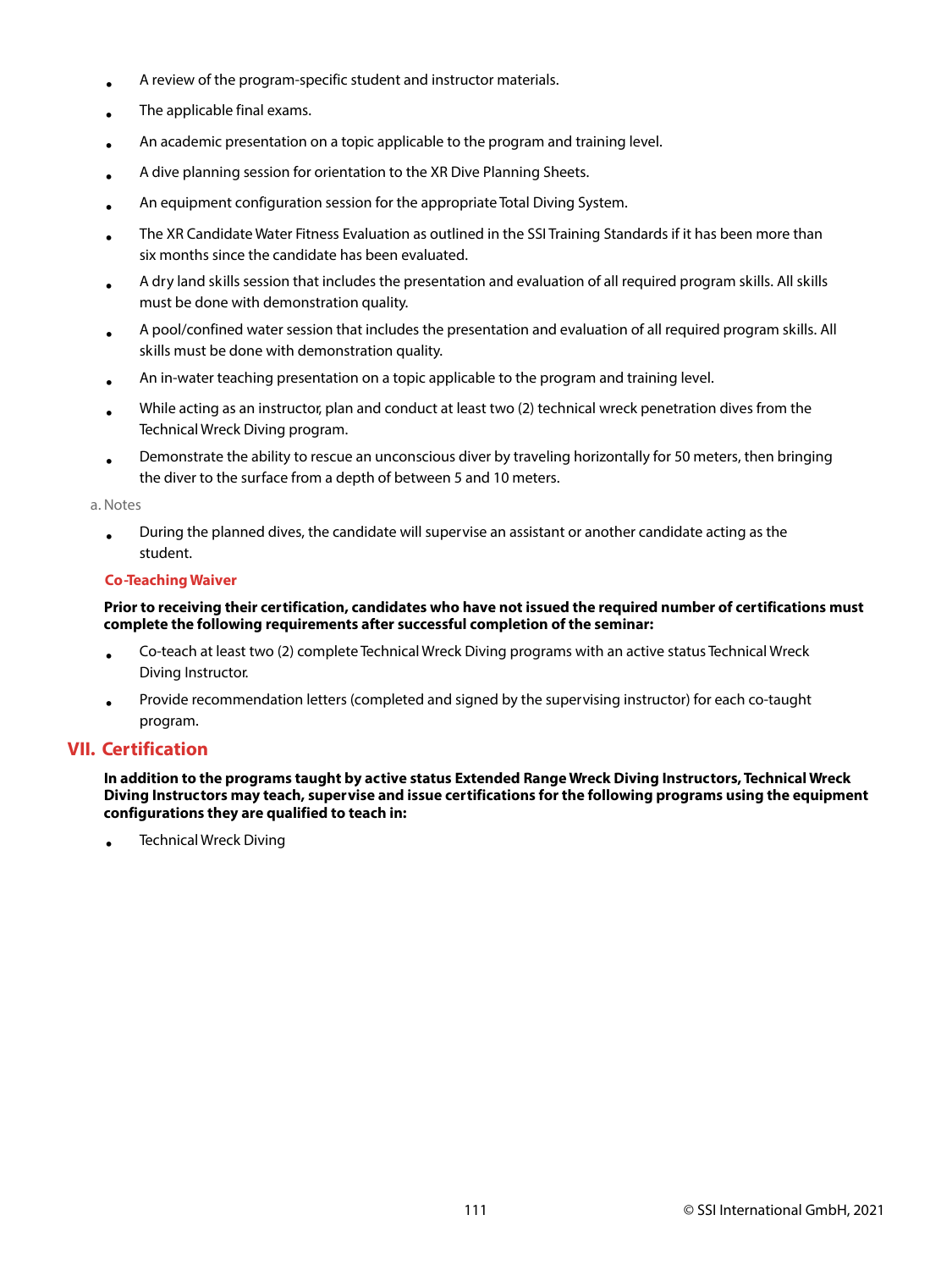## **XR Overhead Instructor Programs Extended Range Cavern Diving Instructor**

## **I. Intent**

The SSI Extended Range Cavern Diving Instructor Course certifies the candidate as an Extended Range Cavern Diving Instructor.

## **II. Minimum Instructor Rating**

An active status Extended Range Cavern Diving Instructor Trainer may conduct the Extended Range Cavern Diving Instructor Training Course.

## **III. Candidate Prerequisites**

- Own and use a Total Diving System in the appropriate equipment configuration as outlined in the SSI General Training Standards.
- Complete the XR Instructor Assessment Form and provide proof of the required teaching and diving experience.

#### **Have the following SSI certifications or an equivalent from a recognized training agency:**

• Extended Range Cavern Diving

#### **Have the following active status SSI certifications or an equivalent from a recognized training agency:**

- Deep Diving Instructor
- Diver Stress & Rescue Instructor
- Enriched Air Nitrox Instructor

#### **Have at least the applicable certification to teach this program in an alternate equipment configuration (in addition to the above):**

- Extended Range Instructor
- Extended Range Foundations Instructor ( Twinset)
- Recreational Sidemount Diving Specialty Instructor
- CCR Diving Instructor
- SCR Diving Instructor

#### **IV. In-Water Ratios**

The candidate-to-instructor ratio is 3:1.

#### **V. Duration**

•

- Recommended hours for completion: 20.
- The number of classes, hours and sessions per day are set by the individual instructor, based on student needs, student ability and water conditions.

## **VI. Requirements For Completion**

#### **Option 1**

•

Co-teach at least two (2) complete Extended Range Cavern Diving programs with an active status Extended Range Cavern Diving Instructor Trainer.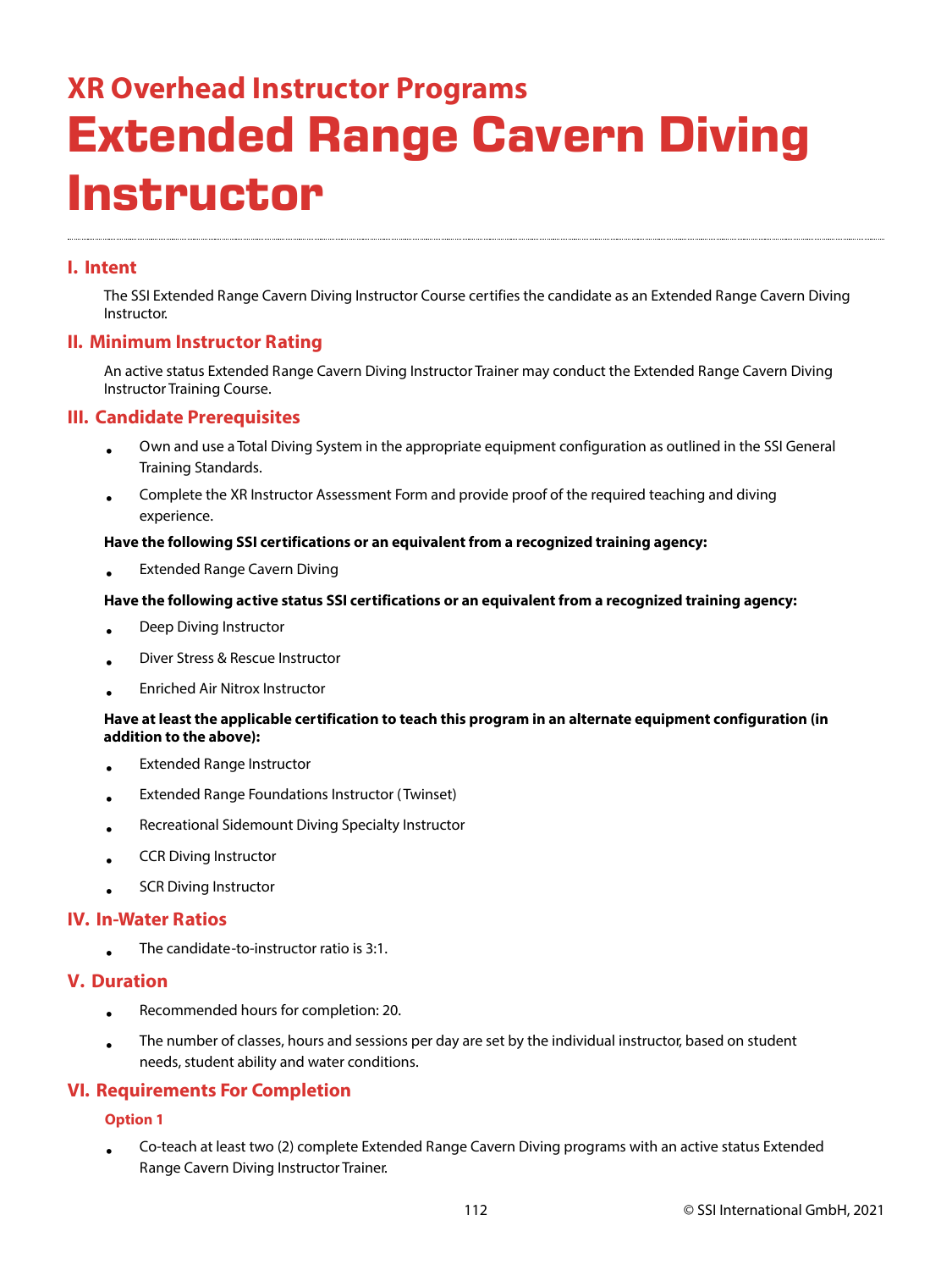## **Option 2**

#### **Attend a two-day seminar and successfully complete:**

- A review of all SSI General Training Standards, and the standards related to the XR programs the candidate is earning a certification for.
- A review of the program-specific student and instructor materials.
- The applicable final exams.
- An academic presentation on a topic applicable to the program and training level.
- An equipment configuration session for the appropriate Total Diving System.
- The XR Candidate Water Fitness Evaluation as outlined in the SSI Training Standards if it has been more than six months since the candidate has been evaluated.
- A dry land skills session that includes the presentation and evaluation of all required program skills. All skills must be done with demonstration quality.
- A pool/confined water session that includes the presentation and evaluation of all required program skills. All skills must be done with demonstration quality.
- An in-water teaching presentation on a topic applicable to the program and training level.
- While acting as an instructor, plan and conduct at least two (2) dives from the Extended Range Cavern Diving program.
- Demonstrate the ability to rescue an unconscious diver by traveling horizontally for 10 meters, then bringing the diver to the surface from a depth of between 5 and 10 meters.

a. Notes

• During the planned dives, the candidate will supervise an assistant or another candidate acting as the student.

## **VII. Upgrade**

#### **For Extended Range Instructors or higher with the Cave Diving certification:**

- An active status Extended Range Instructor or higher who has a Cave Diving certification may be automatically upgraded to Extended Range Cavern Diving Instructor.
- The candidate must submit a request to the SSI Service Center or to an XR International Training Director, and must submit copies of relevant certifications.

## **VIII. Certification**

#### **Active status Extended Range Cavern Diving Instructors may teach, supervise and issue certifications for the following programs using the equipment configurations they are qualified to teach in:**

- Recreational Cavern/Cenote Diving
- Extended Range Cavern Diving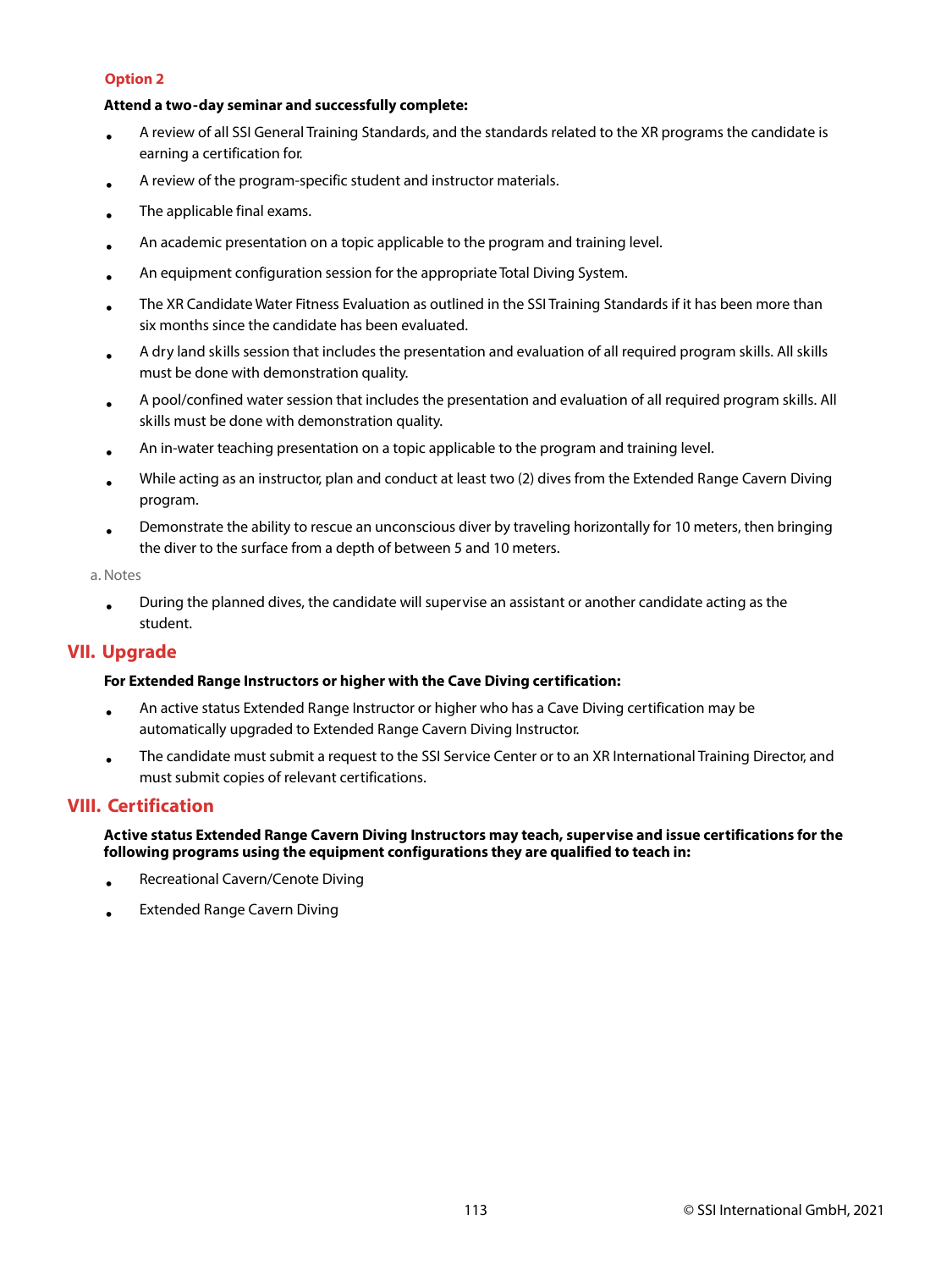## **XR Overhead Instructor Programs Cave Diving Instructor**

## **I. Intent**

The SSI Cave Diving Instructor Training Course certifies the candidate as a Cave Diving Instructor.

## **II. Minimum Instructor Rating**

An active status Cave Diving Instructor Trainer may conduct the Cave Diving Instructor Training Course.

## **III. Candidate Prerequisites**

- Own and use a Total Diving System in the appropriate equipment configuration as outlined in the SSI General Training Standards.
- Complete the XR Instructor Assessment Form and provide proof of the required teaching and diving experience.

#### **Have logged at least:**

• 75 cave dives

#### **Have the following SSI certifications or an equivalent from a recognized training agency:**

• Cave Diving

#### **Have the following active status SSI certifications or an equivalent from a recognized training agency:**

• Extended Range Cavern Diving Instructor

#### **Have issued at least:**

• 5 Extended Range Cavern Diving certifications

NOTE: If candidate has not issued the required certifications, they may complete the Instructor Training Course by requesting a waiver and meeting additional completion requirements. See "Requirements for Completion" for details.

#### **Have at least the applicable certification to teach this program in an alternate equipment configuration (in addition to the above):**

- Extended Range Instructor
- Extended Range Foundations Instructor ( Twinset)
- Recreational Sidemount Diving Specialty Instructor
- CCR Diving Instructor
- SCR Diving Instructor

## **IV. In-Water Ratios**

The candidate-to-instructor ratio is 3:1.

## **V. Duration**

•

- Recommended hours for completion: 20.
- The number of classes, hours and sessions per day are set by the individual instructor, based on student needs, student ability and water conditions.

## **VI. Requirements For Completion**

## **Attend a four-day seminar and successfully complete:**

• A review of all SSI General Training Standards, and the standards related to the XR programs the candidate is earning a certification for.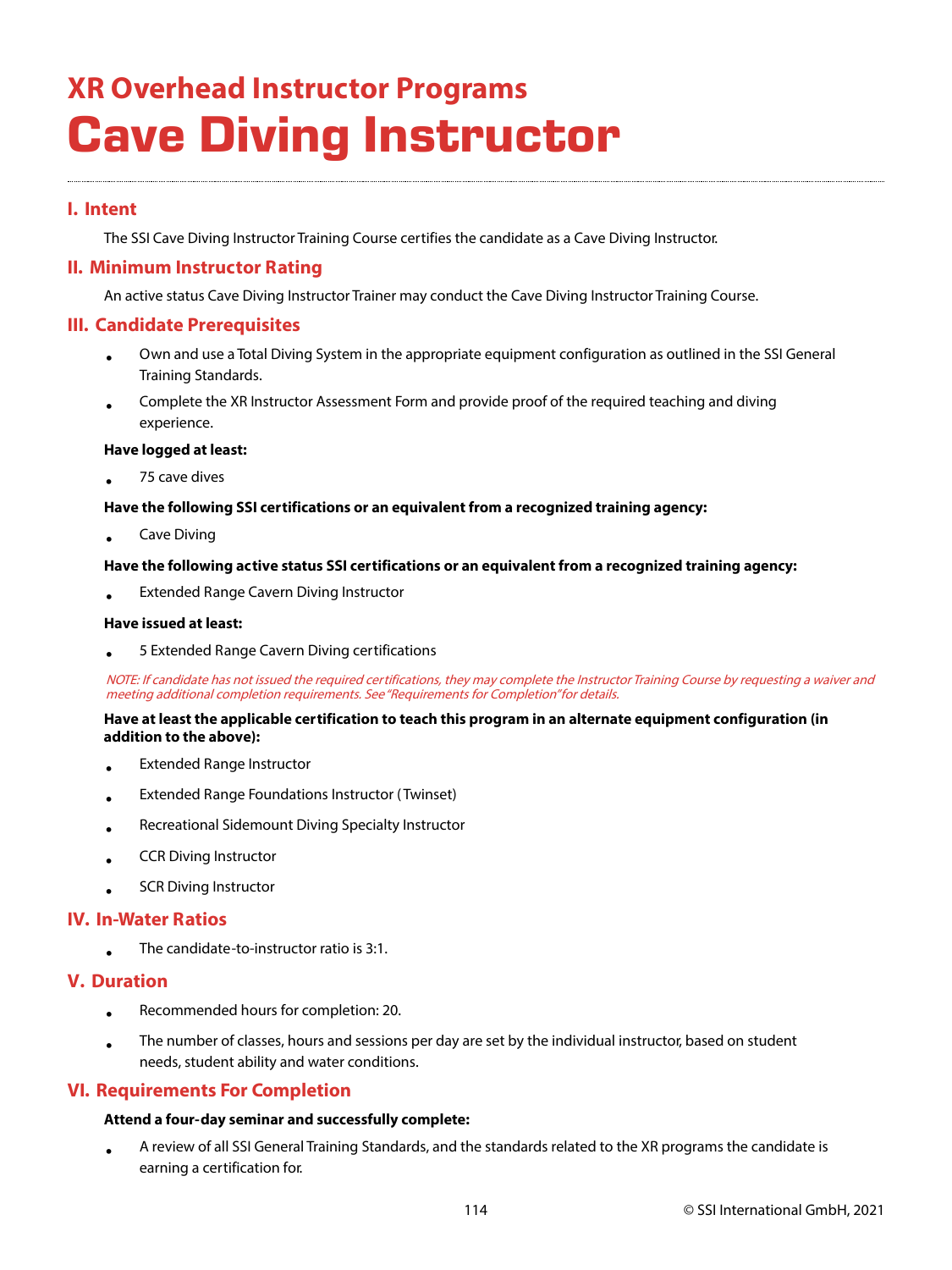- A review of the program-specific student and instructor materials.
- The applicable final exams.
- An academic presentation on a topic applicable to the program and training level.
- An equipment configuration session for the appropriate Total Diving System.
- The XR Candidate Water Fitness Evaluation as outlined in the SSI Training Standards if it has been more than six months since the candidate has been evaluated.
- A dry land skills session that includes the presentation and evaluation of all required program skills. All skills must be done with demonstration quality.
- A pool/confined water session that includes the presentation and evaluation of all required program skills. All skills must be done with demonstration quality.
- An in-water teaching presentation on a topic applicable to the program and training level.
- While acting as an instructor, plan and conduct at least two (2) dives from the Cave Diving program.
- Demonstrate the ability to rescue an unconscious diver by traveling horizontally for 10 meters, then bringing the diver to the surface from a depth of between 5 and 10 meters.

a. Notes

During the planned dives, the candidate will supervise an assistant or another candidate acting as the student.

#### **Co-Teaching Waiver**

#### **Prior to receiving their certification, candidates who have not issued the required number of certifications must complete the following requirements after successful completion of the seminar:**

- Co-teach at least two (2) complete Cave Diving programs with an active status Cave Diving Instructor.
- Provide recommendation letters (completed and signed by the supervising instructor) for each co-taught program.

## **VII. Certification**

**In addition to the programs taught by active status Extended Range Cavern Diving Instructors, active status Cave Diving Instructors may teach, supervise and issue certifications for the following programs using the equipment configurations they are qualified to teach in:**

• Cave Diving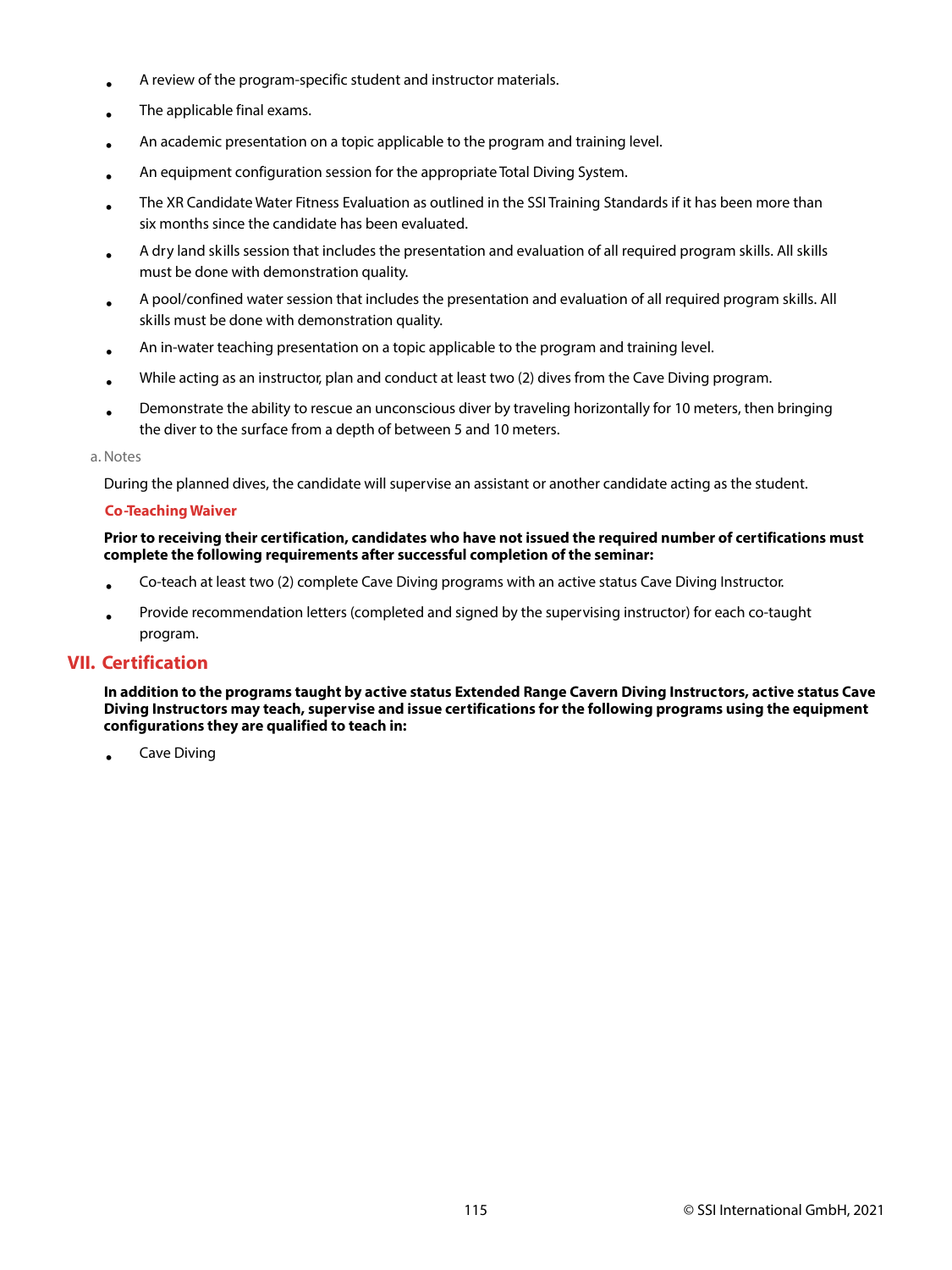## **XR Overhead Instructor Programs Full Cave Diving Instructor**

## **I. Intent**

The SSI Full Cave Diving Instructor Training Course certifies the candidate as a Full Cave Diving Instructor.

## **II. Minimum Instructor Rating**

An active status Full Cave Diving Instructor Trainer may conduct the Full Cave Diving Instructor Training Course.

## **III. Candidate Prerequisites**

- Own and use a Total Diving System in the appropriate equipment configuration as outlined in the SSI General Training Standards.
- Complete the XR Instructor Assessment Form and provide proof of the required teaching and diving experience.

#### **Have logged at least:**

• 100 cave dives

#### **Have the following SSI certifications or an equivalent from a recognized training agency:**

• Full Cave Diving

#### **Have the following active status SSI certifications or an equivalent from a recognized training agency:**

- Extended Range Instructor
- Cave Diving Instructor

#### **Have issued at least:**

• 5 Cave Diving certifications

NOTE: If candidate has not issued the required certifications, they may complete the Instructor Training Course by requesting a waiver and meeting additional completion requirements. See "Requirements for Completion" for details.

#### **Have at least the applicable certification to teach this program in an alternate equipment configuration (in addition to the above):**

- Extended Range Sidemount Instructor
- CCR Extended Range Instructor
- SCR Extended Range Instructor

## **IV. In-Water Ratios**

• The candidate-to-instructor ratio is 3:1.

#### **V. Duration**

- Recommended hours for completion: 30.
- The number of classes, hours and sessions per day are set by the individual instructor, based on student needs, student ability and water conditions.

## **VI. Requirements For Completion**

#### **Attend a four-day seminar and successfully complete:**

• A review of all SSI General Training Standards, and the standards related to the XR programs the candidate is earning a certification for.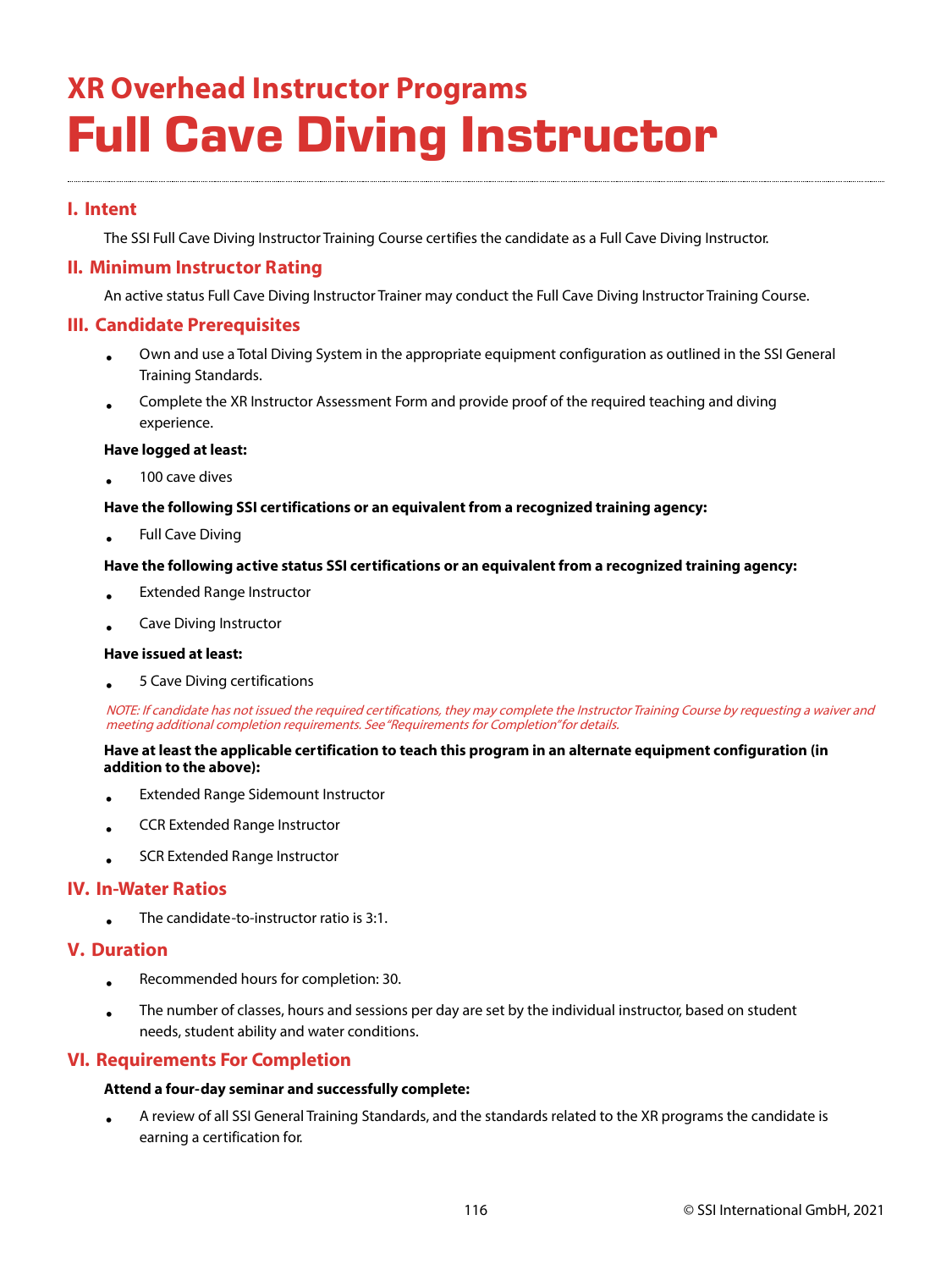- A review of the program-specific student and instructor materials.
- The applicable final exams.
- An academic presentation on a topic applicable to the program and training level.
- A dive planning session for orientation to the XR Dive Planning Sheets.
- An equipment configuration session for the appropriate Total Diving System.
- The XR Candidate Water Fitness Evaluation as outlined in the SSI Training Standards if it has been more than six months since the candidate has been evaluated.
- A dry land skills session that includes the presentation and evaluation of all required program skills. All skills must be done with demonstration quality.
- A pool/confined water session that includes the presentation and evaluation of all required program skills. All skills must be done with demonstration quality.
- An in-water teaching presentation on a topic applicable to the program and training level.
- While acting as an instructor, plan and conduct at least four (4) full penetration dives from the Full Cave Diving program.
- Demonstrate the ability to rescue an unconscious diver by traveling horizontally for 50 meters, then bringing the diver to the surface from a depth of between 5 and 10 meters.

#### a. Notes

During the planned dives, the candidate will supervise an assistant or another candidate acting as the student.

#### **Co-Teaching Waiver**

#### **Prior to receiving their certification, candidates who have not issued the required number of certifications must complete the following requirements after successful completion of the seminar:**

- Co-teach at least one (1) complete Full Cave Diving programs with an active status Full Cave Diving Instructor Trainer.
- Provide recommendation letters (completed and signed by the supervising instructor) for each co-taught program.

NOTE: The seminar or co-teaching options must be completed with two (2) different active status Full Cave Diving Instructor Trainers.

## **VII. Certification**

**In addition to the programs taught by active status Cave Diving Instructors, active status Full Cave Diving Instructors may teach, supervise and issue certifications for the following programs using the equipment configurations they are qualified to teach in:**

• Full Cave Diving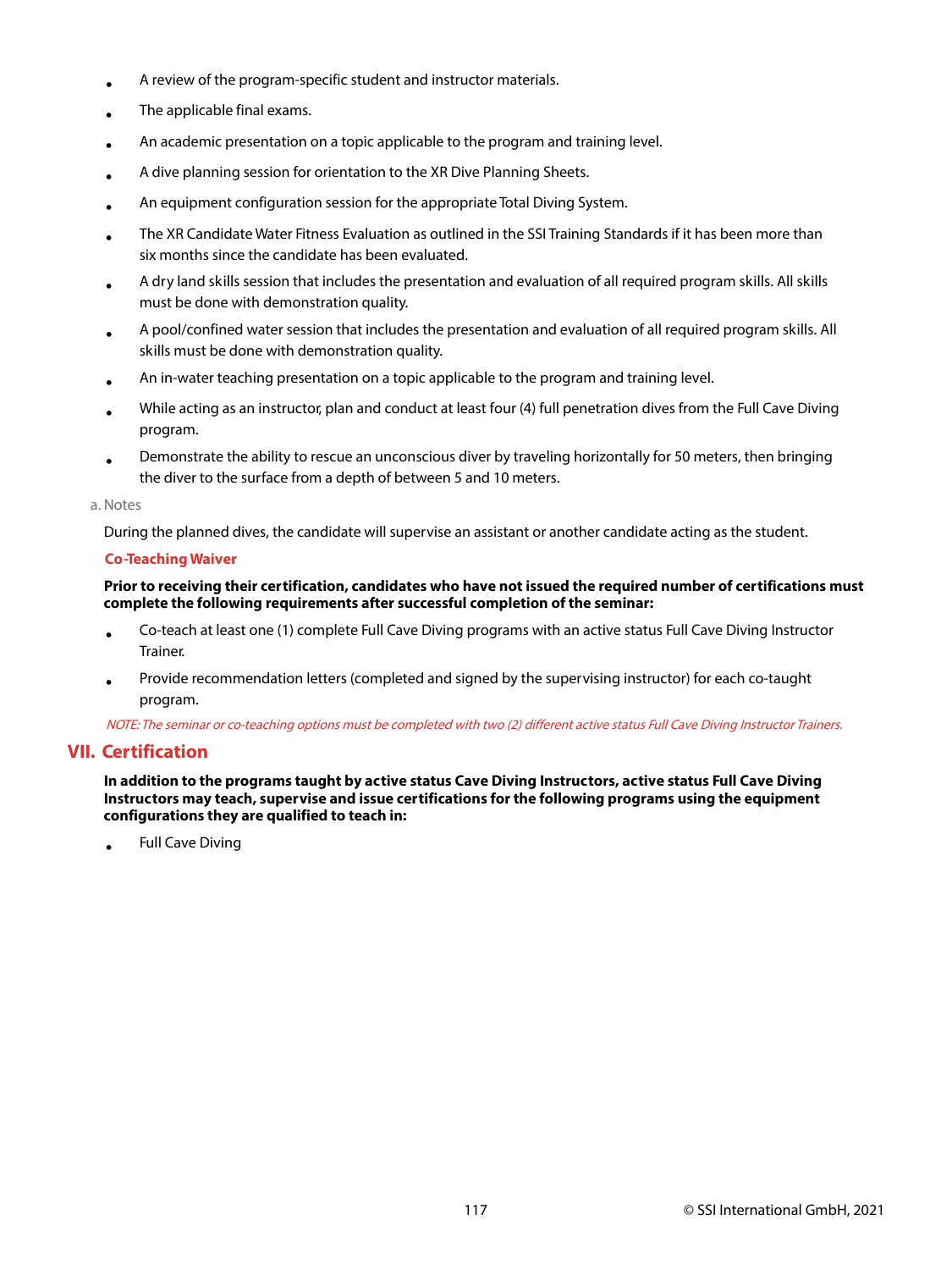## **SCR Instructor Programs SCR Diving Instructor**

## **I. Intent**

This program certifies the candidate as an SCR Diving Instructor.

## **II. Minimum Instructor Rating**

An active status SCR Extended Range Instructor Trainer may conduct the SCR Diving Instructor Training Course.

## **III. Candidate Prerequisites**

- Own and use a Total Diving System in the appropriate equipment configuration as outlined in the SSI General Training Standards.
- Complete the XR Instructor Assessment Form and provide proof of the required teaching and diving experience.
- Have a clean record and approval from the manufacturer and SSI.

#### **Have logged at least:**

- 50 total SCR dives on the specific unit
- 30 SCR dives deeper than 25 meters
- 50 hours of runtime on the specific unit

#### **Have the following SSI certifications or an equivalent from a recognized training agency:**

• SCR Diving

#### **Have the following active status SSI certifications or an equivalent from a recognized training agency:**

- Enriched Air Nitrox Instructor
- Deep Diving Instructor
- Diver Stress & Rescue Instructor

## **IV. Duration**

- Recommended hours for completion: 40.
- The number of classes, hours and sessions per day are set by the individual instructor, based on student needs, student ability and water conditions.

## **V. In-Water Ratios**

• The candidate-to-instructor ratio is 3:1.

## **VI. Depth Limitations**

- Maximum pool/confined water depth limit: 12 meters.
- Maximum open water depth limit: 30 meters.

## **VII. Requirements For Completion**

## **Option 1**

Co-teach at least two (2) separate SCR Diving programs under the direct supervision of an active status SCR Extended Range Instructor Trainer.

#### **Option 2**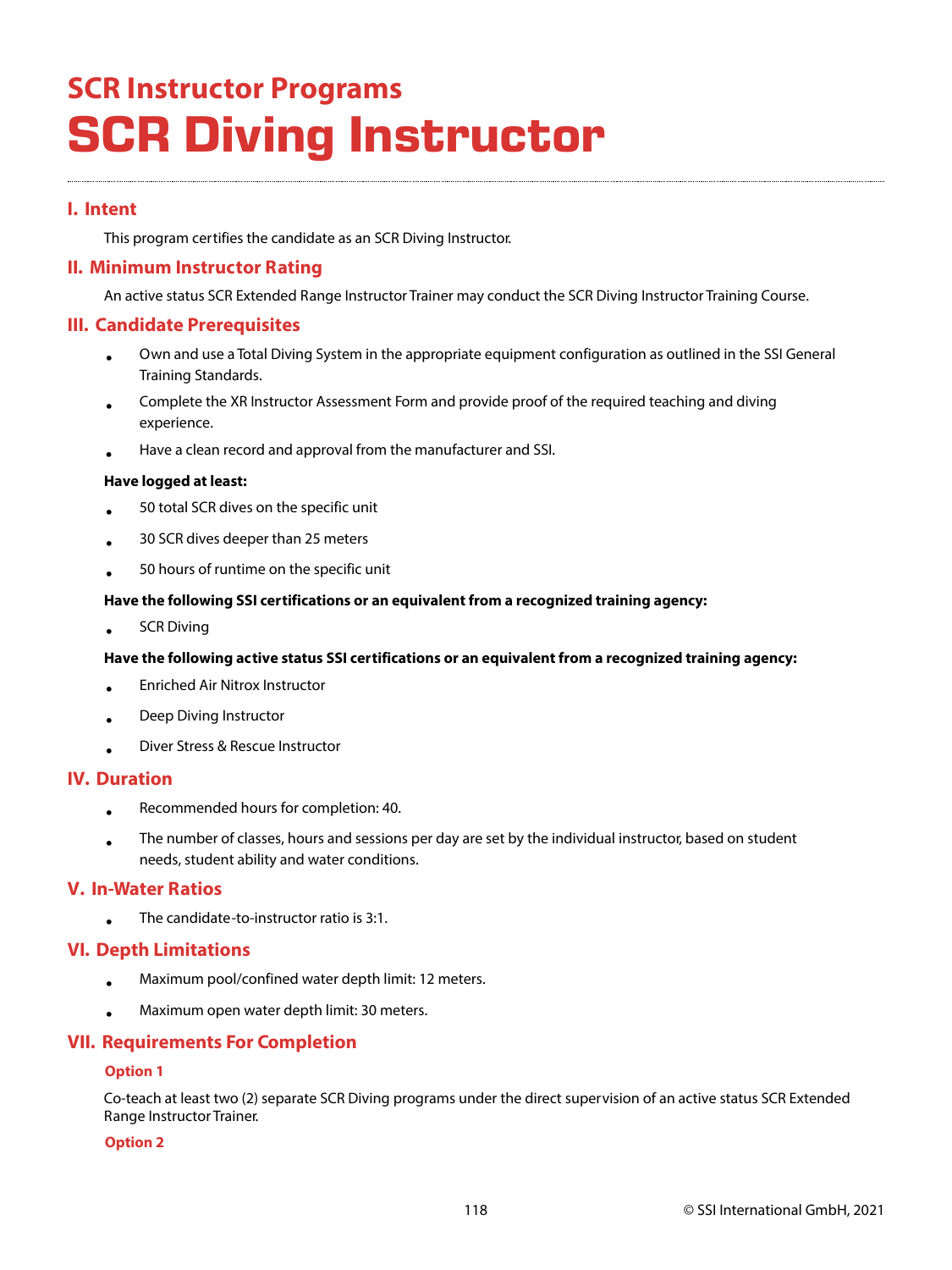#### **Attend a three-day seminar and successfully complete:**

- A review of all SSI General Training Standards, and the standards related to the XR programs the candidate is earning a certification for.
- A review of the program-specific student and instructor materials.
- The applicable final exams.
- An academic presentation on a topic applicable to the program and training level.
- A dive planning session for orientation to the SCR Dive Planning Sheets.
- An equipment configuration session for the appropriate Total Diving System.
- The XR Candidate Water Fitness Evaluation as outlined in the SSI Training Standards if it has been more than six months since the candidate has been evaluated.
- A pool/confined water session that includes the presentation and evaluation of all required program skills. All skills must be done with demonstration quality.
- An in-water teaching presentation on a topic applicable to the program and training level.
- While acting as an instructor, plan and conduct at least two (2) full dives from the SCR Diving program.
- Demonstrate the ability to rescue an unconscious diver by bringing the diver to the surface from a depth between 5 and 10 meters.

a. Notes

- The minimum required Total Diving System and stage cylinders must be worn during all in-water training.
- During the planned dive, the candidate will supervise an assistant or another candidate acting as the student.

## **VIII. Certification**

#### **Active status SCR Diving Instructors may teach, supervise and issue certifications for the following program:**

• SCR Diving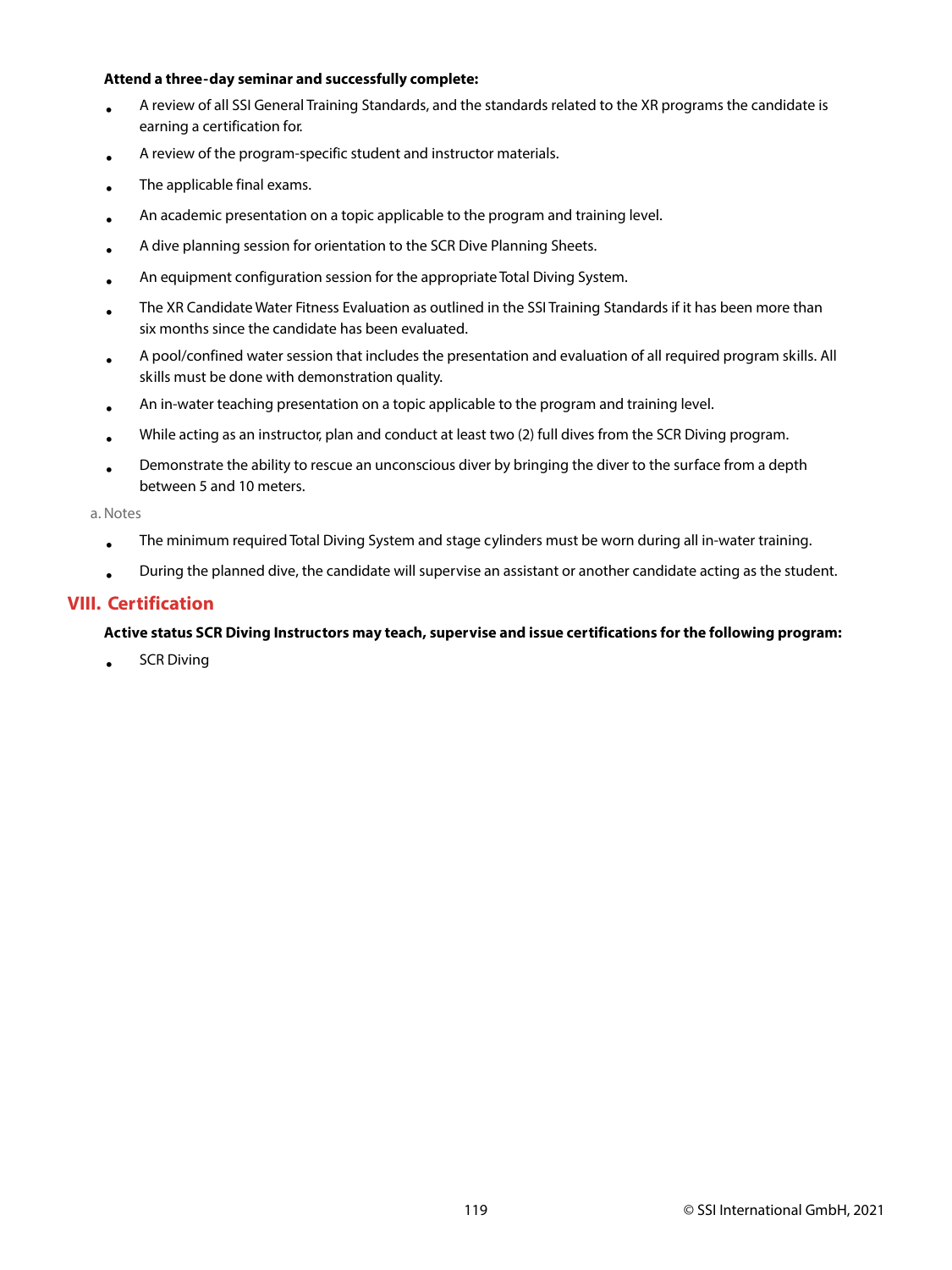## **SCR Instructor Programs SCR Diving Instructor Upgrade**

## **I. Intent**

This program certifies a candidate with a pre-existing CCR Diving Instructor certification as an SCR Diving Instructor.

## **II. Minimum Instructor Rating**

An active status SCR Extended Range Instructor Trainer may conduct the SCR Diving Instructor Upgrade.

## **III. Candidate Prerequisites**

#### **Have logged at least:**

- 15 total SCR dives on the specific unit
- 10 SCR dives deeper than 25 meters
- 15 hours of runtime on the specific unit

#### **Have the following SSI certifications (no equivalency permitted):**

• SCR Diving (Horizon)

#### **Have the following active status SSI certifications (no equivalency permitted):**

• CCR Diving Instructor

## **IV. Requirements For Completion**

#### **Attend a two-day seminar and successfully complete:**

- A review of all SSI General Training Standards, and the standards related to the XR programs the candidate is earning a certification for.
- A review of the program-specific student and instructor materials.
- The applicable final exams.
- An academic presentation on a topic applicable to the program and training level.
- The XR Candidate Water Fitness Evaluation as outlined in the SSI Training Standards if it has been more than six months since the candidate has been evaluated.
- A pool/confined water session that includes the presentation and evaluation of all required program skills. All skills must be done with demonstration quality.
- An in-water teaching presentation on a topic applicable to the program and training level.
- While acting as an instructor, plan and conduct at least two (2) full dives from the SCR Diving program.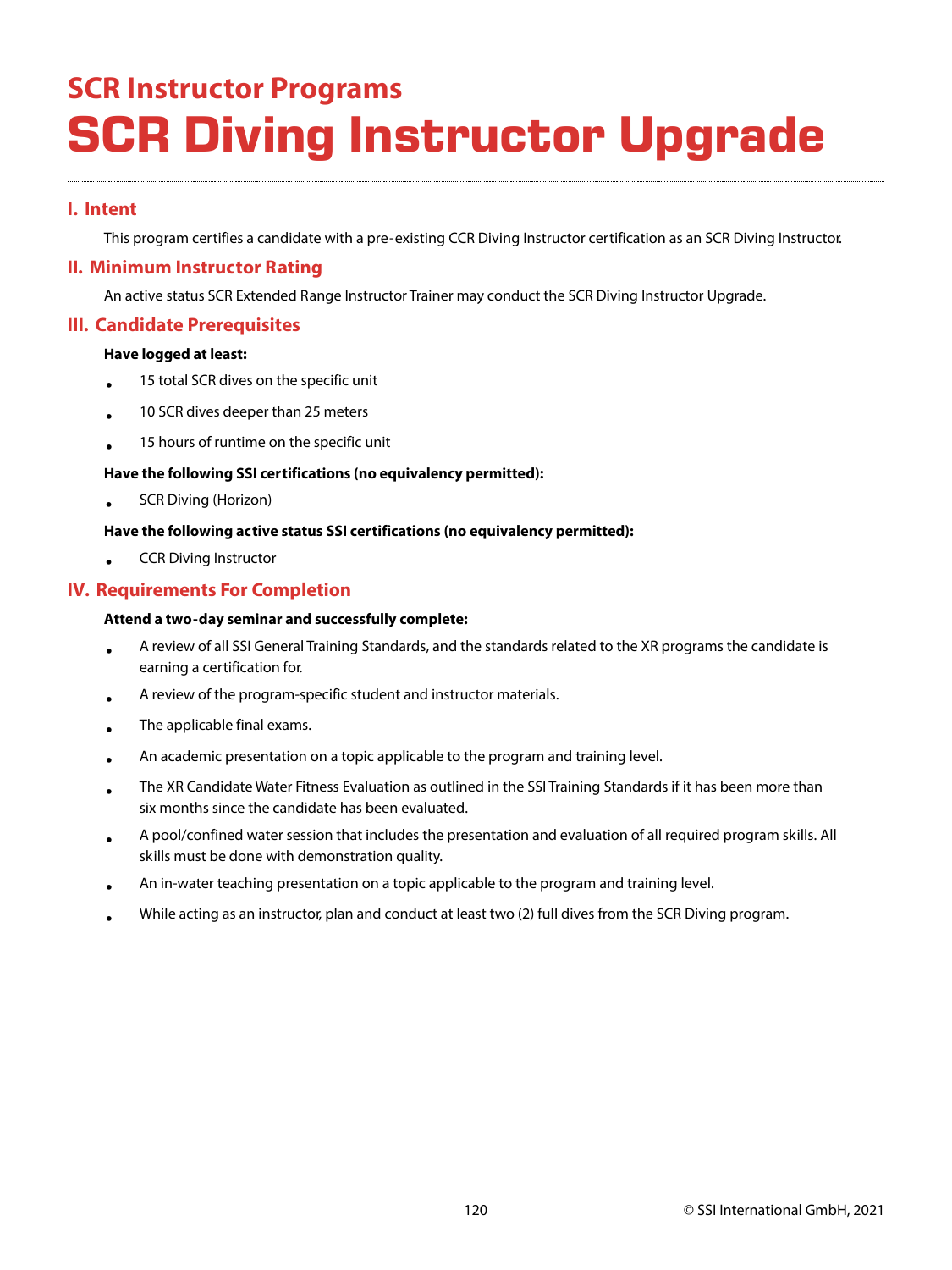## **SCR Instructor Programs SCR Extended Range Instructor**

## **I. Intent**

This program certifies the candidate as an SCR Extended Range Instructor.

## **II. Minimum Instructor Rating**

An active status SCR Extended Range Instructor Trainer may conduct the SCR Extended Range Instructor Training Course.

## **III. Candidate Prerequisites**

- Own and use a Total Diving System in the appropriate equipment configuration as outlined in the SSI General Training Standards.
- Complete the XR Instructor Assessment Form and provide proof of the required teaching and diving experience.
- Have a clean record and approval from the manufacturer and SSI.

#### **Have logged at least:**

- 50 total SCR dives on the specific unit
- 30 SCR dives deeper than 30 meters
- 50 hours of runtime on the specific unit
- At least ten (10) SCR dives requiring staged decompression

#### **Have the following SSI certifications or an equivalent from a recognized training agency:**

• SCR Extended Range

#### **Have the following active status SSI certifications or an equivalent from a recognized training agency:**

- Enriched Air Nitrox Instructor
- Deep Diving Instructor
- Diver Stress & Rescue Instructor

## **IV. Duration**

•

- Recommended hours for completion: 40.
- The number of classes, hours and sessions per day are set by the individual instructor, based on student needs, student ability and water conditions.

## **V. In-Water Ratios**

The candidate-to-instructor ratio is 3:1.

## **VI. Depth Limitations**

- Maximum pool/confined water depth limit: 12 meters.
- Maximum open water depth limit: 40 meters.

## **VII. Requirements For Completion**

## **Option 1**

Co-teach at least two (2) separate SCR Extended Range programs under the direct supervision of an active status SCR Extended Range Instructor Trainer.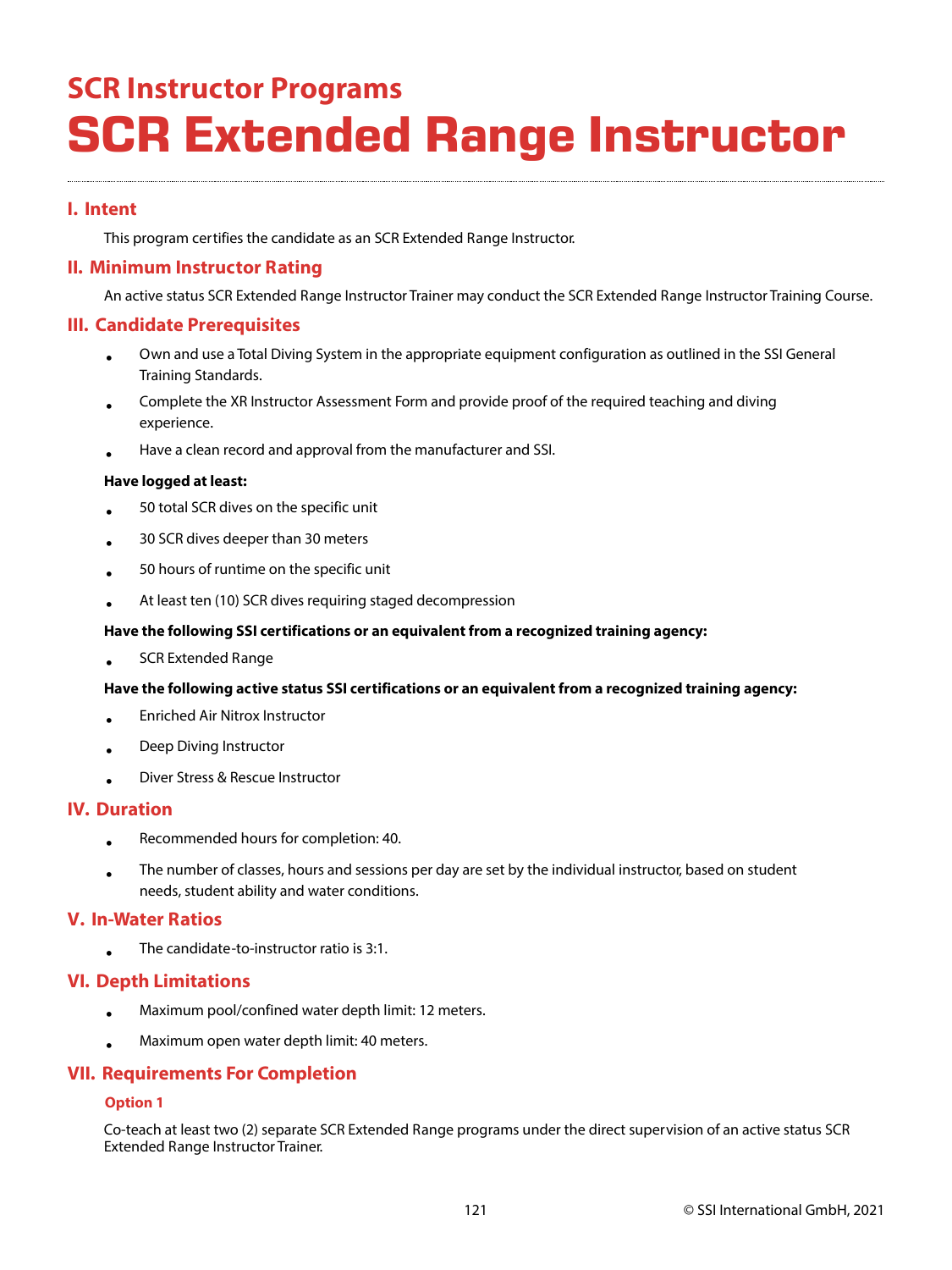#### **Option 2**

#### **Attend a three-day seminar and successfully complete:**

- A review of all SSI General Training Standards, and the standards related to the XR programs the candidate is earning a certification for.
- A review of the program-specific student and instructor materials.
- The applicable final exams.
- An academic presentation on a topic applicable to the program and training level.
- A dive planning session for orientation to the SCR Dive Planning Sheets.
- An equipment configuration session for the appropriate Total Diving System.
- The XR Candidate Water Fitness Evaluation as outlined in the SSI Training Standards if it has been more than six months since the candidate has been evaluated.
- A pool/confined water session that includes the presentation and evaluation of all required program skills. All skills must be done with demonstration quality.
- An in-water teaching presentation on a topic applicable to the program and training level.
- While acting as an instructor, plan and conduct at least two (2) full dives from the SCR Extended Range program. One dive must be an SCR decompression dive, and the other must include a decompression, opencircuit bailout ascent.
- Demonstrate the ability to rescue an unconscious diver by bringing the diver to the surface from a depth between 5 and 10 meters.

a. Notes

- The minimum required Total Diving System and stage cylinders must be worn during all in-water training.
- During the planned dive, the candidate will supervise an assistant or another candidate acting as the student.

## **VIII. Certification**

#### **In addition to the programs taught by active status SCR Diving Instructors, active status SCR Extended Range Instructors may teach, supervise and issue certifications for the following programs:**

• SCR Extended Range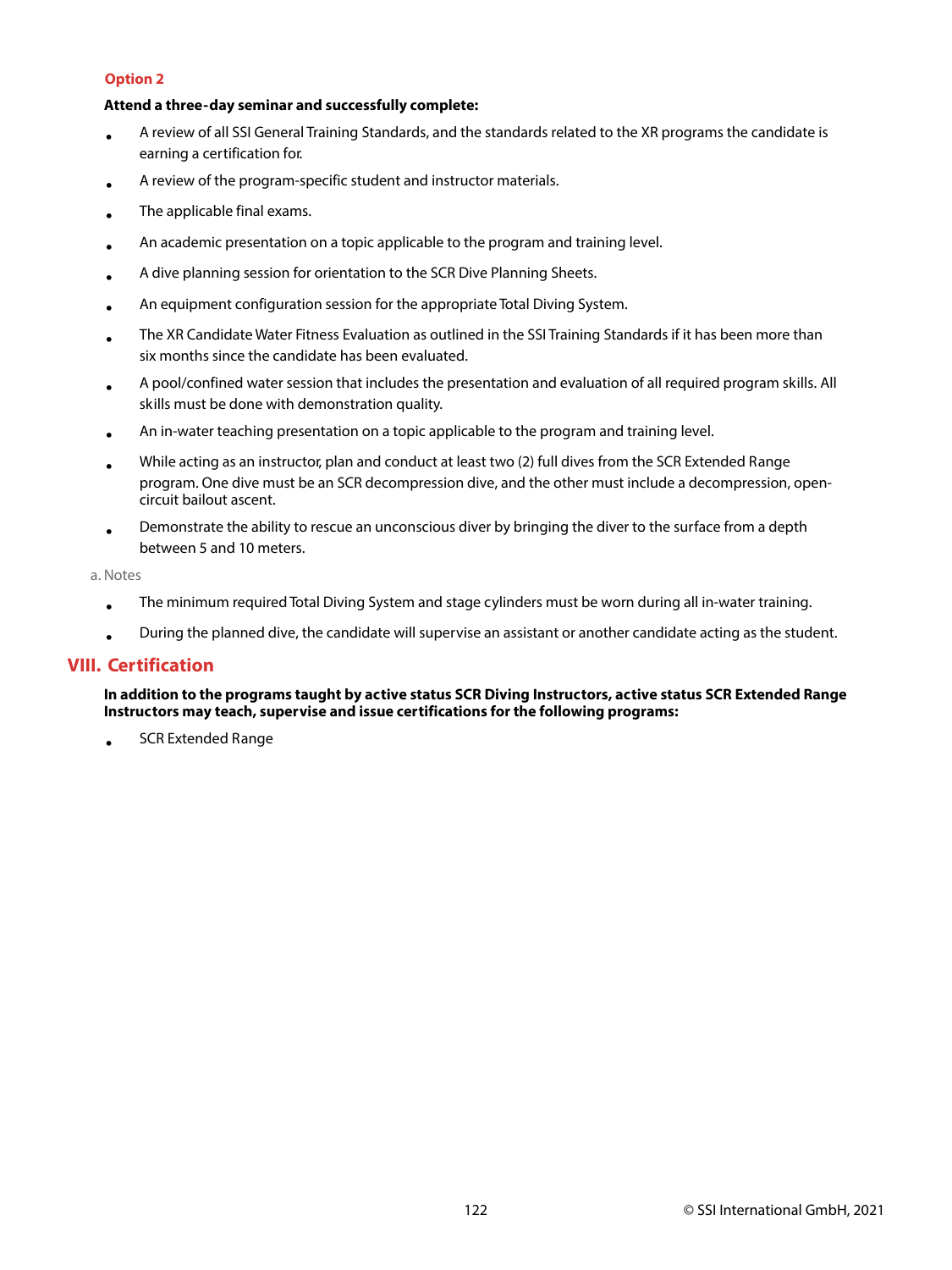# **SCR Instructor Programs SCR Extended Range Instructor Upgrade**

## **I. Intent**

This program certifies a candidate with a pre-existing SCR Diving Instructor or CCR Extended Range Instructor certification as an SCR Extended Range Instructor.

## **II. Minimum Instructor Rating**

An active status SCR Extended Range Instructor Trainer may conduct the SCR Extended Range Instructor Upgrade.

## **III. Candidate Prerequisites**

#### **In addition to the prerequisites for the SCR Extended Range Instructor Training Course, candidates must also:**

#### **SCR Diving Instructor to SCR Extended Range Instructor**

#### **Have logged at least:**

- 50 total SCR dives on the specific unit
- 30 SCR dives deeper than 25 meters
- 50 hours of runtime on the specific unit
- At least ten (10) SCR dives requiring staged decompression

#### **Have the following SSI certifications (no equivalency permitted):**

• SCR Extended Range (Horizon)

#### **Have the following active status SSI certifications (no equivalency permitted):**

• SCR Diving Instructor (Horizon)

#### **CCR Extended Range Instructor to SCR Extended Range Instructor**

#### **Have logged at least:**

- 15 total SCR dives on the specific unit
- 10 SCR dives deeper than 25 meters
- 15 hours of runtime on the specific unit

#### **Have the following SSI certifications (no equivalency permitted):**

• SCR Extended Range (Horizon)

#### **Have the following active status SSI certifications (no equivalency permitted):**

• CCR Extended Range Instructor

## **IV. Requirements For Completion**

#### **Attend a two-day seminar and successfully complete:**

- A review of all SSI General Training Standards, and the standards related to the XR programs the candidate is earning a certification for.
- A review of the program-specific student and instructor materials.
- The applicable final exams.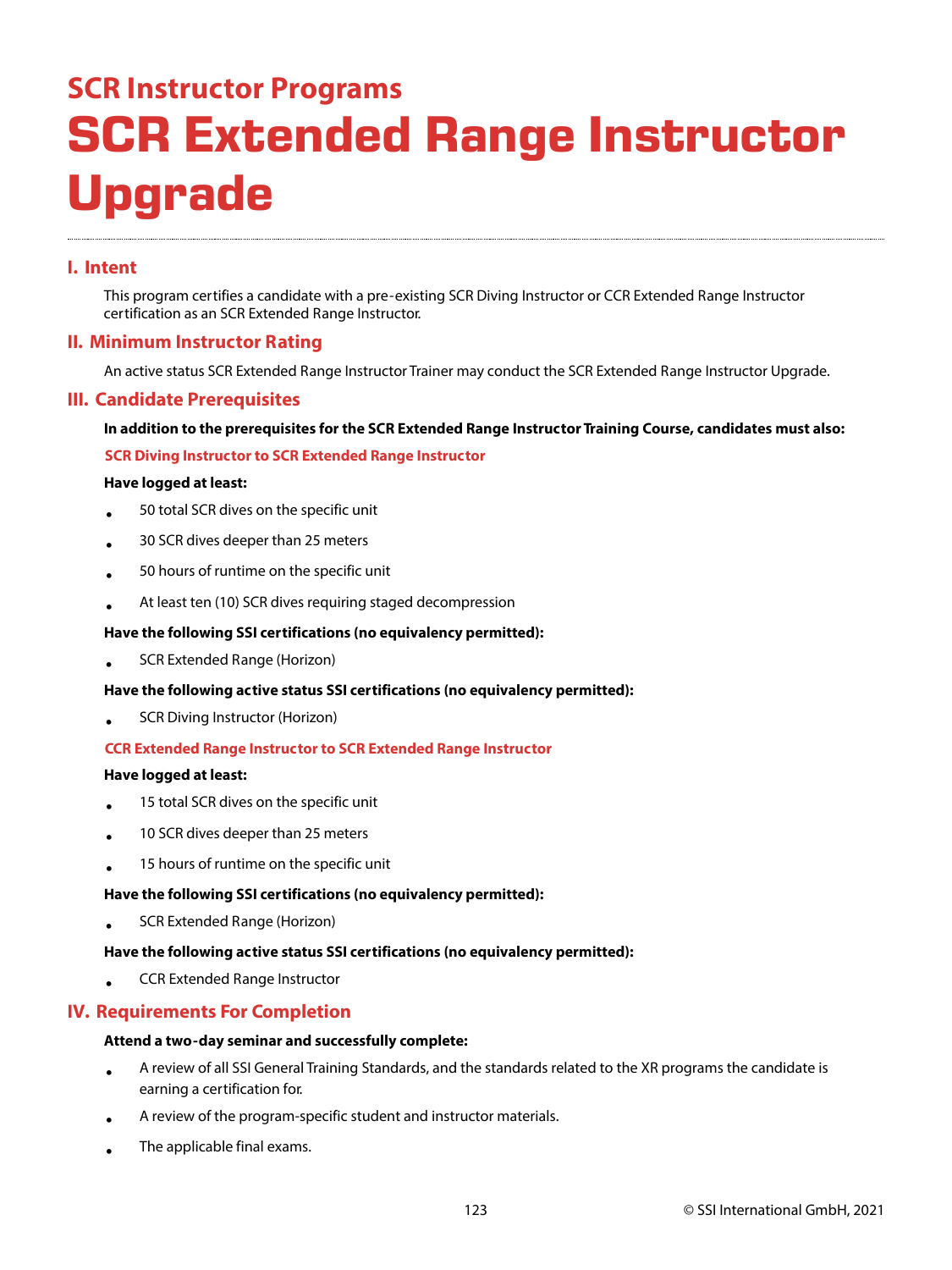- An academic presentation on a topic applicable to the program and training level.
- The XR Candidate Water Fitness Evaluation as outlined in the SSI Training Standards if it has been more than six months since the candidate has been evaluated.
- A pool/confined water session that includes the presentation and evaluation of all required program skills. All skills must be done with demonstration quality.
- An in-water teaching presentation on a topic applicable to the program and training level.
- While acting as an instructor, plan and conduct at least two (2) full dives from the SCR Extended Range program. One dive must be an SCR decompression dive, and the other must include a decompression, opencircuit bailout ascent.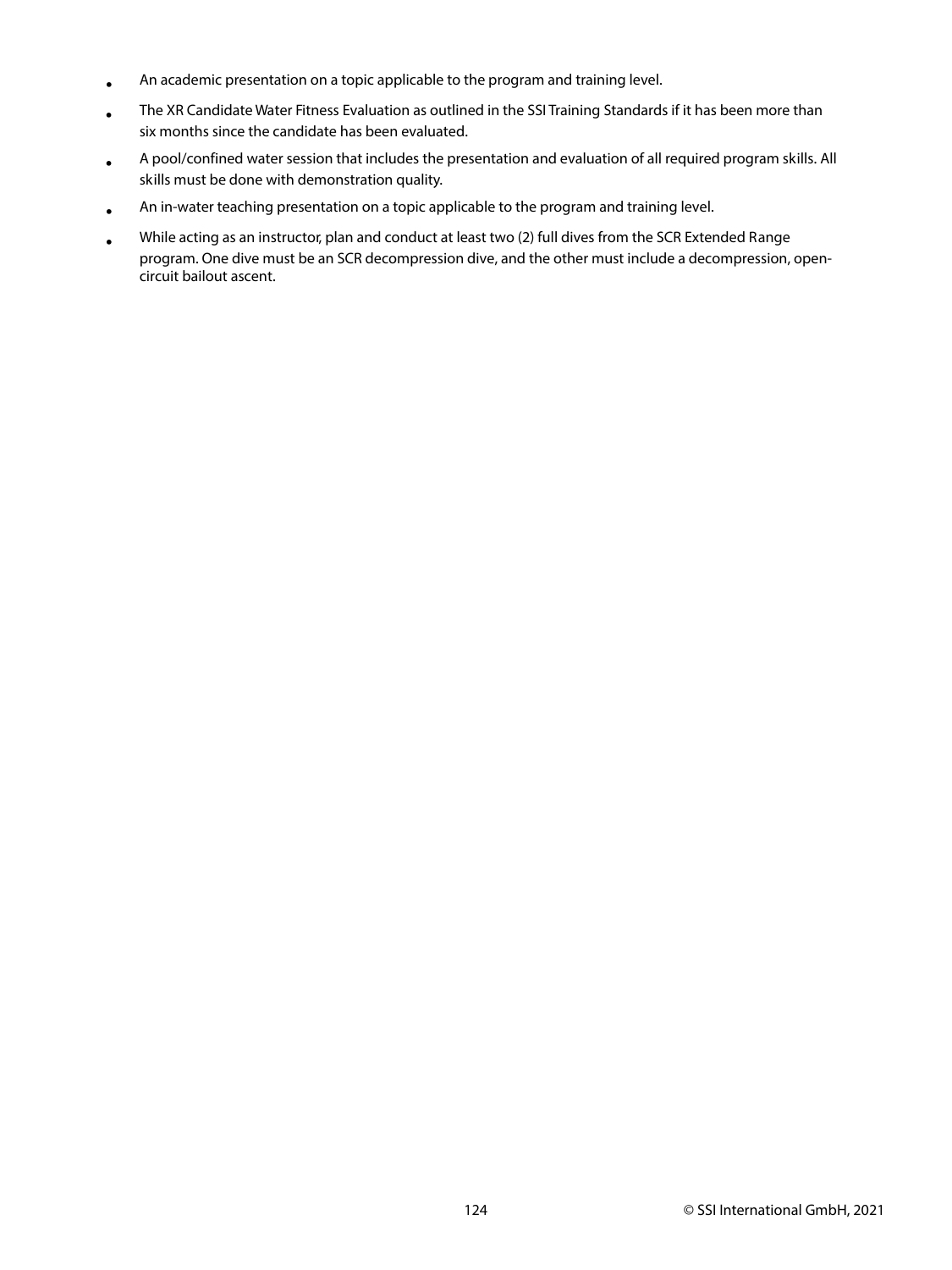## **CCR Instructor Programs CCR Diving Instructor**

## **I. Intent**

This program certifies the candidate as a CCR Diving Instructor.

## **II. Minimum Instructor Rating**

An active status CCR Extended Range Instructor Trainer may conduct the CCR Diving Instructor Training Course.

## **III. Candidate Prerequisites**

- Own and use a Total Diving System in the appropriate equipment configuration as outlined in the SSI General Training Standards.
- Complete the XR Instructor Assessment Form and provide proof of the required teaching and diving experience.
- Have a clean record and approval from the manufacturer and SSI.

#### **Have logged at least:**

- 30 CCR dives deeper than 25 meters
- 100 hours of runtime on the specific unit

#### **Have the following SSI certifications or an equivalent from a recognized training agency:**

• CCR Diving

#### **Have the following active status SSI certifications or an equivalent from a recognized training agency:**

- Enriched Air Nitrox Instructor
- Deep Diving Instructor
- Diver Stress & Rescue Instructor

## **IV. Duration**

- Recommended hours for completion: 40.
- The number of classes, hours and sessions per day are set by the individual instructor, based on student needs, student ability and water conditions.

## **V. In-Water Ratios**

• The candidate-to-instructor ratio is 3:1.

## **VI. Depth Limitations**

- Maximum pool/confined water depth limit: 12 meters.
- Maximum open water depth limit: 30 meters.

## **VII. Requirements For Completion**

#### **Option 1**

Co-teach at least two (2) separate CCR Diving programs under the direct supervision of an active status CCR Diving Instructor Trainer.

## **Option 2**

## **Attend a four-day seminar and successfully complete:**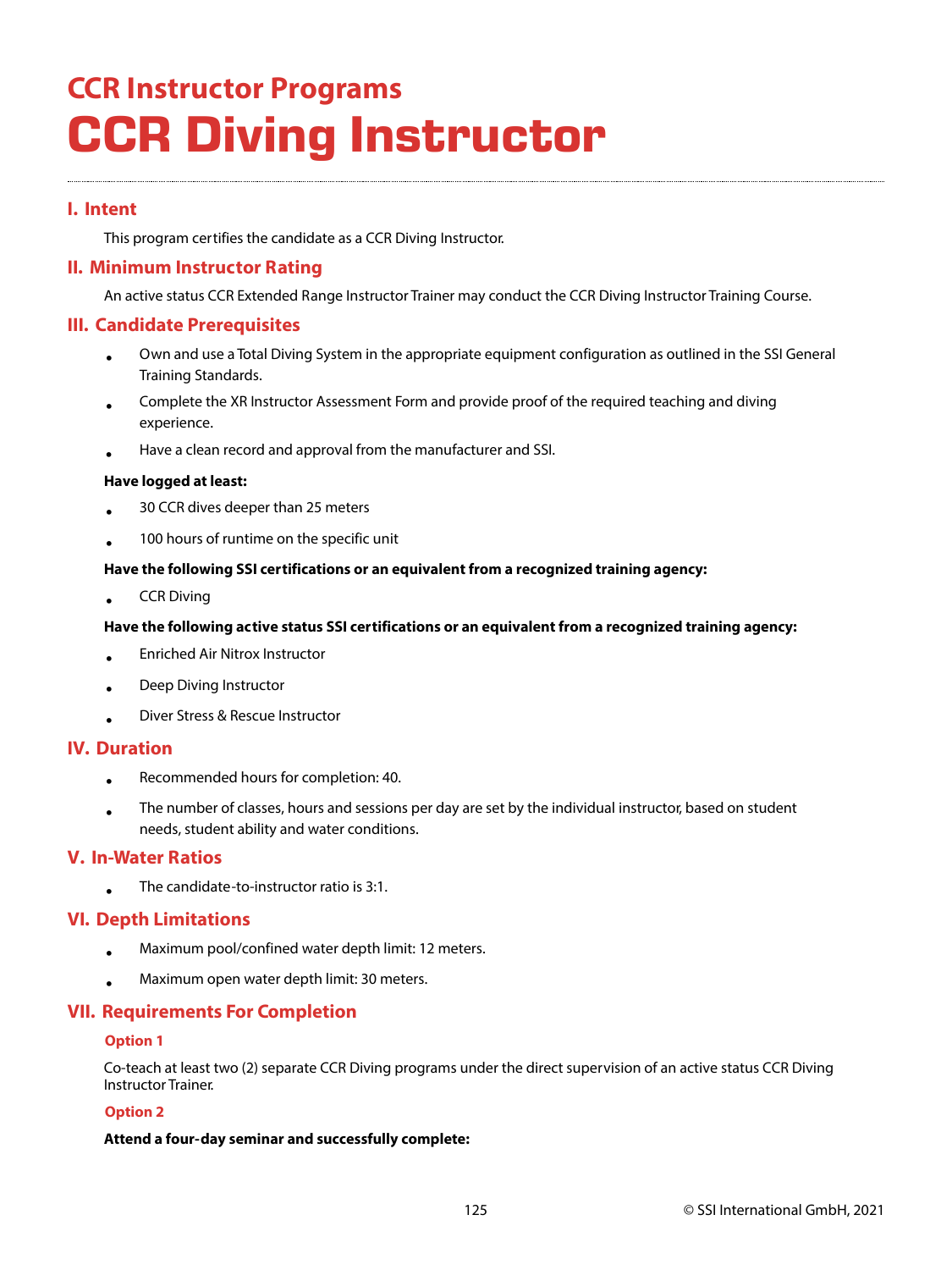- A review of all SSI General Training Standards, and the standards related to the XR programs the candidate is earning a certification for.
- A review of the program-specific student and instructor materials.
- The applicable final exams.
- An academic presentation on a topic applicable to the program and training level.
- A dive planning session for orientation to the XR Dive Planning Sheets.
- An equipment configuration session for the appropriate Total Diving System.
- The XR Candidate Water Fitness Evaluation as outlined in the SSI Training Standards if it has been more than six months since the candidate has been evaluated.
- A pool/confined water session that includes the presentation and evaluation of all required program skills. All skills must be done with demonstration quality.
- An in-water teaching presentation on a topic applicable to the program and training level.
- While acting as an instructor, plan and conduct at least two (2) dives from the CCR Diving program.
- Demonstrate the ability to rescue an unconscious diver by bringing the diver to the surface from a depth between 5 and 10 meters.

#### a. Notes

• The minimum required Total Diving System and stage cylinders must be worn during all in-water training.

## **VIII. Unit-Specific Requirements**

#### a. rEvo

Instructors earning the instructor certification with a REVO CCR unit must use one of the following certification options:

#### **Option 1**

- Co-teach at least one (1) CCR Diving program under the direct supervision of an active status CCR Diving Instructor Trainer or manufacturer-approved CCR Diving Instructor.
- Conduct one (1) additional CCR Diving program evaluated by an active status, unit-specific CCR Diving Instructor Trainer.

#### **Option 2**

- Attend a five-day seminar conducted by an active status, manufacturer-approved CCR Diving Instructor or CCR Diving Instructor Trainer as outlined above.
- Conduct one (1) additional CCR Diving program evaluated by an active status, unit-specific CCR Diving Instructor Trainer.

#### **Notes**

- The two CCR Diving programs should be supervised by two different CCR Diving Instructors or CCR Extended Range Instructor Trainers.
- One CCR Extended Range Instructor Trainer may conduct both programs with the prior approval of the manufacturer.

#### b. JJ CCR

•

Instructors earning the instructor certification with a JJ CCR unit must attend a one-day manufacturer training program conducted by a manufacturer-approved factory trainer.

## **IX. Certification**

#### **Active status CCR Diving Instructors may teach, supervise and issue certifications for the following program:**

CCR Diving

## **X. Active Status Requirements**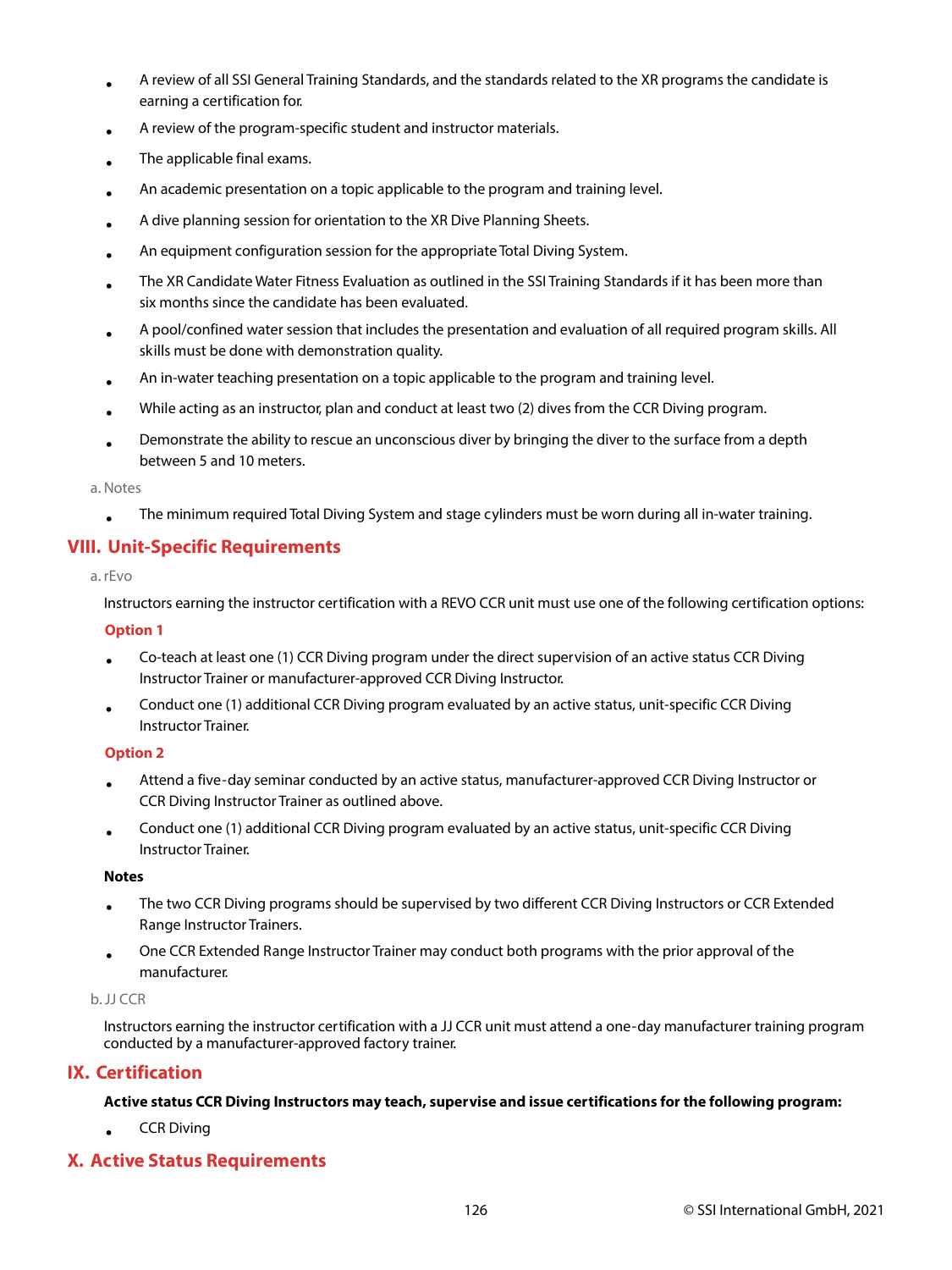## Conduct at least two (2) complete SSI CCR programs at the highest level every 24 months.

Example: An SSI Professional who can teach CCR Hypoxic Trimix must certify at least two (2) CCR Hypoxic Trimix students every 24 months.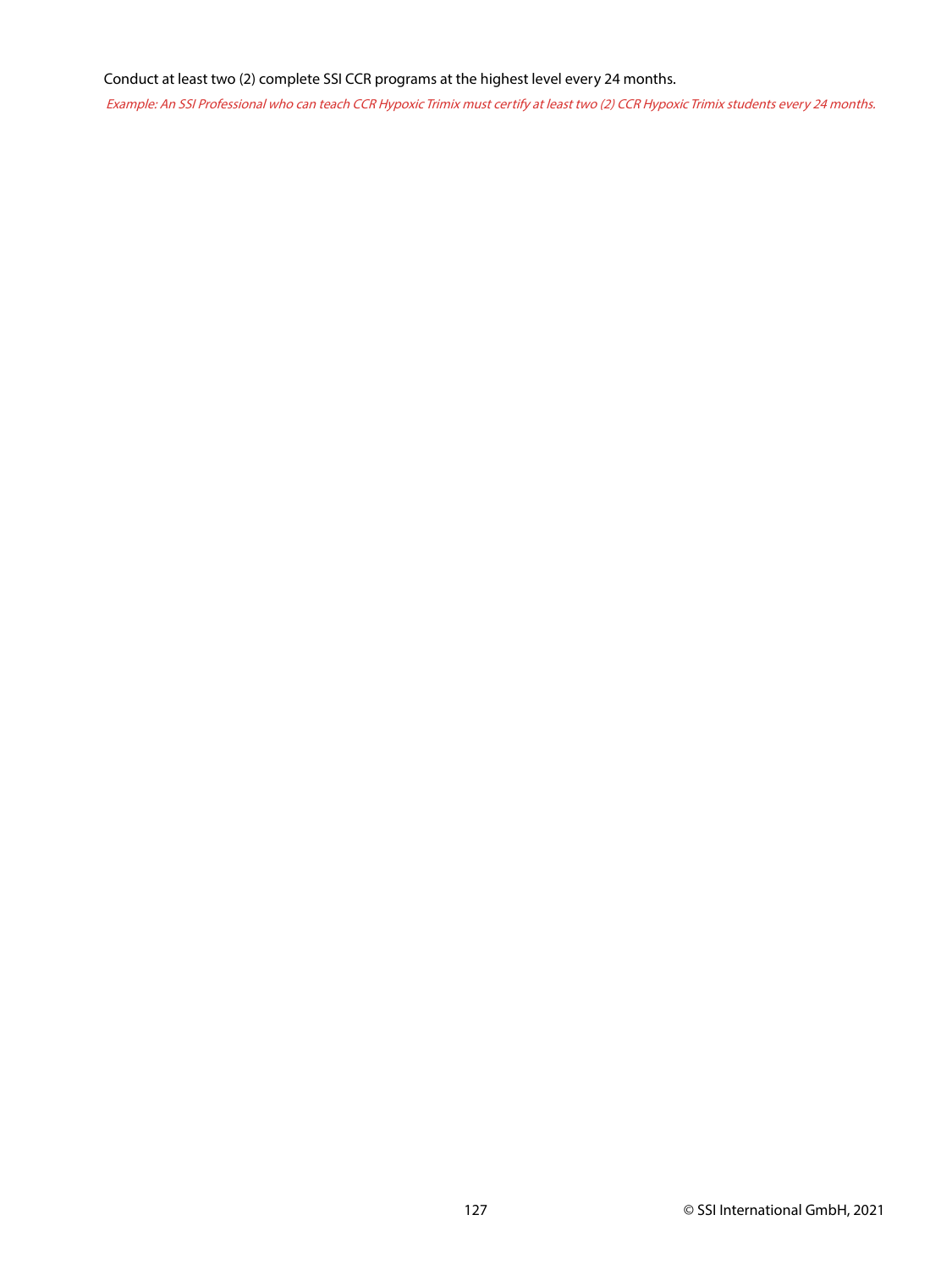## **CCR Instructor Programs CCR Extended Range Instructor**

## **I. Intent**

This program certifies the candidate as a CCR Extended Range Trimix Instructor.

## **II. Minimum Instructor Rating**

An active status CCR Extended Range Instructor Trainer may conduct the CCR Extended Range Instructor Training Course.

## **III. Candidate Prerequisites**

- Own and use a Total Diving System in the appropriate equipment configuration as outlined in the SSI General Training Standards.
- Complete the XR Instructor Assessment Form and provide proof of the required teaching and diving experience.
- Have a clean record and approval from the manufacturer and SSI.

#### **Have logged at least:**

- 30 CCR dives deeper than 30 meters
- 100 hours of runtime on the specific unit

#### **Have the following SSI certifications or an equivalent from a recognized training agency:**

• CCR Technical Extended Range

#### **Have the following active status SSI certifications or an equivalent from a recognized training agency:**

- Enriched Air Nitrox Instructor
- Deep Diving Instructor
- Diver Stress & Rescue Instructor

## **IV. Duration**

- Recommended hours for completion: 40.
- The number of classes, hours and sessions per day are set by the individual instructor, based on student needs, student ability and water conditions.

## **V. In-Water Ratios**

• The candidate-to-instructor ratio is 3:1.

## **VI. Depth Limitations**

- Maximum pool/confined water depth limit: 12 meters.
- Maximum open water depth limit: 45 meters.

## **VII. Requirements For Completion**

#### **Option 1**

Co-teach at least two (2) separate CCR Extended Range programs under the direct supervision of an active status CCR Extended Range Instructor Trainer.

## **Option 2**

## **Attend a four-day seminar and successfully complete:**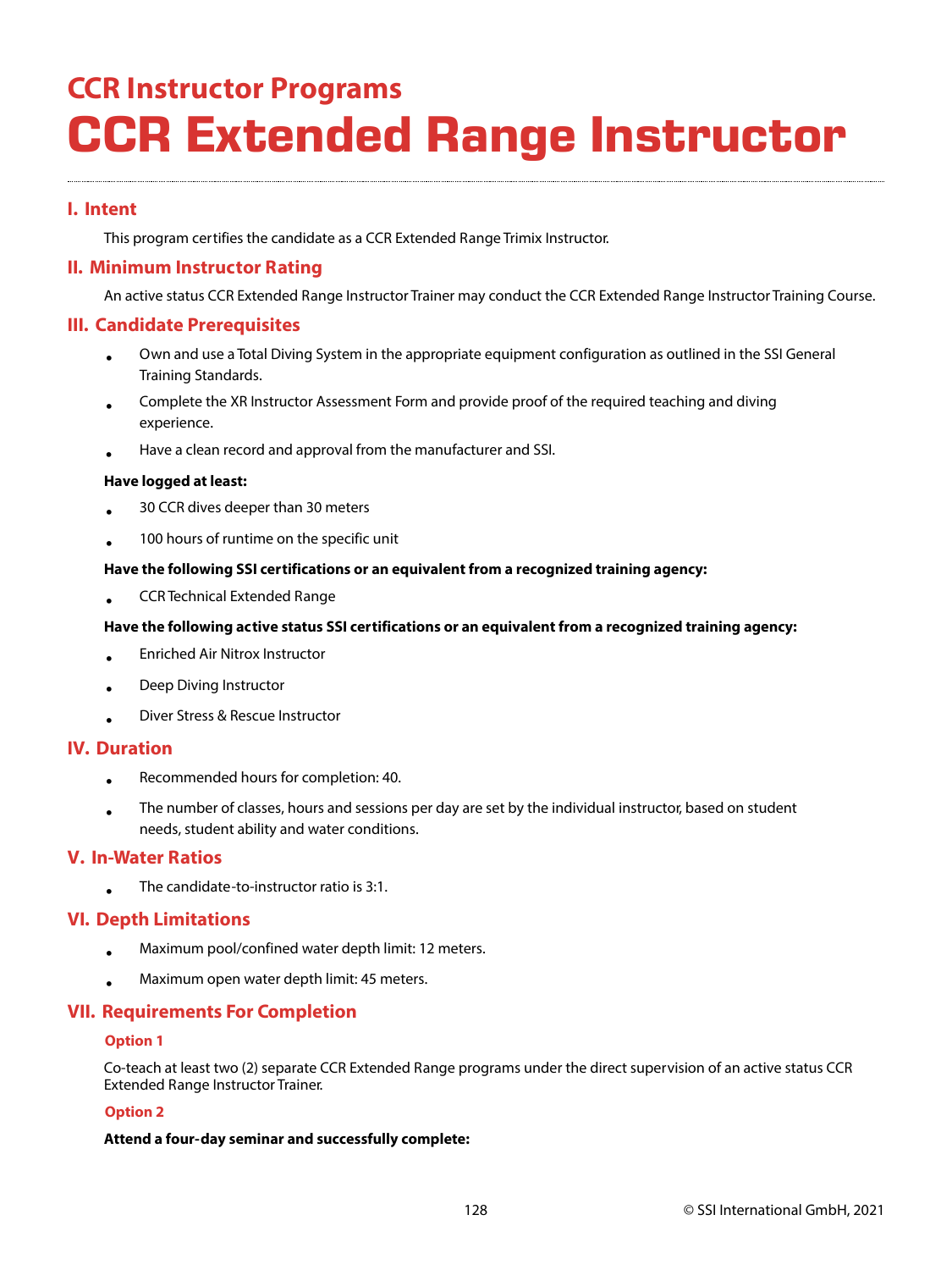- A review of all SSI General Training Standards, and the standards related to the XR programs the candidate is earning a certification for.
- A review of the program-specific student and instructor materials.
- The applicable final exams.
- An academic presentation on a topic applicable to the program and training level.
- A dive planning session for orientation to the XR Dive Planning Sheets.
- An equipment configuration session for the appropriate Total Diving System.
- The XR Candidate Water Fitness Evaluation as outlined in the SSI Training Standards if it has been more than six months since the candidate has been evaluated.
- A pool/confined water session that includes the presentation and evaluation of all required program skills. All skills must be done with demonstration quality.
- An in-water teaching presentation on a topic applicable to the program and training level.
- While acting as an instructor, plan and conduct at least two (2) dives from the CCR Extended Range program. One dive must be a CCR decompression dive, and the other must include a decompression, open-circuit bailout ascent.
- Demonstrate the ability to rescue an unconscious diver by bringing the diver to the surface from a depth between 5 and 10 meters.

a. Notes

- The minimum required Total Diving System and stage cylinders must be worn during all in-water training.
- Certified Extended Range Instructors may carry an additional decompression cylinder with up to 100% oxygen.

## **VIII. Unit-Specific Requirements**

a. rEvo

Instructors earning the instructor certification with a REVO CCR unit must use one of the following certification options:

#### **Option 1**

- Co-teach at least one (1) CCR Extended Range program under the direct supervision of an active status CCR Extended Range Instructor Trainer or manufacturer-approved CCR Extended Range Instructor.
- Conduct one (1) additional CCR Extended Range program evaluated by an active status, unit-specific CCR Extended Range Instructor Trainer.

#### **Option 2**

- Attend a five-day seminar conducted by an active status, manufacturer-approved CCR Extended Range Instructor or CCR Extended Range Instructor Trainer as outlined above.
- Conduct one (1) additional CCR Extended Range program evaluated by an active status, unit-specific CCR Extended Range Instructor Trainer.

#### **Notes**

- The two CCR Extended Range programs should be supervised by two different CCR Extended Range Instructors or CCR Extended Range Instructor Trainers.
- One CCR Extended Range Instructor Trainer may conduct both programs with the prior approval of the manufacturer.

b. JJ CCR

Instructors earning the instructor certification with a JJ CCR unit must attend a one-day manufacturer training program conducted by a manufacturer-approved factory trainer.

## **IX. Certification**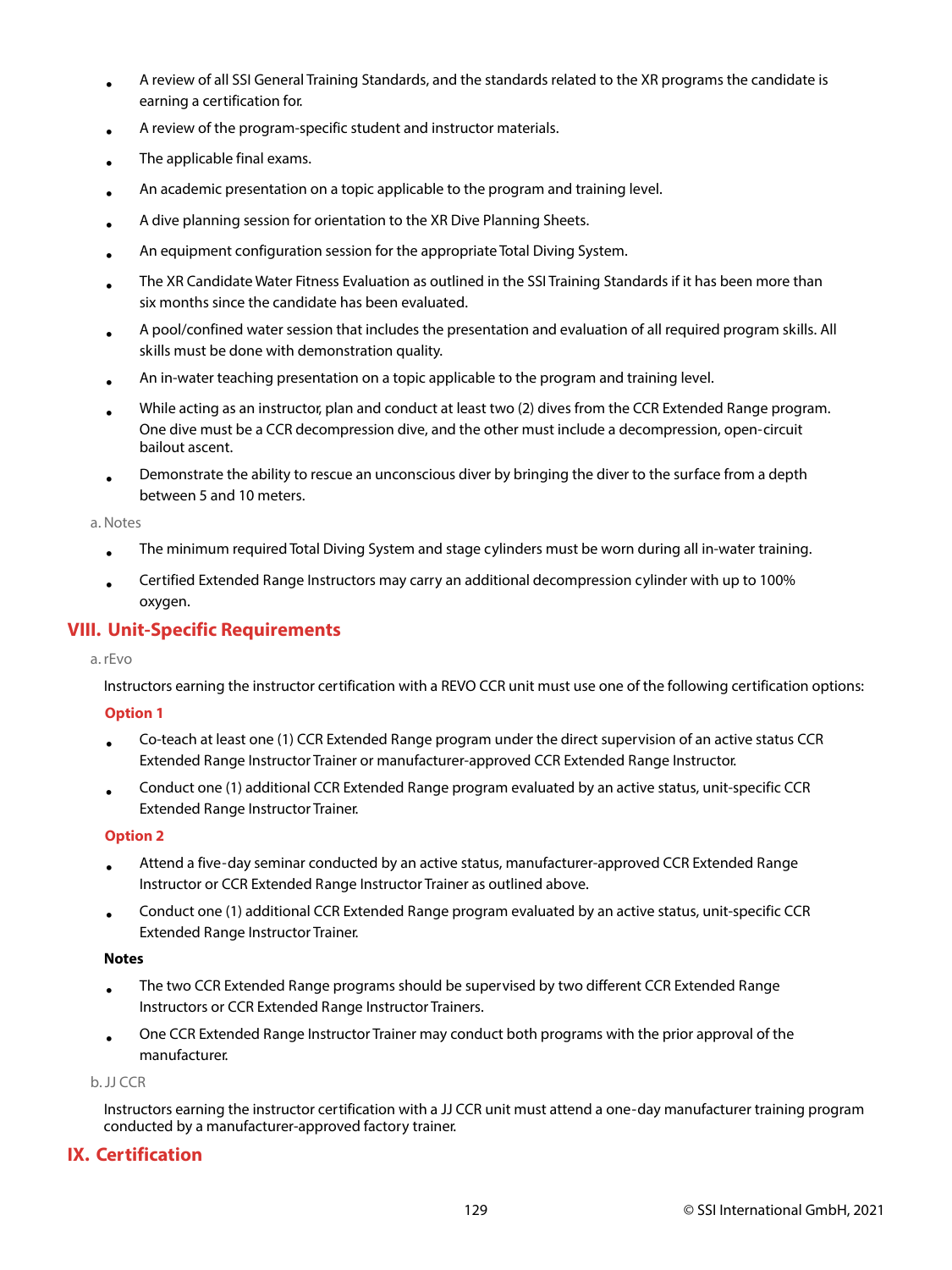**In addition to the programs taught by active status CCR Diving Instructors, active status CCR Extended Range Instructors may teach, supervise and issue certifications for the following programs:**

- CCR Extended Range
- CCR Extended Range Trimix

#### **X. Active Status Requirements**

Conduct at least two (2) complete SSI CCR programs at the highest level every 24 months.

Example: An SSI Professional who can teach CCR Hypoxic Trimix must certify at least two (2) CCR Hypoxic Trimix students every 24 months.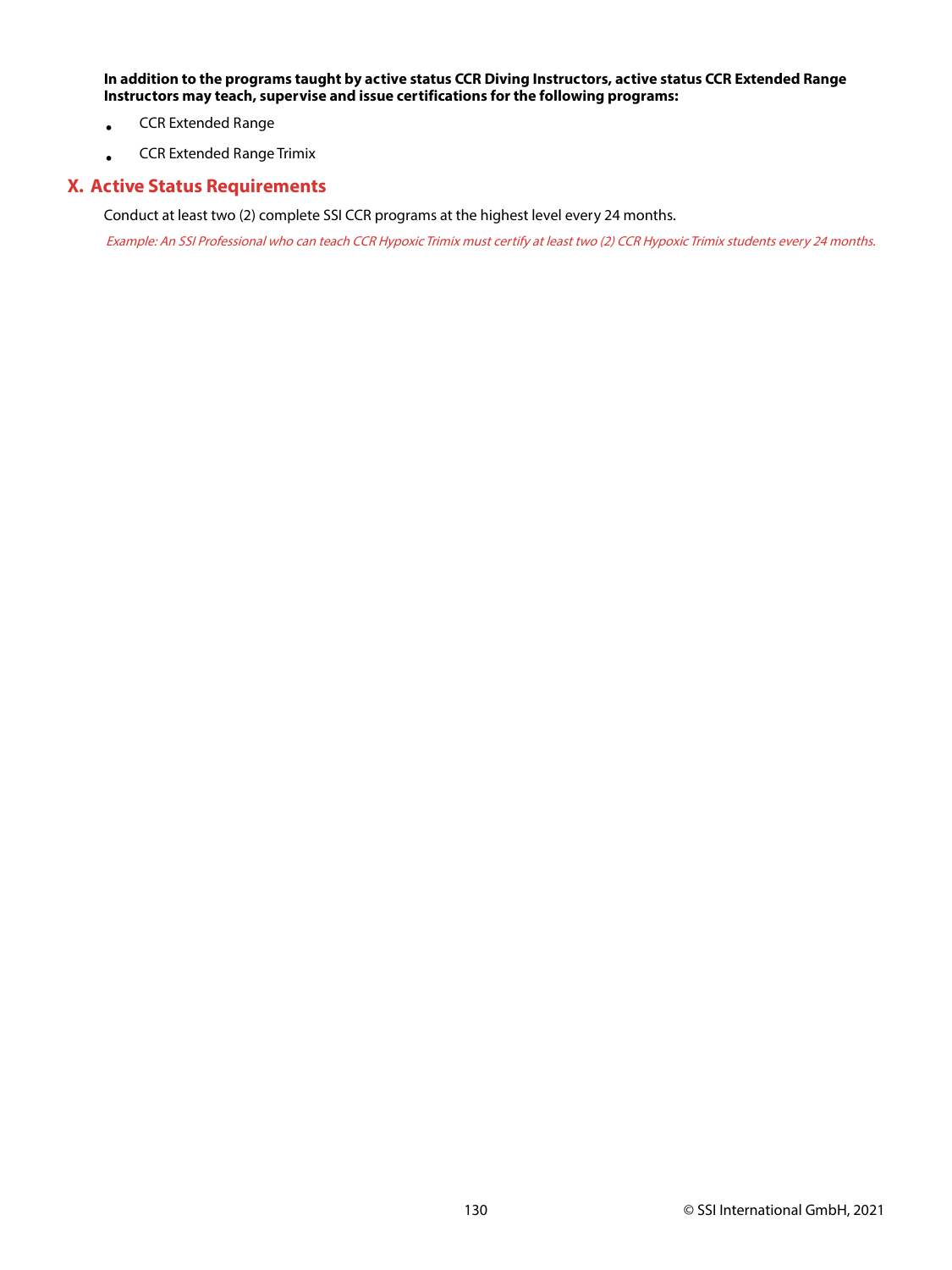## **CCR Instructor Programs CCR Technical Extended Range Instructor**

## **I. Intent**

This program certifies the candidate as a CCR Technical Extended Range Instructor.

## **II. Minimum Instructor Rating**

An active status CCR Technical Extended Range Instructor Trainer may conduct the CCR Technical Extended Range Instructor Training Course.

## **III. Candidate Prerequisites**

- Own and use a Total Diving System in the appropriate equipment configuration as outlined in the SSI General Training Standards.
- Complete the XR Instructor Assessment Form and provide proof of the required teaching and diving experience.
- Have a clean record and approval from the manufacturer and SSI.

#### **Have logged at least:**

- 50 CCR dives deeper than 50 meters
- 150 hours of runtime on the specific unit

#### **Have the following SSI certifications or an equivalent from a recognized training agency:**

• CCR Hypoxic Trimix

#### **Have the following active status SSI certifications or an equivalent from a recognized training agency:**

• CCR Extended Range Instructor

#### **Have issued at least:**

• 10 CCR Extended Range certifications

#### **OR**

- 5 CCR Diving certifications
- 5 CCR Extended Range certifications

#### **IV. Duration**

- Recommended hours for completion: 40.
- The number of classes, hours and sessions per day are set by the individual instructor, based on student needs, student ability and water conditions.

#### **V. In-Water Ratios**

• The candidate-to-instructor ratio is 3:1.

## **VI. Depth Limitations**

- Maximum pool/confined water depth limit: 12 meters.
- Maximum open water depth limit: 60 meters.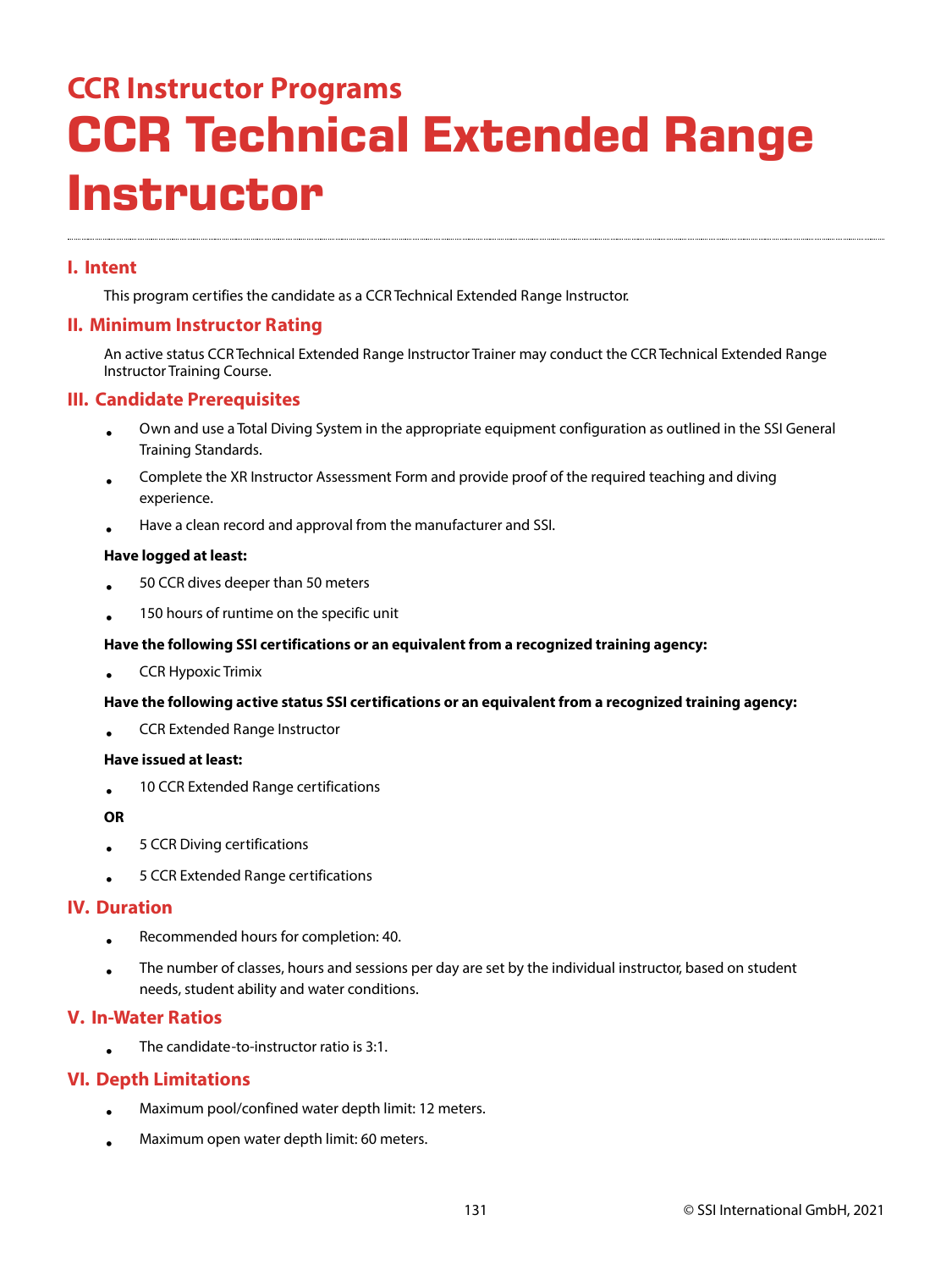## **VII. Requirements For Completion**

#### **Attend a three-day seminar and successfully complete:**

- A review of all SSI General Training Standards, and the standards related to the XR programs the candidate is earning a certification for.
- A review of the program-specific student and instructor materials.
- The applicable final exams.
- An academic presentation on a topic applicable to the program and training level.
- A dive planning session for orientation to the XR Dive Planning Sheets.
- An equipment configuration session for the appropriate Total Diving System.
- The XR Candidate Water Fitness Evaluation as outlined in the SSI Training Standards if it has been more than six months since the candidate has been evaluated.
- A pool/confined water session that includes the presentation and evaluation of all required program skills. All skills must be done with demonstration quality.
- An in-water teaching presentation on a topic applicable to the program and training level.
- While acting as an instructor, plan and conduct at least two (2) dives from the CCR Technical Extended Range program. One dive must be a CCR decompression dive, and the other must include a decompression, opencircuit bailout ascent.
- Demonstrate the ability to rescue an unconscious diver by bringing the diver to the surface from a depth between 5 and 10 meters.

a. Notes

- The minimum required Total Diving System and stage cylinders must be worn during all in-water training.
- During the planned dive, the candidate will supervise an assistant or another candidate acting as the student.

## **VIII. Certification**

#### **In addition to the programs taught by active status CCR Extended Range Instructors, active status CCR Technical Extended Range Instructors may teach, supervise and issue certifications for the following programs:**

• CCR Technical Extended Range

## **IX. Active Status Requirements**

Conduct at least two (2) complete SSI CCR programs at the highest level every 24 months.

Example: An SSI Professional who can teach CCR Hypoxic Trimix must certify at least two (2) CCR Hypoxic Trimix students every 24 months.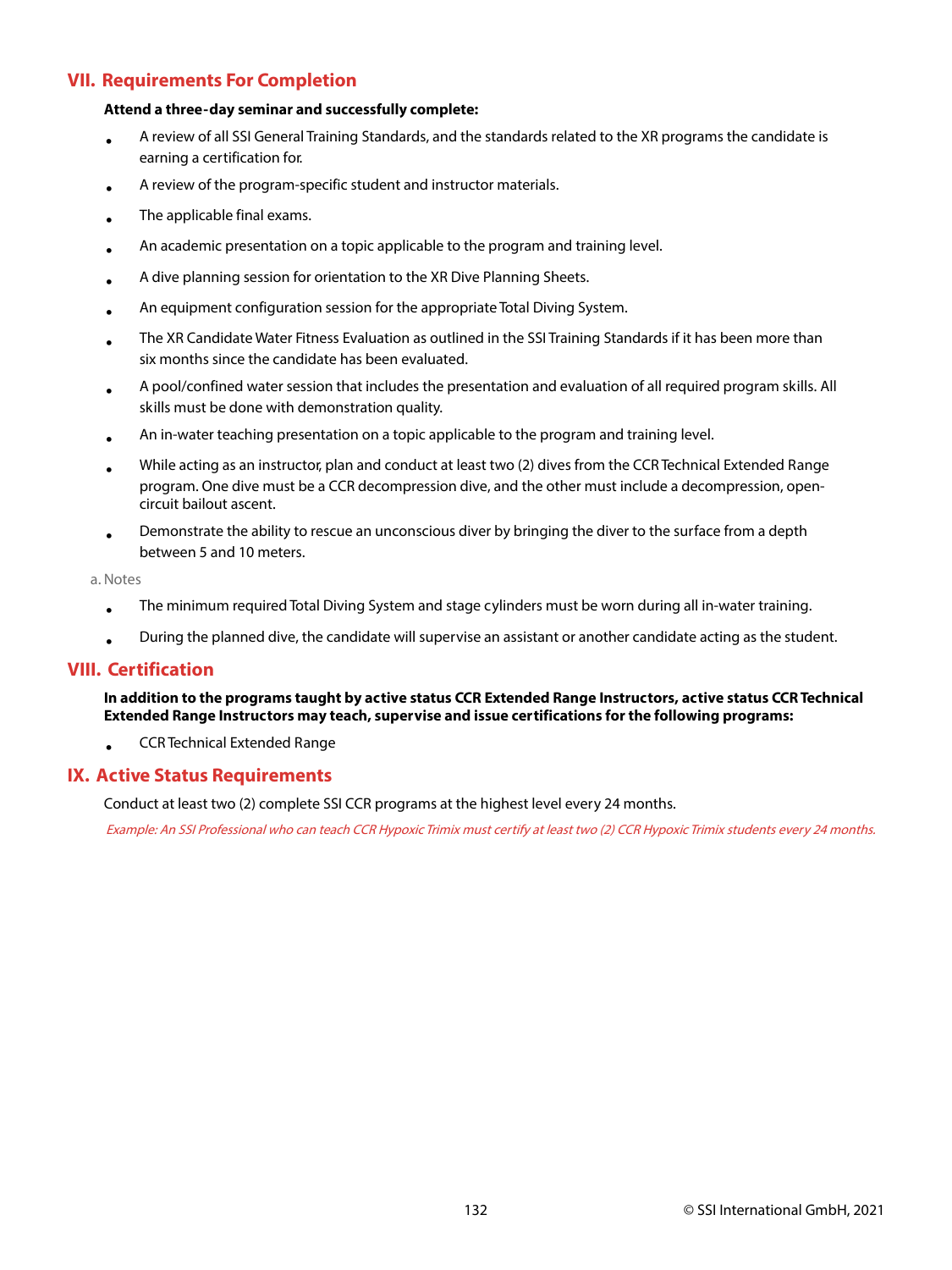## **CCR Instructor Programs CCR Hypoxic Trimix Instructor**

## **I. Intent**

This program certifies the candidate as a CCR Hypoxic Trimix Instructor.

## **II. Minimum Instructor Rating**

An active status CCR Hypoxic Trimix Instructor Trainer may conduct the CCR Hypoxic Trimix Instructor Training Course.

## **III. Candidate Prerequisites**

- Own and use a Total Diving System in the appropriate equipment configuration as outlined in the SSI General Training Standards.
- Complete the XR Instructor Assessment Form and provide proof of the required teaching and diving experience.
- Have a clean record and approval from the manufacturer and SSI.

#### **Have logged at least:**

- 30 CCR dives deeper than 60 meters
- 250 hours of runtime on the specific unit

#### **Have the following SSI certifications or an equivalent from a recognized training agency:**

• CCR Hypoxic Trimix

#### **Have the following active status SSI certifications or an equivalent from a recognized training agency:**

• CCR Technical Extended Range Instructor

#### **Have issued at least:**

• 15 CCR Technical Extended Range certifications

#### **OR**

- 10 CCR Diving certifications
- 5 CCR Technical Extended Range certifications

## **IV. Duration**

•

- Recommended hours for completion: 40.
- The number of classes, hours and sessions per day are set by the individual instructor, based on student needs, student ability and water conditions.

## **V. In-Water Ratios**

The candidate-to-instructor ratio is 3:1.

## **VI. Depth Limitations**

- Maximum pool/confined water depth limit: 12 meters.
- Maximum open water depth limit: 80 meters.

## **VII. Requirements For Completion**

#### **Attend a three-day seminar and successfully complete:**

• A review of all SSI General Training Standards, and the standards related to the XR programs the candidate is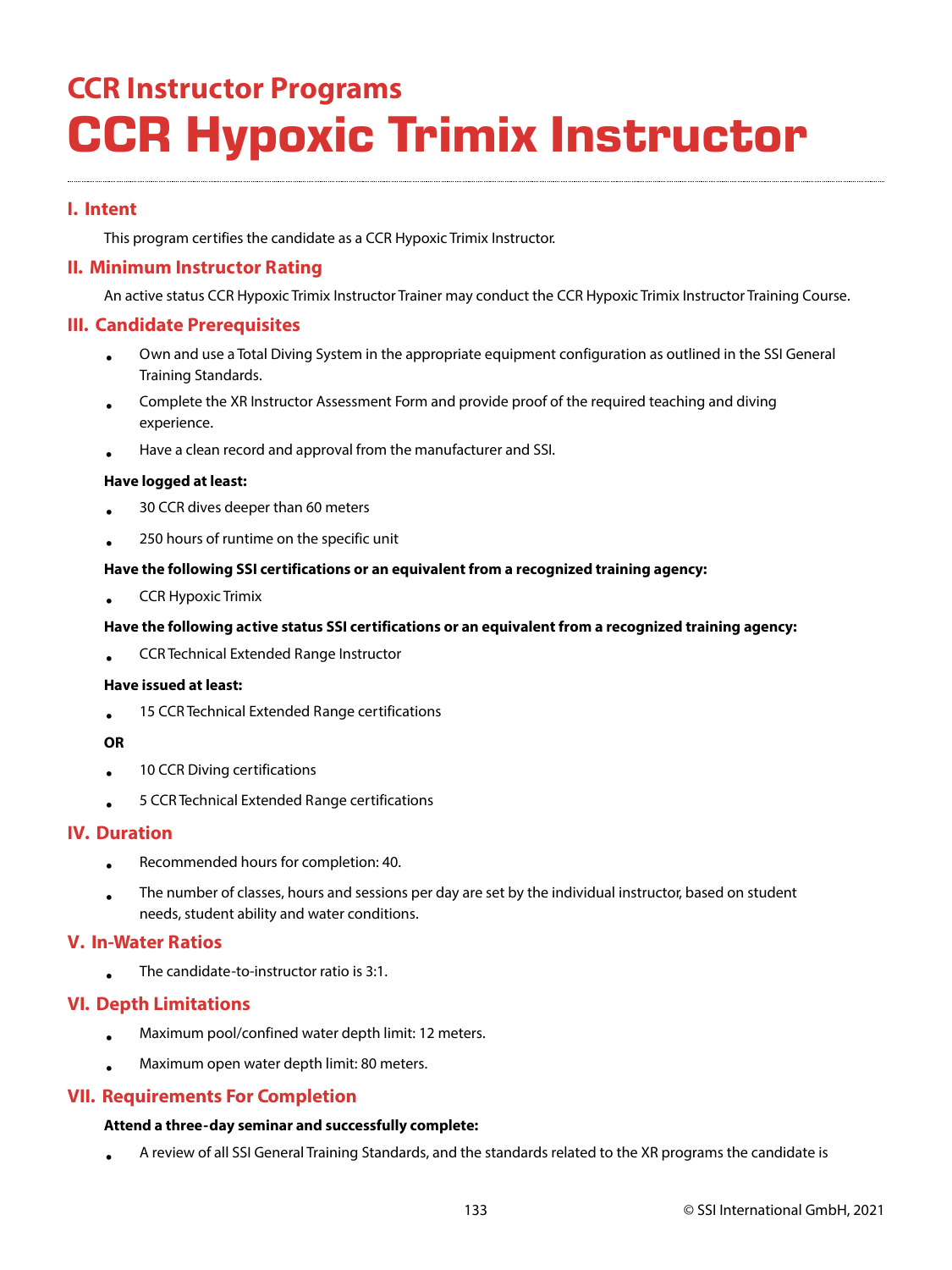earning a certification for.

- A review of the program-specific student and instructor materials.
- The applicable final exams.
- An academic presentation on a topic applicable to the program and training level.
- A dive planning session for orientation to the XR Dive Planning Sheets.
- An equipment configuration session for the appropriate Total Diving System.
- The XR Candidate Water Fitness Evaluation as outlined in the SSI Training Standards if it has been more than six months since the candidate has been evaluated.
- A pool/confined water session that includes the presentation and evaluation of all required program skills. All skills must be done with demonstration quality.
- An in-water teaching presentation on a topic applicable to the program and training level.
- While acting as an instructor, plan and conduct at least two (2) dives from the CCR Hypoxic Trimix program. One dive must be a CCR decompression dive, and the other must include a decompression, open-circuit bailout ascent.
- Demonstrate the ability to rescue an unconscious diver by bringing the diver to the surface from a depth between 5 and 10 meters.

a. Notes

- The minimum required Total Diving System and stage cylinders must be worn during all in-water training.
- During the planned dive, the candidate will supervise an assistant or another candidate acting as the student.
- Training dives must not exceed the maximum depth allowed by the program, must include planned stage decompression (real or simulated), and include the minimum number of gas switches required by the applicable program.

#### **VIII. Certification**

#### **In addition to the programs taught by active status CCR Technical Extended Range Instructors, active status CCR Hypoxic Trimix Instructors may teach, supervise and issue certifications for the following programs:**

• CCR Hypoxic Trimix

#### **IX. Active Status Requirements**

Conduct at least two (2) complete SSI CCR programs at the highest level every 24 months.

Example: An SSI Professional who can teach CCR Hypoxic Trimix must certify at least two (2) CCR Hypoxic Trimix students every 24 months.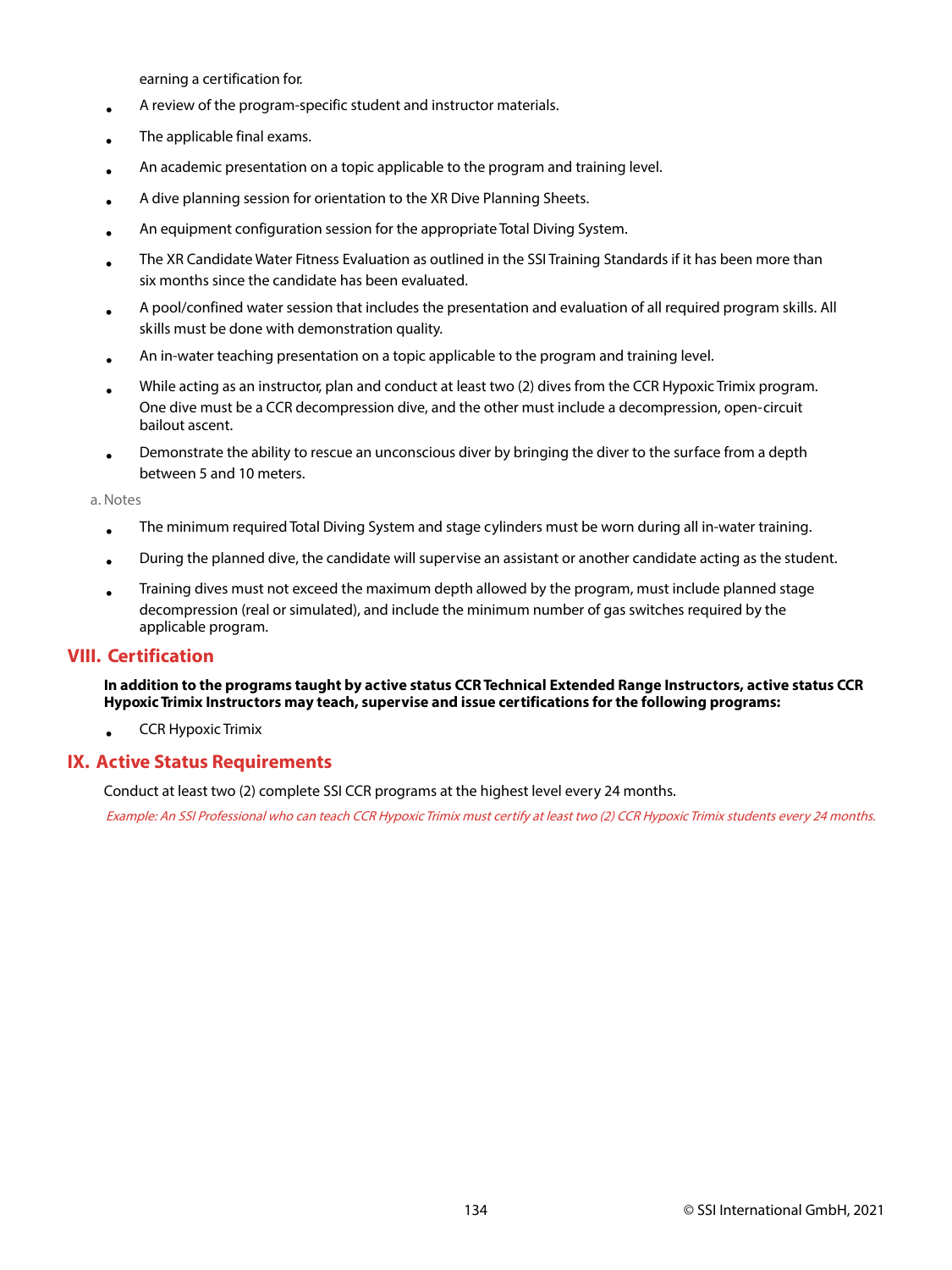## **XR Instructor Programs XR Professional Crossover**

## **I. Intent**

This program is intended to provide an orientation for the SSI Dive Professional candidate to Extended Range philosophies and procedures, training standards, the SSI Education System and the Extended Range scuba skills required in the Extended Range training programs.

## **II. Minimum Instructor Rating**

An active status Extended Range Instructor Trainer may conduct the XR Professional Crossover program.

#### **For Overhead Environment, SCR, and CCR XR Professional Crossovers (in addition to the above):**

The Instructor Trainer must have an instructor certification at or above the certification level that the candidate is applying for (e.g. a CCR Extended Range Instructor Trainer may only conduct the crossover for CCR Diving Instructors and CCR Extended Range Instructors).

#### **For XR Professional Crossover candidates earning multiple equipment configuration certifications:**

Candidates who complete all the required components of the XR Professional Crossover program may earn the equipment configuration certifications (backmount, sidemount, SCR, and CCR) without attending an additional crossover program.

- The Instructor Trainer conducting the crossover must complete a review of all applicable SSI Training Standards and program materials.
- For each additional certification, the candidate must submit videos of the required skills to the responsible XR International Training Director. The skills must be at demonstration-level quality.

## **III. Candidate Prerequisites**

- Meet or exceed all prerequisites from each individual instructor level.
- Own and use a Total Diving System in the appropriate equipment configuration as outlined in the SSI General Training Standards.
- Complete the XR Instructor Assessment Form and provide proof of the required teaching and diving experience.
- Have no ethics or standards violations pending, or any verified ethics or standards violations in the past 12 months.
- Have an existing active status SSI XR certification or an equivalent from a recognized training agency.

NOTE: If the candidate has not been active within the last two years with a scuba training organization, they must provide proof of nonrenewal, which states that no ethics actions or standards violations have been taken or are pending.

## **IV. Duration**

- Recommended hours for completion: 16–20.
- The number of classes, hours and sessions per day are set by the individual instructor, based on student needs, student ability and water conditions.
- The two-day seminar is designed for candidates who are already SSI recreational instructors or who have recently completed the SSI Recreational Dive Professional Crossover.
- The three-day seminar is for candidates who want to crossover to SSI, but only want to become Extended Range Instructors.

## **V. Depth Limitations**

• Maximum pool/confined water depth limit: 12 meters.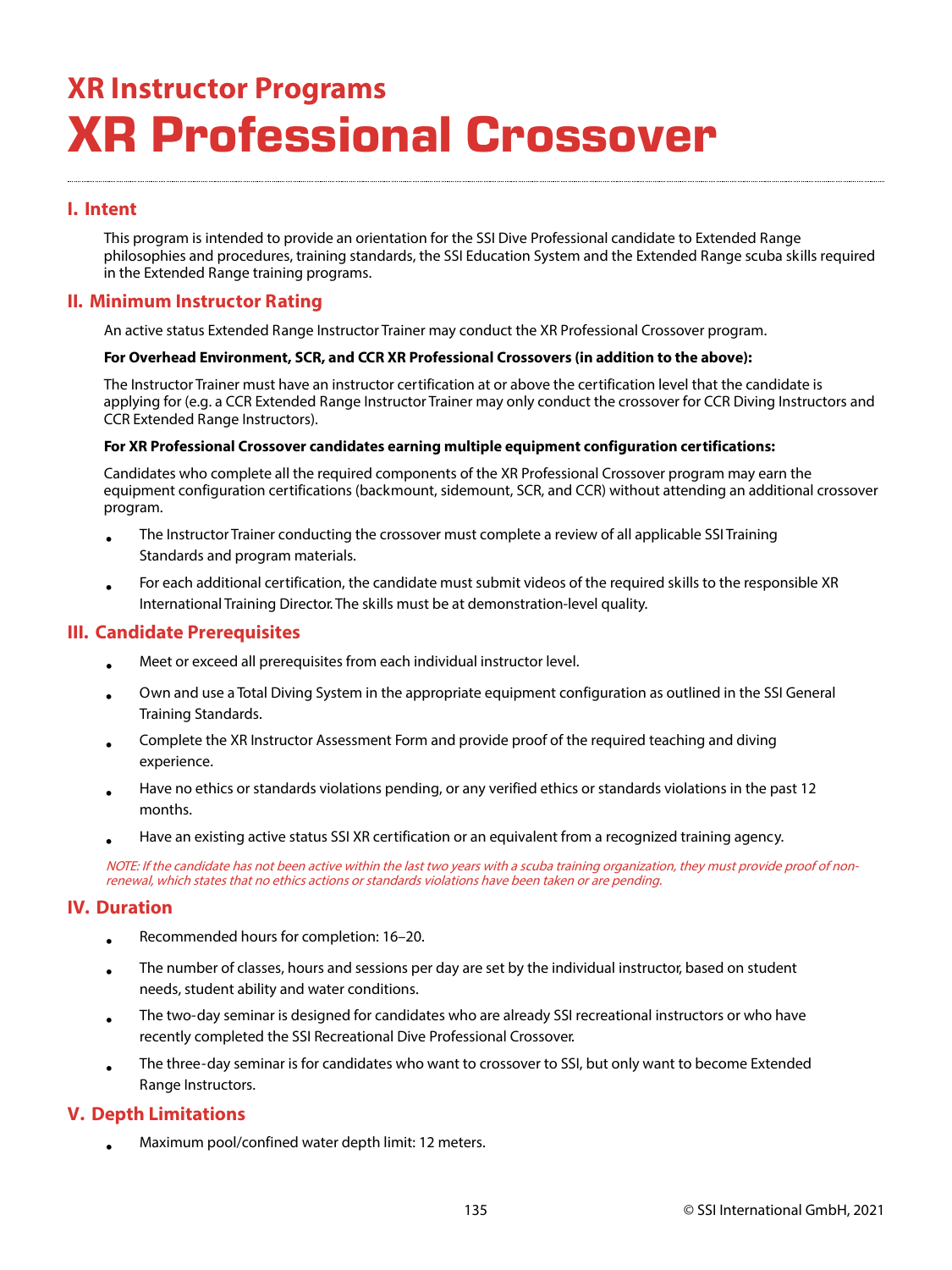• Maximum open water depth limit: 40 meters.

## **VI. Requirements For Completion**

#### **Attend a three-day seminar and successfully complete:**

- A review of the SSI Education System, including all non-XR programs, the SSI Business Philosophy, and the MySSI System and app.
- A review of all the SSI Training Standards related to XR programs and training.
- A review of the program-specific student and instructor materials.
- The applicable final exams.
- An academic presentation on a topic applicable to the program and training level.
- A dive planning session for at least one (1) decompression dive deeper than 40 meters using the XR Dive Planning Sheets and dive planning software.
- An equipment configuration session for the appropriate Total Diving System.
- The XR Water Fitness Evaluation.
- A pool/confined water session that includes the presentation and evaluation of all required program skills. All skills must be done with demonstration quality.
- An in-water teaching presentation on a topic applicable to the program and training level.
- Demonstrate the ability to rescue an unconscious diver by bringing the diver to the surface from a depth between 5 and 10 meters.

## **VII. Certification**

#### **Active status XR Instructors who have successfully completed the XR Professional Crossover may:**

• Teach, assist or supervise SSI XR programs at or below their highest SSI instructor level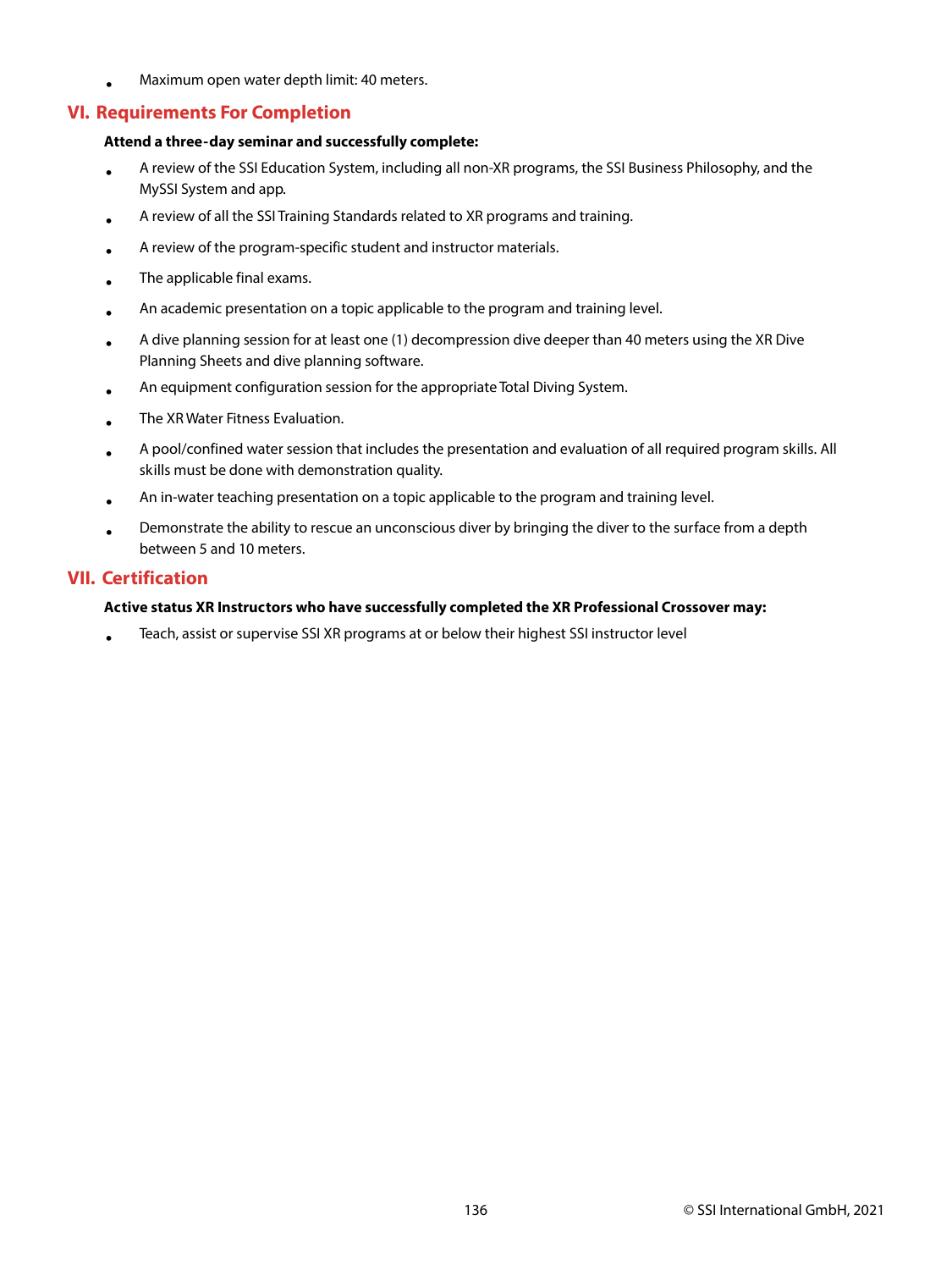## **XR Instructor Programs Equivalency Chart**

## **I. Recognized Training Agencies and Federations**

| <b>SSI XR</b>                                                  | <b>TDI</b>                            | <b>IANTD</b>                                         | <b>PADI</b>                  | <b>GUE</b>                        | <b>CMAS</b>                              | <b>NAUI</b>                                        |
|----------------------------------------------------------------|---------------------------------------|------------------------------------------------------|------------------------------|-----------------------------------|------------------------------------------|----------------------------------------------------|
| <b>Extended Range</b><br><b>Foundations</b><br>Instructor      | Intro to Tech<br>Instructor           |                                                      |                              | <b>Fundamentals</b><br>Instructor |                                          |                                                    |
| <b>Extended Range</b><br><b>Nitrox Diving</b><br>Instructor    | <b>Advanced Nitrox</b><br>Instructor  | <b>Advanced Nitrox</b><br>Instructor                 | Tec Instructor               | Rec 3 Instructor                  | <b>Advanced Nitrox</b><br>Instructor     | <b>Technical</b><br>Decompression<br>Instructor    |
| <b>Extended Range</b><br>Instructor                            | Decompression<br>Procedure Instructor |                                                      | Tec Instructor               |                                   |                                          |                                                    |
| <b>Extended Range</b><br><b>Trimix Instructor</b>              |                                       | Advanced<br><b>Recreational Trimix</b><br>Instructor |                              | Tec 1 Instructor                  | <b>Recreational Trimix</b><br>Instructor | <b>Helitrox Instructor</b>                         |
| <b>Technical Extended</b><br>Range Instructor                  | <b>Extended Range</b><br>Instructor   | <b>Technical Instructor</b>                          | Tec Deep Instructor          |                                   |                                          |                                                    |
| <b>Technical Extended</b><br><b>Range Trimix</b><br>Instructor | <b>Trimix Instructor</b>              | <b>Normoxic Trimix</b><br>Instructor                 |                              | Tech 60 Instructor                | Normoxic Trimix*<br>Instructor           | <b>Trimix Instructor</b>                           |
| <b>Hypoxic Trimix</b><br>Instructor                            | <b>Advanced Trimix</b><br>Instructor  | <b>Trimix Instructor</b>                             | <b>Tec Trimix Instructor</b> | Tech 2 Instructor                 | <b>Advanced Trimix</b><br>Instructor     | <b>Advanced Trimix</b><br>Instructor               |
| <b>Extended Range</b><br><b>Wreck Diving</b><br>Instructor     | <b>Advanced Wreck</b><br>Instructor   | <b>Advanced Wreck</b><br>Instructor                  |                              |                                   |                                          | <b>Wreck Penetration</b><br>Instructor             |
| <b>Technical Wreck</b><br>Diving Instructor                    |                                       |                                                      |                              |                                   |                                          | <b>Advanced Wreck</b><br>Penetration<br>Instructor |
| <b>Extended Range</b><br><b>Cavern Diving</b><br>Instructor    | <b>Cavern Instructor</b>              | <b>Cavern Instructor</b>                             | <b>Cavern Instructor</b>     |                                   | <b>Cave I Instructor</b>                 | <b>Cavern Instructor</b>                           |
| <b>Cave Diving</b><br>Instructor                               | Intro to Cave<br>Instructor           | Intro to Cave<br>Instructor                          |                              | Cave 1 Instructor                 | Cave II Instructor                       | Cave 1 Instructor                                  |
| <b>Full Cave Diving</b><br>Instructor                          | <b>Full Cave Instructor</b>           | <b>Technical Cave</b><br>Instructor                  |                              | Cave 2 Instructor                 | <b>Cave III Instructor</b>               | <b>Cave 2 Instructor</b>                           |

a. CCR Professional Programs

| <b>SSI XR</b>                                               | TDI                                         | <b>IANTD</b>                                             | <b>PADI</b>               | <b>GUE</b>              | <b>CMAS</b>                                             | <b>NAUI</b>                                                   |
|-------------------------------------------------------------|---------------------------------------------|----------------------------------------------------------|---------------------------|-------------------------|---------------------------------------------------------|---------------------------------------------------------------|
| <b>CCR Diving</b><br>Instructor                             | <b>CCR Air Diluent</b><br>Instructor        | <b>Advanced Nitrox</b><br><b>CCR Instructor</b>          | TEC 40 CCR<br>Instructor  |                         | <b>CCR Air Diluent</b><br>Instructor                    | <b>CCR</b> Instructor                                         |
| <b>CCR</b> Extended<br>Range Instructor                     | <b>CCR Air Diluent</b><br>Deco Instructor   |                                                          |                           |                         |                                                         |                                                               |
| <b>CCR Extended</b><br>Range Trimix<br>Instructor           |                                             | Advanced<br>Recreational Trimix<br><b>CCR Instructor</b> |                           | <b>CCR 1 Instructor</b> |                                                         |                                                               |
| <b>CCR</b> Technical<br><b>Extended Range</b><br>Instructor | <b>CCR Mixed Gas</b><br>Instructor          | Normoxic CCR<br>Instructor                               | TEC 60 CCR<br>Instructor  | <b>CCR 2 Instructor</b> | <b>CCR Normoxic Trimix</b><br><b>Diluent Instructor</b> | <b>CCR Mixed Gas</b><br>Instructor                            |
| <b>CCR Hypoxic Trimix</b><br>Instructor                     | <b>CCR Advanced</b><br>Mixed Gas Instructor | <b>Trimix CCR</b><br>Instructor                          | Tec 100 CCR<br>Instructor |                         |                                                         | <b>Extreme Exposure</b><br><b>CCR Mixed Gas</b><br>Instructor |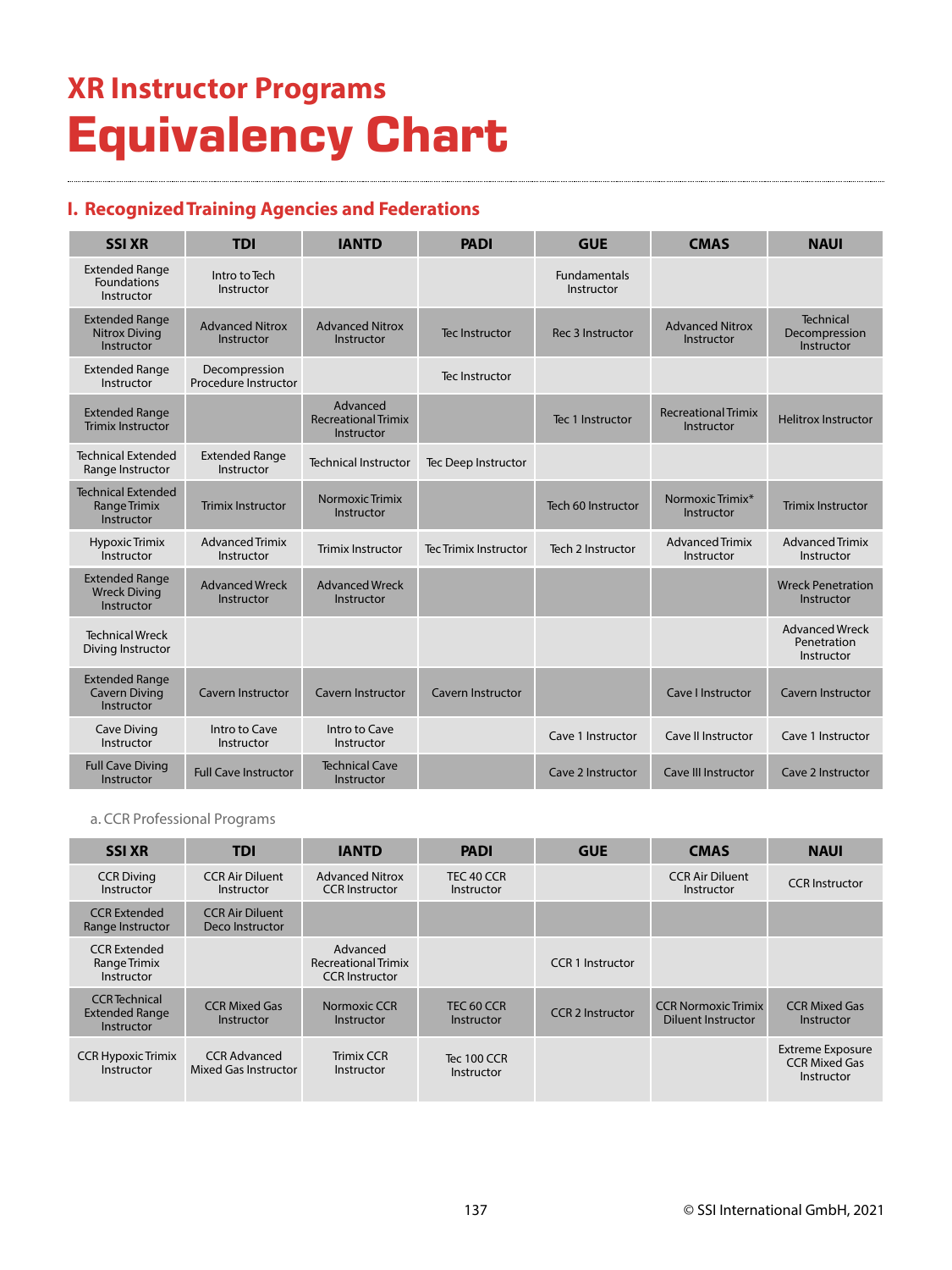# **Professional Recognition Ratings**

## **I. Intent**

SSI recognizes its professionals when they meet certain levels of training and experience.

## **Century Instructor – Bronze Instructor – Silver 300 Instructor – Gold 500 Instructor – Platinum 1000 Instructor**

## **II. Requirements For Completion**

- For Century Instructor – Provide proof of 100 Experience Points as outlined in MySSI.
- For Bronze Instructor - Provide proof of 200 Experience Points as outlined in MySSI.
- For Silver 300 Instructor – Provide proof of 300 Experience Points as outlined in MySSI.
- For Gold 500 Instructor – Provide proof of 500 Experience Points as outlined in MySSI.
- For Platinum 1000 Instructor – Provide proof of 1000 Experience Points as outlined in MySSI.

## **Platinum Pro 5000 Instructor**

To qualify for Platinum 5000 status, the SSI Professional must:

- Provide proof of 5000 Experience Points in their MySSI profile
- Provide a letter of recommendation from two existing Platinum Pro 5000 instructors

#### **Or**

- Provide proof of 2500 Experience Points in their MySSI profile
- Have ten (10) or more years of professional experience in the diving industry
- Have made a significant contribution to the diving industry
- Provide a letter of recommendation from two existing Platinum Pro 5000 instructors

APPLICATION: No additional professional training is needed to achieve the Platinum Pro 5000 rating.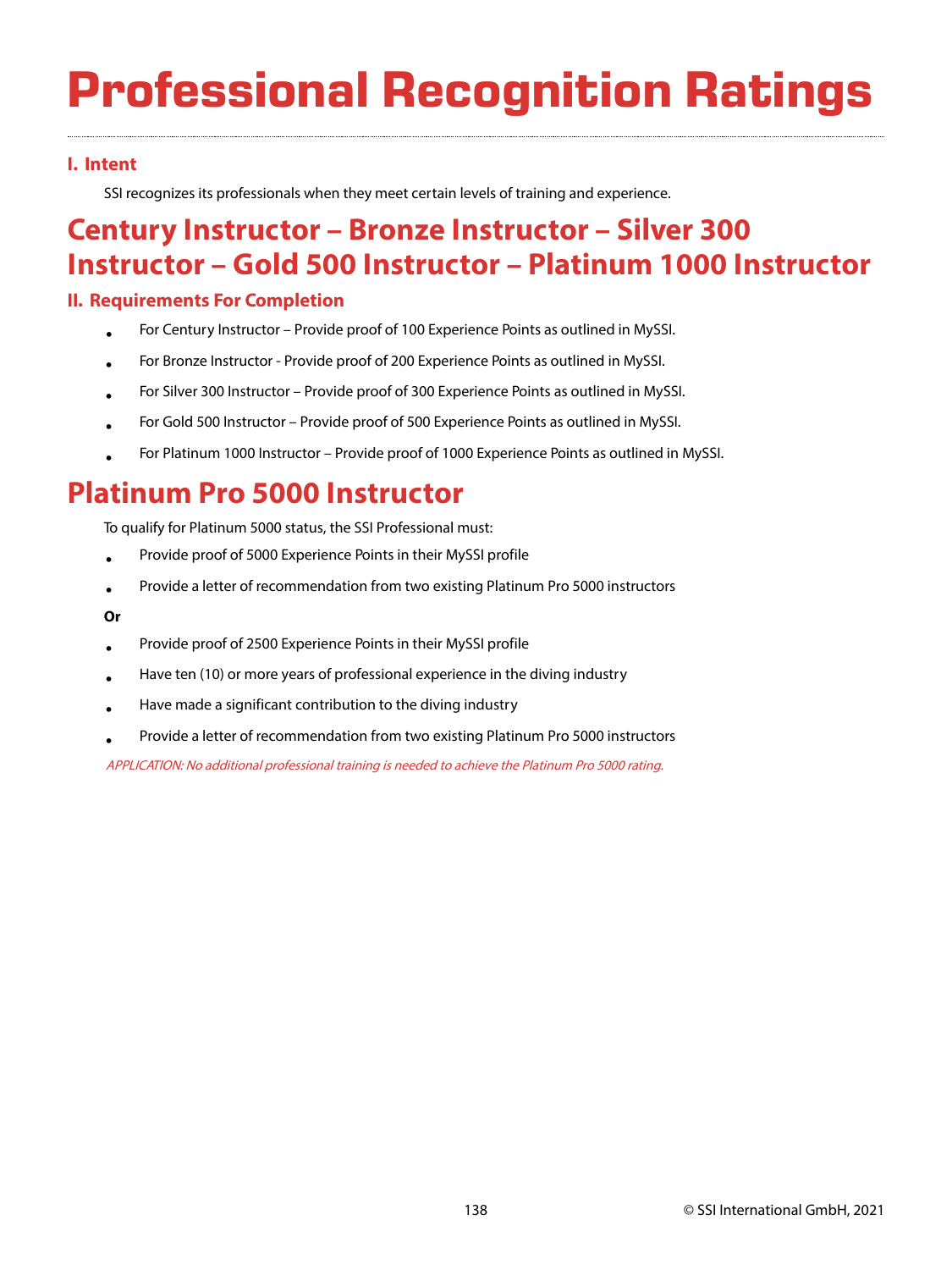## **XR Instructor Trainer Seminars General Requirements**

## **I. Intent**

The SSI XR Instructor Trainer Seminar provides candidates with the knowledge and training necessary to organize and conduct professional-level SSI XR programs.

## **II. Minimum Instructor Rating**

An active status XR International Training Director may conduct any XR Instructor Trainer Seminar.

## **III. Candidate Prerequisites**

a. For All Candidates

- Minimum age: 21 years old.
- Own and use a Total Diving System appropriate to the specific program, as outlined in the SSI Training Standards.
- Complete the XR Instructor Assessment Form and provide proof of the required teaching and diving experience.
- Be approved by an active status SSI XR International Training Director.

## **IV. Duration**

- Recommended hours for completion: 70-80.
- The number of classes, hours and sessions per day are set by the individual XR International Training Director, based on student needs, student ability and water conditions.

## **V. Depth Limitations**

- Maximum pool/confined water depth limit: 12 meters.
- Maximum open water depth limit: 40 meters.

## **VI. Requirements For Completion**

#### **Attend a nine-day XR Instructor Trainer Seminar and successfully complete:**

- A review of all SSI General Training Standards, and the standards related to the XR programs the candidate is earning a certification for.
- A review of the program-specific student and instructor materials.
- At least two (2) academic presentations on a topic applicable to the highest program and training level the candidate is applying for.
- Score within  $\pm$  3 points of the Instructor Trainer's score on a minimum of two (2) Academic Teaching Evaluations.
- Earn at least 42 points on an SSI Education System Evaluation.
- The applicable final exams.
- A dive planning session evaluation for orientation to the XR Dive Planning Sheets.
- An equipment configuration session evaluation for the appropriate Total Diving System.
- The XR Water Fitness Evaluation.
- A pool/confined water session that includes the presentation and evaluation of all required program skills. All skills must be done with demonstration quality.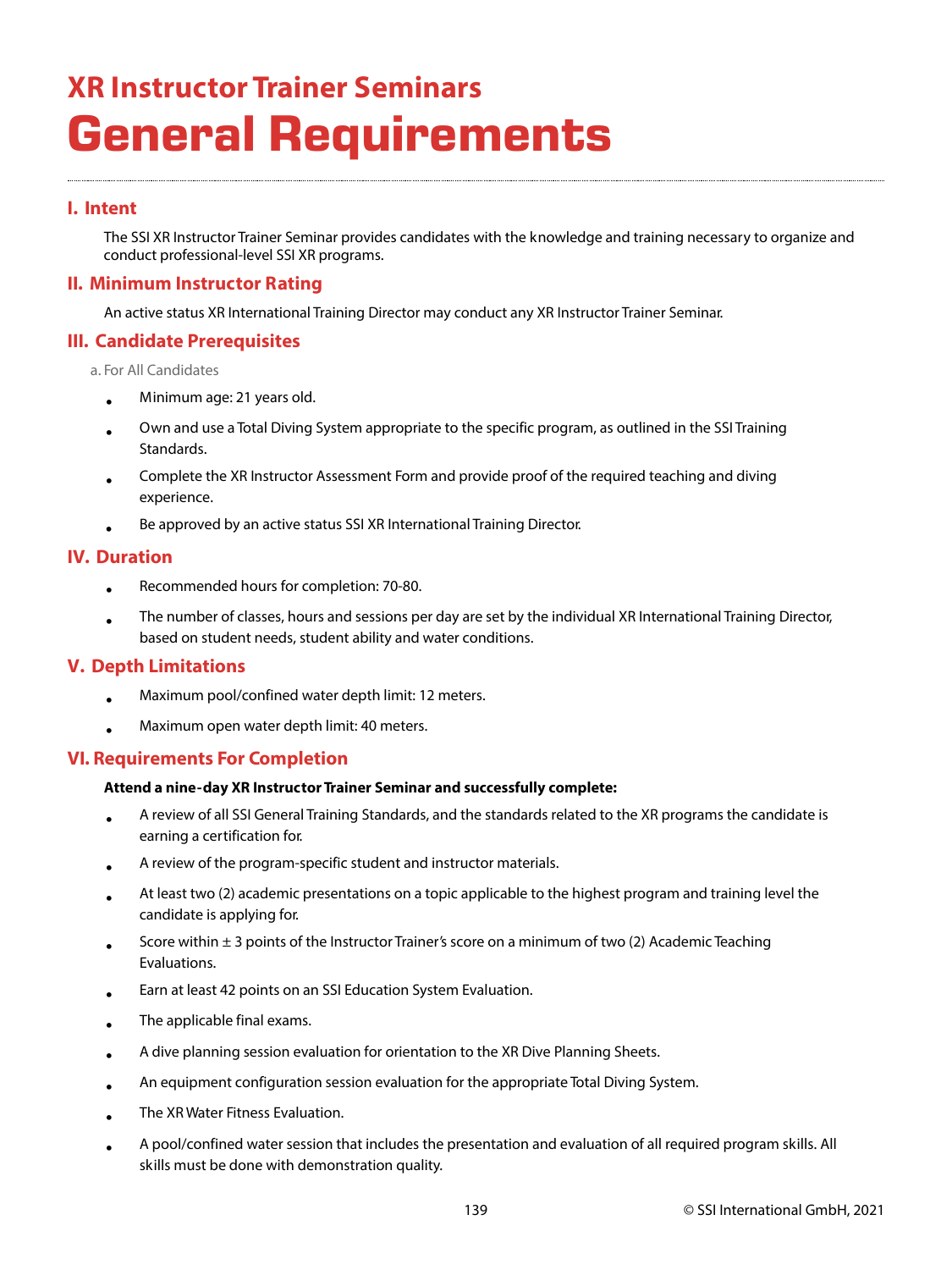- A rescue skills workshop that includes the presentation and evaluation of all required rescue skills from the highest program the candidate is applying for. All skills must be done with demonstration quality.
- At least two (2) in-water teaching presentations on a topic applicable to the highest program and training level the candidate is applying for.
- Score within  $\pm$  3 points of the Instructor Trainer's score on a minimum of two (2) In-Water Teaching Evaluations.
- While acting as an Instructor Trainer, plan and conduct at least one (1) full decompression dive in the applicable equipment configuration.

a. Notes

- The minimum required Total Diving System and stage cylinders must be worn during all in-water training.
- During the planned dive, the candidate will supervise an assistant or another candidate acting as the instructor candidate.
- Training dives must not exceed the maximum depth allowed by the program, must include planned stage decompression (real or simulated), and include the minimum number of gas switches required by the applicable program.

NOTE: If the candidate is already an active status SSI recreational Instructor Trainer, the seminar may be conducted in five (5) days.

#### **VII. Certification**

- Upon completion of the Instructor Trainer Seminar, send all required documentation to the responsible SSI Service Center.
- The candidate will be certified as an XR Instructor Trainer at the applicable level.

## **VIII. Active Status Requirements**

- Teach professional-level programs exclusively for SSI (except where SSI does not have a specific program must be approved by an XR International Training Director).
- Exemplify the SSI philosophy and display competence in applying the SSI Business System.
- Conduct at least two (2) complete XR Instructor Training Courses every 24 months.

## **IX. Upgrade**

- A recreational scuba Instructor Trainer that has issued at least ten (10) Extended Range Nitrox Diving certifications may upgrade to an Extended Range Nitrox Diving Instructor Trainer.
- Active status XR Instructor Trainers may automatically upgrade to the next level after verifying that they have completed all prerequisites for the next level.
- The candidate must submit a request an XR International Training Director for approval. Additional verification of knowledge and skills may be requested.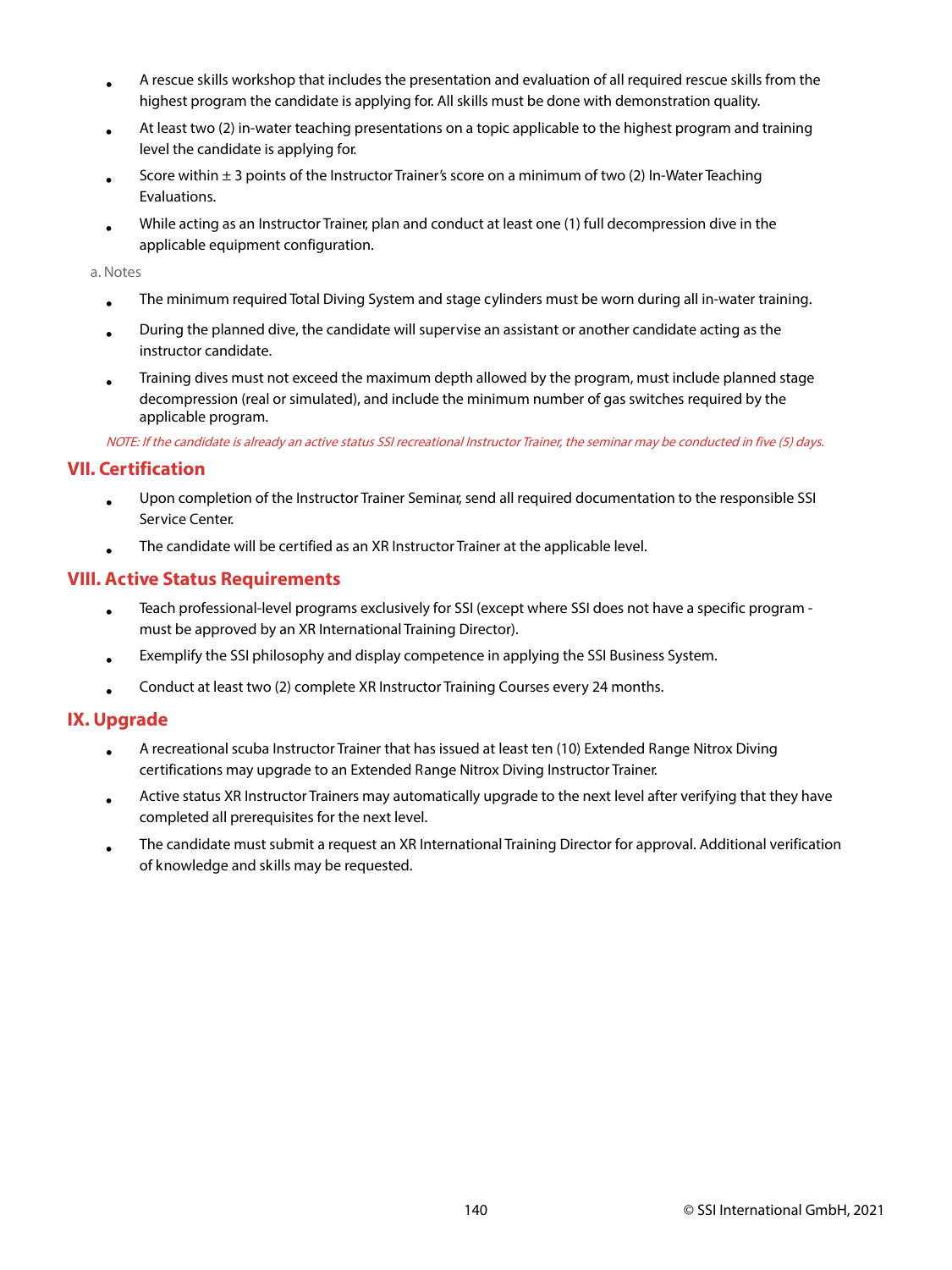# **Program-Specific Requirements Instructor Trainer Seminars (Open-Circuit)**

## **I. Candidate Prerequisites**

a. Extended Range Sidemount Instructor Trainer

#### **Have issued at least:**

• 10 Extended Range Sidemount certifications

#### **Have the following active status SSI certifications (no equivalency permitted):**

- Extended Range Sidemount Instructor
- b. Extended Range Nitrox Diving Instructor Trainer

#### **Have issued at least:**

• 10 Extended Range Nitrox Diving certifications

#### **Have the following active status SSI certifications (no equivalency permitted):**

• Extended Range Nitrox Diving Instructor

c. Extended Range Trimix Instructor Trainer

#### **Have issued at least:**

- 25 total XR-level certifications
- 10 Extended Range certifications

#### **Have the following active status SSI certifications (no equivalency permitted):**

- Extended Range Instructor
- d. Technical Extended Range Trimix Instructor Trainer

#### **Have issued at least:**

- 35 total XR-level certifications
- 10 Technical Extended Range certifications

#### **Have the following active status SSI certifications (no equivalency permitted):**

• Technical Extended Range Instructor

e. Hypoxic Trimix Instructor Trainer

#### **Have issued at least:**

- 45 total XR-level certifications
- 10 Technical Extended Range certifications
- 10 Hypoxic Trimix certifications

#### **Have the following active status SSI certifications (no equivalency permitted):**

• Hypoxic Trimix Instructor

## **II. Active Status Qualifications**

XR Instructor Trainers may teach, assist, or supervise XR Instructor Training Courses and XR Professional Crossovers for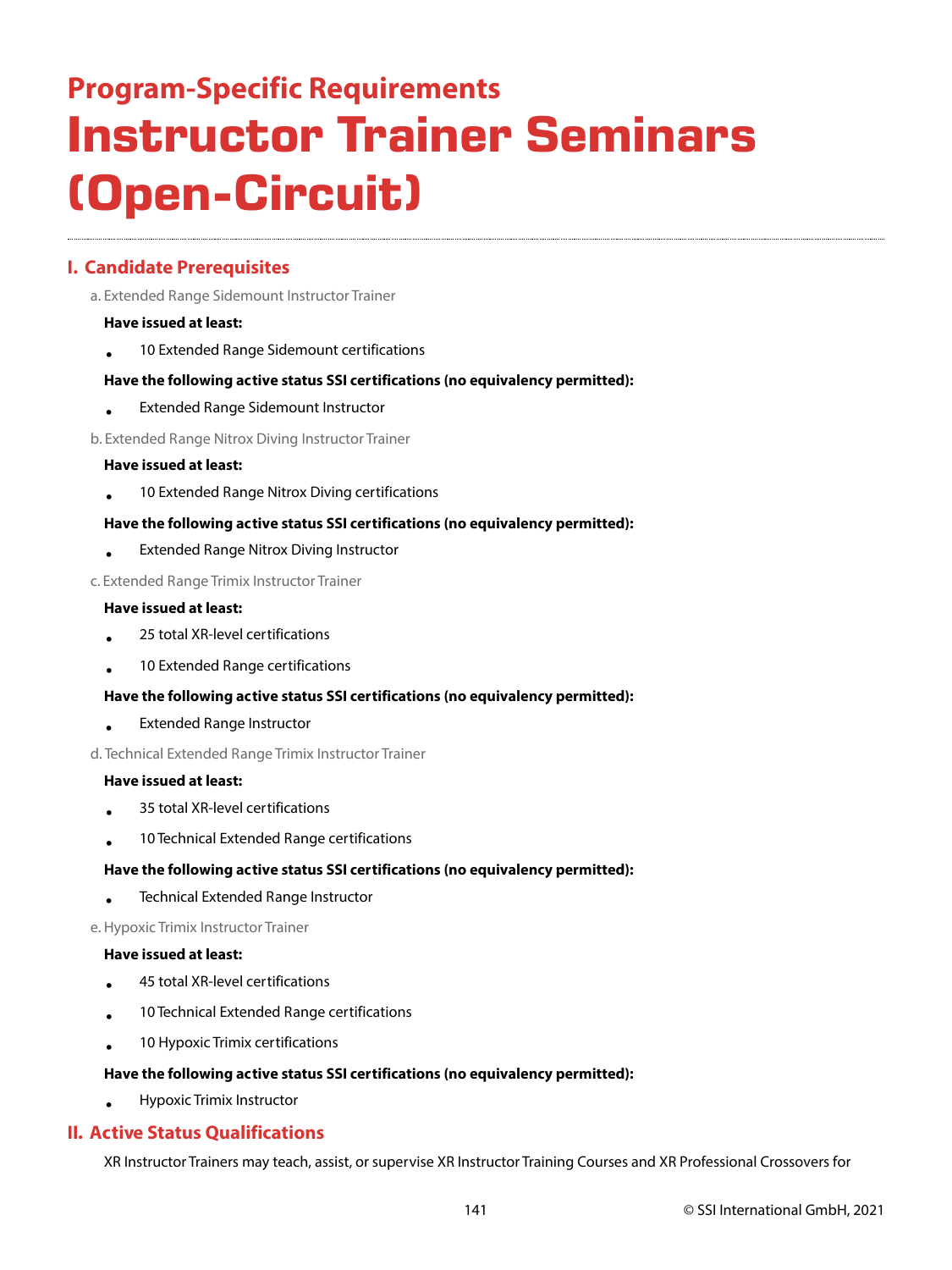#### candidates at or below the applicable certification level.

a. Extended Range Sidemount Instructor Trainer

• Extended Range Sidemount Specialty Instructor

b. Extended Range Nitrox Diving Instructor Trainer

- Extended Range Nitrox Diving Instructor
- XR Professional Crossover

c. Extended Range Instructor Trainer

- Extended Range Instructor
- XR Professional Crossover

d. Technical Extended Range Instructor Trainer

- Technical Extended Range Instructor
- XR Professional Crossover

e. Hypoxic Trimix Instructor Trainer

- Hypoxic Trimix Instructor
- XR Professional Crossover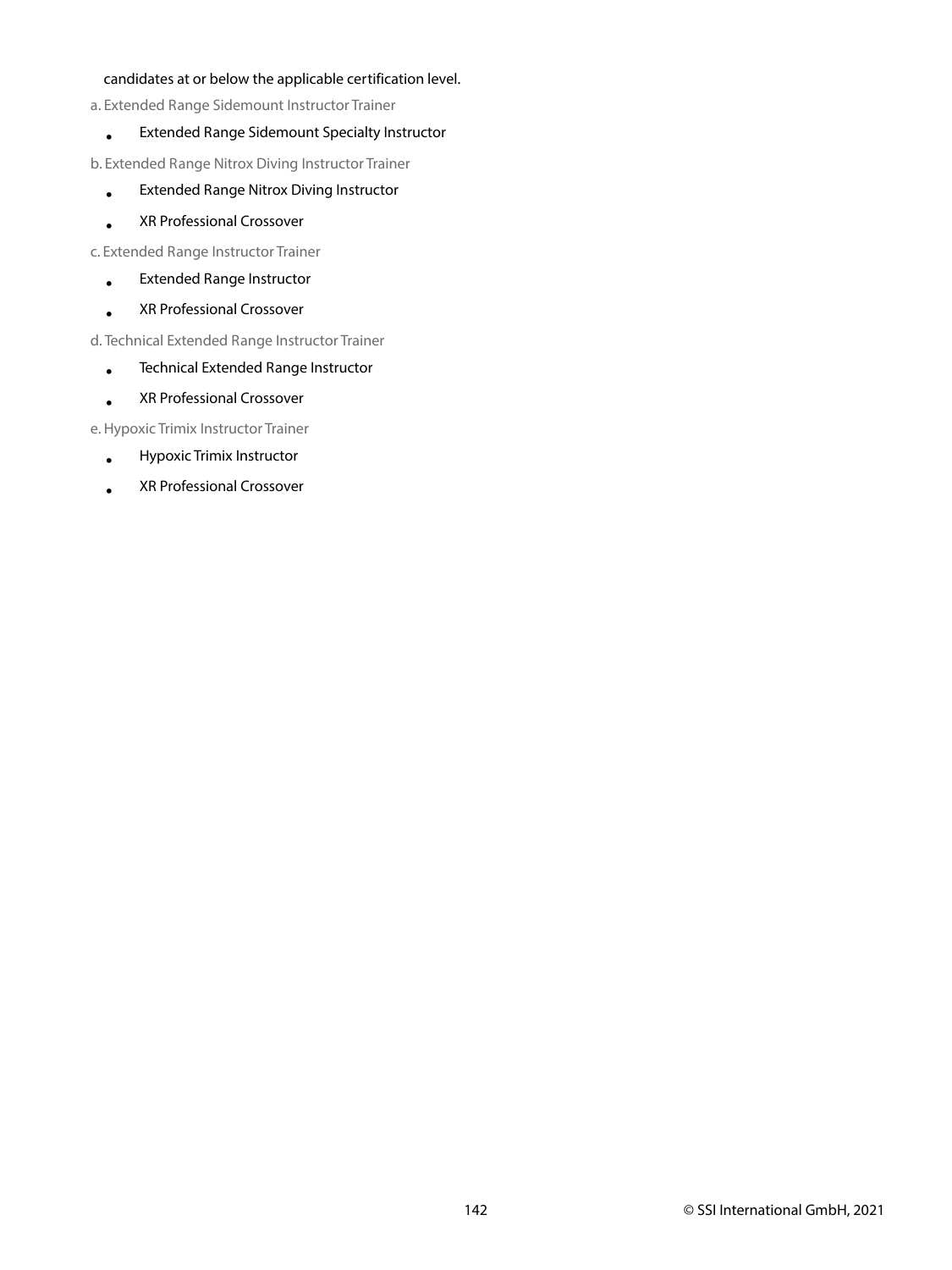## **Program-Specific Requirements Instructor Trainer Seminars (Overhead Environment)**

## **I. Candidate Prerequisites**

a. Extended Range Wreck Diving Instructor

#### **Have issued at least:**

• 10 Extended Range Wreck Diving certifications

#### **Have the following active status SSI certifications (no equivalency permitted):**

• Extended Range Wreck Diving Instructor

#### b. Technical Wreck Diving Instructor Trainer

#### **Have issued at least:**

- 35 total XR-level certifications
- 15 Technical Wreck Diving certifications

#### **Have the following active status SSI certifications (no equivalency permitted):**

- Technical Wreck Diving Instructor
- Technical Extended Range Instructor Trainer

c. Extended Range Cavern Diving Instructor Trainer

#### **Have issued at least:**

• 10 Extended Range Cavern Diving certifications

#### **Have the following active status SSI certifications (no equivalency permitted):**

• Extended Range Cavern Diving Instructor

d. Full Cave Diving Instructor Trainer

#### **Have issued at least:**

- 45 total XR-level certifications
- 25 Full Cave Diving certifications

#### **Have the following active status SSI certifications (no equivalency permitted):**

- Full Cave Diving Instructor
- Technical Extended Range Instructor Trainer

## **II. Active Status Qualifications**

XR Instructor Trainers may teach, assist, or supervise XR Instructor Training Courses and XR Professional Crossovers for candidates at or below the applicable certification level.

- a. Extended Range Wreck Diving Instructor Trainer
	- Extended Range Wreck Diving Instructor
- b. Technical Wreck Diving Instructor Trainer
	- Technical Extended Range Instructor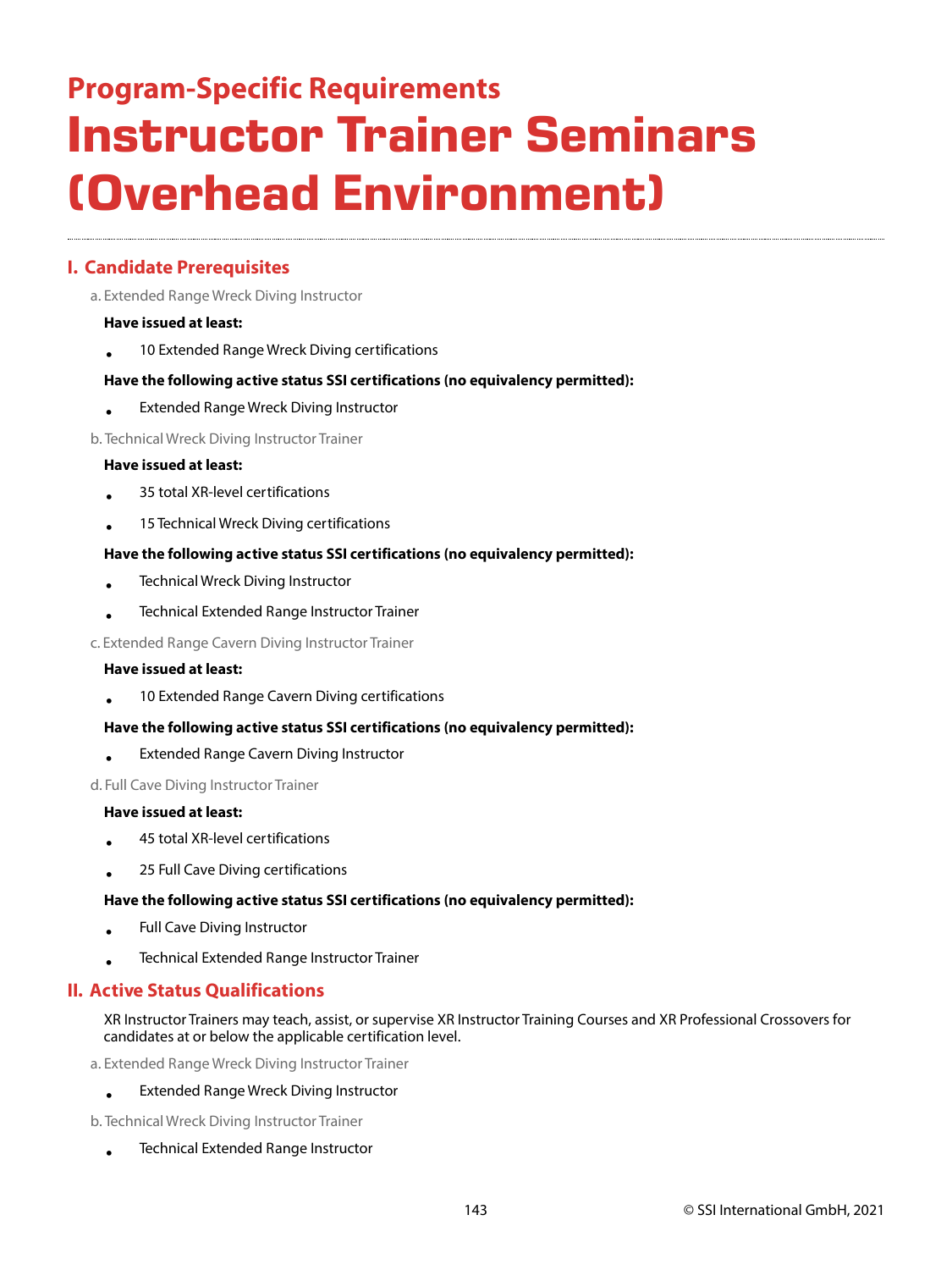- Extended Range Wreck Diving Instructor
- Technical Wreck Diving Instructor

c. Extended Range Cavern Diving Instructor Trainer

• Extended Range Cavern Diving Instructor

d. Full Cave Diving Instructor Trainer

- Technical Extended Range Instructor
- Extended Range Cavern Diving Instructor
- Cave Diving Instructor
- Full Cave Diving Instructor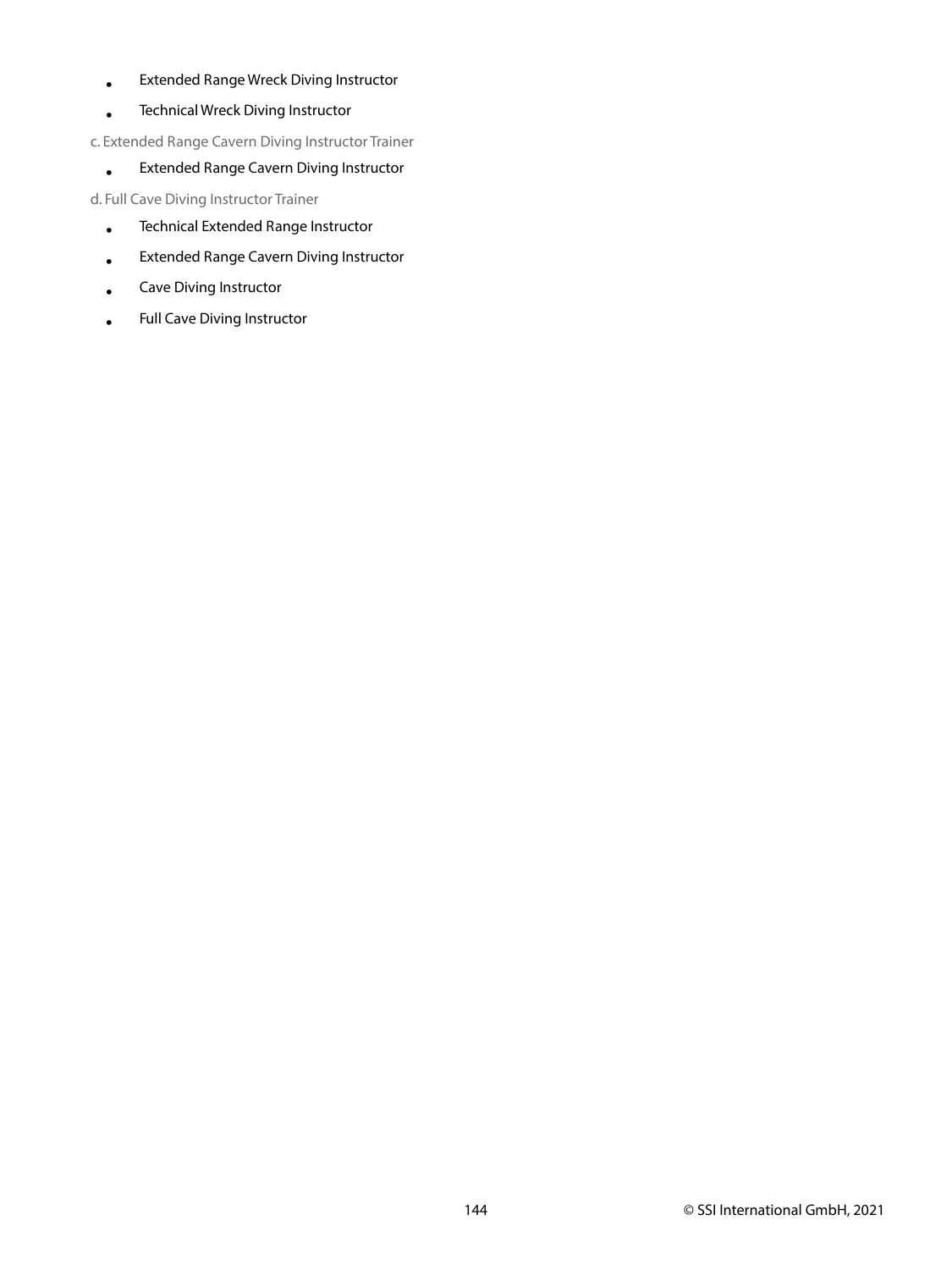# **Program-Specific Requirements Instructor Trainer Seminars (SCR and CCR)**

# **I. Candidate Prerequisites**

a. SCR Extended Range Instructor Trainer

## **Have issued at least:**

- 15 total SCR certifications on the applicable unit
- 10 SCR Extended Range certifications

#### **Have the following active status SSI certifications (no equivalency permitted):**

• SCR Extended Range Instructor

#### NOTE: The SCR Extended Range Instructor certification must be on the applicable unit

#### b. CCR Diving Instructor Trainer

#### **Have issued at least:**

• 25 total CCR certifications on the applicable unit

#### **Have the following active status SSI certifications (no equivalency permitted):**

- CCR Diving Instructor
- Extended Range Instructor Trainer

NOTE: The CCR Diving Instructor certification must be on the applicable unit

#### c. CCR Extended Range Instructor Trainer

#### **Have issued at least:**

- 25 total CCR certifications
- 10 CCR Extended Range certifications on the applicable unit

#### **Have the following active status SSI certifications (no equivalency permitted):**

- CCR Extended Range Instructor
- Extended Range Instructor Trainer

NOTE: The CCR Extended Range Instructor certification must be on the applicable unit

d. CCR Technical Extended Range Instructor Trainer

#### **Have issued at least:**

- 35 total CCR certifications on the applicable unit
- 10 CCR Technical Extended Range certifications on the applicable unit

#### **Have the following active status SSI certifications (no equivalency permitted):**

- CCR Technical Extended Range Instructor
- Extended Range Instructor Trainer

#### NOTE: The CCR Technical Extended Range Instructor certification must be on the applicable unit.

e. CCR Hypoxic Trimix Instructor Trainer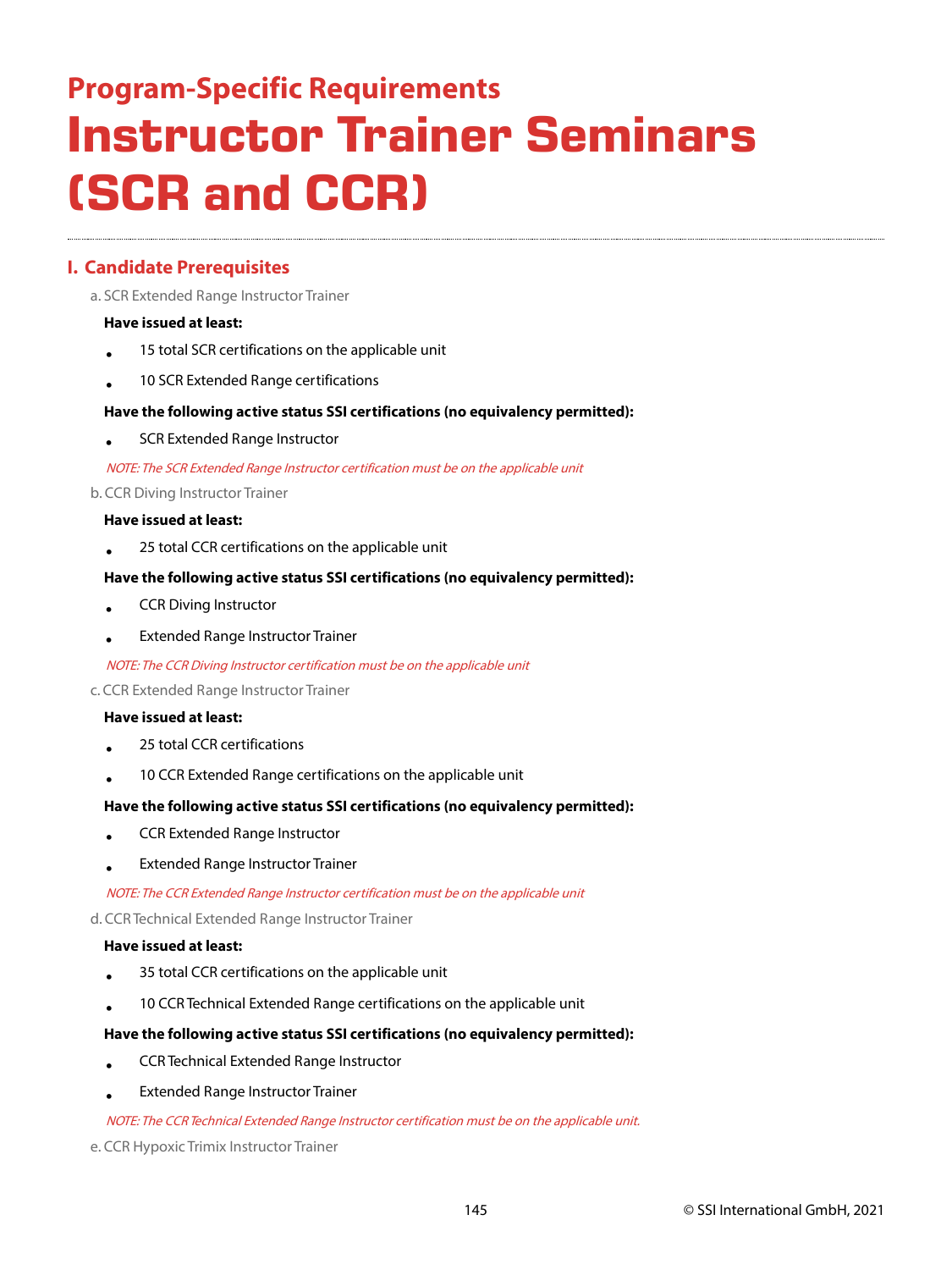#### **Have issued at least:**

- 45 total CCR student certifications on the applicable unit
- 10 CCR Technical Extended Range certifications on the applicable unit
- 10 CCR Hypoxic Trimix certifications on the applicable unit

#### **Have the following active status SSI certifications (no equivalency permitted):**

- CCR Hypoxic Trimix Instructor
- Extended Range Instructor Trainer

NOTE: The CCR Hypoxic Trimix Instructor certification must be on the applicable unit.

## **II. Active Status Qualifications**

XR Instructor Trainers may teach, assist, or supervise XR Instructor Training Courses and XR Professional Crossovers for candidates at or below the applicable certification level.

a. SCR Extended Range Instructor Trainer

• SCR Extended Range Instructor

b. CCR Diving Instructor Trainer

• CCR Diving Instructor

c. CCR Extended Range Instructor Trainer

- CCR Extended Range Instructor
- CCR Extended Range Trimix Instructor
- CCR Dive Professional Crossover

d. CCR Technical Extended Range Instructor Trainer

- CCR Technical Extended Range Instructor
- CCR Dive Professional Crossover

e. CCR Hypoxic Trimix Instructor Trainer

- CCR Hypoxic Trimix Instructor
- CCR Dive Professional Crossover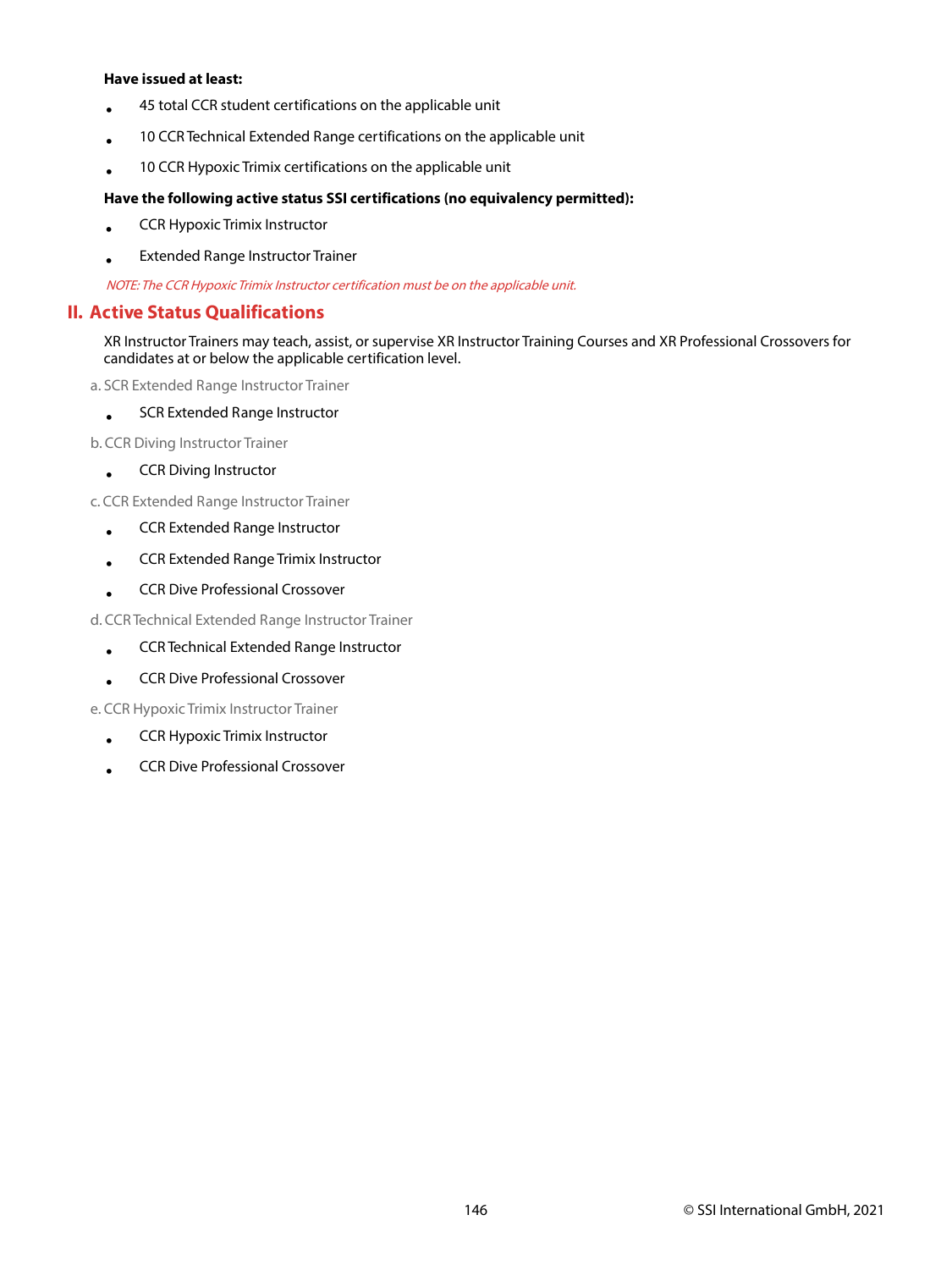# **2021 Change Log Changes Effective 1 May, 2021**

# **I. Global Standards Revisions**

- Made the Training Center Standards their own document.
- Added distance learning explanation in General Training Standards under "Supervision".

# **II. General Training Standards**

- Added definition for restrictions to "Overhead Environments".
- Updated OC computer description in "XR Rebreather Equipment Configurations".

# **III. Program Changes**

a. SCR Extended Range

• Reduced required runtime under "Requirements for Completion".

b. CCR Technical Extended Range

- Changed prerequisite from logged dives to logged runtime.
- Added prerequisite for logged runtime on the specific unit.

## c. Equivalency Chart

• Corrected two IANTD overhead program equivalencies.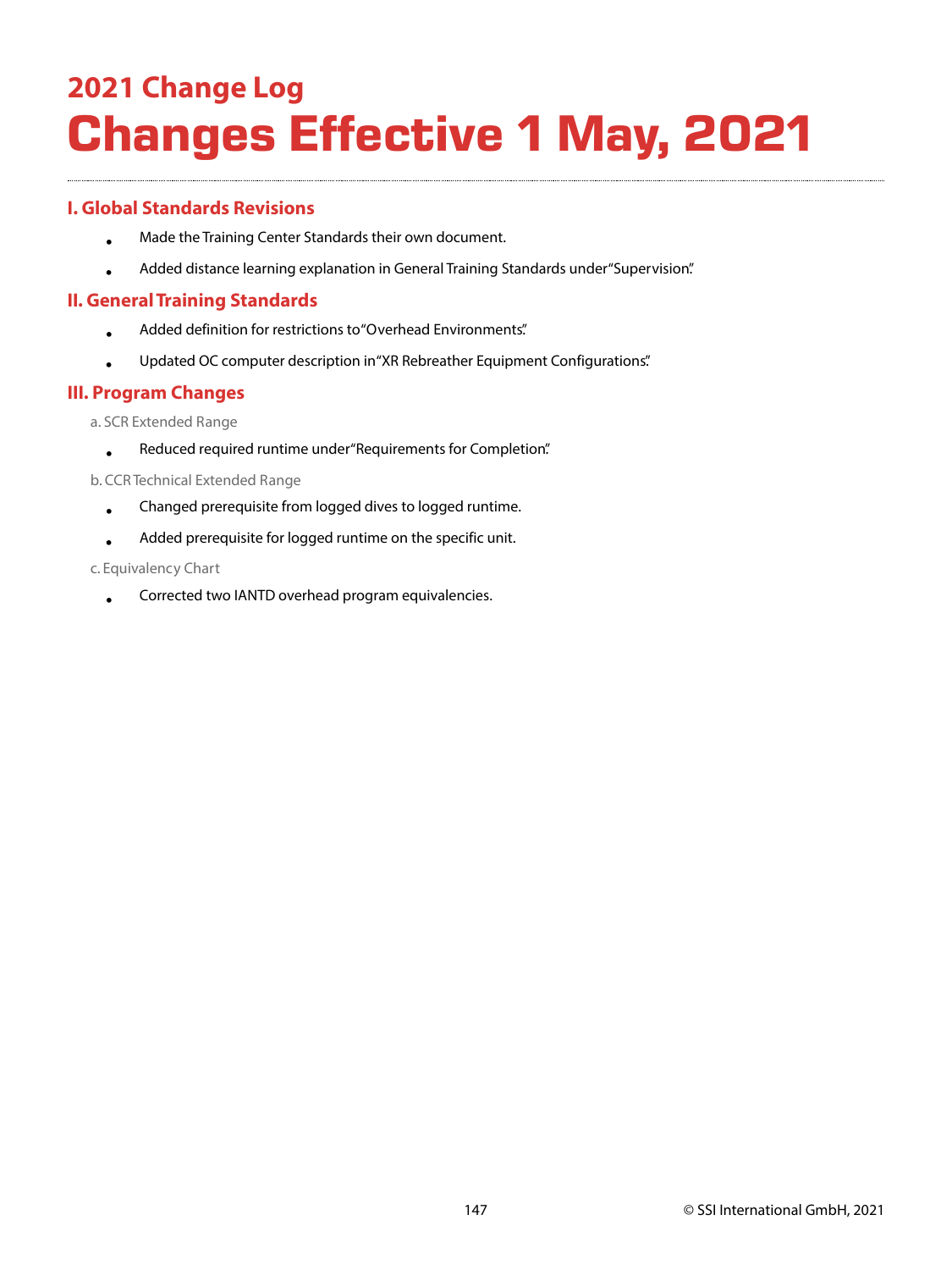# **Changes Effective 1 September, 2020 Extended Range (XR)**

# **I. XR General Training Standards**

## **Privacy Forms and Training Records**

- Removed incorrect text from Registration Form.
- Added clarification text to clarify the requirements for the Responsible Diver code.
- Removed incorrect text from Physician's Approval to Dive form.
- Added requirements and guidelines for programs that have online exams.

## **Certification Procedures**

• Added recommendation to complete training records at the end of each session or training day.

## **SSI Professional Status**

• Added text to clarify the requirements for SSI Professionals in inactive status.

## **Returning to Active Status**

• Added text to clarify the process for returning to active status.

## **XR Programs - SSI Professional Equipment**

• Added new text about instructor's conducting certain programs while wearing an SCR unit.

## **XR Open-Circuit Equipment Configurations**

• Added backup buoyancy requirements to XR Total Diving Systems.

## **Assessing Knowledge and Skill**

• Added additional requirements and guidelines for exams.

## **Certified Assistant**

• Added text to clarify the requirements for an XR certified assistant.

# **II. XR Programs**

## **Gas Blender**

• Removed requirement for Training Center approval.

## **Extended Range**

• Added clarifying text and upgrade requirements for trimix.

#### **Technical Extended Range**

- Added clarifying text that training dives do not count toward prerequisites.
- Added clarifying text and upgrade requirements for trimix.

## **Hypoxic Trimix**

• Added clarifying text that training dives do not count toward prerequisites.

## **XR Overhead Programs**

• Added note that the instructor must have an instructor certification in the equipment configuration worn by the student.

## **SCR Diving**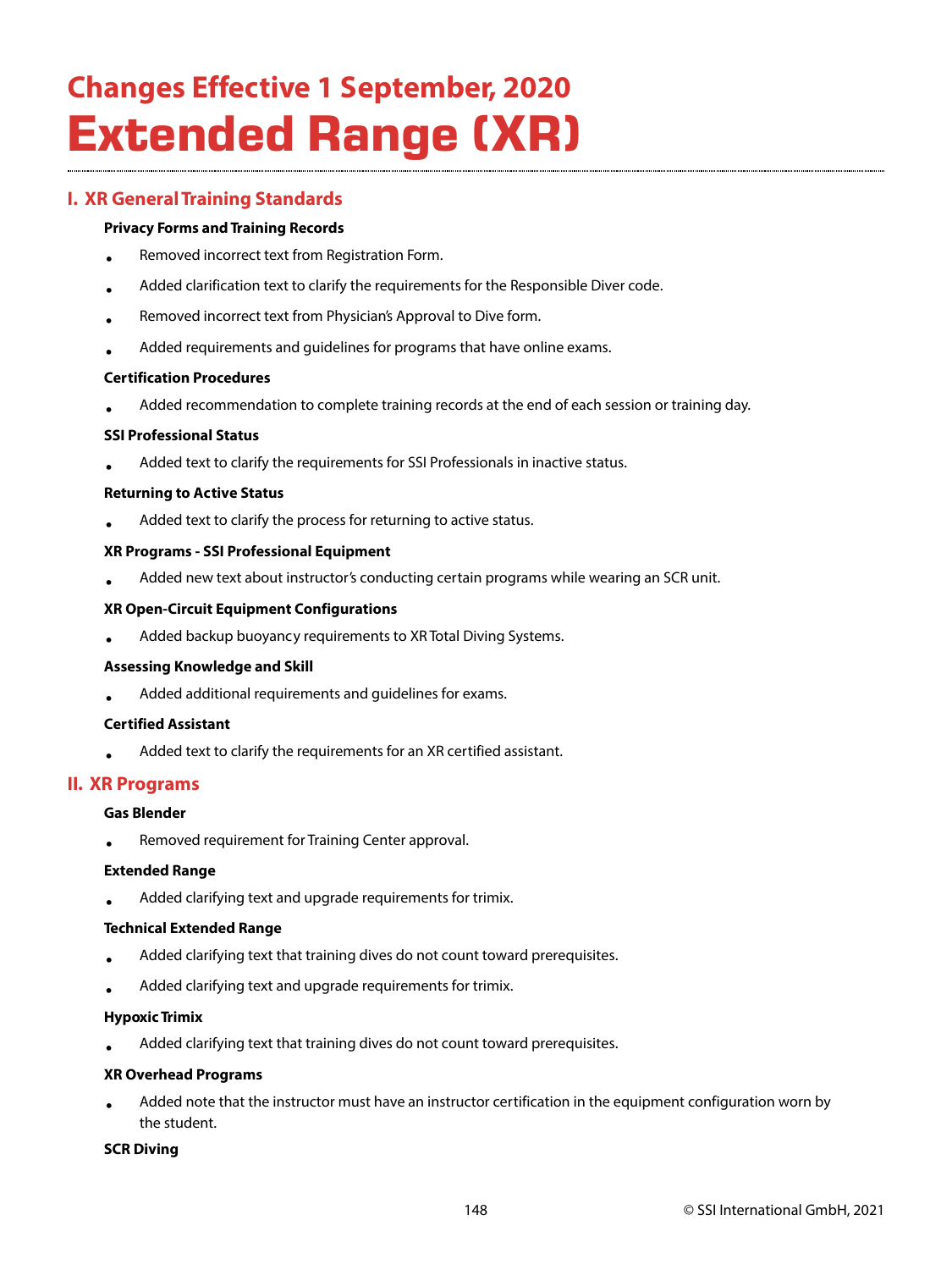- Added alternate experience prerequisite option for students without the Deep Diving certification.
- Added requirement for downloading student logbooks.

## **SCR Extended Range**

- Added alternate experience prerequisite option for students without the Deep Diving certification.
- Added requirement for downloading student logbooks.

## **CCR Diving**

- Added alternate experience prerequisite option for students without the Deep Diving certification.
- Added requirement for downloading student logbooks.

## **CCR Extended Range**

• Added requirement for downloading student logbooks.

## **CCR Technical Extended Range**

- Added clarifying text that training dives do not count toward prerequisites.
- Added requirement for downloading student logbooks.

#### **CCR Hypoxic Trimix**

- Added clarifying text that training dives do not count toward prerequisites.
- Added requirement for downloading student logbooks.

#### **Equivalency Chart**

• Updated Extended Range Wreck Diving and Technical Wreck Diving equivalencies.

## **III. XR Instructor Programs**

#### **CCR Diving Instructor**

- Added new text and reformatted Unit-Specific Requirements for Completion.
- Updated Active Status Requirements text.

#### **CCR Extended Range Instructor**

- Added new text and reformatted Unit-Specific Requirements for Completion.
- Updated Active Status Requirements text.

#### **CCR Technical Extended Range Instructor**

• Updated Active Status Requirements text.

#### **CCR Hypoxic Trimix Instructor**

• Updated Active Status Requirements text.

## **IV. XR Instructor Trainer Seminars**

## **Requirements For Completion**

• Updated requirement for completing a decompression dive in the applicable equipment configuration.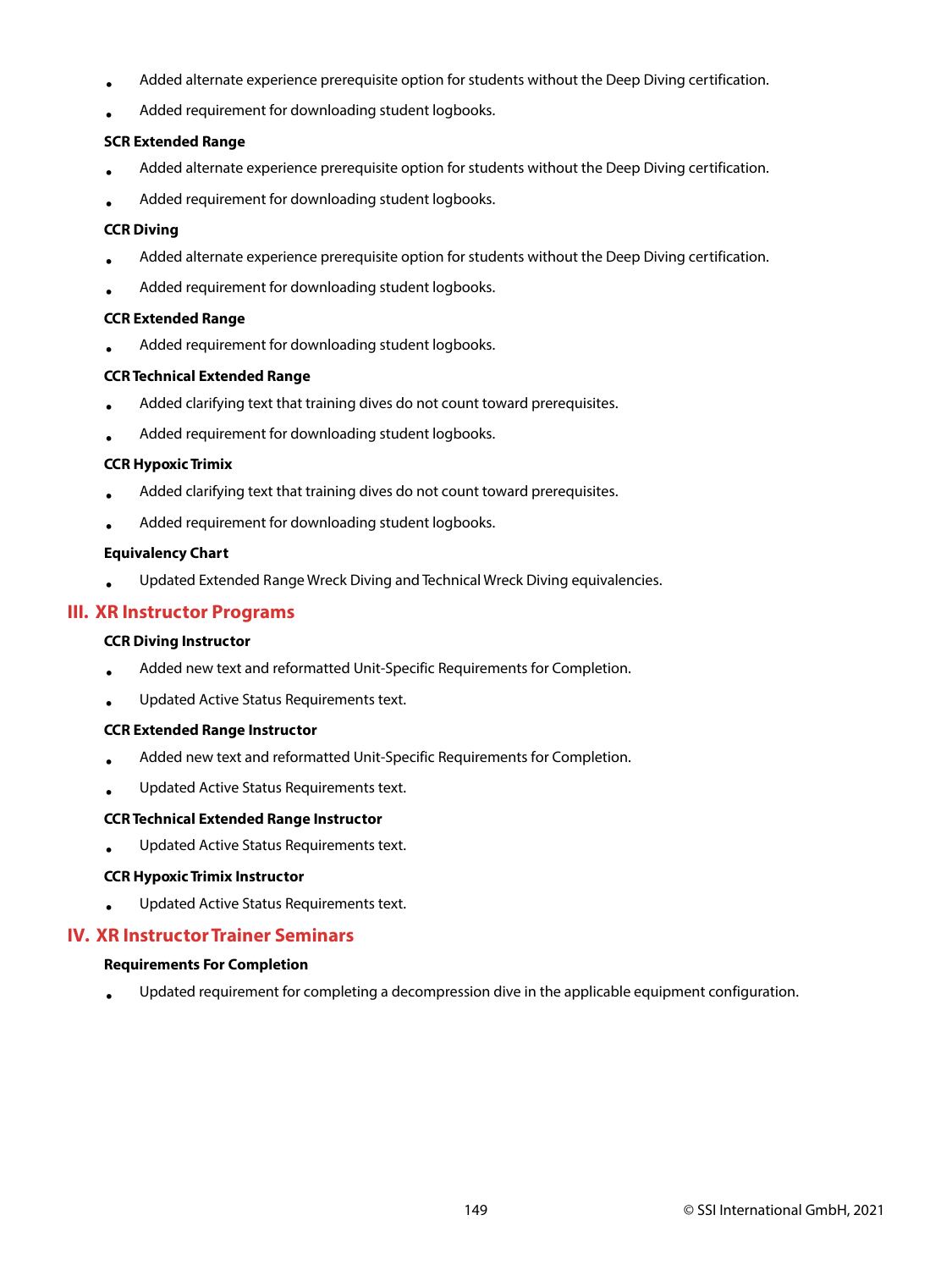# **SSI XR Program Standards 2020 Change Log**

# **I. XR General Training Standards**

a. General Changes

- Removed all text that is not specific to extended range (XR) scuba training (i.e. Swim, Freediving, and recreational scuba-related content).
- Added new page for Privacy Forms and Training Records. This page replaces the 2019 page Liability and Risk Awareness.
- Split Administration into two sections, Administration and Professional Duties to differentiate between administrative requirements for teaching and the administrative requirements for being an SSI Professional.

## **Overview**

b. How To Use These Standards

• Added explanation of when and how scenarios may be used during XR training programs.

## **Administration**

c. Participation Criteria

• Added text so that a student can register for a program at any time, but may not begin their training prior to reaching the minimum age required by the specific program standard.

d. Medical History

• Updated terminology on this page to reflect the new name of the medical form.

e. Privacy Forms and Training Records

• This page replaces the 2019 page Liability and Risk Awareness. It describes the forms required to register and certify a student, how long the forms are valid for, and when they must be completed.

NOTE: The 2020 standards have removed the requirement to watch the SSI Risk Awareness videos. Training centers are still encouraged to show the videos, but they are not required.

f. Certification Procedures

- Added text clarifying that 100% completion of the digital learning is not required to complete the training program.
- Added text clarifying that if a written exam is not required, the certifying professional is still responsible for verifying the student's level of understanding is sufficient.

## **SSI Professional Duties**

g. Equivalent Certifications

## **Under Dive Professionals from Recognized Training Agencies**

• Removed all text relating to who may participate in a Dive Professional Crossover. This content was duplicated in the Dive Professional Crossover standard, and is specific to scuba. Please see Dive Professional Programs>SSI Dive Professional Crossover for this information.

h. Professional Liability Requirements

• This is a new page describing the requirements for professional liability insurance required for SSI Professionals.

i. SSI Professional Status

• Reformatted text to make the requirements for maintaining active status more clear.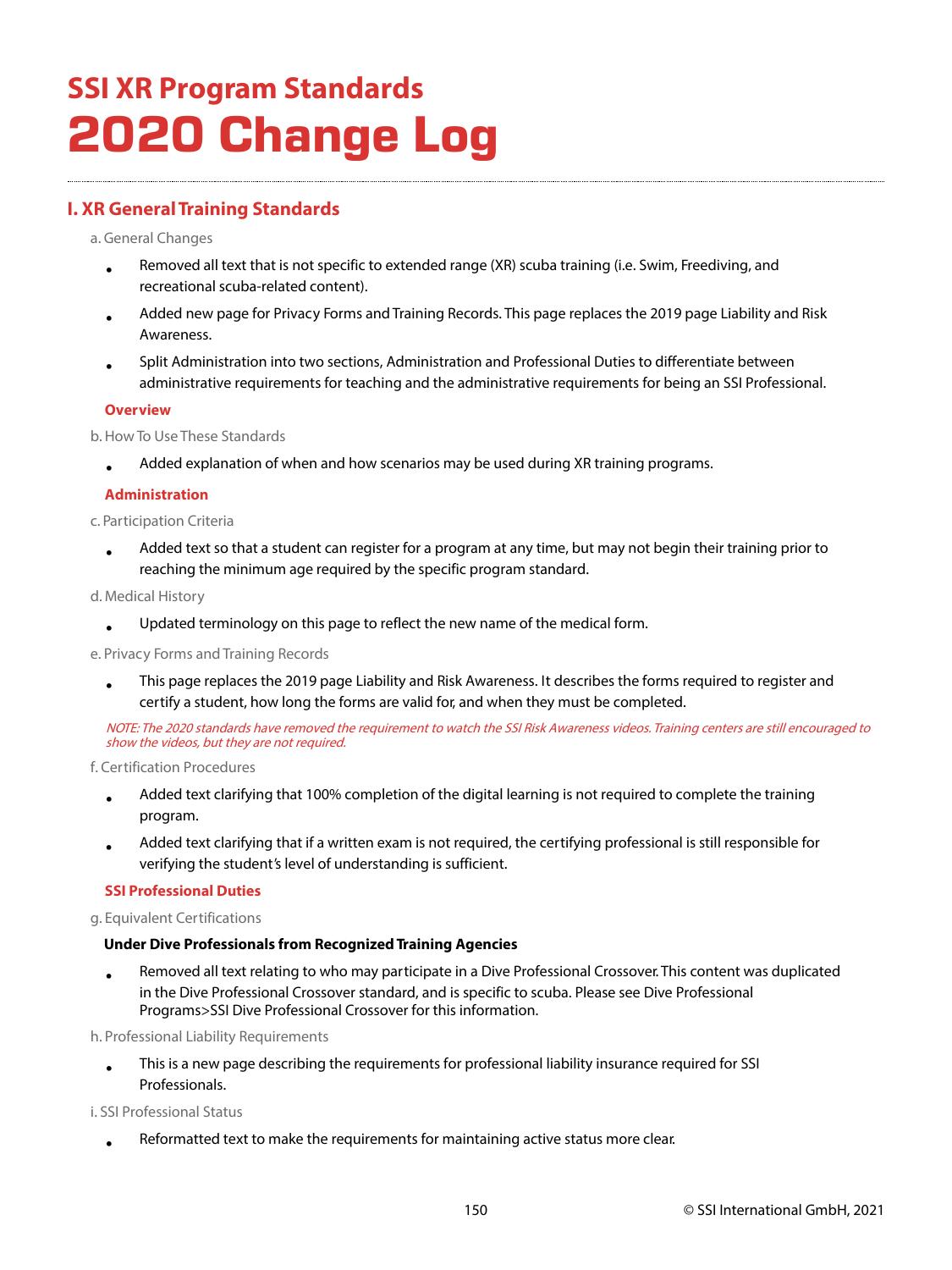## **Expelled Status**

• Added text describing how individuals from other agencies may apply to gain SSI active status.

## **Retired Status**

• New text.

j. Returning to Active Status

• Updated name of kit required to complete the update.

## k. SSI Quality Management

- Renamed from 2019 standards SSI Grievance Resolution.
- New text explaining the procedures for monitoring quality management.

## **Equipment Definitions**

l. Equipment Definitions

- Removed freediving and recreational scuba equipment definitions from all pages in this section. This information is now found in the applicable discipline's General Training Standards.
- Equipment requirements for each Total Diving System now include at least one stage cylinder. Additional cylinder requirements are listed in each program's standard.
- Updated names of Total Diving System Configurations to make them more understandable.
- Added non-XR and XR versions of each Total Diving System (e.g. Sidemount and Extended Range Sidemount).
- Added a note clarifying that the second signaling device is only required on dives that have a planned open water decompression obligation.

## m. XR Programs - Breathing Gas

- Added a maximum gas density limit for CCR training.
- Reduced the exposure limits for CCR training from 100% in 24 hours to 80%.
- Clarified requirements for  $\mathsf{ppO}_2$  of breathing gases.

## n. Open-Circuit Equipment Configurations

- Updated sidemount configurations to allow for a wider range of hose lengths.
- Changed "Recreational Total Diving System" to "Single-Cylinder Total Diving System" to remove possible confusion with true recreational configurations.
- Changed "Backmount Total Diving System" to "Twinset Total Diving System" to better align with alternate configurations.

## **Conducting SSI Programs**

o. Assessing Knowledge and Skill

• Added text explaining the requirements for expert-level and demonstration-level quality.

## p. Program Duration and Time Limits

## **Under Duration of a Dive**

• Added clarification that any XR training dives must have a minimum of 30 minutes of in-water time.

q. Using Certified Assistants

• Added a definition for professional-level certified assistants.

## r. Supervision

• Updated definition of supervision to account for small, hands-free cameras that do not interfere with training or safety.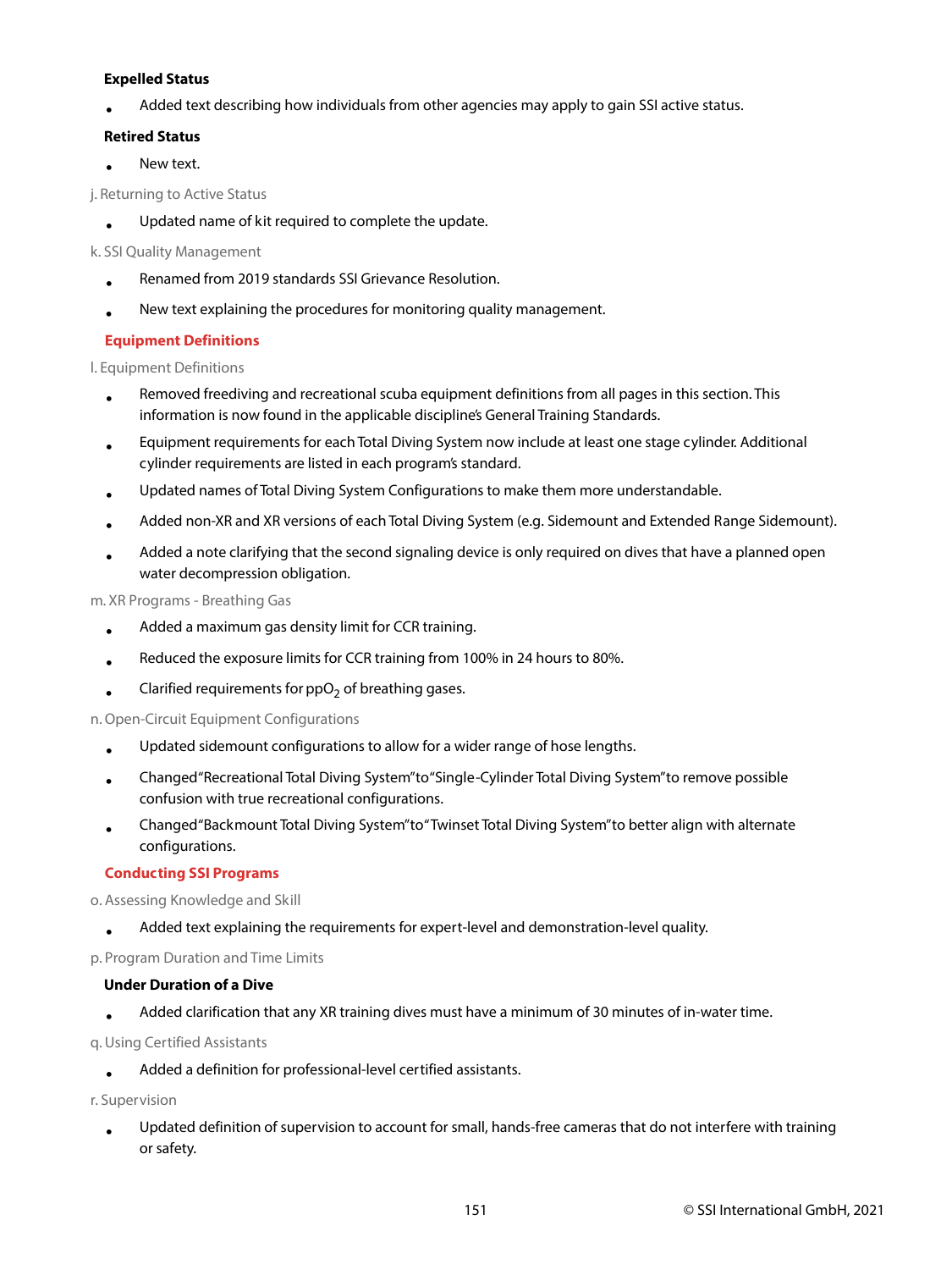#### s. Training Environments and Depth Limits

- Merged two pages (Pool, Confined Water, and Open Water and Depth Limits) into one new page.
- Reorganized depths into a more logical sequence.

## **II. XR Student Programs**

- Removed the 'Administrative Requirements' text from all standards. This information is now found in the General Training Standards—Administration—Privacy Forms and Training Records.
- Added additional equipment configuration options, which include prerequisites, minimum equipment requirements, instructor requirements, and certification options to all XR programs.
- In-water ratios are now listed in the individual program standards.
- Removed requirement for final exam to be completed partway through the program. Exam can now be completed at any point after the academics are completed.

#### a. XR Water Fitness Evaluation

- Added additional options for completing the underwater swim if equipment like dry suits makes it impractical.
- Removed Surface Swim requirement - fitness evaluation is covered by the Equipment Swim.

#### b. Extended Range Foundations

- Added options for completing program with additional equipment configurations.
- New instructor manual outlines requirements for completing Extended Range Foundations.
- Additional prerequisites for new equipment configuration options.
- New in-water ratios and depth limits.

#### **Open-Circuit Programs**

#### c. Extended Range Sidemount

• Program title now matches certification card.

#### d. Extended Range

• Removed alternate option for prerequisites, since Extended Range Nitrox Diving is a component of the Extended Range program.

#### e. Technical Extended Range

- Removed Diver Stress and Rescue from student certification prerequisites.
- Removed "and any additional training dives" from depth limits. Maximum depths for the program must still be observed on any training dive.

#### **Under Credit**

- Changed maximum permitted depth from 50 to 60 meters.
- Added a maximum penetration limit of 30 meters on air/nitrox.

#### **XR Overhead Programs**

#### f. Extended Range Wreck Diving

- Program title now matches certification card.
- Simplified requirements for students using CCR units.
- Added a section for training conditions.

#### g. Technical Wreck Diving

• Any information related to establishing or determining the training environment have been moved from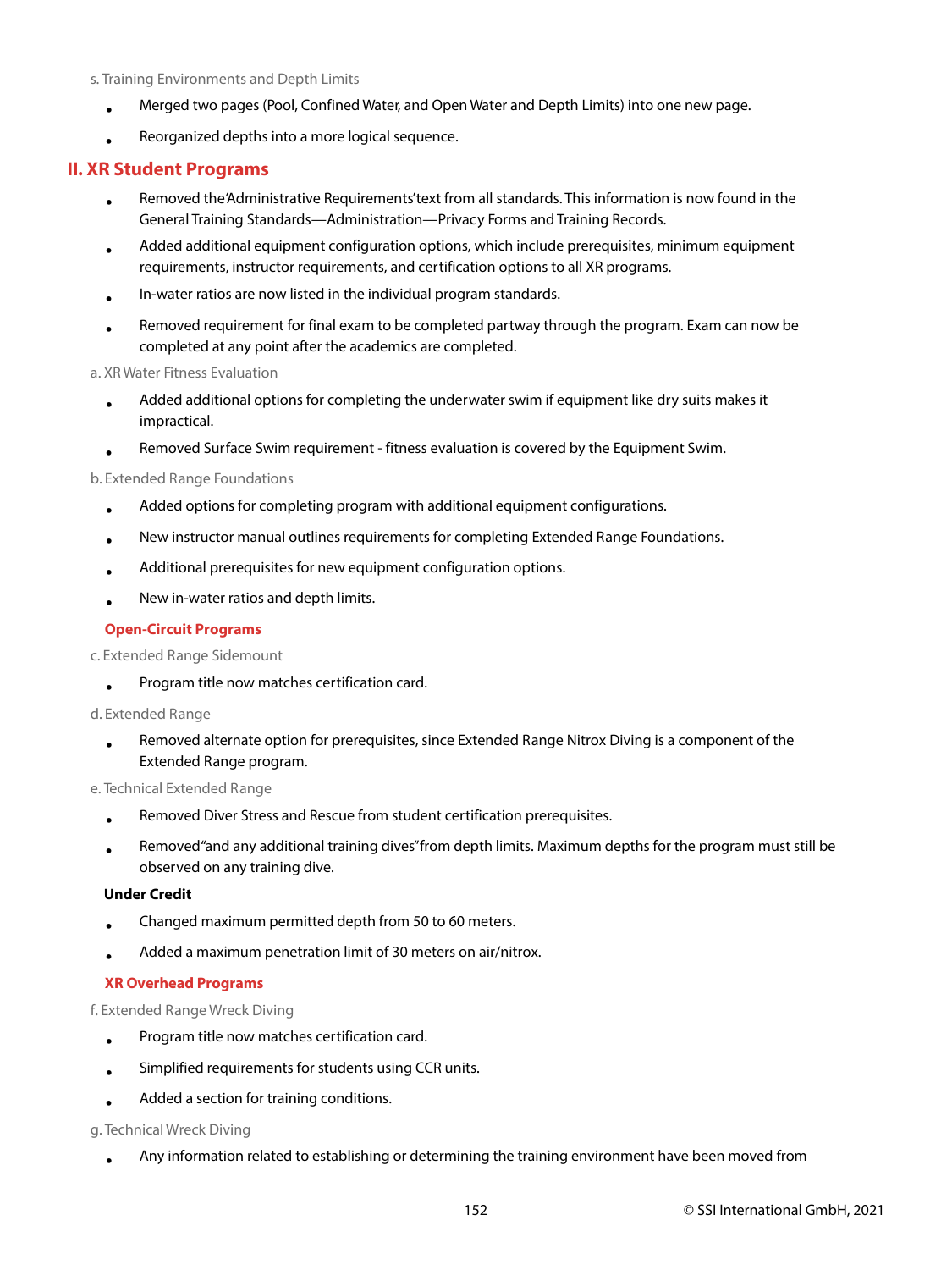Notes to Training Conditions.

• Added a note establishing a maximum penetration depth on air/nitrox.

## h. Extended Range Cavern Diving

- Program title now matches certification card.
- Simplified requirements for students using CCR units.
- Added a section for training conditions.

#### i. Cave Diving

- Removed Diver Stress and Rescue from student certification prerequisites.
- Simplified requirements for students using CCR units.
- Simplified the equipment requirements.

## **Under Notes**

- All six training dives must now be completed in overhead environments.
- Rule of Thirds must be used on all training dives.

#### j. Full Cave Diving

- Simplified requirements for students using CCR units.
- Simplified the equipment requirements.

## **XR CCR and SCR Programs**

k. SCR Diving

- Moved SCR Unit Crossover to its own section at the end of the SCR Diving standard.
- Added new requirements for unit crossover prerequisites and completion requirements.

#### l. SCR Extended Range

• Added page for new requirements for upgrading to SCR Extended Range.

## m. CCR Extended Range

• Reduced requirements for logged dives.

## n. CCR Technical Extended Range

• Removed Diver Stress and Rescue from student certification prerequisites.

o. CCR Hypoxic Trimix

• Reduced requirements for logged dives.

p. CCR Unit Crossover

• Added requirements for completing crossovers at entry level and for more advanced CCR levels.

# **III. XR Professional Programs**

a. XR Candidate Water Fitness Evaluation

• New for 2020. The XR Candidate Water Fitness evaluation is more comprehensive than the student XR Water Fitness Evaluation.

b. Extended Range Foundations Instructor

- Added additional options for certification as an Extended Range Foundations Instructor.
- Additional options for equipment configurations.

## **Open-Circuit Instructor Programs**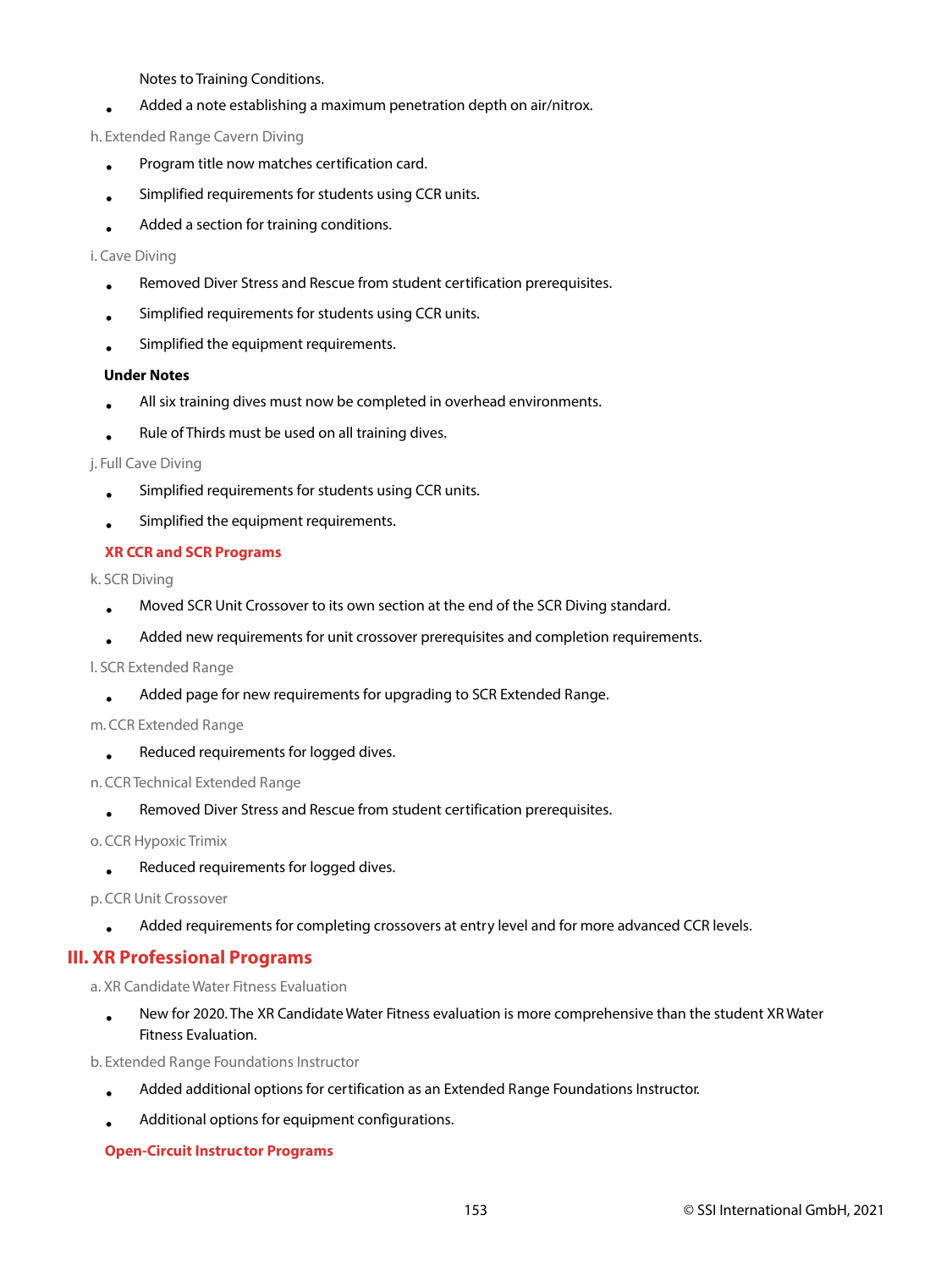#### c. Extended Range Sidemount Instructor

- Program title now matches certification card.
- Reformatted standard to align with other XR professional programs.

d. Technical Extended Range Instructor

- Adjusted logged dives prerequisite.
- Added an alternate co-teaching path for candidates who do not meet the required number of certifications.

## e. Hypoxic Trimix Instructor

- Adjusted logged dives prerequisite.
- Added an alternate co-teaching path for candidates who do not meet the required number of certifications.

## **XR Overhead Instructor Programs**

f. Extended Range Wreck Diving Instructor

- Added a dry land session to Requirements for Completion.
- Added recreational overhead programs to teaching qualifications.

#### g. Technical Wreck Diving Instructor

- Removed some recreational instructor requirements from prerequisites.
- Added an alternate co-teaching path for candidates who do not meet the required number of certifications.

#### h. Extended Range Cavern Diving Instructor

- Added a dry land session to Requirements for Completion.
- Added recreational overhead programs to teaching qualifications.

#### i. Cave Diving Instructor

- Removed some recreational instructor requirements from prerequisites.
- Added an alternate co-teaching path for candidates who do not meet the required number of certifications.
- Added a dry land session to Requirements for Completion.

#### j. Full Cave Diving Instructor

- Removed some recreational instructor requirements from prerequisites.
- Added an alternate co-teaching path for candidates who do not meet the required number of certifications.
- Added a dry land session to Requirements for Completion.

## **XR SCR and CCR Programs**

• Separated Instructor Upgrade programs into their own sections.

#### k. SCR Diving Instructor

• Reduced the seminar duration from four to three days.

#### l. SCR Diving Instructor Upgrade

• New section that outlines the options for upgrading to SCR Diving Instructor from CCR Diving Instructor.

#### m. SCR Extended Range Instructor

- Reduced the seminar duration from four to three days.
- Added additional requirements for the instructor-led dives during the seminar.

#### n. SCR Extended Range Instructor Upgrade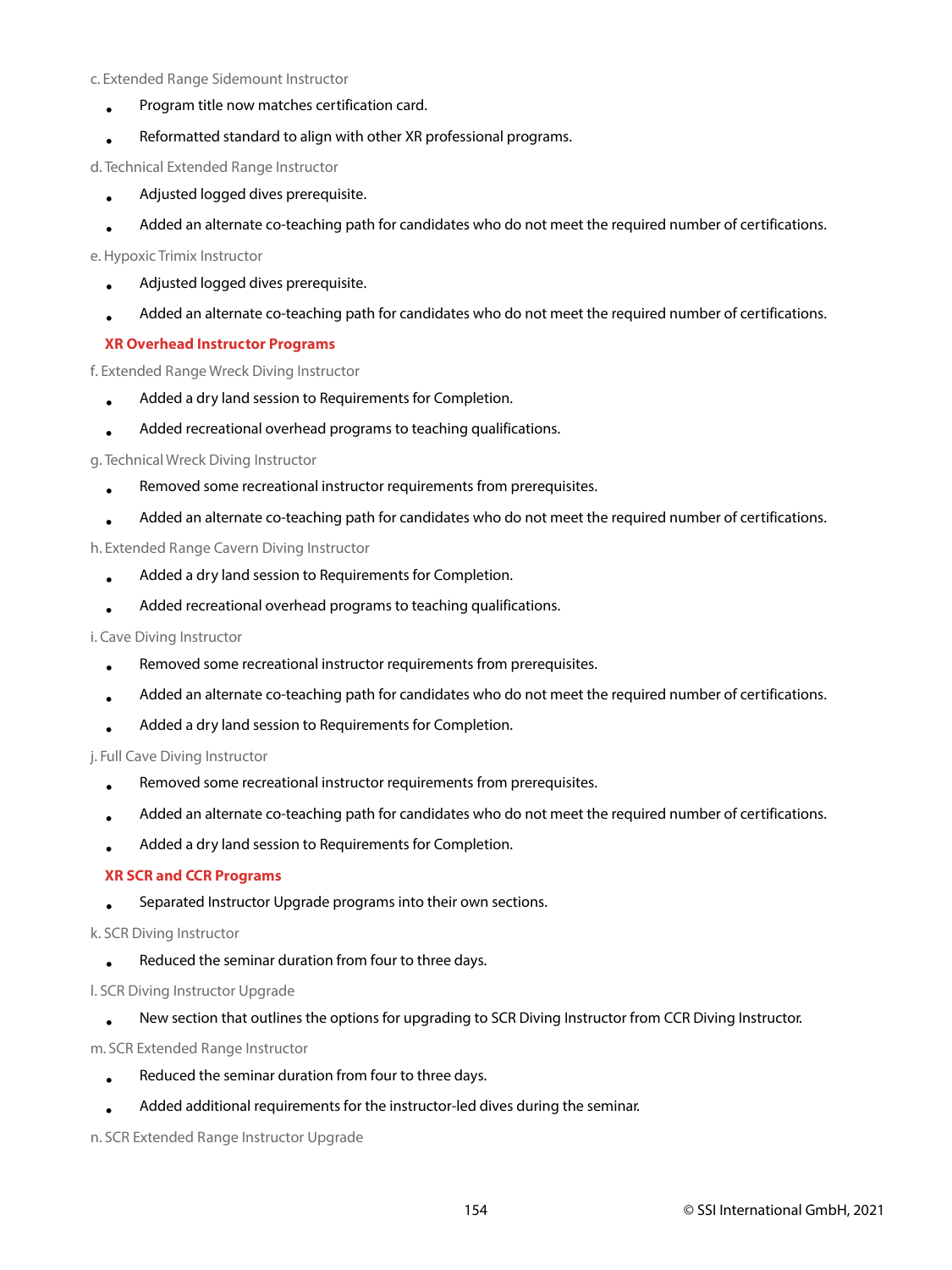- New section that outlines the options for upgrading to SCR Extended Range Instructor from CCR Extended Range or SCR Diving Instructor.
- Added decompression dive requirement to seminar.

## o. CCR Diving Instructor

- Removed total logged dives from prerequisites.
- Increased the seminar duration from three to four days.

## p. CCR Extended Range Instructor

- Removed total logged dives and decompression dive requirements from prerequisites.
- Increased the seminar duration from three to four days.
- Added decompression dive requirement to seminar.

## q. CCR Technical Extended Range Instructor

- Removed total logged dives and decompression dive requirements from prerequisites.
- Added decompression dive requirement to seminar.

## r. CCR Hypoxic Trimix Instructor

- Removed total logged dives and decompression dive requirements from prerequisites.
- Added decompression dive requirement to seminar.

## s. CCR Professional Crossover

• This section is removed and merged with the XR Professional Crossover standard.

## **IV. XR Professional Crossover**

• Added option for candidates to earn additional equipment configuration certifications by submitting videos of the required skills instead of taking another complete seminar.

# **V. XR Instructor Trainer Seminars**

a. General Requirements

• Added Education System Evaluation.

b. Instructor Trainer Seminars (Open-Circuit)

• Reduced prerequisites for Extended Range Sidemount Instructor Trainer.

c. Instructor Trainer Seminars (Overhead Environment)

- Added Extended Range Wreck Diving Instructor Trainer.
- Added Extended Range Cavern Diving Instructor Trainer.

d. Instructor Trainer Seminars (SCR and CCR)

• Reduced prerequisites for SCR Extended Range Instructor Trainer.

# **VI. Training Center Standards**

a. Active Status Requirements

• Updated terminology for SSI Training Record forms.

b. Performance-Based Ratings

- Updated requirements for earning the SSI Diamond Center and SSI Instructor Training Center statuses.
- SSI Diamond Instructor Training Center renamed to SSI Career Center to reduce confusion with SSI Diamond Centers.